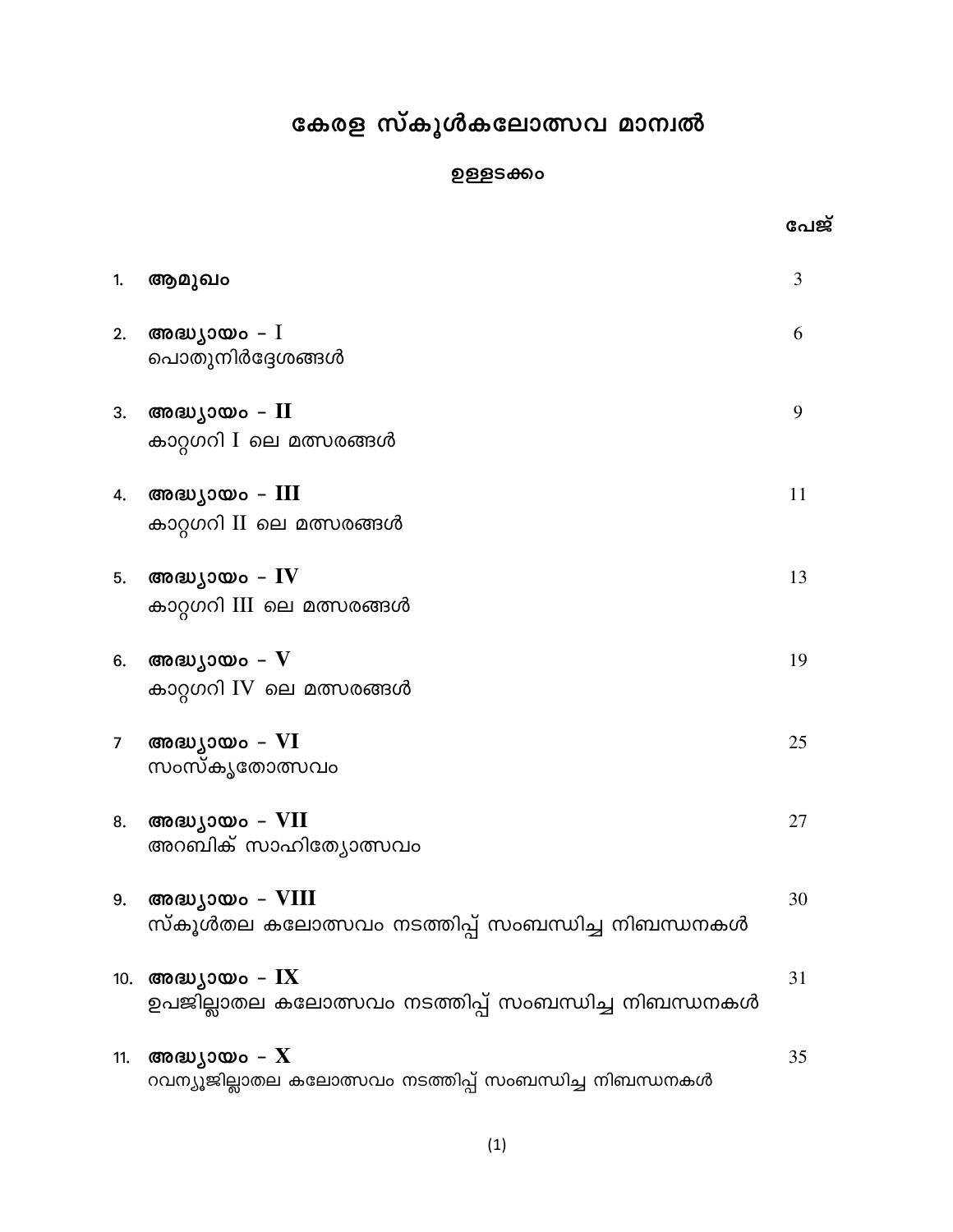|     | 12. അദ്ധ്യായം – XI<br>സംസ്ഥാന സ്കൂൾകലോത്സവം നടത്തിപ്പ് സംബന്ധിച്ച നിബന്ധനകൾ | 39 |
|-----|-----------------------------------------------------------------------------|----|
|     | 13. അദ്ധ്യായം – $XII$<br>കമ്മിറ്റികളും ചുമതലകളും                            | 42 |
|     | 14. അദ്ധ്യായം – $XIII$<br>അപ്പീൽ കമ്മിറ്റി                                  | 50 |
|     | 15. അദ്ധ്യായം – $\rm XIV$<br>കേരള സ്കൂൾകലോത്സവം - പൊതുനിബന്ധനകൾ             | 54 |
|     | 16. അദ്ധ്യായം – $\rm{XV}$<br>സ്കൂൾ കലോത്സവ – മൂല്യനിർണ്ണയോപാധികൾ            | 58 |
|     | 17. അദ്ധ്യായം – XVI<br>സംസ്കൃതോത്സവം - മൂല്യനിർണ്ണയോപാധികൾ                  | 70 |
| 18. | അദ്ധ്യായം – $XVII$<br>അറബിക് കലോത്സവം- മൂല്യനിർണ്ണയോപാധികൾ                  | 75 |
|     | 19. അനുബന്ധങ്ങൾ                                                             |    |
|     | Ι.<br>കലോത്സവ പ്രവേശന ഫോറം                                                  | 79 |
|     | П.<br>അപ്പീൽ സമർപ്പിക്കുന്നതിനുള്ള അപേക്ഷാ ഫോറം                             | 80 |
|     | III.  അപ്പീൽ തീർപ്പാക്കുന്നതിനുള്ള മാതൃകാ ഫോറം                              | 81 |
|     | IV. വിധികർത്താക്കളുടെ/അപ്പീൽ കമ്മിറ്റി അംഗങ്ങളുടെ<br>സത്യപ്രസ്താവന          | 82 |
|     | സ്റ്റേജുമാനേജരുടെ ഡയറി<br>V.                                                | 83 |
|     | VI.  വിധികർത്താവിന്റെ പ്രതികരണ പത്രിക                                       | 84 |

 $(2)$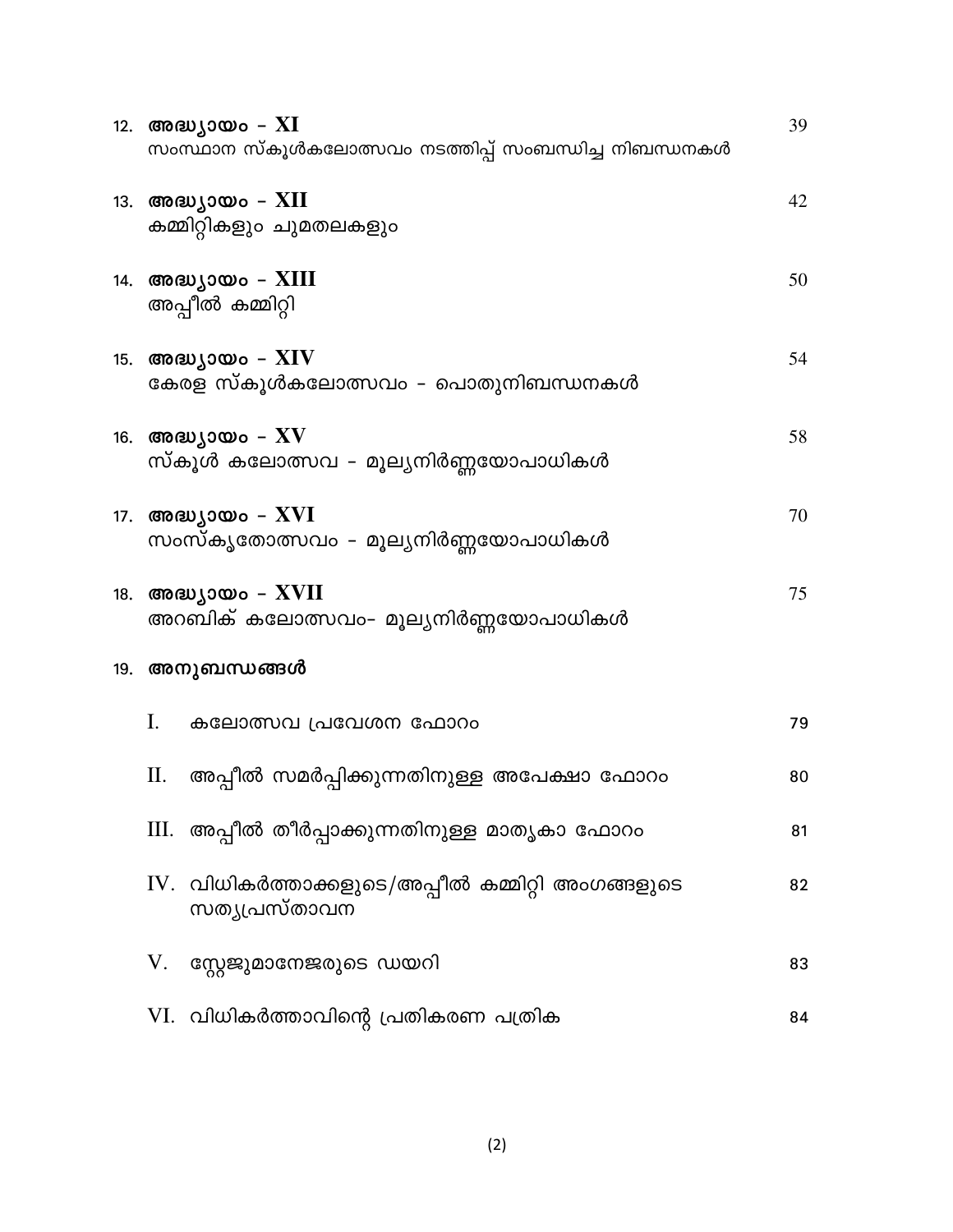# കേരള സ്കൂൾകലോത്സവ മാന്വൽ

### ആമുഖം

പൊതുവിദ്യാലയങ്ങളിലെ സർഗധനരായ കേരളത്തിലെ വിദ്യാർത്ഥികളുടെ വലിയ കലാസാംസ്കാരിക സ്കൂൾ ഏറ്റവും സംഗമമായ കേരള കലോത്സവം മലയാളിയുടെ പൊതുജീവിതത്തിന്റെ ഭാഗമായിത്തീർന്നിരിക്കുകയാണ്. കലയും നിരന്തരം നവീകരിക്കുകയും സാഹിത്യവും മനുഷ്യമനസ്സിനെ സാമൂഹിക മാനവികമൂല്യങ്ങളെയും പരിണാമങ്ങളിൽ കാഴ്ചപ്പാടുകളെയും രൂപീകരിക്കാൻ നൻമയും വിശുദ്ധിയും സഹായിക്കുകയും കലയുടെ ആഴത്തിൽ ചെയ്യും. ദൃശ്യശ്രാവ്യരൂപങ്ങളിലായി അടയാളപ്പെടുത്തപ്പെട്ട സമൂഹമാണ് നമ്മുടേത്. ഒരു അനേകം കലാവൈവിധ്യങ്ങൾ നമുക്കുണ്ട്. വിവിധകാലങ്ങളിലും ദേശങ്ങളിലുമായി സമുദായങ്ങളിലുയിർക്കൊണ്ട വിഭിന്നകലാരൂപങ്ങൾ വ്യത്യസ്ത മനുഷ്യ നമ്മുടെ മഹത്തായ കലാപാരമ്പര്യത്തെയാണ് വിളിച്ചോതുന്നത്. പ്രാദേശികമായും ജാതീയമായും മതാത്മകമായും വർഗീയമായും മറ്റും വേർതിരിക്കപ്പെട്ട ഒരുസമൂഹം കലാവിഷ്കരണത്തിലൂടെ ഏകീകരിക്കപ്പെട്ടതിന്റെ ചരിത്രമാണ് സാംസ്കാരിക വിദ്യാലയങ്ങളെ കലാനിലയങ്ങളായി വിഭാവനചെയ്യുന്ന പുതിയ കേരളത്തിനുള്ളത്. പാഠ്യപദ്ധതിയിൽ കലാപഠനത്തിനു സവിശേഷമായ സ്ഥാനമാണ് നൽകിയിരിക്കുന്നത്. ഓരോ കുട്ടിയുടെയും നൈസർഗിക വാസനകളെ പരിപോഷിപ്പിക്കാനും അവയുടെ പാഠ്യപദ്ധതി അവതരണത്തിനുവേണ്ട വേദിയൊരുക്കാനും നിർദ്ദേശിക്കുന്നു. കുട്ടികളുടെ കലാവിഷ്കാരങ്ങൾക്ക് പര്യാപ്തമായ പിന്തുണയും പരിശീലനവും നിയമവും വിദ്യാഭ്യാസ അനുശാസിക്കുന്നു. നൽകണമെന്ന് അവകാശ പൊതുവിദ്യാഭ്യാസ വകുപ്പ് കഴിഞ്ഞ അരനൂറ്റാണ്ടിലേറെയായി നടത്തിവരുന്ന സ്കൂൾ പ്രസക്തിയും കലോത്സവങ്ങൾക്കു ആകർഷണീയതയും വർദ്ധിച്ചുവരുന്നതിന്റെ പശ്ചാത്തലമിതാണ്.

അറിവുല്പാദനപ്രക്രിയ വിദ്യാഭ്യാസമെന്നത് കേവലം മാത്രമല്ല. കുട്ടി കളിൽ അന്തർലീനമായിരിക്കുന്ന സർഗവാസനകളുടെ പരിപോഷണത്തിലൂടെ മാത്രമേ ദൗത്യം വിദ്യാഭ്യാസമെന്ന മഹത്തായ പൂർത്തീകരിക്കപ്പെടുകയുള്ളൂ. നമ്മുടെ പൊതുവിദ്യാലയങ്ങൾ അടുത്തകാലത്തായി നേടിയെടുത്തിട്ടുള്ള പുതിയ ഉണർവിന്റെ പ്രധാനഘടകങ്ങളിലൊന്ന് കേവലം പാഠ്യപദ്ധതിയുടെ നാലതിരുകൾക്കുള്ളിൽ ഒതുങ്ങി അവരുടെ നിൽക്കാതെ പൊതുവിദ്യാഭ്യാസം വിദ്യാർത്ഥികളുടെ വളർച്ചയിൽ സിദ്ധികൾക്കും സാധനകൾക്കുമുള്ള പ്രാധാന്യം കൂടി അഭിസംബോധന ചെയ്യുന്നു എന്നുള്ളതാണ്. അറിവുല്പാദകരോ വിവരസമ്പാദകരോ മാത്രമാകാതെ പാഠപുസ്തക പഠനത്തോടൊപ്പം നൈതികജീവിതത്തിന്റെ കലാധിഷ്ഠിതമായ മാത്യകാ പൊതുവിദ്യാലയങ്ങൾ മാർഗങ്ങളെയും വിദ്യാർത്ഥികൾക്കു പ്രദാനം ചെയ്യുന്നു. കലോത്സവങ്ങൾ ആരോഗ്യകരമായ ചർച്ചകൾക്കും വിശകലനങ്ങൾക്കും വിധേയമാ കുന്നതിലൂടെ പൊതുവിദ്യാലയങ്ങളുടെ പ്രാധാന്യമാണ് വ്യക്തമാക്കപ്പെടുന്നത്.

 $(3)$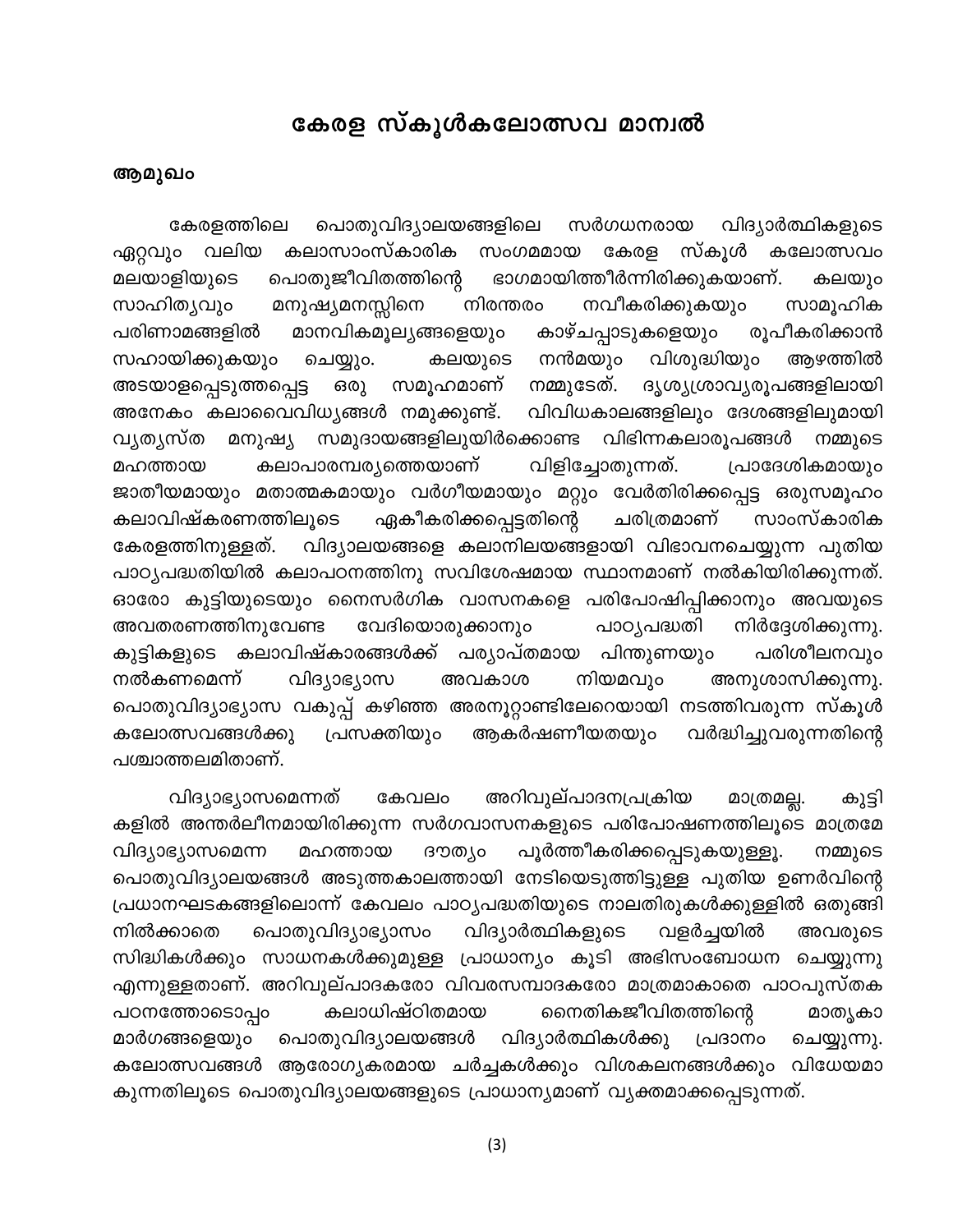1957–ൽ എറണാകുളം ഗവൺമെന്റ് ഗേൾസ് ഹൈസ്കൂളിലെ ഏതാനും ക്ലാസ് മുറികളിൽ പന്ത്രണ്ട് ഇനങ്ങളും പതിനെട്ടു മത്സരങ്ങളുമായി ആരംഭിച്ച സ്കൂൾ കലോത്സവം ഇന്ന് കേരളത്തിലെ പൊതുസമൂഹത്തിന്റെ ആഘോഷമെന്ന നിലയിൽ ഉത്സവമായി മാറിയിരിക്കുകയാണ്. ജില്ല, ജനകീയ സ്കൂൾ, ഉപജില്ല, ഒരു എന്നിങ്ങനെ നാലുതലങ്ങളിലായി പത്തുലക്ഷത്തിലേറെ സംസ്ഥാനം ഇന്ന് മാറ്റുരയ്ക്കാനെത്തുന്നത്. വിദ്യാർത്ഥികളാണ് കലോത്സവവേദികളിൽ കലാസാഹിത്യരംഗങ്ങളിൽ പിൽക്കാലത്ത് കേരളത്തിന്റെ അഭിമാനമായിത്തീർന്ന നിരവധിപ്രതിഭകളെ വാർത്തെടുക്കുവാനും, മൺമറഞ്ഞു പോകുമായിരുന്ന അനേകം കലാരൂപങ്ങളെ സംരക്ഷിക്കാനും സ്കൂൾ കലോത്സവങ്ങളിലൂടെ സാധിച്ചിട്ടുണ്ടെന്നതു ചാരിതാർത്ഥ്യജനകമായ വസ്തുതയാണ്. കേരളത്തിലെ എല്ലാ വിഭാഗങ്ങളിലുമുള്ള സംഗമിപ്പിക്കുവാനും വേദിയിൽ ഒരേ വിവിധ തലങ്ങളിലുടെ കലകളെ വിദ്യാർത്ഥികൾക്കും തെരഞ്ഞെടുക്കപ്പെട്ടു മുഴുവൻ ഒരുപോലെ വരുന്ന പങ്കെടുക്കാനുള്ള അവസരമൊരുക്കാനും ആസ്വദിക്കാനും കലോത്സവം വഴി സാധി ക്കുന്നു. വിജയങ്ങൾക്കും ഗ്രേഡുകൾക്കും സമ്മാനത്തുകകൾക്കുമപ്പുറം വിദ്യാർത്ഥി ലഭിക്കുന്ന മാനസികോല്ലാസവും അതുവഴി കളുടെ പങ്കാളിത്തവും അവർക്കു കലാഭിമുഖ്യവും ഉറപ്പുവരുത്തുക എന്നുള്ളതാണു കലോത്സവങ്ങൾ കൊണ്ട് അർത്ഥ മാക്കുന്നത്. അടുത്ത കാലത്തായി കണ്ടുവരുന്ന ചില പക്ഷേ. പ്രവണതകൾ ഉദ്ദേശശുദ്ധിയെത്തന്നെ കലോത്സവത്തിന്റെ അപകടസ്ഥിതി ചോദ്യംചെയ്യുന്ന സംജാതമാക്കിയിരിക്കുന്നു. വാണിജ്യവത്കരണം കലയുടെ കലോത്സവങ്ങളെയും അനാരോഗ്യകരമായ ബാഹ്യഇടപെടലുകളും ബാധിച്ചിരിക്കുന്നു. അമിതാഡംബര ങ്ങളും ഗ്രേസ്മാർക്കിന്റെ ആകർഷണീയതയും രക്ഷാകർത്താക്കളുടെ വികലമായ ഉത്കണ്ഠകളും ധനദുർവിനിയോഗവുമെല്ലാം കലോത്സവത്തെക്കുറിച്ചുള്ള വിപരീത ചിന്തകൾക്കു കാരണമായിത്തീർന്നിരിക്കുകയാണ്. ഈ സാഹചര്യത്തിൽ നടത്തിപ്പിനെ സംബന്ധിച്ചൊരു വീണ്ടുവിചാരം അനിവാര്യമായിരിക്കുന്നു. ഈ പശ്ചാത്തലത്തിലാണ് മാനുവൽ പരിഷ്കരണം യാഥാർത്ഥ്യമാകുന്നത്.

മത്സരയിനങ്ങളുടെ പട്ടികയും നടത്തിപ്പു 2008 ലാണ് നിയമാവലികളും സംബന്ധിച്ച നിർദ്ദേശങ്ങളും ഉൾപ്പെടുത്തി മാന്വൽ ആധികാരികമായി പരിഷ്കരിച്ചത്. (സ.ഉ.എം.എസ്)338/2012/പൊ.വി.വ സർക്കാർ ഉത്തരവിലുടെ തീയതി 2012 ലെ 18.10.2012) ചില ഭേദഗതികൾ വരുത്തുകയും ചിലയിനങ്ങൾ കുട്ടിച്ചേർക്കുകയും പഴയ മാന്വലിനെ അടിസ്ഥാനപ്പെടുത്തി അതതു മേഖലകളിലെ വിദഗ്ദ്ധരു ചെയ്തു. മായി കൂടിയാലോചിച്ച് അഭിപ്രായ സമന്വയത്തിലൂടെയാണ് പുതിയ മാന്വൽ തയ്യാറാ വിദ്യാർത്ഥികേന്ദ്രിതമായും സുഗമമായും ക്കിയിരിക്കുന്നത്. കലോത്സവം പഠന എന്ന ചിന്തയെ മുൻനിർത്തിയാണ് പ്രക്രിയയുടെ ഭാഗമായും എങ്ങനെ നടത്താം പരിഷ്കരണം സാദ്ധ്യമാക്കിയിട്ടുള്ളത്. ആൺ, പെൺ വ്യത്യാസത്തോടെ അവതരി പ്പിച്ചിരുന്ന ചില ഇനങ്ങൾ വിദഗ്ദ്ധാഭിപ്രായം കൂടി പരിഗണിച്ച് പൊതുമത്സരമായി അവതരിപ്പിക്കാമെന്നു തീരുമാനിച്ചിട്ടുണ്ട്. സംസ്ഥാന തലത്തിൽ നിലവിലുണ്ടായിരുന്ന മൂന്നും സ്ഥാനങ്ങൾ ഒഴിവാക്കി 'എ', 'ബി', 'സി' ഗ്രേഡുകൾ ഒന്നും രണ്ടും

 $(4)$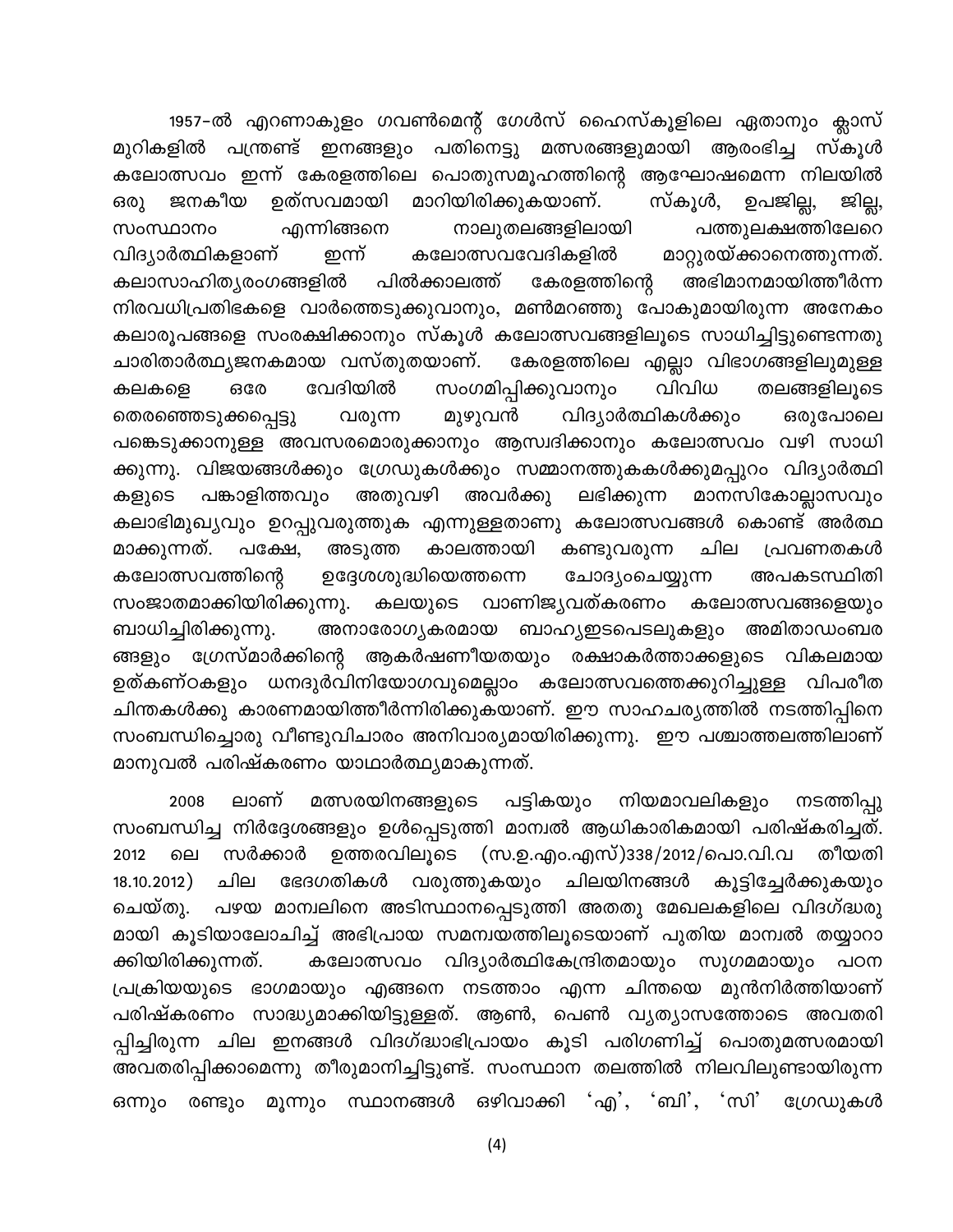നിലനിർത്താൻ തീരുമാനിച്ചു. വ്യക്തിഗതഇനങ്ങളിലും ഗ്രൂപ്പിനങ്ങളിലും എ ഗ്രേഡ് വിദ്യാർത്ഥികൾക്ക് പ്രസ്തുത വർഷത്തേയ്ക്ക് അധ്യയന ഒറ്റത്തവണ നേടുന്ന സാംസ്ക്കാരിക സ്കോളർഷിപ്പ് നൽകാനും തീരുമാനിച്ചു. കലോത്സവമെന്നതു സമഗ്ര നടത്തിപ്പിന്റെ സമ്മേളനമാണെങ്കിലും ബന്ധിതമായ സമയ കലകളുടെയും പ്രായോഗിക വശങ്ങൾ കാണാതിരുന്നു കൂടാ. അതിനാൽ കലകളിലെ പ്രാദേശിക അവാന്തരവിഭാഗങ്ങളെയും വ്യത്യാസങ്ങളെയും പുതിയ മത്സരയിനമായി സാധിച്ചിട്ടില്ല. പരിഗണിക്കാൻ കലയ്ക്കു മുൻതൂക്കം നൽകി, ധനവ്യയം കുറച്ച്, പങ്കാളിത്തത്തോടെ, വിവാദങ്ങൾക്കിടവരാതെ നാലു തലങ്ങളിലെയും ബഹുജന കലോത്സവങ്ങൾ നടത്താനുള്ള മാർഗ്ഗനിർദ്ദേശങ്ങൾ ഈ മാന്വലിലുണ്ട്. കലോത്സവ ഗ്രീൻ കൂട്ടത്തിൽ പ്രോട്ടോകോൾ കമ്മിറ്റി കമ്മിറ്റികളുടെ എന്നൊരു പുതിയ കമ്മിറ്റിയെക്കൂടി ഉൾപ്പെടുത്തിയിട്ടുണ്ട്. പാരിസ്ഥിതിക പ്രശ്നങ്ങൾ വെല്ലുവിളികൾ വിശദീകരിക്കേണ്ടതില്ലല്ലോ. ഉയർത്തുന്ന ഇക്കാലത്ത് അതിന്റെ പ്രാധാന്യം അതിനെക്കുറിച്ചുള്ള വിമർശനങ്ങളെല്ലാം അവരുടെ കലോത്സവം കുട്ടികളുടേതാണ്. നിന്നാകുമ്പോൾ മാത്രമാണ് കലാമത്സരസംഗമങ്ങൾ ഉത്സവകേന്ദ്രങ്ങളാ പക്ഷത്തു കുന്നത്. കാംക്ഷികളായ നമുക്കു വിവേകപൂർവ്വമായ അവരുടെ അഭ്യുദയ றற വിചാരമാണു വേണ്ടത്.

> സെക്രട്ടറി. പൊതുവിദ്യാഭ്യാസ വകുപ്പ്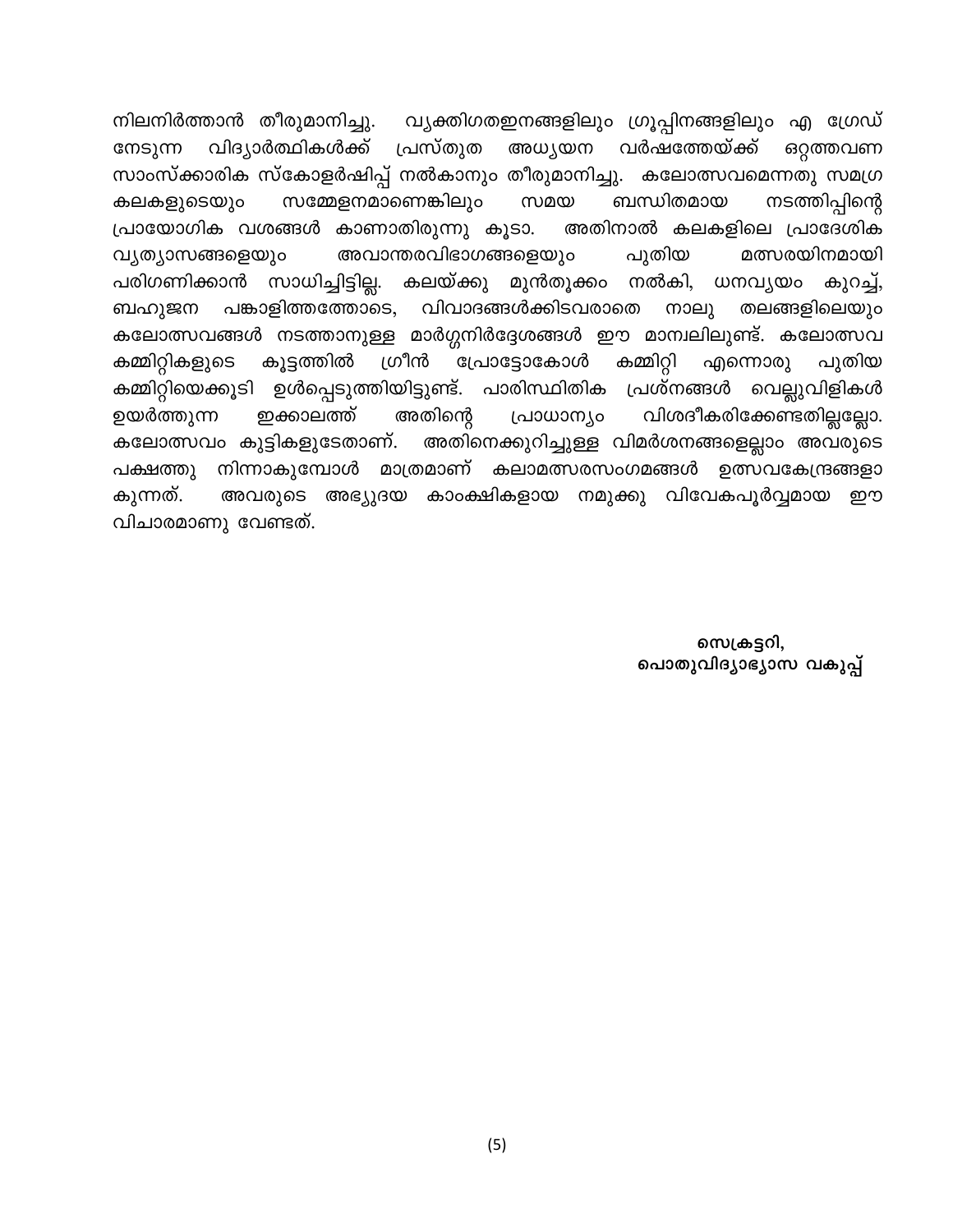### അധ്യായം - 1

### പൊതുനിർദ്ദേശങ്ങൾ

- പൊതുവിദ്യാഭ്യാസവകുപ്പിന്റെ കീഴിൽവരുന്ന സംസ്ഥാനത്തെ ഗവൺമെന്റ്/എയ്ഡഡ്/ 1.01 അൺഎയ്ഡഡ് (അംഗീകൃതം) സ്കൂളുകളിലെ എൽ.പി., യു.പി, ഹൈസ്കൂൾ, ഹയർസെക്കണ്ടറി, വൊക്കേഷണൽ ഹയർസെക്കണ്ടറി ക്ലാസ്സുകളിലെ കുട്ടികളുടെ കലോത്സവം കേരള സ്കൂൾ കലോത്സവം എന്ന പേരിൽ അറിയപ്പെടുന്നതാണ്. അറബിക്, സംസ്കൃത കലോത്സവങ്ങളും ഇതിലുൾപ്പെടുന്നതാണ്.
- നിലവിലുള്ള കലോത്സവ മാന്വൽ ഇതിനാൽ അസാധുവാകുന്നതാണ്.  $1.02$
- $1.03$ താഴെപ്പറയുന്ന നാലു വിഭാഗങ്ങളിലായിട്ടാണു മത്സരം നടക്കുക.
	- കാറ്റഗറി  $I$  ക്ലാസ്സ് ഒന്നു മുതൽ നാലു വരെ
	- കാറ്റഗറി II ക്ലാസ്സ് അഞ്ചു മുതൽ ഏഴു വരെ
	- കാറ്റഗറി III - ക്ലാസ്സ് എട്ടു മുതൽ പത്തു വരെ
	- കാറ്റഗറി  $IV$  ക്ലാസ്സ് പതിനൊന്നു മുതൽ പന്ത്രണ്ടു വരെ
- കാറ്റഗറി l ലെ മത്സരങ്ങൾ ഉപജില്ലാതലത്തിലും കാറ്റഗറി ll ലെ മത്സരങ്ങൾ  $1.04$ കാറ്റഗറി IV എന്നിവ  $III,$ ജില്ലാതലത്തിലും കാറ്റഗറി സംസ്ഥാനതലത്തിലും അവസാനിക്കുന്നതാണ്.
- മത്സരത്തിൽ അറുപതു ശതമാനത്തിൽ താഴെ മാർക്കു ലഭിക്കുന്ന ഇനങ്ങളെ ഗ്രേഡ്  $1.05$ ചെയ്യുന്നതല്ല. അറുപതു ശതമാനമോ അതിലധികമോ മാർക്കുകിട്ടുന്ന ഇനങ്ങളെ എ, ബി, സി എന്നീ മൂന്നുഗ്രേഡുകളായി തിരിക്കുന്നതാണ്. ഗ്രേഡിനും ഓരോ താഴെക്കാണുന്ന വിധം അക്കാദമിക്തല മാതൃകയിൽ പോയിന്റ് ലഭിക്കും.

| ഗ്രേഡ് | മാർക്ക് ശതമാനം   | ലഭിക്കുന്ന പോയിന്റ് |
|--------|------------------|---------------------|
| എ      | 80%മോ അതിലധികമോ  |                     |
| ബി     | 70% മുതൽ 79% വരെ |                     |
| സി     | 60% മുതൽ 69% വരെ |                     |

സ്കൂൾതലം മുതൽ സംസ്ഥാനതലം വരെ എല്ലാ കാറ്റഗറികളിലെയും മത്സരങ്ങൾക്ക് ഇതു ബാധകമായിരിക്കും.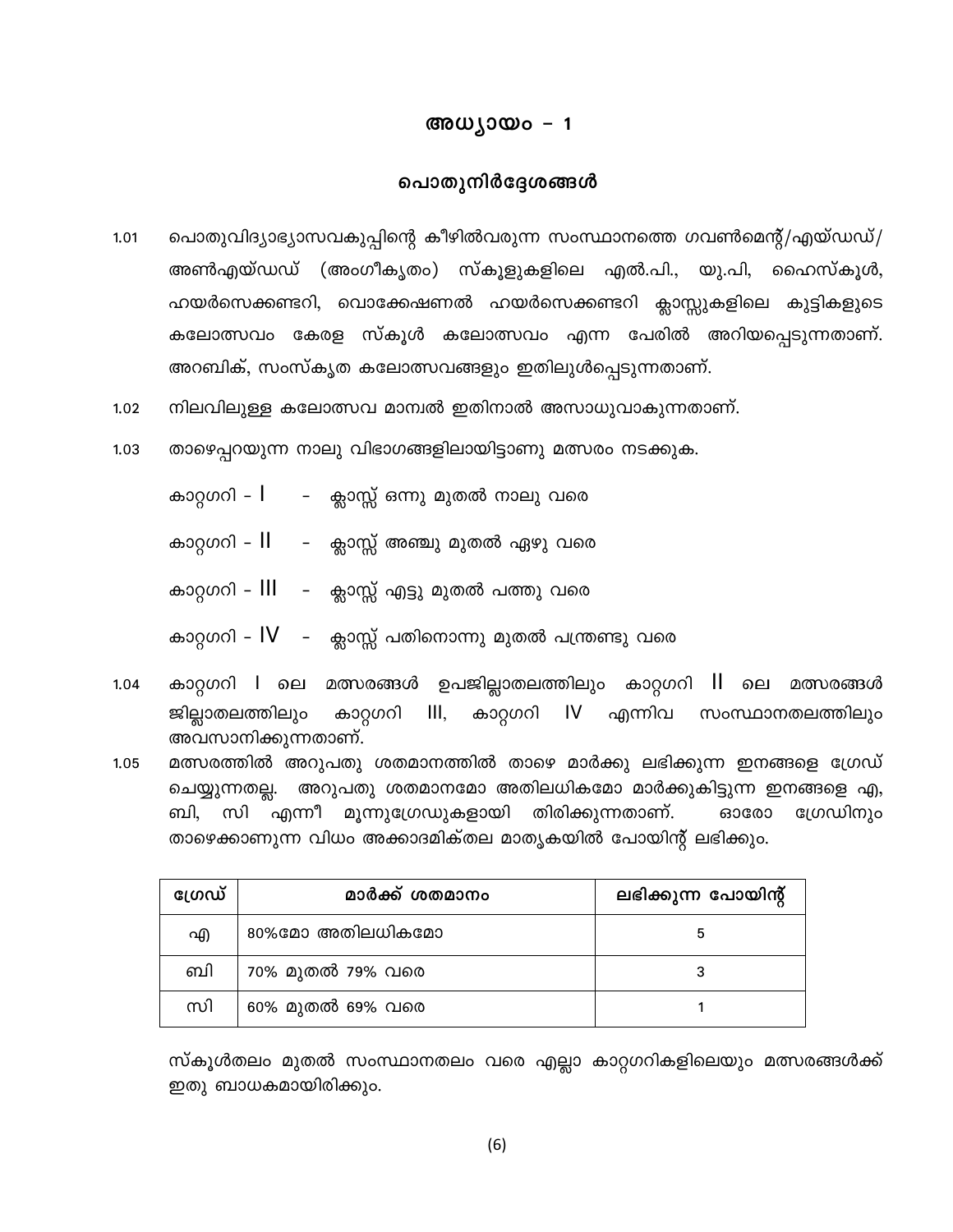- 'എ' ഗ്രേഡ് ലഭിച്ച് ടോപ് സ്കോർ നേടിയാൽ മാത്രമേ മേൽതല മത്സരത്തിൽ 1.06 പങ്കെടുക്കാനാവൂ.
- വിദ്യാഭ്യാസവകുപ്പ് നിർദ്ദേശിക്കുന്ന സോഫ്റ്റ് വെയർ ഉപയോഗിച്ചു തയ്യാറാക്കിയ  $1.07$ സ്കൂൾ/സബ്ജില്ല/റവന്യൂജില്ല/സംസ്ഥാനതല എൻട്രി പ്രകാരമാണ് മത്സരങ്ങൾ നടക്കേണ്ടത്.
- കാറ്റഗറി III ലെയും കാറ്റഗറി IV ലെയും സംസ്ഥാനതല വ്യക്തിഗത/ഗ്രൂപ്പിന മത്സര  $1.08$ ങ്ങളിൽ 'എ' ഗ്രേഡ് നേടുന്നവർക്ക് കാലാകാലങ്ങളിൽ സർക്കാർ നിശ്ചയിക്കുന്ന തുക ഒറ്റത്തവണ സാംസ്കാരിക സ്കോളർഷിപ്പായി നൽകുന്നതാണ്.
- സർക്കാരിന്റെ പദ്ധതിവിഹിതത്തിൽ അനുവദിക്കപ്പെട്ട തുകയ്ക്കു പുറമെ സംസ്ഥാന 1.09 കലോത്സവത്തിന്റെ ചെലവ് പൊതുവിദ്യാഭ്യാസ വകുപ്പ്, ഹയർസെക്കണ്ടറി, വൊക്കേഷണൽ ഹയർസെക്കണ്ടറി വകുപ്പുകൾ 2:2:1 എന്ന അനുപാതത്തിൽ ഈ നിധി പൊതുവിദ്യാഭ്യാസ ഡയറക്ടറുടെ പേരിൽ ഒരു സ്വരൂപിക്കേണ്ടതാണ്. ദേശസാത്കൃത ബാങ്കിൽ നിക്ഷേപിക്കേണ്ടതും മറ്റു രണ്ടു ഡയറക്ടർമാരുമായി കൂടിയാലോചിച്ച് ആവശ്യമായ ചെലവുകൾ നടത്തേണ്ടതുമാണ്.
- സ്കൂൾതലം മുതൽ ഗ്രേഡ്നേടുന്ന മത്സരാർത്ഥികൾക്ക് സർട്ടിഫിക്കറ്റു നൽകേണ്ട  $1.10$ താണ്.
- കലോത്സവം പൂർണ്ണമായും ഹരിതപെരുമാറ്റ ചട്ടത്തിനു വിധേയമായിരിക്കേണ്ടതാണ്.  $1.11$
- $1.12$ കലോത്സവനടത്തിപ്പുമായി ബന്ധപ്പെട്ട കൊടുക്കൽ വാങ്ങലുകൾ/കരാറുകൾ എന്നിവ ജനറൽ കൺവീനർ, സ്റ്റോർ പർച്ചേസ് നിയമങ്ങൾക്കും സർക്കാർ ഉത്തരവുകൾക്കും ചെയ്യേണ്ടതാണ്. രൂപയ്ക്കു തുകകൾ വിധേയമായി  $5000/-$ മേൽവരുന്ന കരാറുകാരന്റെ/ ഇടപാടുകാരന്റെ ബാങ്ക് അക്കൗണ്ടുവഴി നൽകേണ്ടതാണ്. 15000/– രൂപക്ക് മുകളിലുളള പർച്ചേസുകൾക്ക് സ്റ്റോർ പർച്ചേസ് നിയമം ബാധകമാണ്.
- എൽ.പി. വിഭാഗം കലോത്സവം ആവശ്യമെങ്കിൽ നൃത്തേതരയിനങ്ങൾ പഞ്ചായത്തു  $1.13$ തലത്തിൽ/ക്ലസ്റ്റർതലത്തിൽ സംഘടിപ്പിക്കാവുന്നതാണ്. ഇവയിൽ നിന്ന് ഒന്നും രണ്ടും നേടുന്നവർക്കാണ് തൊട്ടടുത്തതലങ്ങളിലെ മത്സരങ്ങളിൽ മൂന്നും സ്ഥാനങ്ങൾ പങ്കെടുക്കാനുള്ള അർഹത.
- $1.14$ ഒരു മത്സരാർത്ഥി വ്യക്തിഗത ഇനങ്ങളിൽ പരമാവധി 3 ഇനങ്ങളിലും ഗ്രൂപ്പിനങ്ങളിൽ രണ്ടെണ്ണത്തിലും മാത്രമേ മത്സരിക്കാൻ പാടുള്ളൂ.
- മത്സരങ്ങളുടെ എല്ലാ തലങ്ങളും വിലയിരുത്തുന്നതിന് യോഗ്യരായ വിധികർത്താ 1.15 വിധികർത്താക്കളെ നിയമിക്കുമ്പോൾ അവരുടെ നിയമിക്കണം. ബയോ ക്കളെ ഡാറ്റയും ഡിക്ലറേഷനും അനുബന്ധം നാലിൽ കൊടുത്തിരിക്കുന്നതുപോലെ എഴുതി വിധിനിർണ്ണയത്തിന് എല്ലാതലത്തിലും മൂന്നു പേർ മാത്രമായിരിക്കാൻ വാങ്ങണം. ശ്രദ്ധിക്കേണ്ടതാണ്.

 $(7)$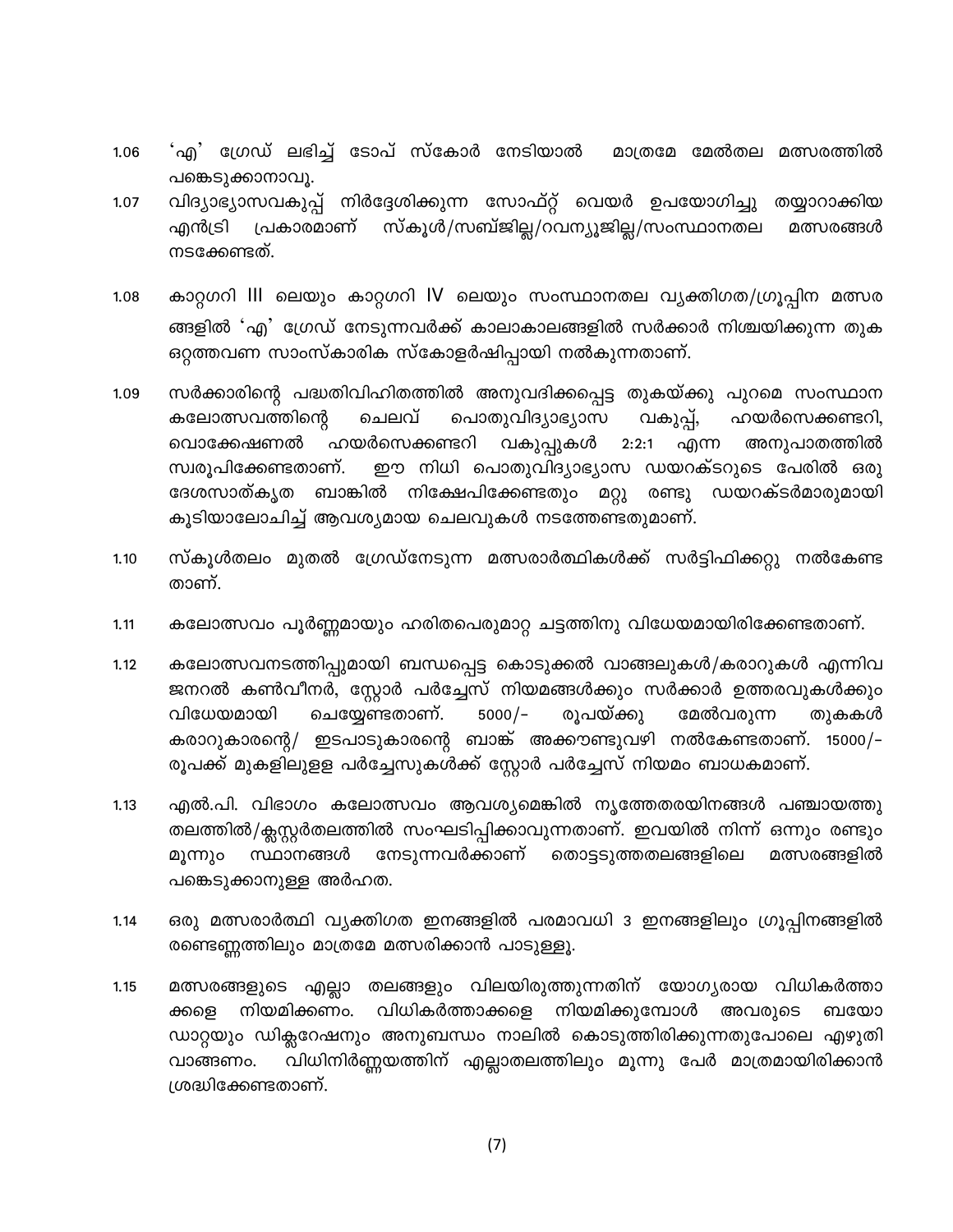- രണ്ടു വർഷത്തിലധികം ഒരു വിധികർത്താവിനെ ഒരേ ഇനത്തിൽ തുടർച്ചയായി 1.16 സബ്ജില്ലാതലത്തിൽ വിധികർത്താവായി നിയമിക്കാൻ പാടുള്ളതല്ല. വിധികർത്താക്കളാകുന്നവർ ജില്ലയിൽ വിധികർത്താക്കളാകാൻ അതേ പാടില്ല. ജില്ലാതലത്തിൽ വിധികർത്താക്കളാകുന്നവർ അതേവർഷം അതേ ഇനത്തിൽ പാടില്ല. വിധികർത്താക്കളാകാൻ സംസ്ഥാനതലത്തിൽ ഓരോ വർഷവും സംസ്ഥാനത്തിനകത്തും സർക്കാർ അംഗീകൃത പുറത്തുമുള്ള സാംസ്കാരിക/വിദ്യാഭ്യാസ സ്ഥാപനങ്ങളിൽ മേഖലയിൽ നിന്നും അതാത് നിന്നും നാമനിർദ്ദേശം പ്രാവീണ്യമുള്ള വ്യക്തികളിൽ വരുത്തി ക്ഷണിച്ചു പൊതുവിദ്യാഭ്യാസ ഡയറക്ടറുടെ നേതൃത്വത്തിൽ സൂക്ഷ്മപരിശോധന നടത്തി സംസ്ഥാന/ജില്ലാതല വിധികർത്താക്കളെ നിശ്ചയിക്കേണ്ടതാണ്. സബ്ജില്ലാ തലത്തിൽ വിദ്യാഭ്യാസ ഉപഡയറക്ടർക്കായിരിക്കും ഈ ചുമതല.
- പ്രവർത്തിച്ച് അപമര്യാദയായും അച്ചടക്കമില്ലാതെയും പ്രകോപനപരമായും 1.17 ശ്രമിക്കുന്ന വിദ്യാർത്ഥികൾ, അധ്യാപകർ കലോത്സവം അലങ്കോലമാക്കാൻ ഉൾപ്പെടെയുള്ളവർക്കെതിരെ അയോഗ്യത കല്പിക്കലടക്കമുള്ള ഉചിതമായ ശിക്ഷാ പ്രത്യേക നടപടി കൈക്കൊള്ളേണ്ടതും അതിനായി പ്രശ്നപരിഹാര സമിതി വനിതാ ഉദ്യോഗസ്ഥർ ഉൾപ്പെടെ പരമാവധി നാലു പേർ ഉണ്ടായിരിക്കേണ്ടതുമാണ്. സമിതിയിൽ ഉണ്ടായിരിക്കണം. അഡീഷണണൽ ഡയറക്ടർ (ജനറൽ) ചെയർമാൻ, കലോത്സവം നടക്കുന്ന ജില്ലയിലെ ഡി.ഡി.ഇ, ഹയർസെക്കന്ററിയിലെ ആർ.ഡി.ഡി, എന്നിവർ യിലെ കലാപരിപാടികൾ വി.എച്ച്.എസ്.ഇ എ.ഡി അംഗങ്ങൾ. സ്റ്റേജിലുണ്ടാകുന്ന പ്രശ്നങ്ങൾക്കും സമിതി പരിഹാരം അരങ്ങേറുമ്പോൾ றற കാണേണ്ടതാണ്.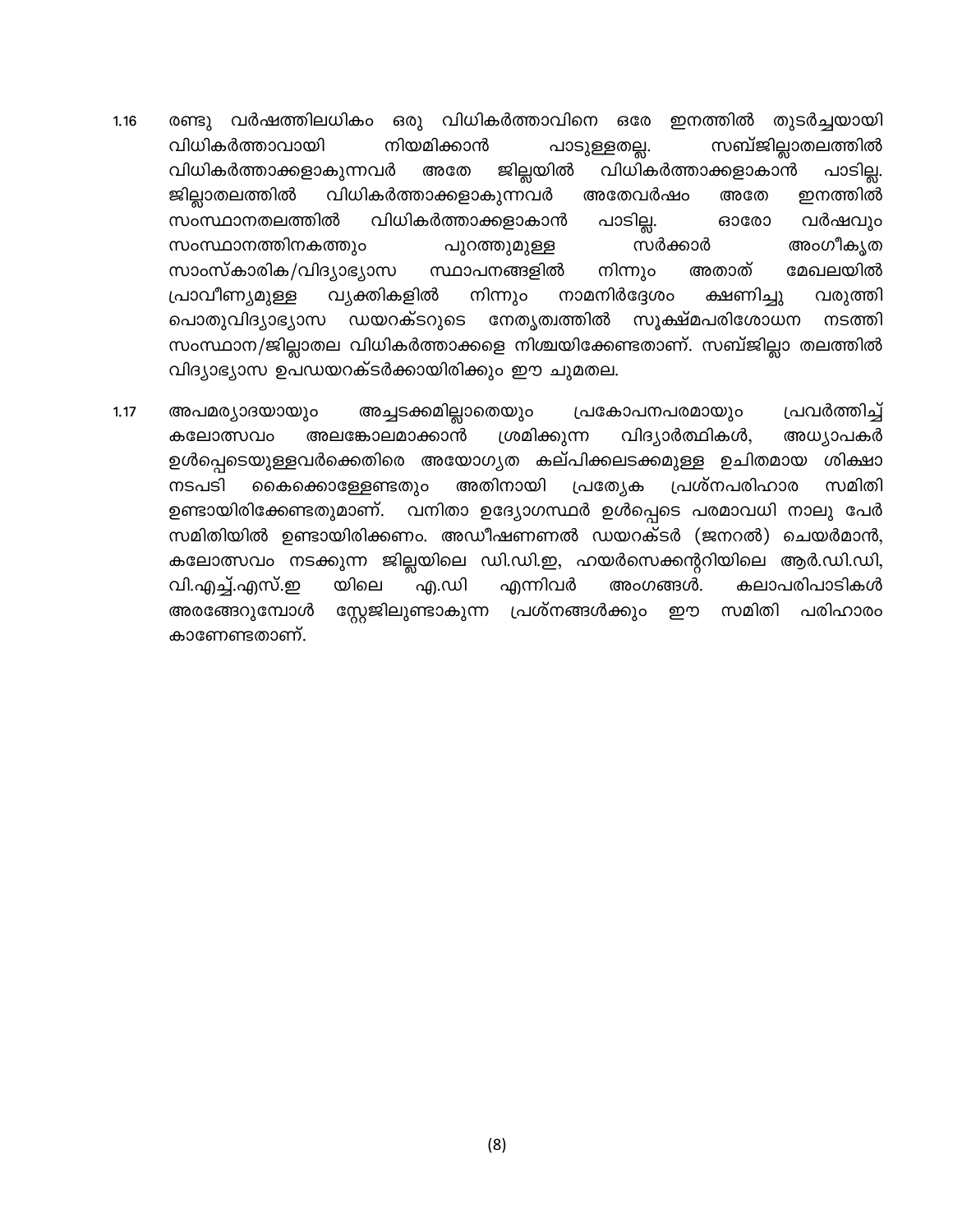#### അദ്ധ്യായം - 2

### കാറ്റഗറി - I ലെ മത്സരങ്ങൾ

2.01 സ്കൂൾ/ക്ലസ്റ്റർ/പഞ്ചായത്ത് (ആവശ്യമെങ്കിൽ), ഉപജില്ല എന്നീ തലങ്ങളിൽ മാത്രമേ മത്സരങ്ങൾ ഉണ്ടായിരിക്കുകയുള്ളൂ.

ക്സസ്റ്റർ/പഞ്ചായത്തുതലമത്സരങ്ങളുടെ ആവശ്യകത ഉപജില്ലാ വിദ്യാഭ്യാസ ആഫീസർ പരിശോധിച്ചു നിശ്ചയിക്കേണ്ടതാണ്.

- മുതൽ നാലു വരെയുള്ള ക്ലാസ്സുകളിലെ കുട്ടികളാണ് ഈ മത്സരത്തിൽ  $2.02$  ഒന്നു പങ്കെടുക്കേണ്ടത്. ഹൈസ്കൂൾ, യു.പി., ടി.ടി.ഐ എന്നിവയോടുചേർന്നുള്ള എൽ.പി വിഭാഗത്തിലെ കുട്ടികളും ഈ മത്സരത്തിൽ പങ്കെടുക്കേണ്ടതാണ്.
- 2.03 ആൺകുട്ടികൾക്കും പെൺകുട്ടികൾക്കും വെവ്വേറെ മത്സരം ഉണ്ടായിരിക്കുന്നതല്ല.
- 2.04 ഈ വിഭാഗത്തിനു താഴെപ്പറയുന്ന ഇനങ്ങളിൽ മത്സരം ഉണ്ടായിരിക്കുന്നതാണ്.

| 1              | പ്രസംഗം മലയാളം                                                 | 5 മിനിറ്റ്   |
|----------------|----------------------------------------------------------------|--------------|
| $\mathbf{2}$   | പ്രസംഗം തമിഴ്                                                  | 5 മിനിറ്റ്   |
| 3              | പ്രസംഗം കന്നട                                                  | 5 മിനിറ്റ്   |
| 4              | പദ്യം ചൊല്ലൽ മലയാളം                                            | 5 മിനിറ്റ്   |
| 5              | പദ്യം ചൊല്ലൽ തമിഴ്                                             | 5 മിനിറ്റ്   |
| 6              | പദ്യം ചൊല്ലൽ കന്നട                                             | 5 മിനിറ്റ്   |
| $\overline{7}$ | പദ്യം ചൊല്ലൽ ഇംഗ്ലീഷ്                                          | 5 മിനിറ്റ്   |
| 8              | പദ്യം ചൊല്ലൽ അറബിക്                                            | 5 മിനിറ്റ്   |
| 9              | ചിത്രരചന പെൻസിൽ                                                | 120 മിനിറ്റ് |
| 10             | ചിത്രരചന ജലച്ചായം                                              | 120 മിനിറ്റ് |
| 11             | ലളിതഗാനം                                                       | 5 മിനിറ്റ്   |
| 12             | ശാസ്ത്രീയ സംഗീതം                                               | 10 മിനിറ്റ്  |
| 13             | മാപ്പിളപ്പാട്ട്                                                | 5 മിനിറ്റ്   |
| 14             | മോണോ ആക്റ്റ്                                                   | 5 മിനിറ്റ്   |
| 15             | കഥാകഥനം<br>(ഒന്നും രണ്ടും ക്ലാസ്സുകൾക്ക് മാത്രം)               | 5 മിനിറ്റ്   |
| 16             | ആംഗൃപ്പാട്ട്  -മലയാളം<br>(ഒന്നും രണ്ടും ക്ലാസ്സുകൾക്ക് മാത്രം) | 5 മിനിറ്റ്   |
|                |                                                                |              |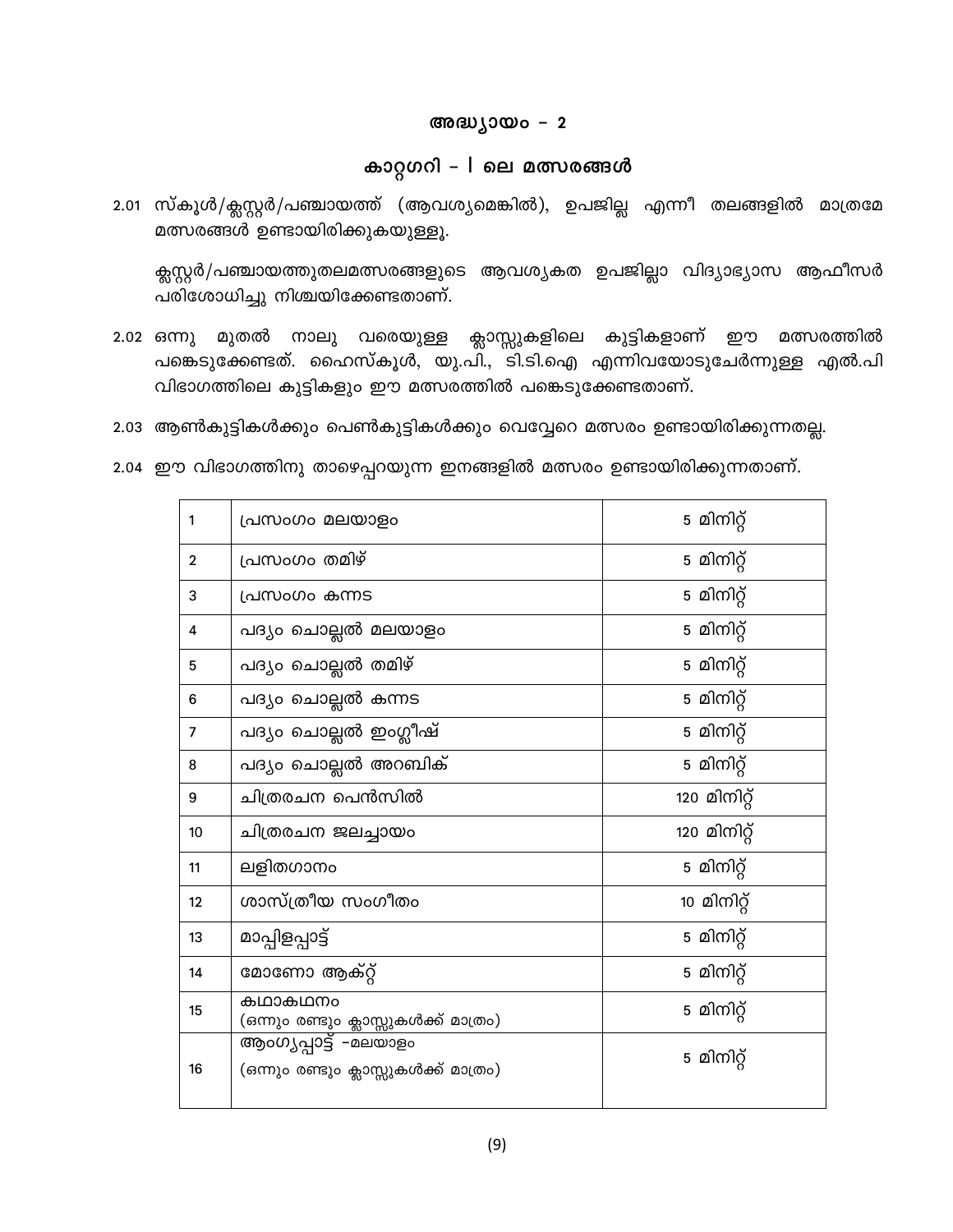| 17 | ആംഗൃപ്പാട്ട് -ഇംഗ്ലീഷ്                               | 5 മിനിറ്റ്     |
|----|------------------------------------------------------|----------------|
|    | (ഒന്നും രണ്ടും ക്ലാസ്സുകൾക്ക് മാത്ര <mark>ം</mark> ) |                |
| 18 | കടങ്കഥ                                               | വിധികർത്താക്കൾ |
|    | (മൂന്നും നാലും ക്ലാസ്സുകൾക്ക് മാത്രം)                | നിശ്ചയിക്കും   |
| 19 | നാടോടിന്യത്തം                                        | 5 മിനിറ്റ്     |
| 20 | ഭരതനാട്യം                                            | 10 മിനിറ്റ്    |
| 21 | സംഘഗാനം ( 7 പേർ)                                     | 10 മിനിറ്റ്    |
| 22 | സംഘനൃത്തം ( 7 പേർ)                                   | 10 മിനിറ്റ്    |
| 23 | ദേശഭക്തിഗാനം (7 പേർ)                                 | 5 മിനിറ്റ്     |

- 2.05 ഒന്നു മുതൽ ഇരുപതു വരെയുള്ള ഇനങ്ങളിൽ 'എ' ഗ്രേഡോടെ ടോപ്പ് സ്കോർ നേടിയ 11 ഇനങ്ങളും 21 മുതൽ 23 വരെയുള്ള ഇനങ്ങളിൽ 'എ' ഗ്രേഡോടെ ടോപ് സ്കോർ നേടിയ രണ്ടു ഗ്രൂപ്പുകളും ഉപജില്ലാതല മത്സരത്തിന് അയയ്ക്കാവുന്നതാണ്.
- 2.06 നൃത്തേതരയിനങ്ങൾ ആവശ്യമെങ്കിൽ ക്സസ്റ്റർ/പഞ്ചായത്തുതലത്തിൽ നടത്താവുന്ന താണ്. .
- സ്കൂളിൽനിന്നും ഉപജില്ലാതല മത്സരത്തിലേക്കു 2.07 നൃത്തയിനങ്ങൾ നേരിട്ട് അയയ്ക്കേണ്ടതാണ്.
- 2.08 അധ്യയന ദിവസം നഷ്ടപ്പെടാതിരിക്കാൻ സ്കൂൾതല കലോത്സവം വെള്ളി, ശനി ദിവസങ്ങൾ ഉൾപ്പെടുത്തി നടത്തുന്നതാണ്.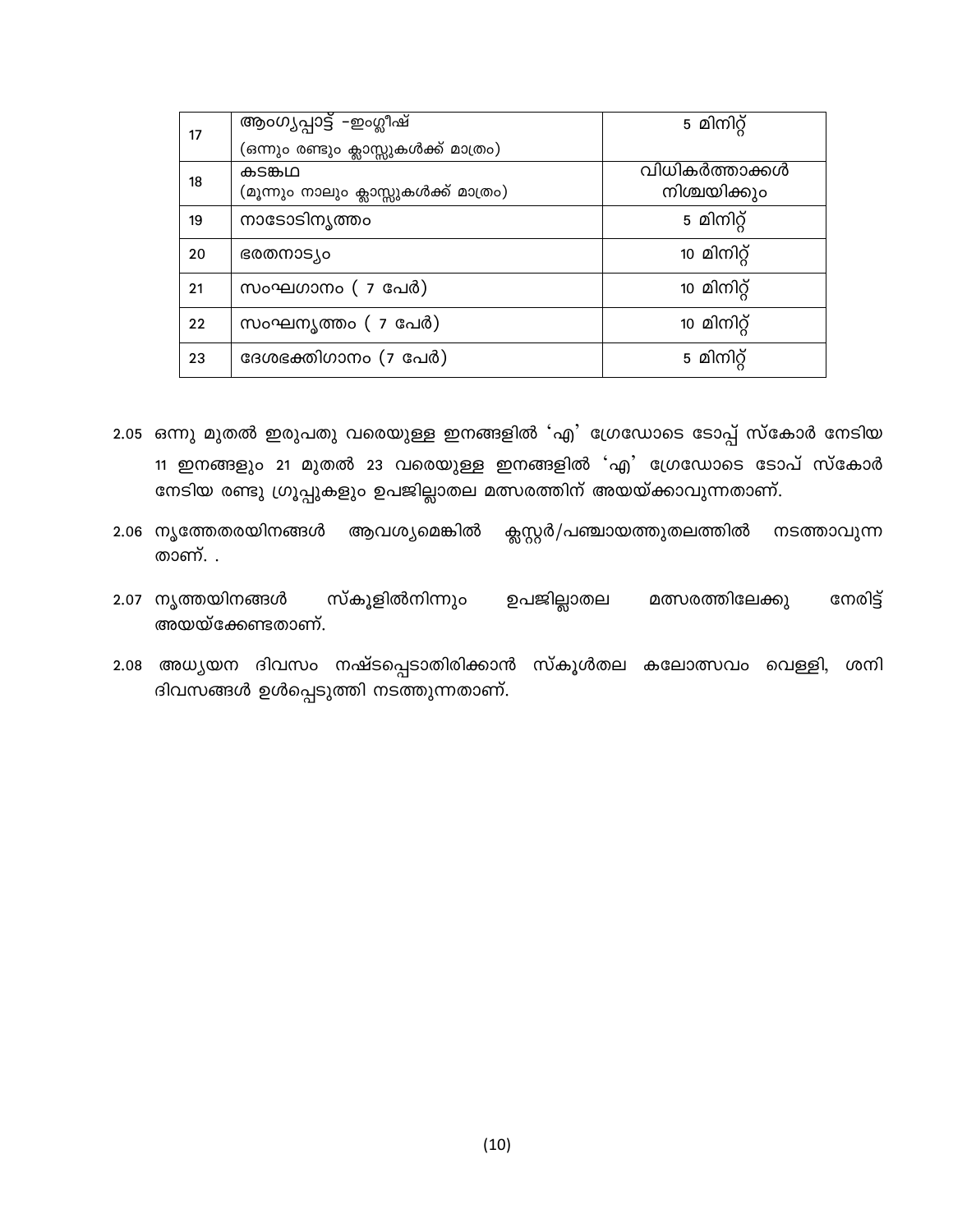### അധ്യായം - 3

# കാറ്റഗറി – II ലെ മത്സരങ്ങൾ

- ഉപജില്ല, 3.01 സ്കൂൾ, ജില്ല മൂന്ന് തലങ്ങളിൽ ഉണ്ടായിരിക്കും. എന്നീ മത്സരം ഗ്രാമപഞ്ചായത്ത്/ എന്നീ ക്സ്റ്റേർ തലങ്ങളിൽ ആവശ്യമെങ്കിൽ സ്ക്രീനിംഗ് നടത്താവുന്നതാണ്.
- 3.02 അഞ്ചു മുതൽ ഏഴുവരെ ക്ലാസ്സുകളിലെ കുട്ടികളാണ് ഈ കാറ്റഗറിയിലെ മത്സരത്തിൽ ഹൈസ്കൂൾ, ടി.ടി.ഐ എന്നിവയോടു ചേർന്നുള്ള പങ്കെടുക്കേണ്ടത്. യു.പി വിഭാഗത്തിലെ കുട്ടികളും ഈ മത്സരത്തിൽ പങ്കെടുക്കേണ്ടതാണ്.
- 3.03 ആൺകുട്ടികൾക്കും പെൺകുട്ടികൾക്കും വെവ്വേറെ മത്സരം ഉണ്ടായിരിക്കുന്നതല്ല.
- 3.04 ഈ വിഭാഗത്തിൽ താഴെപ്പറയുന്ന ഇനങ്ങളിൽ മത്സരം ഉണ്ടായിരിക്കുന്നതാണ്.

| 1              | പ്രസംഗം മലയാളം        |                                  |
|----------------|-----------------------|----------------------------------|
| $\overline{2}$ | പ്രസംഗം ഇംഗ്ലീഷ്      |                                  |
| 3              | പ്രസംഗം ഹിന്ദി        | 5 മിനിറ്റ്                       |
| 4              | പ്രസംഗം തമിഴ്         |                                  |
| 5              | പ്രസംഗം കന്നട         |                                  |
| 6              | പദ്യം ചൊല്ലൽ മലയാളം   |                                  |
| $\overline{7}$ | പദ്യം ചൊല്ലൽ ഇംഗ്ലീഷ് |                                  |
| 8              | പദ്യം ചൊല്ലൽ അറബിക്   |                                  |
| $9\,$          | പദ്യം ചൊല്ലൽ ഉറുദു    | 5 മിനിറ്റ്                       |
| 10             | പദ്യം ചൊല്ലൽ ഹിന്ദി   |                                  |
| 11             | പദ്യം ചൊല്ലൽ തമിഴ്    |                                  |
| 12             | പദ്യം ചൊല്ലൽ കന്നട    |                                  |
| 13             | ക്വിസ് (ഉറുദു)        | സമയം വിധികർത്താക്കൾ നിശ്ചയിക്കും |
| 14             | അക്ഷരശ്ലോകം           | സമയം വിധികർത്താക്കൾ നിശ്ചയിക്കും |
| 15             | ലളിതഗാനം              | 5 മിനിറ്റ്                       |
| 16             | ശാസ്ത്രീയ സംഗീതം      | 10 മിനിറ്റ്                      |
| 17             | മാപ്പിളപ്പാട്ട്       | 5 മിനിറ്റ്                       |
| 18             | നാടോടി നൃത്തം         | 5 മിനിറ്റ്                       |
| 19             | ചിത്രരചന (പെൻസിൽ)     | 120 മിനിറ്റ്                     |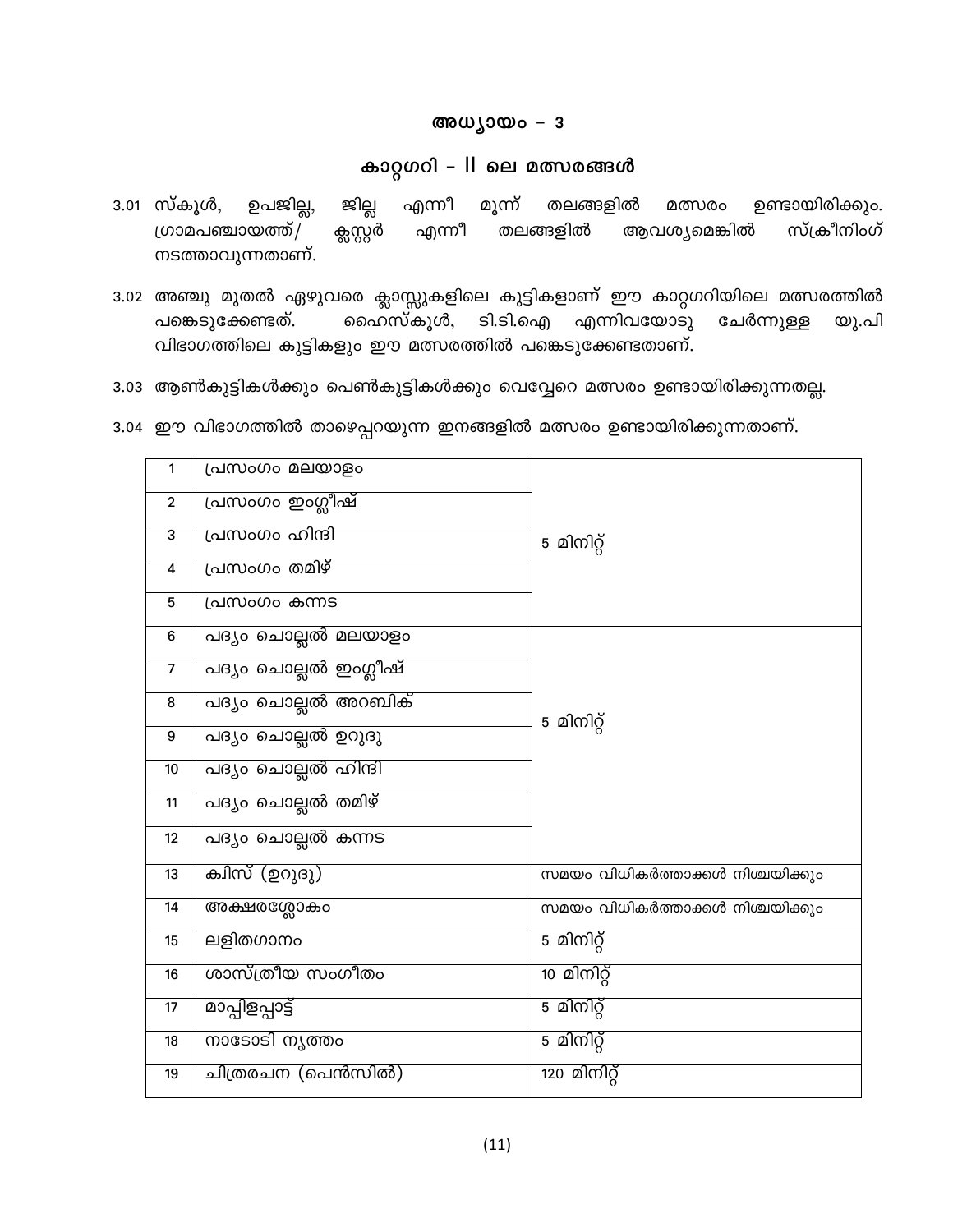| 20 | ചത്രരചന (ജലച്ചായം)                                                                         | 120 മിനി <u>റ്</u> റ |
|----|--------------------------------------------------------------------------------------------|----------------------|
| 21 | ഭരതനാട്യം                                                                                  | 10 മിനിറ്റ്          |
| 22 | മോഹിനിയാട്ടം (പെൺ)                                                                         | 10 മിനിറ്റ്          |
| 23 | കുച്ചുപ്പുടി                                                                               | 10 മിനിറ്റ്          |
| 24 | മോണോ ആക്ട്                                                                                 | 5 മിനിറ്റ്           |
| 25 | കഥാപ്രസംഗം (1+4 പിന്നണി)<br>(പിന്നണി കുട്ടികളായിരിക്കണം)                                   | 10 മിനിറ്റ്          |
| 26 | ഓട്ടൻ തുള്ളൽ                                                                               | 10 മിനിറ്റ്          |
| 27 | കഥാരചന (മലയാളം)                                                                            | <u>120 മിനിറ്റ്</u>  |
| 28 | കവിതാരചന (മലയാളം)                                                                          | <u>120 മിനിറ്റ്</u>  |
| 29 | കഥാരചന (ഹിന്ദി)                                                                            | <u>120 മിനിറ്റ്</u>  |
| 30 | കവിതാരചന (ഉറുദു)                                                                           | <u>120 മിനിറ്റ്</u>  |
| 31 | സ്കിറ്റ് (ഇംഗ്ലീഷ്) (7+1) (പിന്നണി<br>കുട്ടികളായിരിക്കണം)                                  | 10 മിനിറ്റ്          |
| 32 | സംഘഗാനം (7 പേർ)                                                                            | 10 മിനിറ്റ്          |
| 33 | തിരുവാതിര (10 പേർ)                                                                         | 10 മിനിറ്റ്          |
| 34 | <u>ഒപ്പന (10 പേർ)</u>                                                                      | 10 മിനിറ്റ്          |
| 35 | സംഘനൃത്തം (7 പേർ)                                                                          | 10 മിനിറ്റ്          |
| 36 | ദേശഭക്തിഗാനം (7 പേർ)                                                                       | 5 മിനിറ്റ്           |
| 37 | നാടകം<br>(പിന്നണി ഉൾപ്പെടെ 10 കുട്ടികൾ<br>ആയിരിക്കണം. രംഗസജ്ജീകരണം<br>പരമാവധി 15 മിനിറ്റ്) | 30 മിനിറ്റ്          |
| 38 | സംഘഗാനം ( ഉറുദു) 7 പേർ                                                                     | 10 മിനിറ്റ്          |

3.05 1 മുതൽ 30 വരെയുള്ള ഇനങ്ങളിൽ 'എ' ഗ്രേഡോടെ ടോപ്പ് സ്കോർ നേടിയ 13 ഇനങ്ങളും 31 മുതൽ 38 വരെയുള്ള ഗ്രൂപ്പിനങ്ങളിൽ 'എ' ഗ്രേഡോടെ ടോപ്പ് സ്കോർ<br>നേടിയ 3 ഗ്രൂപ്പ് ഇനങ്ങളും ഉപജില്ലാ മത്സരത്തിന് അയയ്ക്കാവുന്നതാണ്.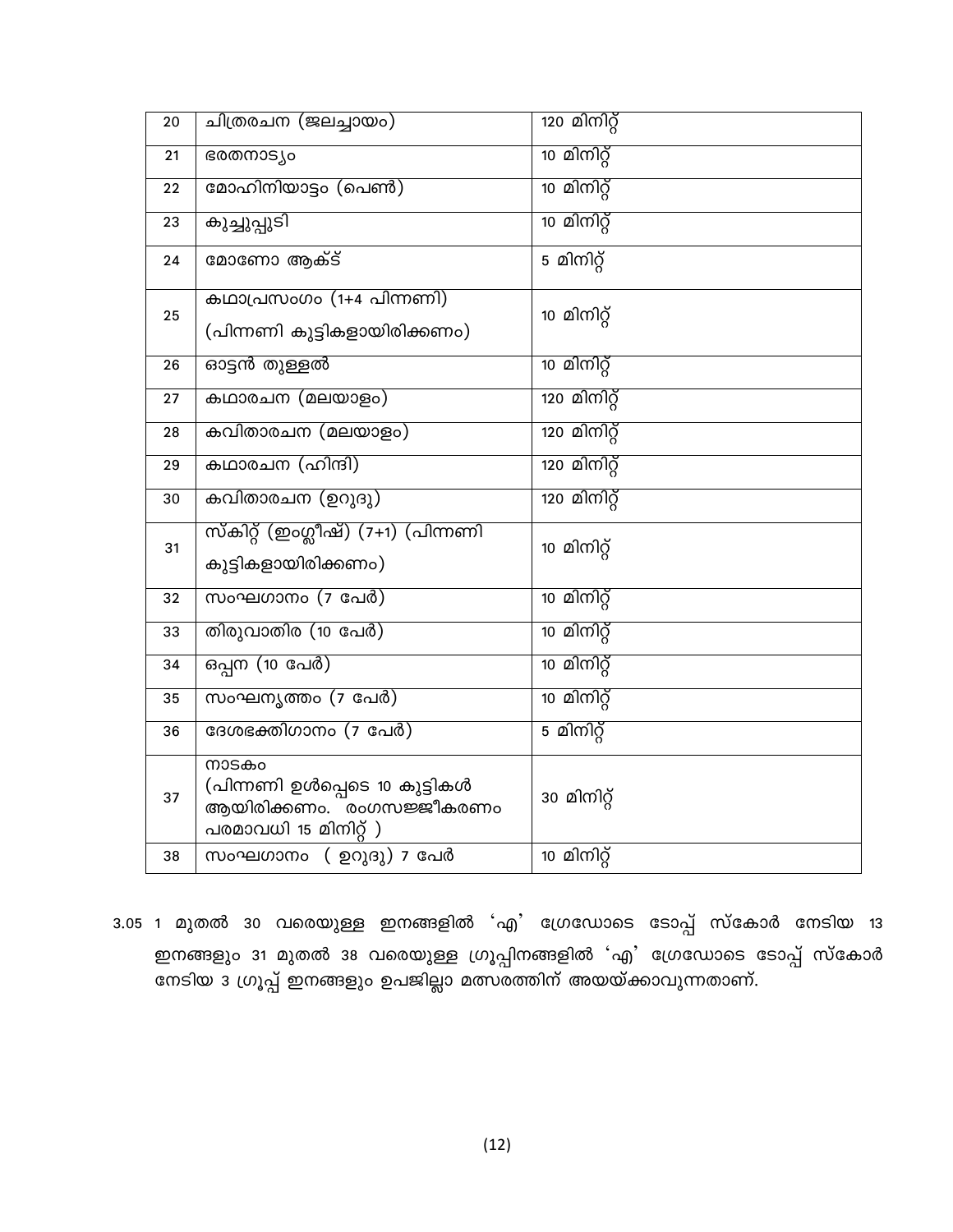### അധ്യായം - 4

# കാറ്റഗറി - III ലെ മത്സരങ്ങൾ

- 4.01 സ്കൂൾ, ഉപജില്ല, റവന്യൂജില്ല, സംസ്ഥാനം എന്നീ നാലുതലങ്ങളിൽ മത്സരം ഉണ്ടായി രിക്കും.
- 4.02 എട്ടു മുതൽ പത്തുവരെ ക്ലാസ്സുകളിലെ കുട്ടികളാണ് ഈ കാറ്റഗറിയിലെ മത്സരത്തിൽ പങ്കെടുക്കേണ്ടത്.
- 4.03 മത്സരയിനങ്ങൾ താഴെക്കൊടുത്തിരിക്കുന്നതുപോലെ പതിനഞ്ചു വിഭാഗങ്ങളായി തിരിച്ചി രിക്കുന്നു.

| വിഭാഗം – 1 |  |  |
|------------|--|--|
|            |  |  |

| Mo.            | ഇനം                        | സമയം         | സ്കൂൾതലത്തിൽ നിന്നും<br>ഉപജില്ലാതലത്തിൽ പങ്കെടുക്കാൻ<br>.<br>അർഹതയുള്ളവർ |  |  |
|----------------|----------------------------|--------------|--------------------------------------------------------------------------|--|--|
|                | ചിത്രരചന – പെൻസിൽ          | 120 മിനിറ്റ് |                                                                          |  |  |
| $\overline{2}$ | ചിത്രരചന - ജലച്ചായം        | 120 മിനിറ്റ് | <b>`</b> എ' ഗ്രേഡോടെ ടോപ് സ്കോർ<br>നേടിയ 4 ഇനം.                          |  |  |
| 3              | ചിത്രരചന – എണ്ണച്ചായം      | 120 മിനിറ്റ് | 4 കുട്ടികൾ                                                               |  |  |
| 4              | കാർട്ടുൺ                   | 120 മിനിറ്റ് |                                                                          |  |  |
|                | $\Omega$ $\Omega$ $\Omega$ |              |                                                                          |  |  |

| വിഭാഗം |  |
|--------|--|

| Mo.            | ഇനം                       | സമയം        | സ്കൂൾതലത്തിൽ നിന്നും<br>ഉപജില്ലാതലത്തിൽ പങ്കെടുക്കാൻ<br>അർഹതയുള്ളവർ |
|----------------|---------------------------|-------------|---------------------------------------------------------------------|
| 1              | ശാസ്ത്രീയ സംഗീതം<br>(അൺ)  | 10 മിനിറ്റ് |                                                                     |
| $\overline{2}$ | ശാസ്ത്രീയ സംഗീതം<br>(പെൺ) | 10 മിനിറ്റ് |                                                                     |
| 3              | കഥകളി സംഗീതം (ആൺ)         | 10 മിനിറ്റ് |                                                                     |
| 4              | കഥകളി സംഗീതം (പെൺ)        | 10 മിനിറ്റ് | <b>ൎ</b> എ' ഗ്രേഡോടെ ടോപ് സ്കോർ                                     |
| 5              | ഉറുദു ഗസൽ ആലാപനം          | $10$ മിനിറ് | നേടിയ 4 ഇനം.                                                        |
| 6              | ലളിത ഗാനം (ആൺ)            |             | 4 കുട്ടികൾ                                                          |
| $\overline{7}$ | ലളിത ഗാനം (പെൺ)           | 5 മിനിറ്റ്  |                                                                     |
| 8              | മാപ്പിളപ്പാട്ട് (ആൺ)      | 5 മിനിറ്റ്  |                                                                     |
| 9              | മാപ്പിളപ്പാട്ട് (പെൺ)     | 5 മിനിറ്റ്  |                                                                     |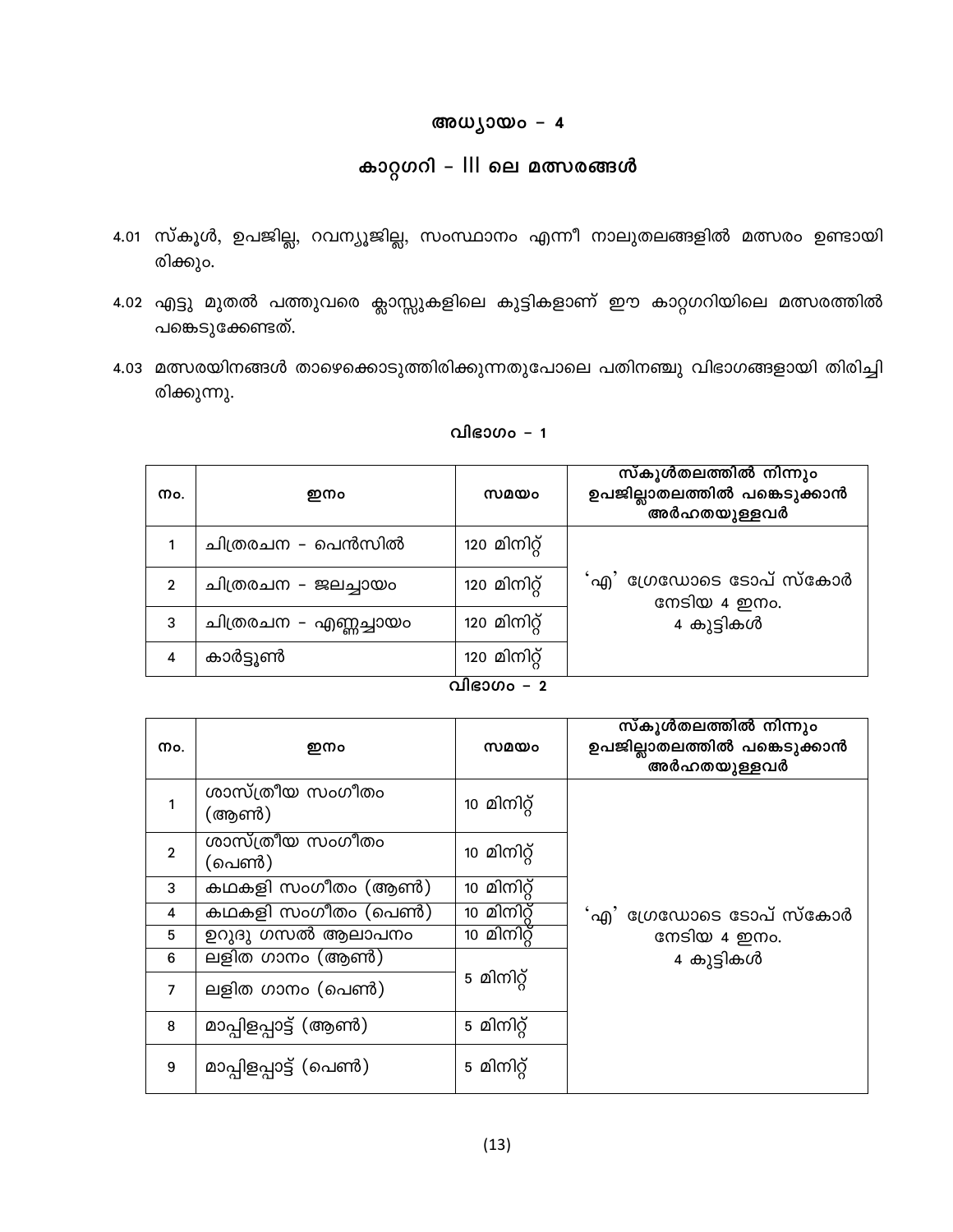വിഭാഗം – 3

| Mo.            | ഇനം                                                 | സമയം        | സ്കൂൾതലത്തിൽ നിന്നും<br>ഉപജില്ലാതലത്തിൽ പങ്കെടുക്കാൻ<br>അർഹതയുള്ളവർ |
|----------------|-----------------------------------------------------|-------------|---------------------------------------------------------------------|
| 1              | വീണ                                                 | 10 മിനിറ്റ് |                                                                     |
| $\overline{2}$ | വയലിൻ (പാശ്ചാത്യം)                                  | 10 മിനിറ്റ് |                                                                     |
| 3              | വയലിൻ (പൗരസ്ത്യം)                                   | 10 മിനിറ്റ് |                                                                     |
| 4              | ഓടക്കുഴൽ                                            | 10 മിനിറ്റ് |                                                                     |
| 5              | നാദസ്വരം                                            | 10 മിനിറ്റ് | 'എ $^{\prime}$ ഡ്രേഡോടെ ടോപ് സ്കോർ<br>നേടിയ 4 ഇനം                   |
| 6              | ചെണ്ട (തായമ്പക) (1+5)<br>പിന്നണി കുട്ടികളായിരിക്കണം | 10 മിനിറ്റ് | 4 കുട്ടികൾ                                                          |
| $\overline{7}$ | ഗിത്താർ (പാശ്ചാത്യം)                                | 10 മിനിറ്റ് |                                                                     |
| 8              | തബല                                                 | 10 മിനിറ്റ് |                                                                     |
| 9              | മൃദംഗം/ഗഞ്ചിറ/ഘടം                                   | 10 മിനിറ്റ് |                                                                     |
| 10             | മദ്ദളം (1+3)<br>(പിന്നണി കുട്ടികളായിരിക്കണം)        | 10 മിനിറ്റ് |                                                                     |

### വിഭാഗം – 4

| Mo.            | ഇനം                                                       | സമയം        | സ്കൂൾതലത്തിൽ നിന്നും<br>ഉപജില്ലാതലത്തിൽ പങ്കെടു<br>-<br>ക്കാൻ അർഹതയുള്ളവർ |
|----------------|-----------------------------------------------------------|-------------|---------------------------------------------------------------------------|
|                | കഥകളി സിംഗിൾ (പൊതു)                                       | 15 മിനിറ്റ് |                                                                           |
| $\overline{2}$ | തുള്ളൽ<br>(പറയൻ തുള്ളൽ/ ഓട്ടൻ തുള്ളൽ /<br>ശീതങ്കൻ തുള്ളൽ) | 10 മിനിറ്റ് | $\mathcal{A}$ ി ഡ്രേഡോടെ<br>ടോപ് സ്കോർ നേടിയ                              |
| 3              | നാടോടി നൃത്തം (പൊതു)                                      | 5 മിനിറ്റ്  | 3 ഇനം                                                                     |
| 4              | ചാക്യാർ കൂത്ത് (ആൺ)                                       | 20 മിനിറ്റ് | 3 കുട്ടികൾ                                                                |
| 5              | നങ്ങ്യാർ കൂത്ത് (പെൺ)                                     | 20 മിനിറ്റ് |                                                                           |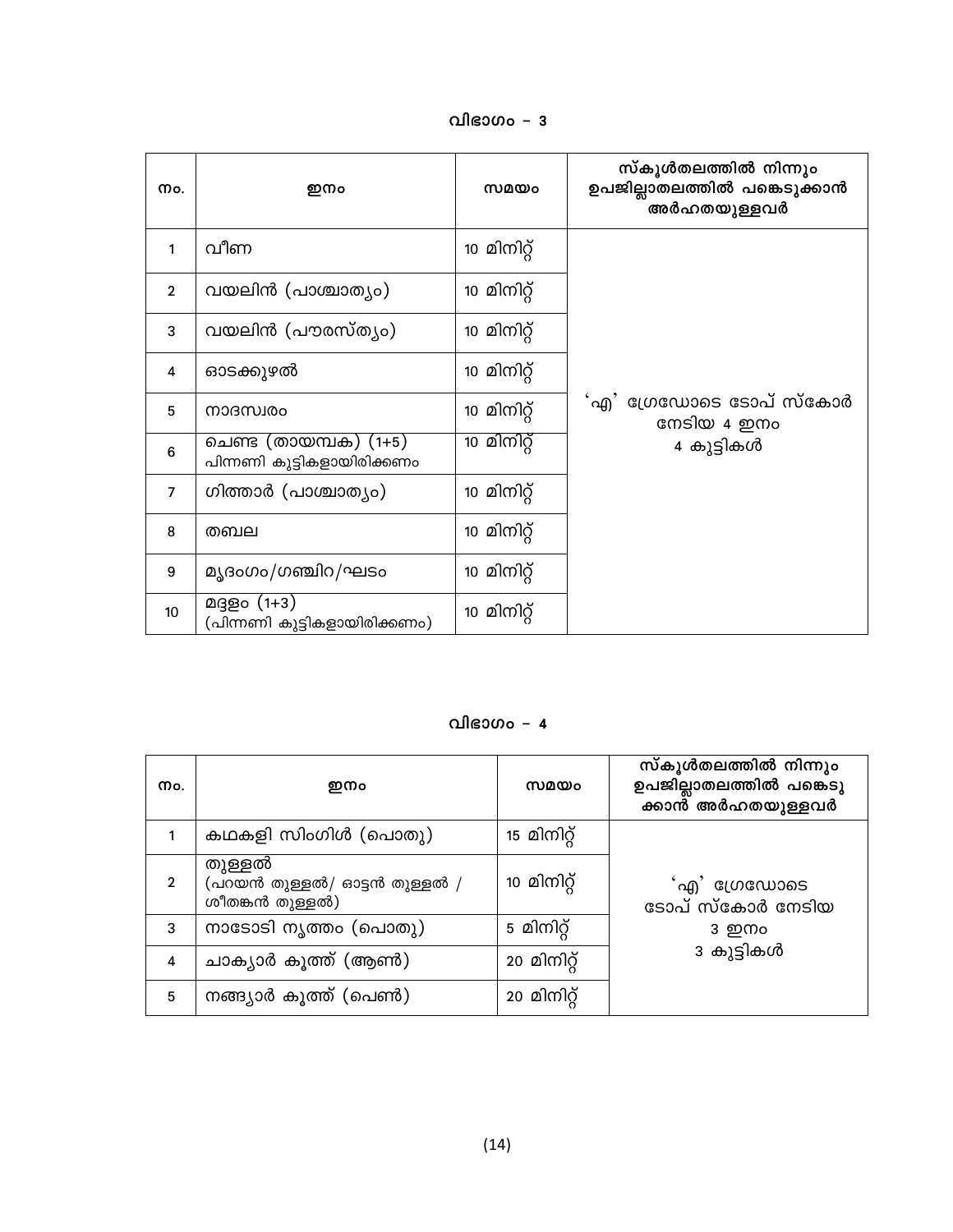വിഭാഗം – 5

| Mo.            | ഇനം                                                             | സമയം        | സ്കൂൾതലത്തിൽ നിന്നും<br>ഉപജില്ലാതലത്തിൽ പങ്കെടു<br>ക്കാൻ് അർഹതയുള്ളവർ |
|----------------|-----------------------------------------------------------------|-------------|-----------------------------------------------------------------------|
| 1              | ഭരതനാട്യം (ആൺ)                                                  | 10 മിനിറ്റ് |                                                                       |
| $\overline{2}$ | ഭരതനാട്യം (പെൺ)                                                 | 10 മിനിറ്റ് | 'എ' ഗ്രേഡോടെ                                                          |
| 3              | കുച്ചുപ്പുടി (ആൺ)                                               | 10 മിനിറ്റ് | ടോപ് സ്കോർ നേടിയ                                                      |
| 4              | കുച്ചുപ്പുടി (പെൺ)                                              | 10 മിനിറ്റ് | 4 ഇനം. 4 കുട്ടികൾ                                                     |
| 5              | മോഹിനിയാട്ടം (പെൺ)                                              | 10 മിനിറ്റ് |                                                                       |
| 6              | കേരള നടനം (ആൺകുട്ടികൾക്കും<br>പെൺകുട്ടികൾക്കും പ്രത്യേക മത്സരം) | 15 മിനിറ്റ് |                                                                       |

വിഭാഗം - 6

| Mo.            | ഇനം                | സമയം       | സ്കൂൾതലത്തിൽ നിന്നും<br>ഉപജില്ലാതലത്തിൽ പങ്കെടു<br>ക്കാൻ അർഹതയുള്ളവർ |
|----------------|--------------------|------------|----------------------------------------------------------------------|
|                | പ്രസംഗം (മലയാളം)   | 5 മിനിറ്റ് | പൊതുമത്സരം                                                           |
| $\overline{2}$ | പ്രസംഗം (ഇംഗ്ളീഷ്) | 5 മിനിറ്റ് |                                                                      |
| 3              | പ്രസംഗം (ഹിന്ദി)   | 5 മിനിറ്റ് | 'എ' ഗ്രേഡോടെ<br>ടോപ് സ്കോർ നേടിയ                                     |
| 4              | പ്രസംഗം (തമിഴ്)    | 5 മിനിറ്റ് | 3 ഇനം. 3 കുട്ടികൾ                                                    |
| 5              | പ്രസംഗം (കന്നട)    | 5 മിനിറ്റ് |                                                                      |
| 6              | പ്രസംഗം (ഉറുദു)    | 5 മിനിറ്റ് |                                                                      |

<u>വിഭാഗം – 7</u>

| Mo.            | ഇനം                  | സമയം         | സ്കൂൾതലത്തിൽ നിന്നും<br>ഉപജില്ലാതലത്തിൽ പങ്കെടു<br>ക്കാന്റ് അർഹതയുള്ളവ <b>ർ</b> |
|----------------|----------------------|--------------|---------------------------------------------------------------------------------|
|                | കവിതാ രചന (മലയാളം)   | 120 മിനിറ്റ് |                                                                                 |
| $\overline{2}$ | കവിതാ രചന (ഇംഗ്ലീഷ്) | 120 മിനിറ്റ് |                                                                                 |
| 3              | കവിതാ രചന (ഹിന്ദി)   | 120 മിനിറ്റ് | പൊതുമത്സരം                                                                      |
| 4              | കവിതാ രചന (തമിഴ്)    | 120 മിനിറ്റ് |                                                                                 |
| 5              | കവിതാ രചന (കന്നട)    | 120 മിനിറ്   | 'എ' ഗ്രേഡോടെ                                                                    |
| 6              | കവിതാ രചന (ഉറുദു)    | 120 മിനിറ്റ് | ടോപ് സ്കോർ നേടിയ<br>14 ഇനം. 14 കുട്ടികൾ                                         |
| $\overline{7}$ | കഥാരചന (മലയാളം)      | 120 മിനിറ്റ് |                                                                                 |
| 8              | കഥാ രചന (ഹിന്ദി)     | 120 മിനിറ്റ് |                                                                                 |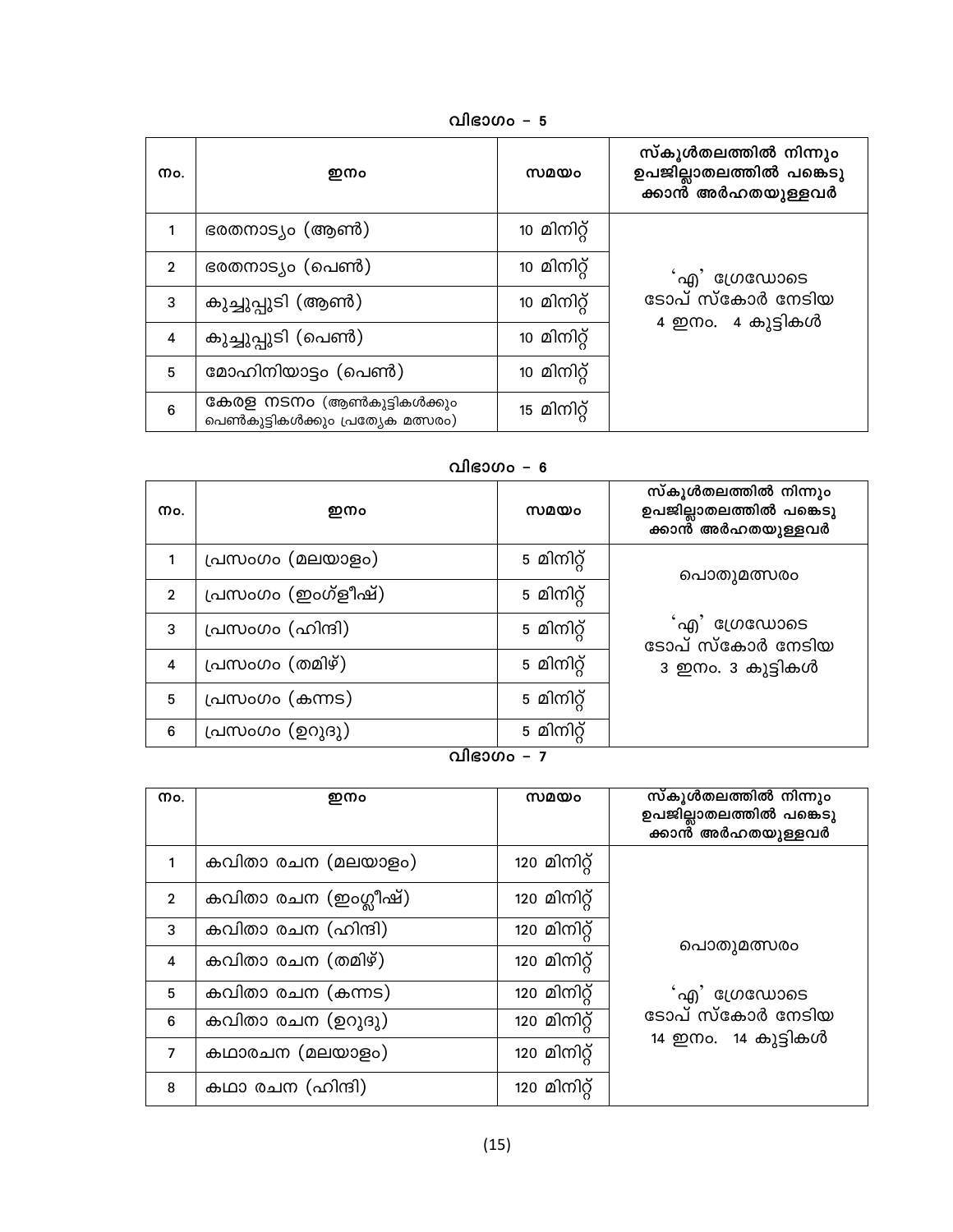| 9  | കഥാ രചന (ഇംഗ്ലീഷ്)  | 120 മിനിറ്റ് |  |
|----|---------------------|--------------|--|
| 10 | കഥാ രചന (ഉറുദു)     | 120 മിനിറ്റ് |  |
| 11 | ഉപന്യാസം (മലയാളം)   | 120 മിനിറ്റ് |  |
| 12 | ഉപന്യാസം (ഇംഗ്ലീഷ്) | 120 മിനിറ്റ് |  |
| 13 | ഉപന്യാസം (ഹിന്ദി)   | 120 മിനിറ്റ് |  |
| 14 | ഉപന്യാസം (ഉറുദു)    | 120 മിനിറ്റ് |  |

<u>വിഭാഗം – 8 </u>

| Mo.            | ഇനം                     | സമയം       | സ്കൂൾതലത്തിൽ നിന്നും<br>ഉപജില്ലാതലത്തിൽ പങ്കെടു<br>ക്കാൻ അർഹതയുള്ളവർ |
|----------------|-------------------------|------------|----------------------------------------------------------------------|
| 1              | പദ്യം ചൊല്ലൽ (മലയാളം)   | 5 മിനിറ്റ് |                                                                      |
| $\overline{2}$ | പദ്യം ചൊല്ലൽ (ഇംഗ്ളീഷ്) | 5 മിനിറ്റ് |                                                                      |
| 3              | പദ്യം ചൊല്ലൽ (ഹിന്ദി)   | 5 മിനിറ്റ് | 'എ' ഗ്രേഡോടെ<br>ടോപ് സ്കോർ നേടിയ                                     |
| 4              | പദ്യം ചൊല്ലൽ (അറബിക്)   | 5 മിനിറ്റ് | 3 ഇനം<br>( 3 കുട്ടികൾ)                                               |
| $\overline{5}$ | പദ്യം ചൊല്ലൽ (ഉറുദു)    | 5 മിനിറ്റ് |                                                                      |
| 6              | പദ്യം ചൊല്ലൽ (തമിഴ്)    | 5 മിനിറ്റ് |                                                                      |
| $\overline{7}$ | പദ്യം ചൊല്ലൽ (കന്നട)    | 5 മിനിറ്റ് |                                                                      |

### ്വിഭാഗം – 9

| നം. | ഇനം         | സമയം                                   | സ്കൂൾതലത്തിൽ നിന്നും<br>ഉപജില്ലാതലത്തിൽ പങ്കെടു<br>ക്കാൻ അർഹതയുള്ളവർ |
|-----|-------------|----------------------------------------|----------------------------------------------------------------------|
|     | അക്ഷരശ്ലോകം | സമയം<br>വിധികർത്താക്കൾ<br>നിശ്ചയിക്കും | <sup>്</sup> എ' ഗ്രേഡോടെ<br>ടോപ് സ്കോർ നേടിയ                         |
|     | കാവ്യകേളി   |                                        | 1 ഇനം. 1 കുട്ടി                                                      |

വിഭാഗം - 10

| Mo.            | ഇനം                                                                      | സമയം        | സ്കൂൾതലത്തിൽ നിന്നും<br>ഉപജില്ലാതലത്തിൽ പങ്കെടു<br>ക്കാൻ് അർഹതയുള്ളവർ |
|----------------|--------------------------------------------------------------------------|-------------|-----------------------------------------------------------------------|
|                | മോണോ ആക്ട്<br>(ആൺകുട്ടികൾക്കും<br>പെൺകുട്ടികൾക്കും പ്രത്യേക മത്സരം)      | 5 മിനിറ്റ്  |                                                                       |
| $\overline{2}$ | മിമിക്രി (പൊതു)                                                          | 5 മിനിറ്റ്  | 'എ' ഗ്രേഡോടെ ടോപ്<br>സ്കോർ നേടിയ 2 ഇനം                                |
| 3              | കഥാ പ്രസംഗം (പൊതുമത്സരം)<br>(1+4 പിന്നണി) പിന്നണി കുട്ടികൾ<br>ആയിരിക്കണം | 15 മിനിറ്റ് | (2 കുട്ടികൾ)                                                          |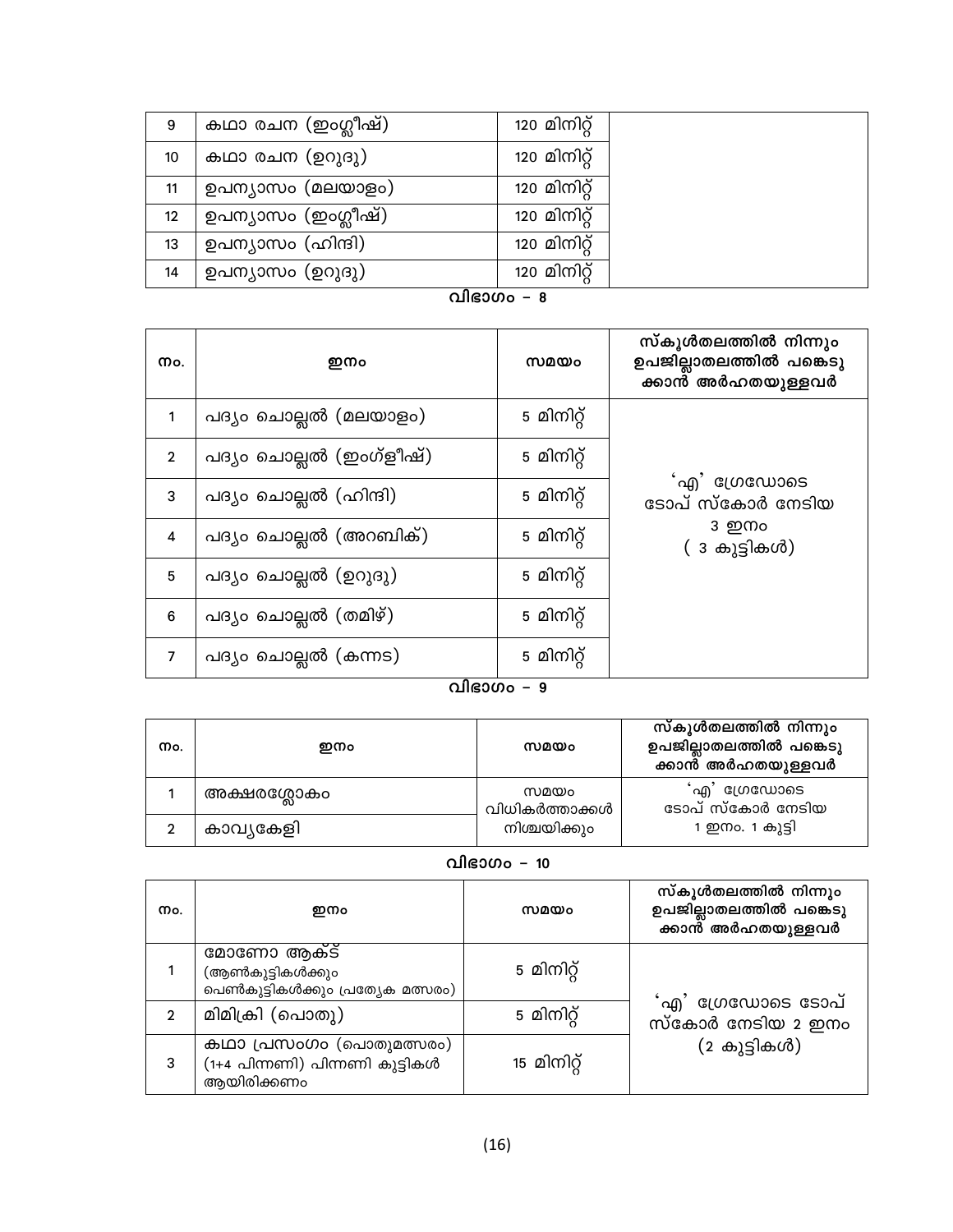വിഭാഗം - 11

| നം.            | ഇനം                     | സമയം        | സ്കൂൾതലത്തിൽ നിന്നും<br>ഉപജില്ലാതലത്തിൽ പങ്കെടു<br>ക്കാൻ  അർഹതയുള്ളവർ |
|----------------|-------------------------|-------------|-----------------------------------------------------------------------|
|                | പരിചമുട്ട് – 8 പേർ (ആൺ) | 10 മിനിറ്റ് |                                                                       |
| $\overline{2}$ | പൂരക്കളി - 12 പേർ (ആൺ)  | 20 മിനിറ്റ് | ൎഎ <sup>'</sup> ഗ്രേഡോടെ                                              |
| 3              | കോൽക്കളി –12 പേർ (ആൺ)   | 10 മിനിറ്റ് | ടോപ് സ്കോർ നേടിയ<br>3 ഇനം. 3 ഗ്രൂപ്പ്                                 |
| $\overline{4}$ | അറബനമുട്ട് –10 പേർ (ആൺ) | 10 മിനിറ്റ് |                                                                       |
| 5              | ദഫ്മുട്ട് -10 പേർ (ആൺ)  | 10 മിനിറ്റ് |                                                                       |

വിഭാഗം - 12

| Mo.            | ഇനം                                                   | സമയം        | സ്കൂൾതലത്തിൽ നിന്നും<br>ഉപജില്ലാതലത്തിൽ പങ്കെടു<br>ക്കാൻ് അർഹതയുള്ളവർ |
|----------------|-------------------------------------------------------|-------------|-----------------------------------------------------------------------|
|                | മാർഗ്ഗംകളി – 7 പേർ (പെൺ)                              | 10 മിനിറ്റ് |                                                                       |
| $\overline{2}$ | തിരുവാതിരക്കളി – 10 പേർ (പെൺ)                         | 10 മിനിറ്റ് |                                                                       |
| 3              | ഒപ്പന – 10 പേർ (പെൺ)                                  | 10 മിനിറ്റ് |                                                                       |
| 4              | <u>വട്ടപ്പാട്ട് – 10 പേർ (ആൺ)</u>                     | 10 മിനിറ്റ് | 'എ' ഗ്രേഡോടെ                                                          |
| 5              | സംഘ നൃത്തം – 7 പേർ (പെൺ)                              | 10 മിനിറ്റ് | ടോപ് സ്കോർ നേടിയ                                                      |
| 6              | കഥകളി ഗ്രൂപ്പ് (പൊതുമത്സരം)<br>(2 പേർ മുതൽ 4 പേർ വരെ) | 30 മിനിറ്റ് | 3 ഇനം. 3 ഗ്രൂപ്പ്                                                     |

| Mo.          | ഇനം                        | സമയം        | സ്കൂൾതലത്തിൽ നിന്നും<br>ഉപജില്ലാതലത്തിൽ പങ്കെടു<br>ക്കാൻ അർഹതയുള്ളവർ |
|--------------|----------------------------|-------------|----------------------------------------------------------------------|
|              | സംഘഗാനം – 7 പേർ            | 10 മിനിറ്റ് |                                                                      |
| $\mathbf{2}$ | (ഉറുദു) - 7 പേർ<br>സംഘഗാനം | 10 മിനിറ്റ് | പൊതുമത്സരം                                                           |
| 3            | വഞ്ചിപ്പാട്ട്              | 10 മിനിറ്റ് | 'എ' ഗ്രേഡോടെ<br>ടോപ് സ്കോർ നേടിയ                                     |
| 4            | നാടൻപാട്                   | 10 മിനിറ്റ് | 2 ഇനം. 2 ഗ്രൂപ്പ്                                                    |
| 5            | ദേശഭക്തി ഗാനം (7 പേർ)      | 5 മിനിറ്റ്  |                                                                      |

വിഭാഗം - 14

| Mo.            | ഇനം                                                     | സമയം        | സ്കൂൾതലത്തിൽ നിന്നും<br>ഉപജില്ലാതലത്തിൽ പങ്കെടു<br>ക്കാന്റ് അർഹതയുള്ളവർ |
|----------------|---------------------------------------------------------|-------------|-------------------------------------------------------------------------|
|                | ബാന്റ് മേളം – 20 പേർ                                    | 20 മിനിറ്റ് | പൊതുമത്സരം                                                              |
| $\overline{2}$ | വൃന്ദവാദ്യം  – 7 പേർ                                    | 10 മിനിറ്റ് |                                                                         |
| 3              | പഞ്ചവാദ്യം - 7 പേർ                                      | 20 മിനിറ്റ് | 'എ' ശ്രേഡോടെ                                                            |
| 4              | ചെണ്ടമേളം – 7 പേർ                                       | 10 മിനിറ്റ് | ടോപ് സ്കോർ നേടിയ<br>2 ഇനം, 2 ഗ്രൂപ്പ്                                   |
| 5              | സ്കിറ്റ് (ഇംഗ്ലീഷ്) (7+1) പിന്നണി<br>കുട്ടികളായിരിക്കണം | 10 മിനിറ്റ് |                                                                         |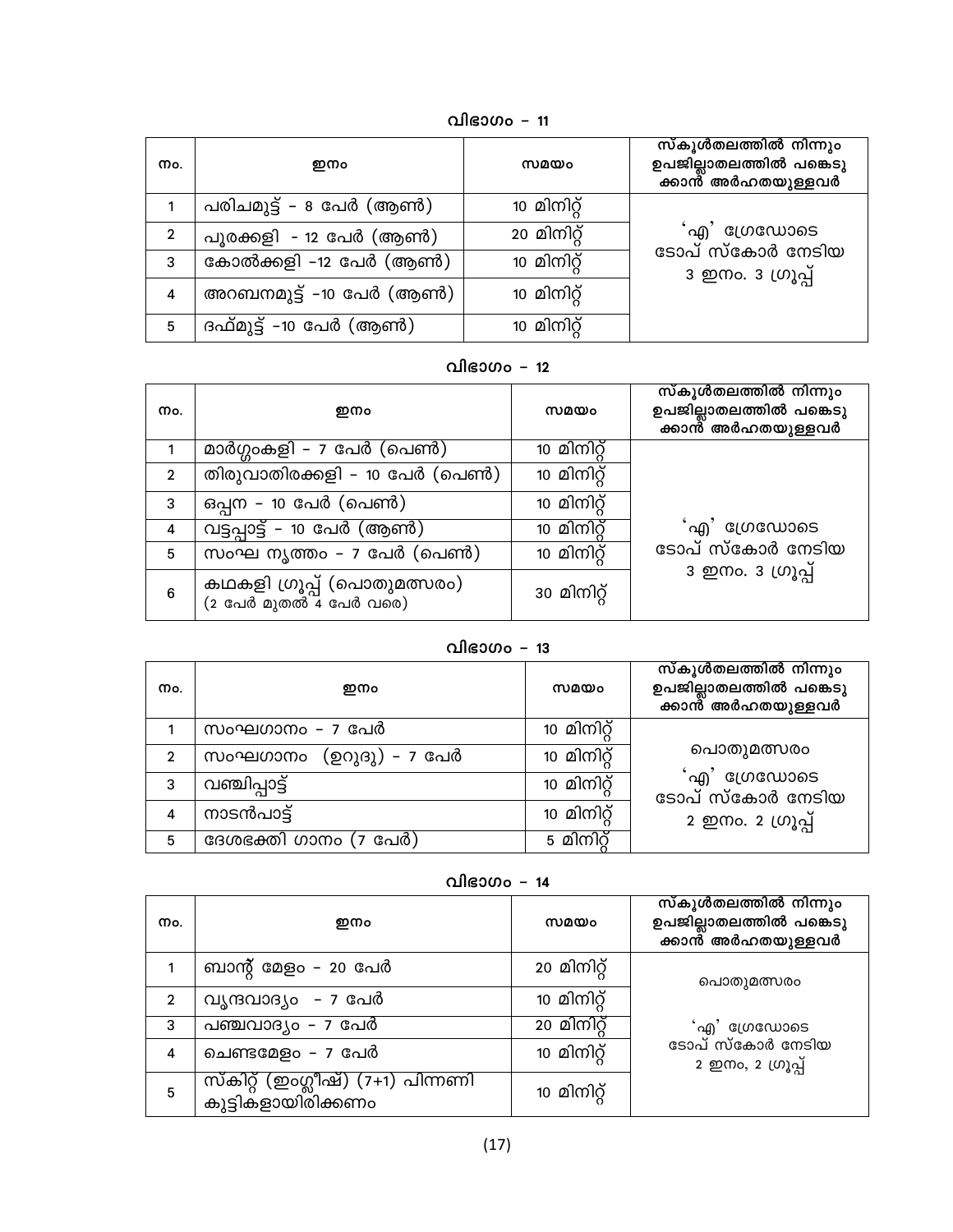വിഭാഗം - 15

| Mo. | ഇനം                                                                                                   | സമയം        | സ്കൂൾതലത്തിൽ നിന്നും<br>ഉപജില്ലാതലത്തിൽ പങ്കെടു<br>ക്കാന്റ് അർഹതയുള്ളവർ |
|-----|-------------------------------------------------------------------------------------------------------|-------------|-------------------------------------------------------------------------|
|     | യക്ഷഗാനം - <i>പ</i> പേർ                                                                               | 30 മിനിറ്റ് |                                                                         |
|     | ചവിട്ടുനാടകം – 10 പേർ                                                                                 | 20 മിനിറ്റ് | പൊതുമത്സരം<br>'എ' ഗ്രേഡോടെ                                              |
| 3   | നാടകം  – (7+3) 10 കുട്ടികൾ<br>പിന്നണി കുട്ടികൾ തന്നെ ആയിരിക്കണം.<br>രംഗസജ്ജീകരണം പരമാവധി 15 മിനിറ്റ്. | 30 മിനിറ്റ് | ടോപ് സ്കോർ നേടിയ<br>2 ഇനം, 2 ഗ്രൂപ്പ്                                   |

4.04 സ്കൂൾതലത്തിൽ എ ഗ്രേഡോടെ ടോപ്പ് സ്കോർ നേടിയ വിദ്യാർത്ഥിയെ മാന്വലിൽ<br>പറഞ്ഞപ്രകാരം അടുത്ത ഘട്ടമത്സരത്തിന് അയയ്ക്കേണ്ടതാണ്.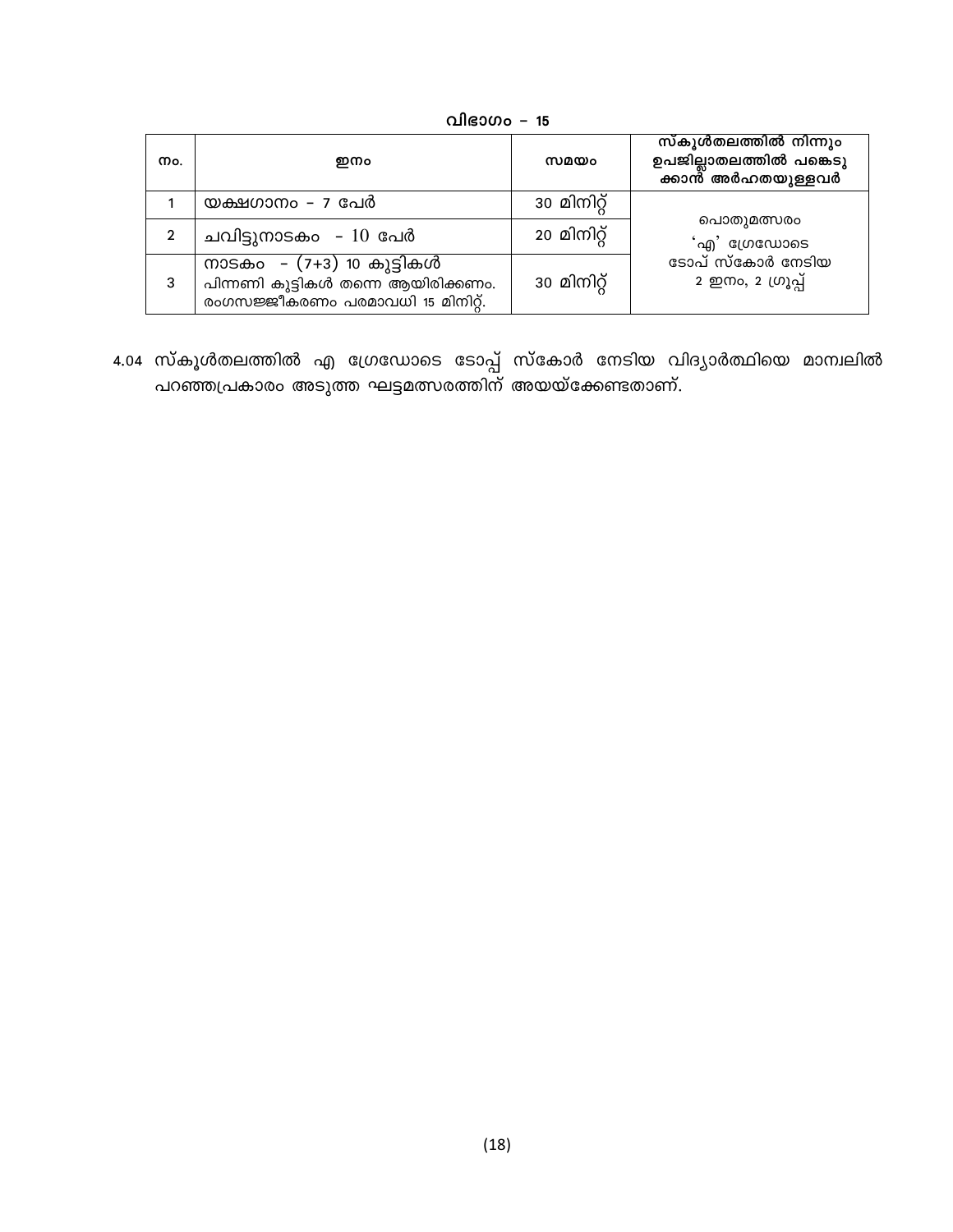### അധ്യായം - 5

### കാറ്റഗറി - IV ലെ മത്സരങ്ങൾ

- 5.01 സ്കൂൾ, ഉപജില്ല, റവന്യൂജില്ല, സംസ്ഥാനം എന്നീ നാലുതലങ്ങളിൽ മത്സരം ഉണ്ടായിരിക്കും.
- 5.02 ഹയർ സെക്കണ്ടറി, വൊക്കേഷണൽ ഹയർസെക്കണ്ടറി സ്കൂളുകളിലെ 11, 12 ക്ലാസ്സു കളിൽ പഠിക്കുന്ന വിദ്യാർത്ഥികളാണ് ഈ കാറ്റഗറി മത്സരത്തിൽ പങ്കെടുക്കേണ്ടത്.
- 5.03 മത്സരയിനങ്ങൾ താഴെ കൊടുത്തിരിക്കുന്നതുപോലെ 14 വിഭാഗങ്ങളിലായി തിരിച്ചിരി ക്കുന്നു.

| Mo.            | ഇനം                   | സമയം         | സ്കൂൾതലത്തിൽ നിന്നും<br>ഉപജില്ലാതലത്തിൽ പങ്കെടുക്കാൻ<br>അർഹതയുള്ളവർ |
|----------------|-----------------------|--------------|---------------------------------------------------------------------|
|                | ചിത്രരചന – പെൻസിൽ     | 120 മിനിറ്റ് |                                                                     |
| $\overline{2}$ | ചിത്രരചന - ജലച്ചായം   | 120 മിനിറ്റ് | <sup>'</sup> എ' ഗ്രേഡോടെ                                            |
| 3              | ചിത്രരചന – എണ്ണച്ചായം | 120 മിനിറ്റ് | ടോപ് സ്കോർ നേടിയ 5 ഇനം<br>5 കുട്ടികൾ                                |
| 4              | കാർട്ടൂൺ              | 120 മിനിറ്റ് |                                                                     |
| 5              | കൊളാഷ്                | 120 മിനിറ്റ് |                                                                     |

#### വിഭാഗം – 1

#### വിഭാഗം –  $2$

| Mo.            | ഇനം                    | സമയം        | സ്കൂൾതലത്തിൽ നിന്നും<br>ഉപജില്ലാതലത്തിൽ പങ്കെടുക്കാൻ<br>അർഹതയുള്ളവർ |
|----------------|------------------------|-------------|---------------------------------------------------------------------|
| 1              | ശാസ്ത്രീയ സംഗീതം (ആൺ)  | 10 മിനിറ്റ് |                                                                     |
| $\overline{2}$ | ശാസ്ത്രീയ സംഗീതം (പെൺ) | 10 മിനിറ്റ് |                                                                     |
| 3              | ലളിത ഗാനം (ആൺ)         | 5 മിനിറ്റ്  |                                                                     |
| 4              | ലളിത ഗാനം (പെൺ)        | 5 മിനിറ്റ്  | 'എ' ഗ്രേഡോടെ                                                        |
| 5              | മാപ്പിളപ്പാട്ട് (ആൺ)   | 5 മിനിറ്റ്  | ടോപ് സ്കോർ നേടിയ 5 ഇനം                                              |
| 6              | മാപ്പിളപ്പാട്ട് (പെൺ)  | 5 മിനിറ്    | 5 കുട്ടികൾ                                                          |
| 7              | കഥകളി സംഗീതം (ആൺ)      | 10 മിനിറ്   |                                                                     |
| 8              | കഥകളി സംഗീതം (പെൺ)     | 10 മിനിറ്റ് |                                                                     |
| 9              | ഗസൽ ആലാപനം (ഉറുദു)     | 10 മിനിറ്റ് |                                                                     |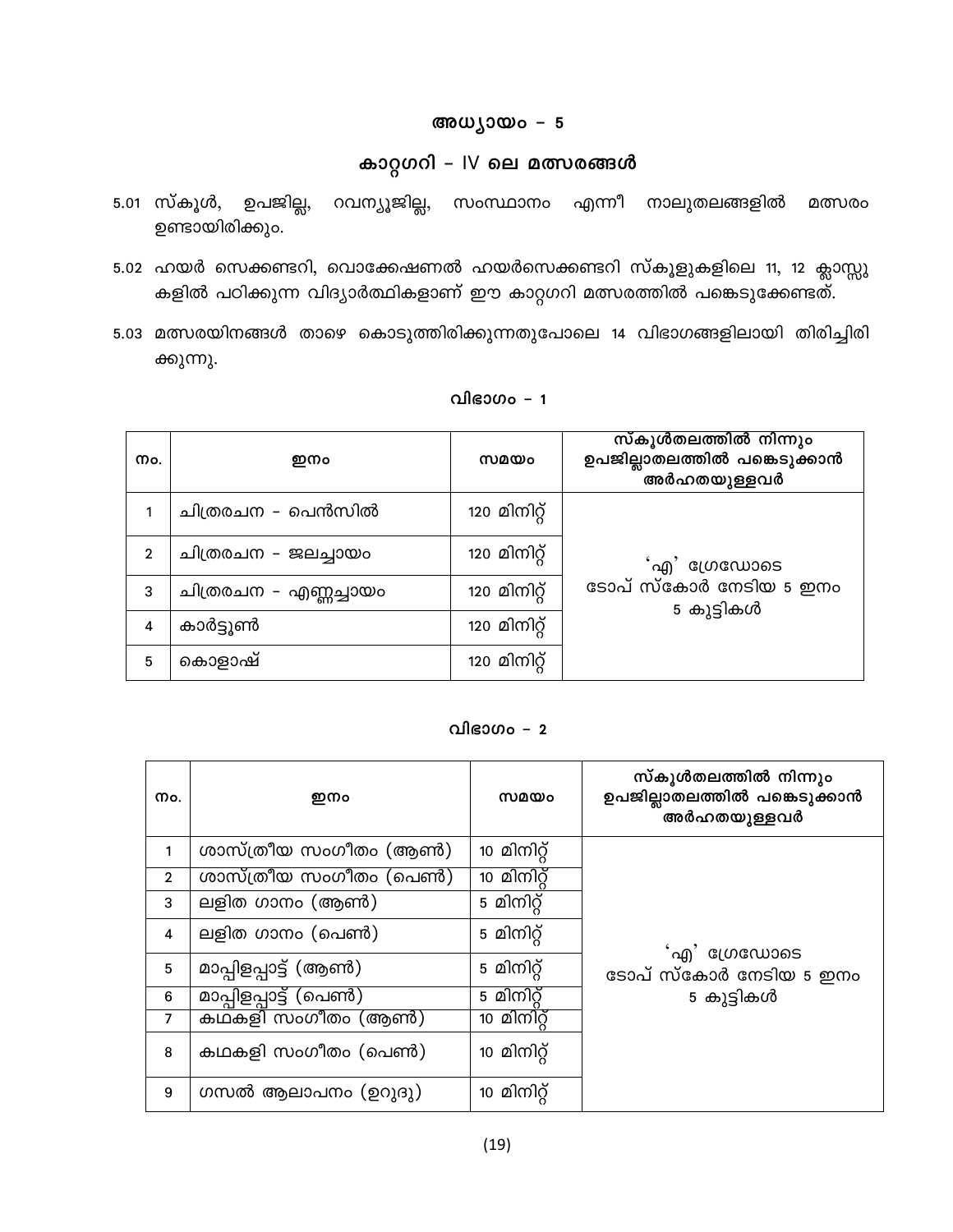വിഭാഗം – 3

| Mo.               | ഇനം                                                      | സമയം        | സ്കൂൾതലത്തിൽ നിന്നും<br>ഉപജില്ലാതലത്തിൽ പങ്കെടുക്കാൻ<br>അർഹതയുള്ളവർ |
|-------------------|----------------------------------------------------------|-------------|---------------------------------------------------------------------|
| 1                 | ക്ലാർനെറ്റ്/ബ്യൂഗിൾ                                      | 10 മിനിറ്റ് |                                                                     |
| $\mathbf{2}$      | നാദസ്വരം                                                 | 10 മിനിറ്റ് |                                                                     |
| 3                 | വയലിൻ (പാശ്ചാത്യം)                                       | 10 മിനിറ്റ് |                                                                     |
| 4                 | വയലിൻ (പൗരസ്ത്യം)                                        | 10 മിനിറ്റ് |                                                                     |
| 5                 | ഗിത്താർ                                                  | 10 മിനിറ്റ് | പൊതുമത്സരം                                                          |
| 6                 | ഓടക്കുഴൽ                                                 | 10 മിനിറ്റ് |                                                                     |
| 7                 | വീണ/വിചിത്രവീണ                                           | 10 മിനിറ്റ് | 'എ' ഗ്രേഡോടെ                                                        |
| 8                 | ട്രിപ്പിൾ/ജാസ് (പാശ്ചാത്യം)                              | 10 മിനിറ്റ് | ടോപ് സ്കോർ നേടിയ 4 ഇനം<br>4 കുട്ടികൾ                                |
| 9                 | ചെണ്ട (തായമ്പക) (1+5)<br>പിന്നണി കുട്ടികൾ ആയിരിക്കണം     | 10 മിനിറ്റ് |                                                                     |
| 10                | മ്യദംഗം                                                  | 10 മിനിറ്റ് |                                                                     |
| 11                | മദ്ദളം (1 <del>+</del> 3)<br>പിന്നണി കുട്ടികൾ ആയിരിക്കണം | 10 മിനിറ്റ് |                                                                     |
| $12 \overline{ }$ | തബല                                                      | 10 മിനിറ്റ് |                                                                     |

### വിഭാഗം –  $4$

| Mo.            | ഇനം                                                              | സമയം        | സ്കൂൾതലത്തിൽ നിന്നും<br>ഉപജില്ലാതലത്തിൽ പങ്കെടുക്കാൻ<br>അർഹതയുള്ളവർ |
|----------------|------------------------------------------------------------------|-------------|---------------------------------------------------------------------|
| 1              | തുള്ളൽ (പൊതു)<br>(ഓട്ടൻ തുള്ളൽ/ പറയൻ തുള്ളൽ /<br>ശീതങ്കൻ തുള്ളൽ) | 10 മിനിറ്റ് |                                                                     |
| $\overline{2}$ | നാടോടി നൃത്തം (പൊതു)                                             | 5 മിനിറ്റ്  |                                                                     |
| 3              | കഥകളി സിംഗിൾ (പൊതു)                                              | 15 മിനിറ്റ് |                                                                     |
| 4              | ഭരതനാട്യം (ആൺ)                                                   | 10 മിനിറ്റ് |                                                                     |
| 5              | ഭരതനാട്യം (പെൺ)                                                  | 10 മിനിറ്റ് | 'എ' ഗ്രേഡോടെ                                                        |
| 6              | കുച്ചുപ്പുടി (ആൺ)                                                | 10 മിനിറ്റ് | ടോപ് സ്കോർ നേടിയ 5 ഇനം<br>5 കുട്ടികൾ                                |
| $\overline{7}$ | കുച്ചുപ്പുടി (പെൺ)                                               | 10 മിനിറ്റ് |                                                                     |
| 8              | ചാക്യാർ കൂത്ത് (ആൺ)                                              | 20 മിനിറ്റ് |                                                                     |
| 9              | നങ്ങ്യാർ കൂത്ത് (പെൺ)                                            | 20 മിനിറ്റ് |                                                                     |
| 10             | കേരള നടനം (ആൺകുട്ടികൾക്കും<br>പെൺകുട്ടികൾക്കും പ്രത്യേക മത്സരം)  | 15 മിനിറ്റ് |                                                                     |
| 11             | മോഹിനിയാട്ടം (പെൺ)                                               | 10 മിനിറ്റ് |                                                                     |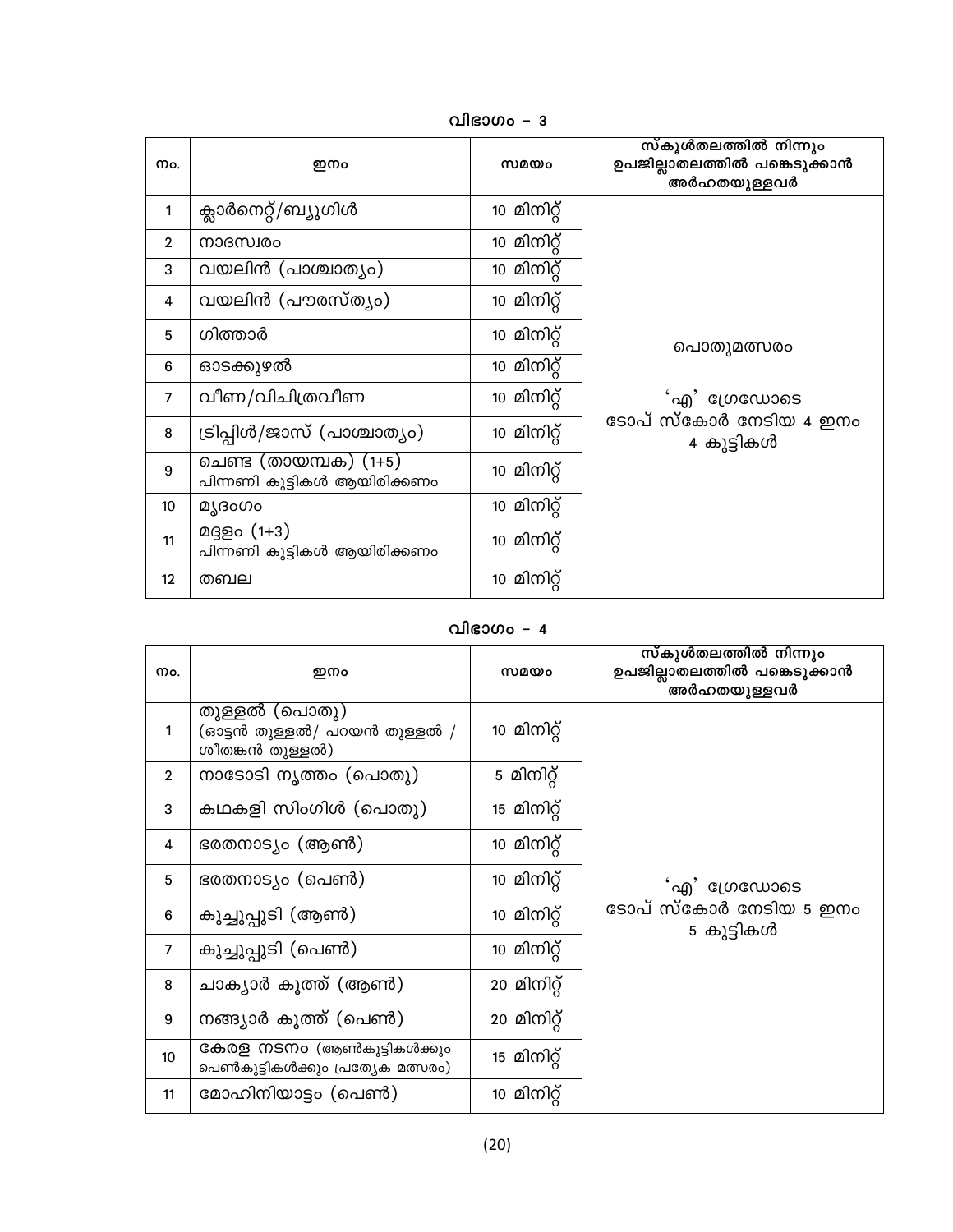| വിഭാഗം | 5 |
|--------|---|
|--------|---|

| Mo.            | ഇനം                | സമയം                                   | സ്കൂൾതലത്തിൽ നിന്നും<br>ഉപജില്ലാതലത്തിൽ പങ്കെടു<br>ക്കാൻ് അർഹതയുള്ളവർ |
|----------------|--------------------|----------------------------------------|-----------------------------------------------------------------------|
|                | പ്രസംഗം (മലയാളം)   | 5 മിനിറ്റ്                             |                                                                       |
| $\overline{2}$ | പ്രസംഗം (ഇംഗ്ലീഷ്) | 5 മിനിറ്റ്                             | പൊതുമത്സരം                                                            |
| 3              | പ്രസംഗം (സംസ്കൃതം) | 5 മിനിറ്റ്                             |                                                                       |
| 4              | പ്രസംഗം (ഹിന്ദി)   | 5 മിനിറ്റ്                             | 'എ' ഗ്രേഡോടെ                                                          |
| 5              | പ്രസംഗം (ഉറുദു)    | 5 മിനിറ്റ്                             | ടോപ് സ്കോർ നേടിയ<br>3 ഇനം                                             |
| 6              | പ്രസംഗം (അറബി)     | 5 മിനിറ്റ്                             | 3 കുട്ടികൾ                                                            |
|                | (ഉറുദു) ക്വിസ്     | സമയം<br>വിധികർത്താക്കൾ<br>നിശ്ചയിക്കും |                                                                       |

| Mo.                     | ഇനം                  | സമയം                | സ്കൂൾതലത്തിൽ നിന്നും<br>ഉപജില്ലാതലത്തിൽ പങ്കെടു ക്കാൻ<br>അർഹതയുള്ളവർ |
|-------------------------|----------------------|---------------------|----------------------------------------------------------------------|
| 1                       | ഉപന്യാസം (മലയാളം)    | 120 മിനിറ്റ്        |                                                                      |
| $\mathbf{2}$            | ഉപന്യാസം (ഇംഗ്ലീഷ്)  | 120 മിനിറ്റ്        |                                                                      |
| 3                       | ഉപന്യാസം (ഹിന്ദി)    | 120 മിനിറ്റ്        |                                                                      |
| $\overline{\mathbf{4}}$ | ഉപന്യാസം (സംസ്കൃതം)  | 120 മിനിറ്റ്        |                                                                      |
| 5                       | ഉപന്യാസം (അറബി)      | 120 മിനിറ്റ്        |                                                                      |
| $\bf 6$                 | ഉപന്യാസം (ഉറുദു)     | 120 മിനിറ്റ്        | പൊതുമത്സരം                                                           |
| $\overline{7}$          | കഥാ രചന (മലയാളം)     | <u>120 മിനിറ്റ്</u> |                                                                      |
| 8                       | കഥാ രചന (ഇംഗ്ലീഷ്)   | 120 മിനിറ്റ്        | 'എ' ഗ്രേഡോടെ                                                         |
| 9                       | കഥാ രചന (ഹിന്ദി)     | 120 മിനിറ്റ്        | ടോപ് സ്കോർ നേടിയ                                                     |
| 10                      | കഥാ രചന (സംസ്കൃതം)   | 120 മിനിറ്റ്        | 18 ഇനം                                                               |
| 11                      | കഥാ രചന (അറബി)       | 120 മിനിറ്റ്        | ( 18 കുട്ടികൾ)                                                       |
| 12                      | കഥാ രചന (ഉറുദു)      | 120 മിനിറ്റ്        |                                                                      |
| 13                      | കവിതാ രചന (മലയാളം)   | 120 മിനിറ്റ്        |                                                                      |
| 14                      | കവിതാ രചന (ഇംഗ്ലീഷ്) | 120 മിനിറ്റ്        |                                                                      |
| 15                      | കവിതാ രചന (ഹിന്ദി)   | 120 മിനിറ്റ്        |                                                                      |
| 16                      | കവിതാ രചന (അറബി)     | 120 മിനിറ്റ്        |                                                                      |
| 17                      | കവിതാ രചന (സംസ്കൃതം) | 120 മിനിറ്റ്        |                                                                      |
| 18                      | കവിതാ രചന (ഉറുദു)    | 120 മിനിറ്റ്        |                                                                      |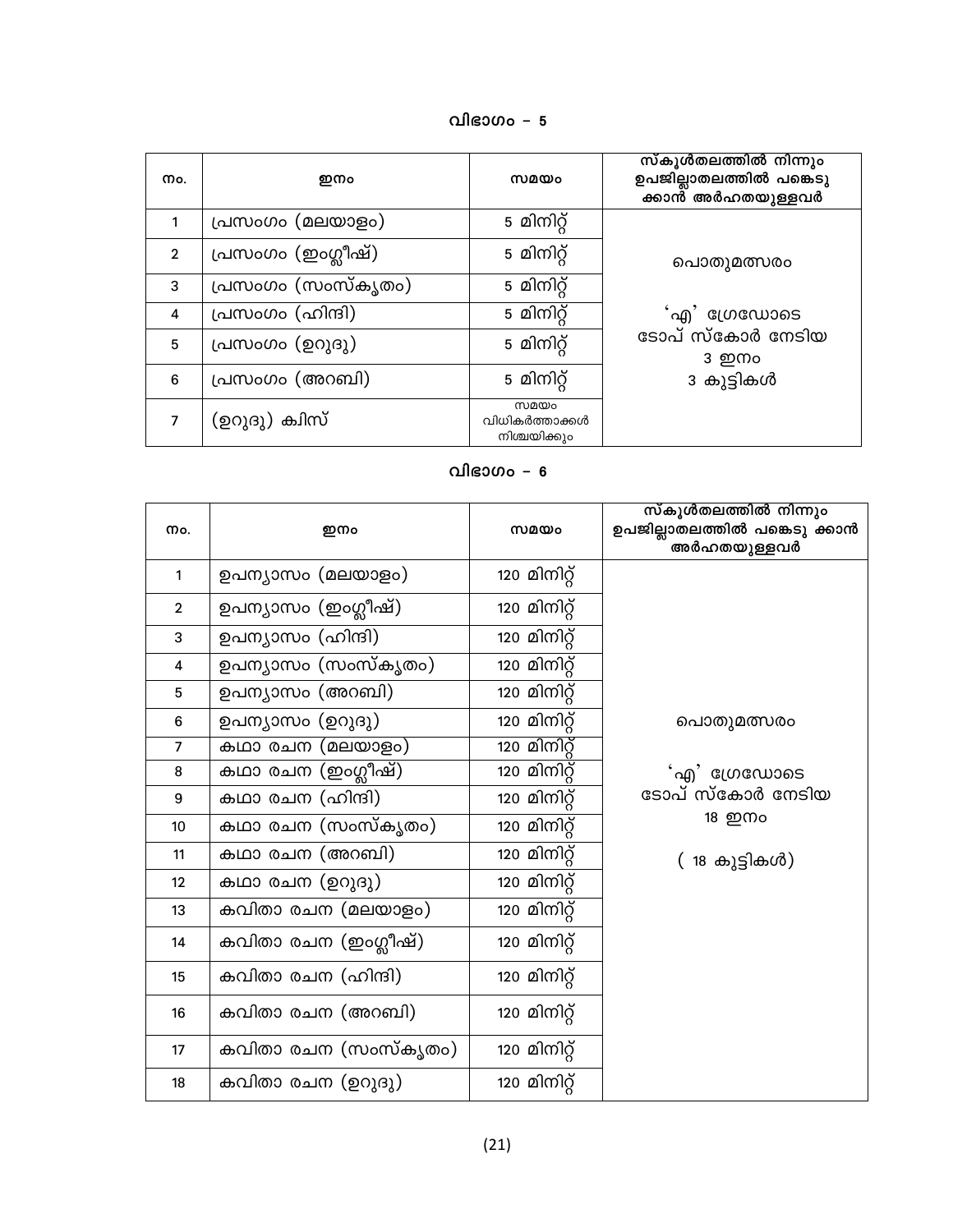വിഭാഗം – 7

| Mo.            | ഇനം                     | സമയം       | സ്കൂൾതലത്തിൽ നിന്നും<br>ഉപജില്ലാതലത്തിൽ പങ്കെടു<br>ക്കാൻ അർഹതയുള്ളവർ |
|----------------|-------------------------|------------|----------------------------------------------------------------------|
|                | പദ്യം ചൊല്ലൽ (മലയാളം)   | 5 മിനിറ്റ് |                                                                      |
| $\overline{2}$ | പദ്യം ചൊല്ലൽ (ഇംഗ്ളീഷ്) | 5 മിനിറ്റ് |                                                                      |
| 3              | പദ്യം ചൊല്ലൽ (ഹിന്ദി)   | 5 മിനിറ്റ് | പൊതുമത്സരം                                                           |
| 4              | പദ്യം ചൊല്ലൽ (സംസ്കൃതം) | 5 മിനിറ്റ് | 3 ഇനം                                                                |
| 5              | പദ്യം ചൊല്ലൽ (അറബിക്)   | 5 മിനിറ്റ് | 3 കുട്ടികൾ                                                           |
| 6              | പദ്യം ചൊല്ലൽ (ഉറുദു)    | 5 മിനിറ്റ് |                                                                      |
| 7              | പദ്യം ചൊല്ലൽ (തമിഴ്)    | 5 മിനിറ്റ് |                                                                      |
| $\bf 8$        | പദ്യം ചൊല്ലൽ (കന്നട)    | 5 മിനിറ്റ് |                                                                      |

| Mo. | ഇനം         | സമയം                | സ്കൂൾതലത്തിൽ നിന്നും<br>ഉപജില്ലാതലത്തിൽ പങ്കെടു<br>ക്കാൻ അർഹതയുള്ളവർ |
|-----|-------------|---------------------|----------------------------------------------------------------------|
|     | അക്ഷരശ്ലോകം | സമയം വിധികർത്താക്കൾ | 1 ഇനം. 1 കുട്ടി                                                      |
|     | കാവ്യകേളി   | നിശ്ചയിക്കും        |                                                                      |

### വിഭാഗം – 9

| Mo.            | ഇനം                                                                      | സമയം        | സ്കൂൾതലത്തിൽ നിന്നും<br>ഉപജില്ലാതലത്തിൽ പങ്കെടു<br>ക്കാൻ അർഹതയുള്ളവർ |
|----------------|--------------------------------------------------------------------------|-------------|----------------------------------------------------------------------|
|                | മോണോ ആക്ട്<br>(ആൺകുട്ടികൾക്കും<br>പെൺകുട്ടികൾക്കും പ്രത്യേക മത്സരം)      | 5 മിനിറ്റ്  | 'എ' ഗ്രേഡോടെ ടോപ്                                                    |
| $\overline{2}$ | മിമിക്രി (പൊതു)                                                          | 5 മിനിറ്റ്  | സ്കോർ നേടിയ 2 ഇനം<br>(2 കുട്ടികൾ)                                    |
| 3              | കഥാ പ്രസംഗം (പൊതുമത്സരം)<br>(1+4 പിന്നണി) പിന്നണി കുട്ടികൾ<br>ആയിരിക്കണം | 15 മിനിറ്റ് |                                                                      |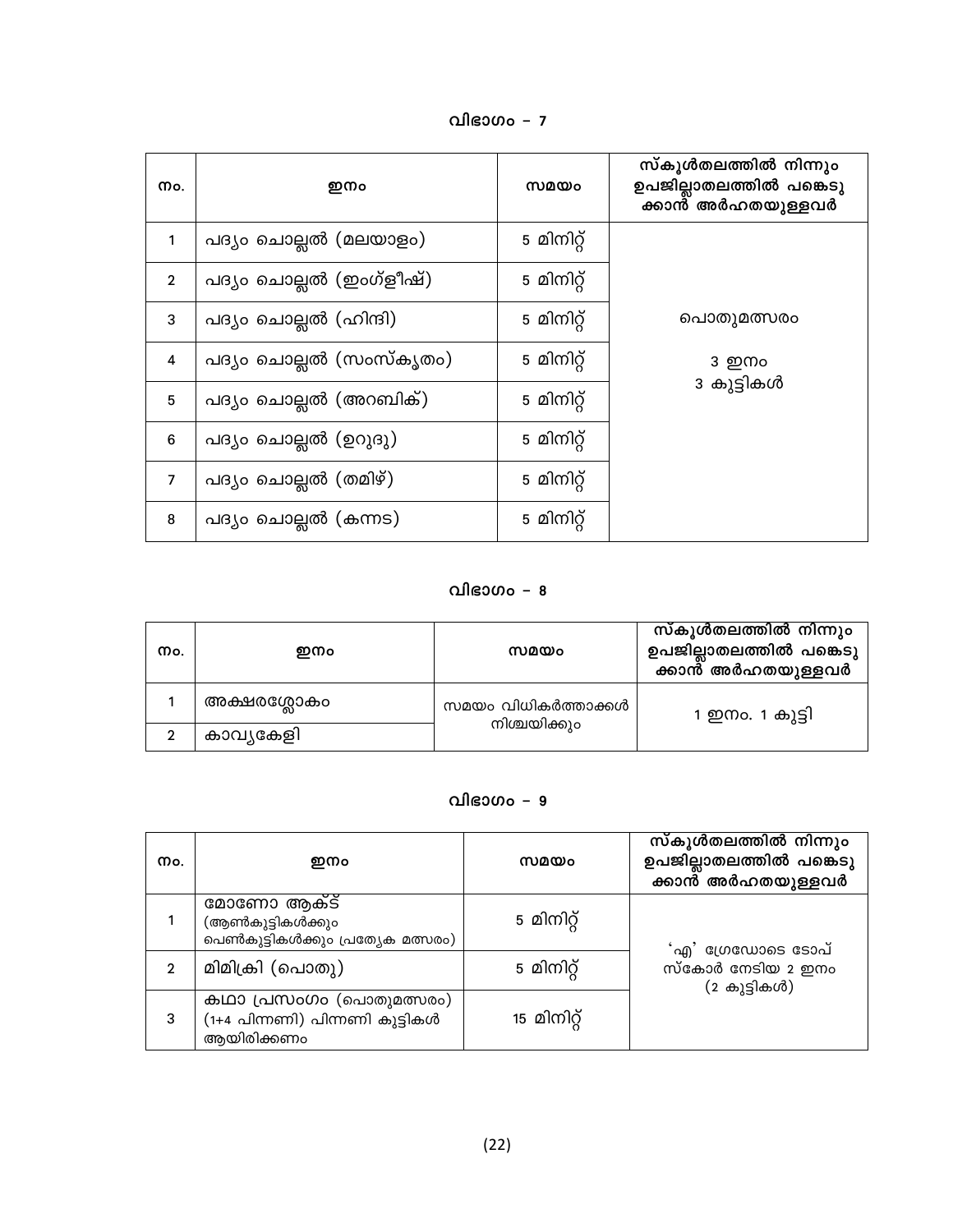വിഭാഗം - 10

| Mo.            | ഇനം                                                          | സമയം        | സ്കൂൾതലത്തിൽ നിന്നും<br>ഉപജില്ലാതലത്തിൽ പങ്കെടു<br>.<br>ക്കാൻ് അർഹതയുള്ളവർ |
|----------------|--------------------------------------------------------------|-------------|----------------------------------------------------------------------------|
|                | സംഘ നൃത്തം – 7 പേർ (പെൺ)                                     | 10 മിനിറ്റ് |                                                                            |
| $\overline{2}$ | തിരുവാതിരക്കളി – 10 പേർ<br>(8+2 പെൺ)                         | 10 മിനിറ്റ് |                                                                            |
| 3              | മാർഗ്ഗംകളി – 7 പേർ (പെൺ)                                     | 10 മിനിറ്റ് | 'എ' ഗ്രേഡോടെ<br>ടോപ് സ്കോർ നേടിയ                                           |
| 4              | ഒപ്പന – 10 പേർ (പെൺ)                                         | 10 മിനിറ്റ് | 3 ഇനം, 3 ഗ്രൂപ്പ്                                                          |
| 5              | വട്ടപ്പാട്ട് - 10 പേർ (ആൺ)                                   | 10 മിനിറ്റ് |                                                                            |
| 6              | കഥകളി ഗ്രൂപ്പ് (പൊതുമത്സരം)<br>കുറഞ്ഞത് 2 പേർ മുതൽ 4 പേർ വരെ | 30 മിനിറ്റ് |                                                                            |

| Mo.            | ഇനം                                                      | സമയം        | സ്കൂൾതലത്തിൽ നിന്നും<br>ഉപജില്ലാതലത്തിൽ പങ്കെടു<br>ക്കാൻ അർഹതയുള്ളവർ |
|----------------|----------------------------------------------------------|-------------|----------------------------------------------------------------------|
|                | ബാന്റ്മേളം – 20 പേർ                                      | 20 മിനിറ്റ് |                                                                      |
| $\overline{2}$ | വൃന്ദവാദ്യം - 7 പേർ                                      | 10 മിനിറ്റ് | പൊതുമത്സരം                                                           |
| 3              | ചെണ്ടമേളം – 7 പേർ                                        | 10 മിനിറ്റ് | 'എ' ഗ്രേഡോടെ                                                         |
| 4              | പഞ്ചവാദ്യം - 7 പേർ                                       | 20 മിനിറ്റ് | ടോപ് സ്കോർ നേടിയ                                                     |
| 5              | സ്കിറ്റ് (ഇംഗ്ലീഷ്) (7+1)<br>പിന്നണി കുട്ടികളായിരിക്കണം. | 10 മിനിറ്റ് | $3 \nvert$ ഇനം, $3 \nvert$ ഗ്രൂപ്പ്                                  |
| 6              | മൂകാഭിനയം – 7 പേർ $(6 + 1)$                              | മിനിറ്<br>5 |                                                                      |

### വിഭാഗം - 12

| Mo.            | ഇനം                     | സമയം        | സ്കൂൾതലത്തിൽ നിന്നും<br>ഉപജില്ലാതലത്തിൽ പങ്കെടു<br>ക്കാൻ അർഹതയുള്ളവർ |
|----------------|-------------------------|-------------|----------------------------------------------------------------------|
|                | പരിചമുട്ട് – 8 പേർ (ആൺ) | 10 മിനിറ്റ് |                                                                      |
| $\overline{2}$ | അറബനമുട്ട് –10 പേർ (ആൺ) | 10 മിനിറ്റ് | 'എ' ഗ്രേഡോടെ<br>ടോപ് സ്കോർ നേടിയ                                     |
| 3              | കോൽക്കളി –12 പേർ (ആൺ)   | 10 മിനിറ്റ് | 3 ഇനം, 3 ഗ്രൂപ്പ്                                                    |
| 4              | ദഫ്മുട്ട് -10 പേർ (ആൺ)  | 10 മിനിറ്റ് |                                                                      |
| 5              | പൂരക്കളി - 12 പേർ (ആൺ)  | 20 മിനിറ്റ് |                                                                      |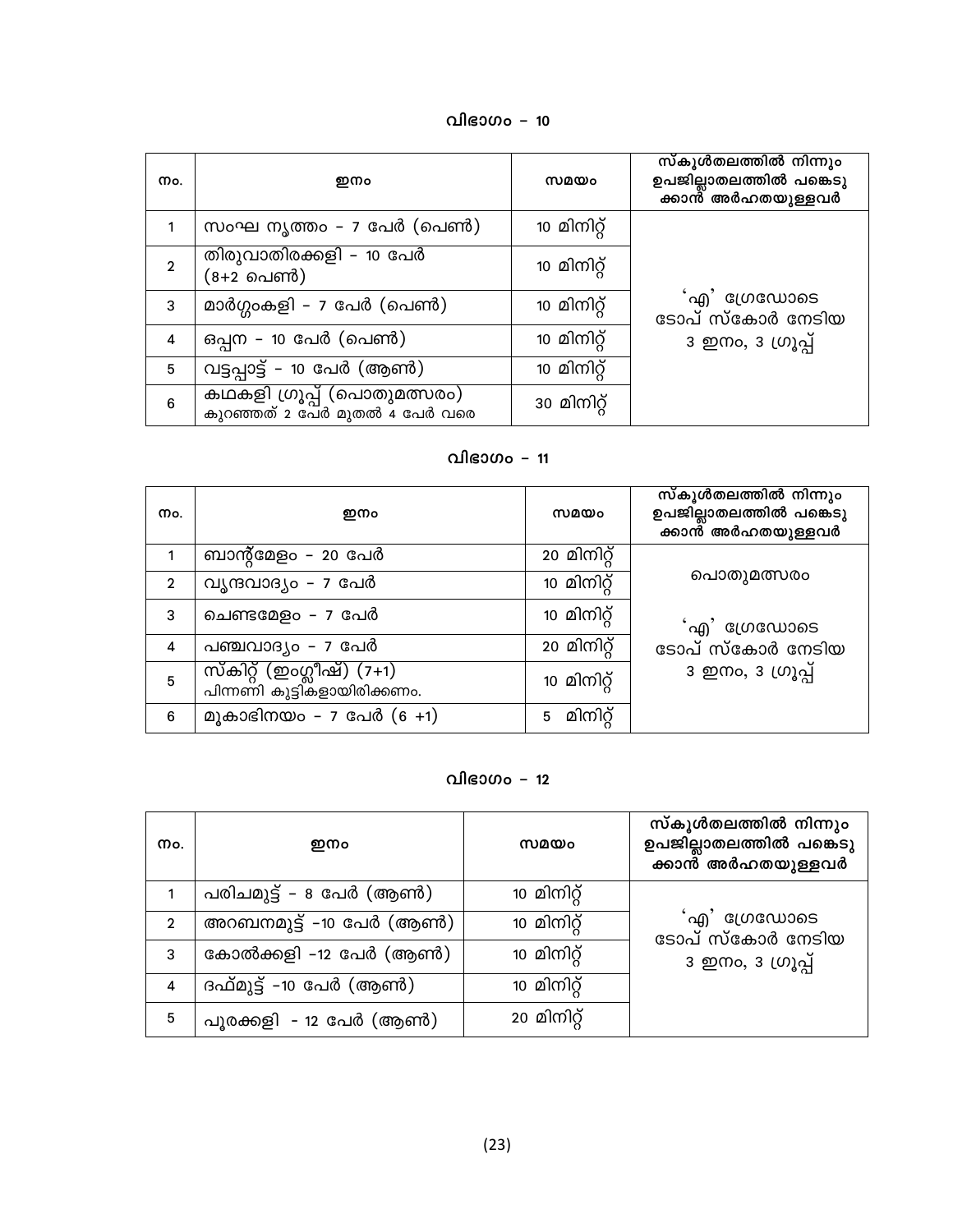| Mo.            | ഇനം                    | സമയം        | സ്കൂൾതലത്തിൽ നിന്നും<br>ഉപജില്ലാതലത്തിൽ പങ്കെടു<br>ക്കാൻ അർഹതയുള്ളവർ |
|----------------|------------------------|-------------|----------------------------------------------------------------------|
|                | സംഘഗാനം – 7 പേർ        | 10 മിനിറ്റ് | പൊതുമത്സരം                                                           |
| $\mathfrak{p}$ | ദേശഭക്തിഗാനം – 7 പേർ   | 5 മിനിറ്റ്  | 'എ' ഗ്രേഡോടെ<br>ടോപ് സ്കോർ നേടിയ                                     |
| 3              | നാടൻപാട്ട് –7 പേർ      | 10 മിനിറ്റ് | 2 ഇനം, 2 ഗ്രൂപ്പ്                                                    |
| 4              | വഞ്ചിപ്പാട്ട് – 10 പേർ | 10 മിനിറ്റ് |                                                                      |

വിഭാഗം - 13

വിഭാഗം - 14

| Mo.            | ഇനം                                                                                | സമയം        | സ്കൂൾതലത്തിൽ നിന്നും<br>ഉപജില്ലാതലത്തിൽ പങ്കെടു<br>ക്കാന്റ് അർഹതയുള്ളവർ                                                                                     |
|----------------|------------------------------------------------------------------------------------|-------------|-------------------------------------------------------------------------------------------------------------------------------------------------------------|
|                | നാടകം $(7+3)$ (രംഗസജ്ജീകരണം<br>പരമാവധി 15 മിനിറ്റ്)<br>പിന്നണി കുട്ടികളായിരിക്കണം. | 30 മിനിറ്റ് | പൊതുമത്സരം<br>'എ' ഗ്രേഡോടെ                                                                                                                                  |
| $\mathfrak{p}$ | ചവിട്ടുനാടകം– 10 പേർ                                                               | 20 മിനിറ്റ് | ടോപ് സ്കോർ നേടിയ<br>$2 \n  2 \n  0 \n  0 \n  0 \n  0 \n  0 \n  0 \n  0 \n  0 \n  0 \n  0 \n  0 \n  0 \n  0 \n  0 \n  0 \n  0 \n  0 \n  0 \n  0 \n  0 \n  0$ |
| 3              | കൂടിയാട്ടം - 7 പേർ                                                                 | 30 മിനിറ്റ് |                                                                                                                                                             |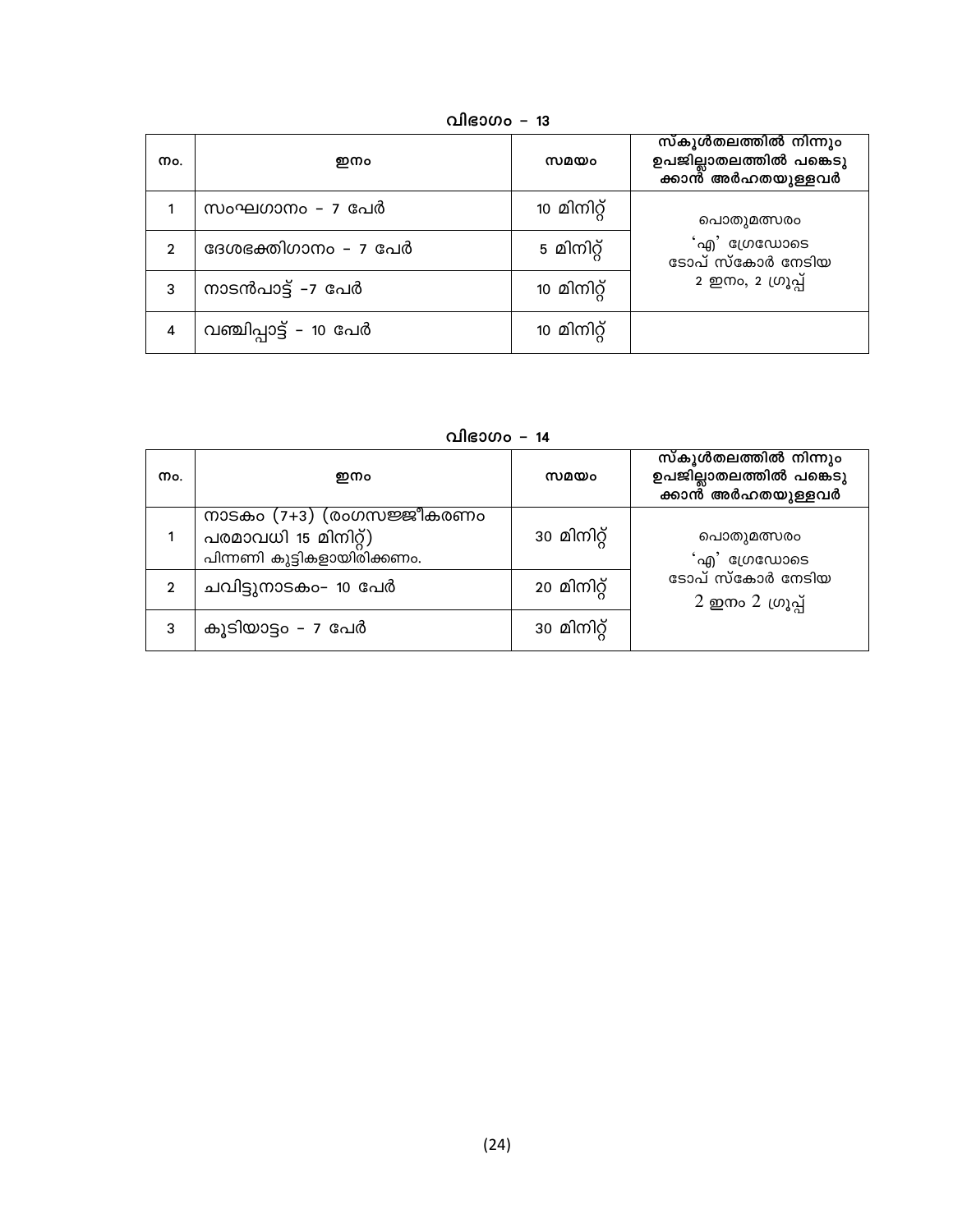### അധ്യായം - 6

### സംസ്കൃതോത്സവം

സംസ്കൃതം ഒന്നാം ഭാഷയായി പഠിക്കുന്ന കുട്ടികൾക്ക് മാത്രമേ സംസ്കൃതോത്സവത്തിൽ പങ്കെടുക്കുവാൻ അർഹതയുള്ളു.

സ്കൂൾ കലോത്സവ മാന്വലിലെ നിബന്ധനകൾ സംസ്കൃതോത്സവത്തിനും ബാധകമാണ്.

### കാറ്റഗറി – I (V-VII)

- 6.01 ഈ കാറ്റഗറിയിൽ അഞ്ചു മുതൽ ഏഴു വരെ ക്ലാസ്സുകളിൽ സംസ്കൃതം ഒന്നാം ഭാഷയായി പഠിക്കുന്ന വിദ്യാർത്ഥികളാണു മത്സരത്തിൽ പങ്കെടുക്കേണ്ടത്.
- 6.02 സ്കൂൾ, ഉപജില്ല, ജില്ല എന്നീ തലങ്ങളിലാണ് മത്സരം നടക്കുക.
- 6.03 ഓരോ ഇനത്തിലും 'എ' ഗ്രേഡ് ലഭിച്ച് ഒന്നാം സ്ഥാനം നേടുന്നവർക്കു മാത്രമേ അടുത്ത തലത്തിലുള്ള മത്സരത്തിൽ പങ്കെടുക്കുവാൻ അർഹതയുള്ളൂ.
- 6.04 മത്സര ഇനങ്ങൾ താഴെക്കൊടുത്തിരിക്കുന്നതുപോലെ പത്തൊൻപതു വിഭാഗങ്ങളിലായി തിരിച്ചിരിക്കുന്നു.

| Mo.            | ഇനം                                                                                                      | സമയം                                      |
|----------------|----------------------------------------------------------------------------------------------------------|-------------------------------------------|
| 1              | ഉപന്യാസ രചന (പൊതുമത്സരം)                                                                                 | 120 മിനിറ്റ്                              |
| $\overline{2}$ | കഥാരചന (പൊതുമത്സരം)                                                                                      | 120 മിനിറ്റ്                              |
| 3              | കവിതാരചന (പൊതുമത്സരം)                                                                                    | 120 മിനിറ്റ്                              |
| 4              | സമസ്യാപൂരണം (പൊതുമത്സരം)                                                                                 | <u>120 മിനിറ്റ്</u>                       |
| 5              | അക്ഷരശ്ലോകം (പൊതുമത്സരം)                                                                                 | സമയം വിധികർത്താക്കൾ<br>നിശ്ചയിക്കുന്നതാണ് |
| 6              | പ്രശ്നോത്തരി (പൊതുമത്സരം)                                                                                | സമയം വിധികർത്താക്കൾ<br>നിശ്ചയിക്കുന്നതാണ് |
| $\overline{7}$ | പദ്യം ചൊല്ലൽ (ആൺ)                                                                                        | 5 മിനിറ്റ്                                |
| 8              | പദ്യം ചൊല്ലൽ (പെൺ)                                                                                       | 5 മിനിറ്റ്                                |
| 9              | സിദ്ധരൂപോച്ചാരണം (ആൺ)                                                                                    | 5 മിനിറ്റ്                                |
| 10             | സിദ്ധരൂപോച്ചാരണം (പെൺ)                                                                                   | 5 മിനിറ്റ്                                |
| 11             | ഗാനാലാപനം (ആൺ)                                                                                           | 5 മിനിറ്റ്                                |
| 12             | ഗാനാലാപനം (പെൺ)                                                                                          | 5 മിനിറ്റ്                                |
| 13             | കഥാകഥനം (പൊതുമത്സരം)                                                                                     | 5 മിനിറ്റ്                                |
| 14             | ഗദൃപാരായണം (പൊതുമത്സരം)                                                                                  | 5 മിനിറ്റ്                                |
| 15             | പ്രഭാഷണം (പൊതുമത്സരം)                                                                                    | 5 മിനിറ്റ്                                |
| 16             | സംഘഗാനം (7 പേർ) (പൊതുമത്സരം)                                                                             | 5 മിനിറ്റ്                                |
| 17             | നാടകം (7+3 പിന്നണി) (രംഗസജ്ജീകരണം<br>പരമാവധി 15 മിനിറ്റ്) (പൊതുമത്സരം)<br>പിന്നണിയിൽ കുട്ടികൾ ആയിരിക്കണം | 30 മിനിറ്റ്                               |
| 18             | വന്ദേമാതരം (7 പേർ) (പൊതുമത്സരം)                                                                          | 70 സെക്കന്റ്                              |
| 19             | കൂടിയാട്ടം (7 പേർ) (പൊതുമത്സരം)                                                                          | 30 മിനിറ്റ്                               |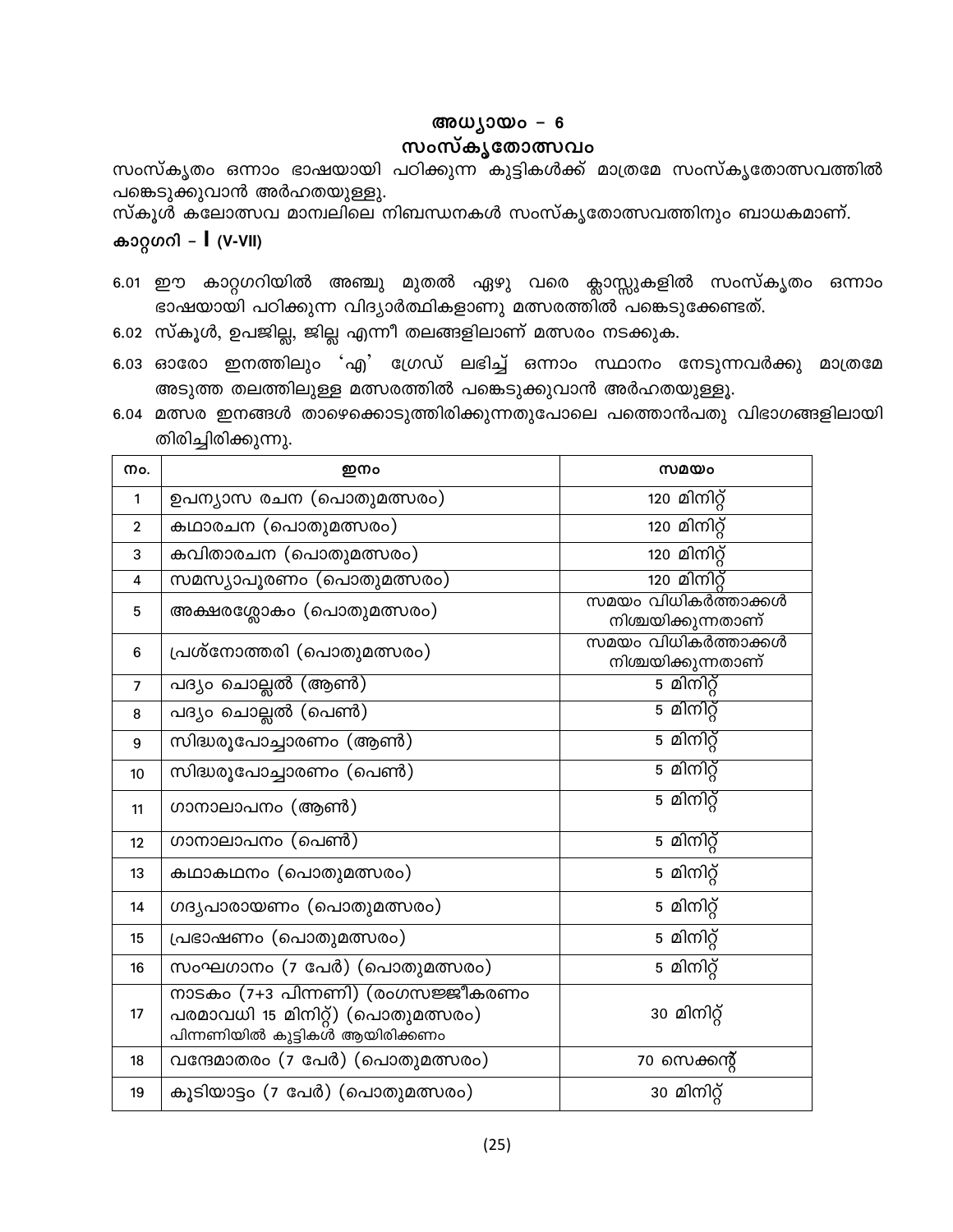### കാറ്റഗറി - II (VIII-X)

- കാറ്റഗറിയിൽ 6.05 ഈ എട്ടു മുതൽ പത്തു വരെ ക്സാസ്സുകളിൽ പഠിക്കുന്ന വിദ്യാർത്ഥികളാണ് മത്സരത്തിൽ പങ്കെടുക്കേണ്ടത്.
- 6.06 സ്കൂൾ, ഉപജില്ല, റവന്യൂജില്ല, സംസ്ഥാനം എന്നീ നാലു തലങ്ങളിലാണു മത്സരങ്ങൾ നടക്കുന്നത്.
- 6.07 മത്സര ഇനങ്ങൾ താഴെ കൊടുത്തിരിക്കുന്നതുപോലെ 19 ആയി തിരിച്ചിരിക്കുന്നു.

| Mo.            | ഇനം                                                                                                    | സമയം                                       |
|----------------|--------------------------------------------------------------------------------------------------------|--------------------------------------------|
| 1              | ഉപന്യാസ രചന (പൊതുമത്സരം)                                                                               | 120 മിനിറ്റ്                               |
| $\overline{2}$ | കഥാരചന (പൊതുമത്സരം)                                                                                    | 120 മിനിറ്റ്                               |
| 3              | കവിതാ രചന (പൊതുമത്സരം)                                                                                 | 120 മിനിറ്റ്                               |
| 4              | സമസ്യാപൂരണം (പൊതുമത്സരം)                                                                               | 120 മിനിറ്റ്                               |
| 5              | അക്ഷരശ്ലോകം (പൊതുമത്സരം)                                                                               | സമയം വിധികർത്താക്കൾ<br>നിശ്ചയിക്കുന്നതാണ്. |
| 6              | പ്രശ്നോത്തരി (പൊതുമത്സരം)                                                                              | സമയം വിധികർത്താക്കൾ<br>നിശ്ചയിക്കുന്നതാണ്. |
| $\overline{7}$ | പദ്യം ചൊല്ലൽ (പൊതുമത്സരം)                                                                              | 5 മിനിറ്റ്                                 |
| 8              | പ്രഭാഷണം (പൊതുമത്സരം)                                                                                  | 5 മിനിറ്റ്                                 |
| 9              | ചമ്പുപ്രഭാഷണം (പൊതുമത്സരം)                                                                             | 10 മിനിറ്റ്                                |
| 10             | പാഠകം (ആൺ)                                                                                             | 15 മിനിറ്റ്                                |
| 11             | പാഠകം (പെൺ)                                                                                            | 15 മിനിറ്റ്                                |
| 12             | അഷ്ടപദി (ആൺ)                                                                                           | 10 മിനിറ്റ്                                |
| 13             | അഷ്ടപദി (പെൺ)                                                                                          | 10 മിനിറ്റ്                                |
| 14             | ഗാനാലാപനം (ആൺ)                                                                                         | 5 മിനിറ്റ്                                 |
| 15             | ഗാനാലാപനം (പെൺ)                                                                                        | 5 മിനിറ്റ്                                 |
| 16             | കൂടിയാട്ടം 7 പേർ (പൊതുമത്സരം)                                                                          | 30 മിനിറ്റ്                                |
| 17             | നാടകം (7+3 പിന്നണി) (രംഗസജ്ജീകരണം<br>പരമാവധി 15 മിനിറ്റ്) പൊതുമത്സരം<br>പിന്നണിയിൽ കുട്ടികൾ ആയിരിക്കണം | 30 മിനിറ്റ്                                |
| 18             | വന്ദേമാതരം (7 പേർ) പൊതുമത്സരം                                                                          | 70 സെക്കന്റ്                               |
| 19             | സംഘഗാനം (7 പേർ) പൊതുമത്സരം                                                                             | 5 മിനിറ്റ്                                 |

6.08 ജില്ലാതലത്തിൽ 'എ' ഗ്രേഡ് കിട്ടി ടോപ് സ്കോർ നേടിയ ഒരു കുട്ടിയെ/ഒരു ഗ്രൂപ്പിനെ യാണു സംസ്ഥാനതലത്തിൽ അയയ്ക്കേണ്ടത്.

6.09 ഒരു കുട്ടിക്കു പരമാവധി 3 വ്യക്തിഗത ഇനങ്ങളിലും 2 ഗ്രൂപ്പ് ഇനങ്ങളിലും മാത്രമേ മത്സരിക്കുവാൻ പാടുള്ളൂ.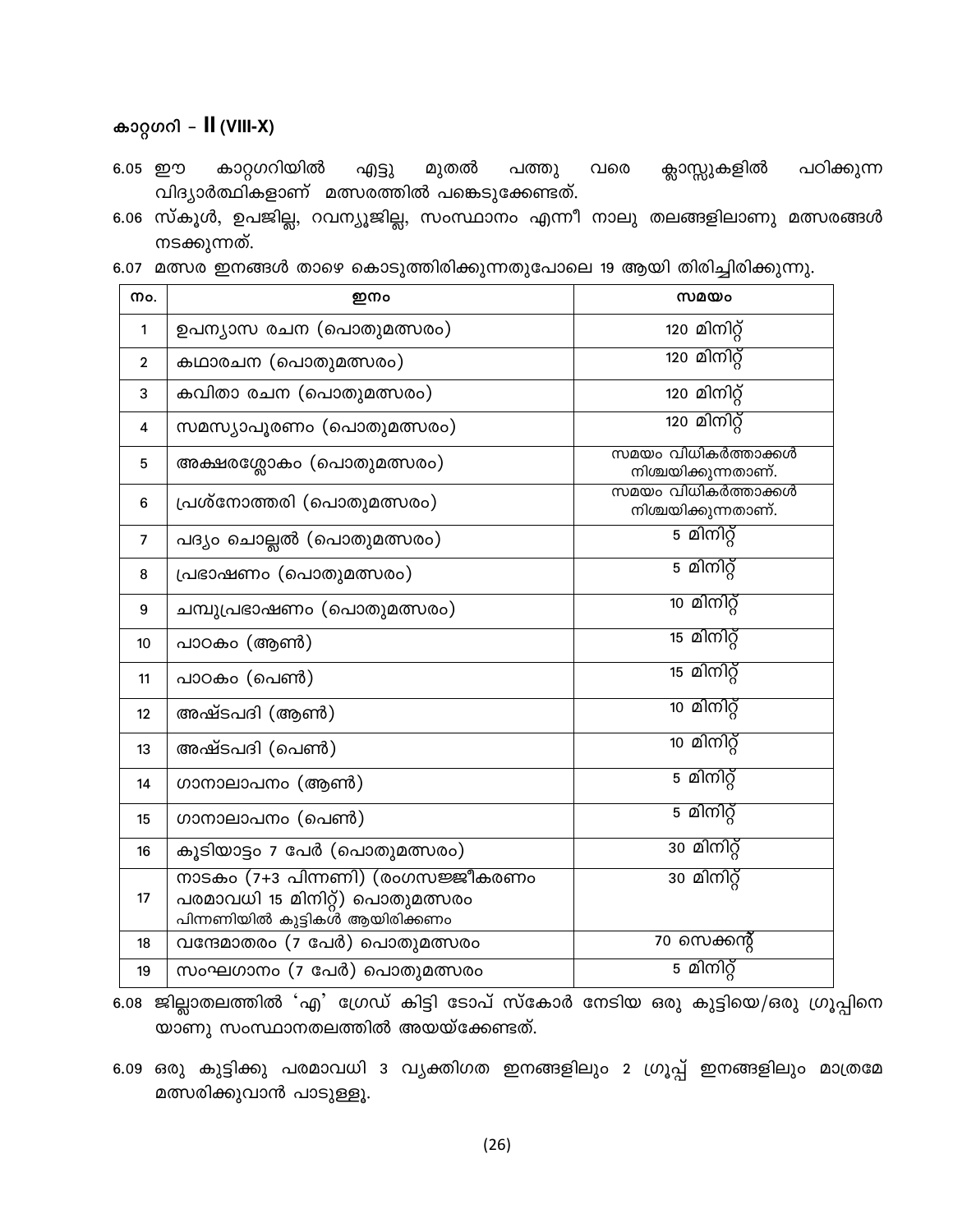#### അധ്യായം - 7

#### അറബിക് സാഹിത്യോത്സവം

- 7.01 പൊതുവിദ്യാഭ്യാസ വകുപ്പിന്റെ കീഴിൽവരുന്ന അംഗീകൃത സ്കൂളുകളിൽ അറബി പഠിക്കുന്ന കുട്ടികൾക്ക് മാത്രമേ അറബി സാഹിത്യോത്സവത്തിൽ പങ്കെടുക്കുന്നതിന് അർഹതയുള്ളൂ.
- 7.02 സ്കൂൾ കലോത്സവ മാന്വലിലെ നിബന്ധനകൾ അറബി സാഹിത്യോത്സവത്തിനും ബാധകമാണ്.
- 7.03 അറബി സാഹിത്യോത്സവത്തിൽ അറബി പദ്യം ചൊല്ലലിൽ പങ്കെടുക്കുന്ന കുട്ടിക്കു സ്കൂൾ കലോത്സവത്തിലെ അറബി പദ്യം ചൊല്ലലിൽ പങ്കെടുക്കുന്നതിന് അർഹതയില്ല.
- 7.04 ഒരു കുട്ടി പരമാവധി മൂന്നു വ്യക്തിഗത ഇനങ്ങളിലും രണ്ടു ഗ്രൂപ്പ് ഇനങ്ങളിലും മാത്രമേ പങ്കെടുക്കാൻ പാടുള്ളൂ.
- 7.05 മത്സരയിനങ്ങൾ കാറ്റഗറി I ൽ (എൽ.പി) ഒൻപതും കാറ്റഗറി II ൽ (യു.പി) പതിമൂന്നും കാറ്റഗറി III ൽ (എച്ച്.എസ്) പത്തൊമ്പതും ആയിരിക്കും. അവ താഴെ കൊടുക്കുന്നു.

| Mo.            | ഇനം                                                    | സമയം                                       |
|----------------|--------------------------------------------------------|--------------------------------------------|
| 1              | കൈയെഴുത്ത് (പൊതുമത്സരം)                                | 10 മിനിറ്റ്                                |
| $\overline{2}$ | പദനിർമ്മാണം (പൊതുമത്സരം)<br>(ഒന്നാം ക്ലാസ്സിന് മാത്രം) | 15 മിനിറ്റ്                                |
| 3              | ഖുറാൻ പാരായണം (പൊതുമത്സരം)                             | 5 മിനിറ്റ്                                 |
| 4              | പദ്യം ചൊല്ലൽ (പൊതുമത്സരം)                              | 5 മിനിറ്റ്                                 |
| 5              | കഥാകഥനം (പൊതുമത്സരം)                                   | 5 മിനിറ്റ്                                 |
| 6              | പ്രശ്നോത്തരി (പൊതുമത്സരം)                              | സമയം വിധികർത്താക്കൾ<br>നിശ്ചയിക്കുന്നതാണ്. |
| $\overline{7}$ | അറബിഗാനം (പൊതുമത്സരം)                                  | $\overline{5}$ മിനിറ്റ്                    |
| 8              | ആംഗൃപ്പാട്ട് (പൊതുമത്സരം)                              | $\overline{5}$ മിനിറ്റ്                    |
| 9              | സംഘഗാനം 7 പേർ (പൊതുമത്സരം)                             | 5 മിനിറ്റ്                                 |

### കാറ്റഗറി  $I$  (I-IV)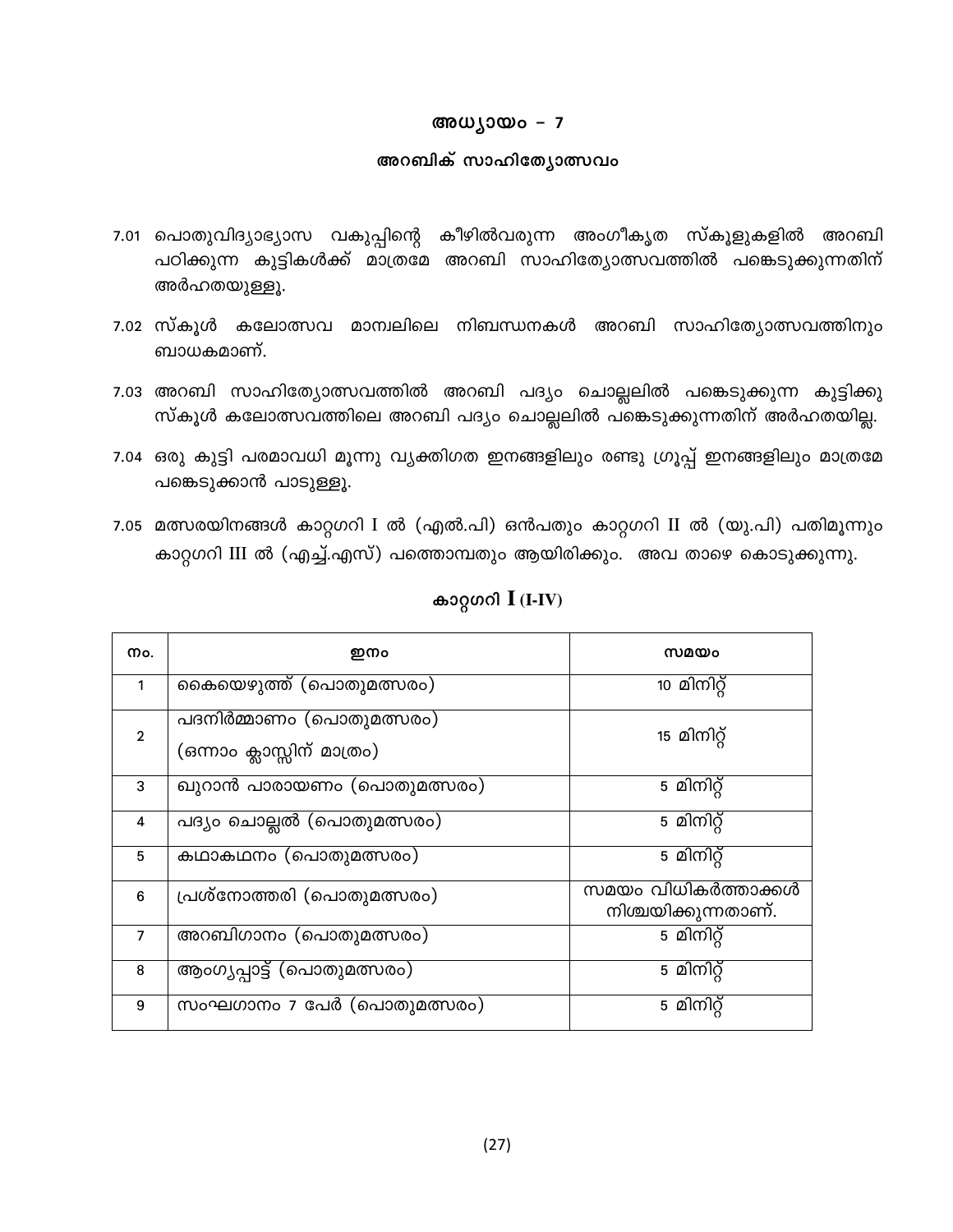| Mo.            | ഇനം                                      | സമയം                                       |
|----------------|------------------------------------------|--------------------------------------------|
| 1              | ഗദൃവായന (പൊതുമത്സരം)                     | 5 മിനിറ്റ്                                 |
| $\overline{2}$ | ഖുറാൻ പാരായണം (പൊതുമത്സരം)               | 5 മിനിറ്റ്                                 |
| 3              | പദ്യം ചൊല്ലൽ (പൊതുമത്സരം)                | 5 മിനിറ്റ്                                 |
| 4              | കഥാകഥനം (പൊതുമത്സരം)                     | 5 മിനിറ്റ്                                 |
| 5              | പ്രശ്നോത്തരി (പൊതുമത്സരം)                | സമയം വിധികർത്താക്കൾ<br>നിശ്ചയിക്കുന്നതാണ്. |
| $6\phantom{1}$ | അറബിഗാനം (പൊതുമത്സരം)                    | 5 മിനിറ്റ്                                 |
| $\overline{7}$ | പ്രസംഗം (പൊതുമത്സരം)                     | 5 മിനിറ്റ്                                 |
| 8              | മോണോ ആക്ട് (പൊതുമത്സരം)                  | 5 മിനിറ്റ്                                 |
| 9              | വിവർത്തനം (അറബിയിലേക്ക്)<br>(പൊതുമത്സരം) | 15 മിനിറ്റ്                                |
| 10             | പദപ്പയറ്റ് (പൊതുമത്സരം)                  | സമയം വിധികർത്താക്കൾ<br>നിശ്ചയിക്കുന്നതാണ്  |
| 11             | സംഘഗാനം 7 പേർ (പൊതുമത്സരം)               | 5 മിനിറ്റ്                                 |
| 12             | സംഭാഷണം 2 പേർ (പൊതുമത്സരം)               | 5 മിനിറ്റ്                                 |
| 13             | പദകേളി (പൊതുമത്സരം)                      | 15 മിനിറ്റ്                                |

# കാറ്റഗറി $III$  (VIII-X)

| Mo.            | ഇനം                             | സമയം                     |
|----------------|---------------------------------|--------------------------|
| $\mathbf{1}$   | ഉപന്യാസം – അറബിക് (പൊതുമത്സരം)  | 120 മിനിറ്റ്             |
| $\overline{2}$ | കഥാരചന (പൊതുമത്സരം)             | 120 മിനിറ്റ്             |
| 3              | അടിക്കുറിപ്പ് രചന (പൊതുമത്സരം)  | 15 മിനിറ്റ്              |
| 4              | വിവർത്തനം (അറബിയിലേക്ക്)        | $\overline{30}$ മിനിറ്റ് |
| 5              | പോസ്റ്റർ നിർമ്മാണം (പൊതുമത്സരം) | 30 മിനിറ്റ്              |
| 6              | പദ്യം ചൊല്ലൽ (ആൺ)               | 5 മിനിറ്റ്               |
| $\overline{7}$ | പദ്യം ചൊല്ലൽ (പെൺ)              | 5 മിനിറ്റ്               |
| 8              | അറബിഗാനം (ആൺ)                   | $\overline{5}$ മിനിറ്റ്  |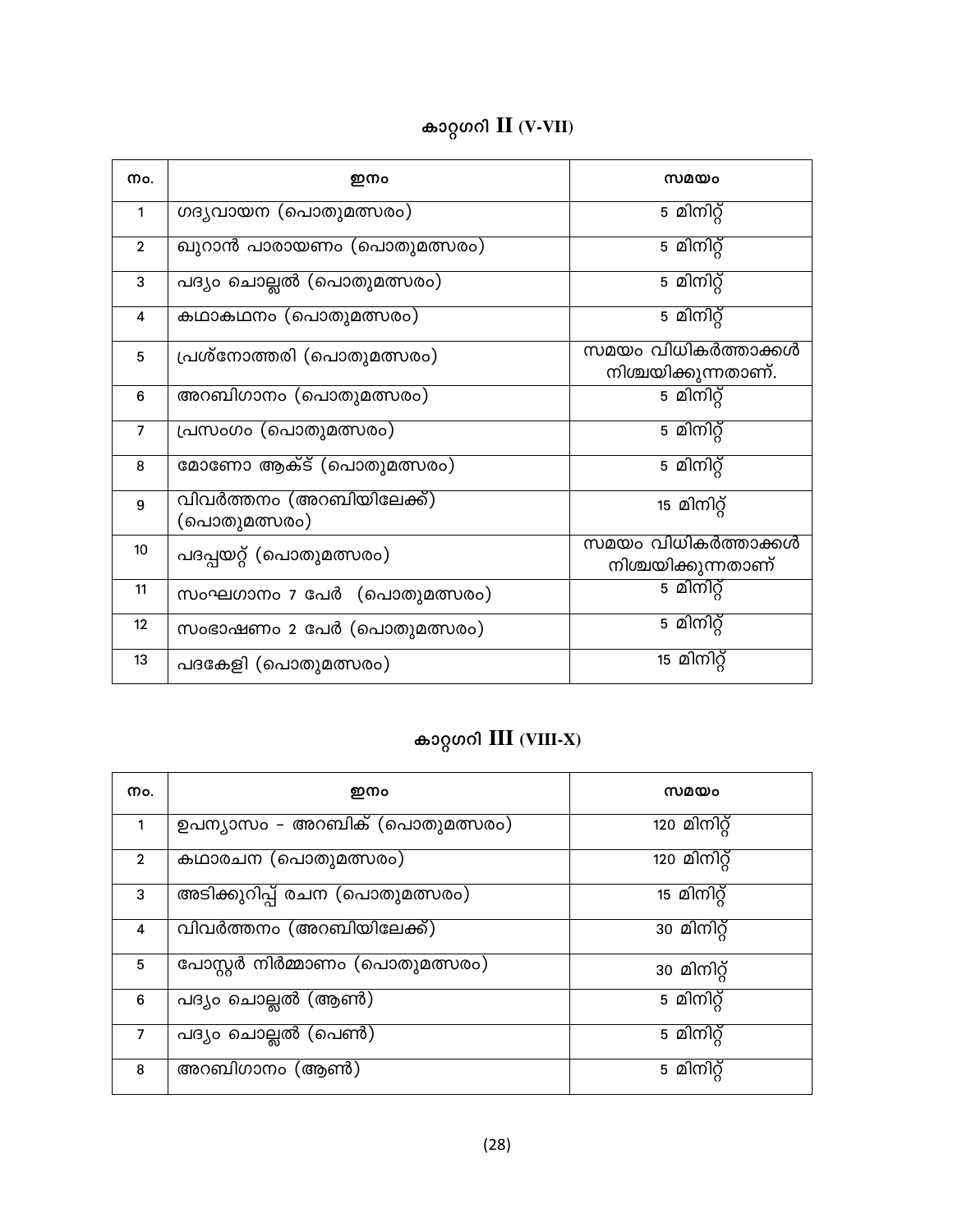| 9  | അറബിഗാനം (പെൺ)                                                            | 5 മിനിറ്റ്                                |
|----|---------------------------------------------------------------------------|-------------------------------------------|
| 10 | കഥാപ്രസംഗം (പൊതുമത്സരം)                                                   | 10 മിനിറ്റ്                               |
| 11 | സംഭാഷണം 2 പേർ (പൊതുമത്സരം)                                                | 5 മിനിറ്റ്                                |
| 12 | സംഘഗാനം 7 പേർ (പൊതുമത്സരം)                                                | 5 മിനിറ്റ്                                |
| 13 | നാടകം $(7+3)$ ) (രംഗസജ്ജീകരണം<br>പരമാവധി 15 മിനിറ്റ്) 10 പേർ (പൊതുമത്സരം) | 30 മിനിറ്റ്                               |
| 14 | മോണോ ആക്ട് (പൊതുമത്സരം)                                                   | 5 മിനിറ്റ്                                |
| 15 | പ്രസംഗം (പൊതുമത്സരം)                                                      | 5 മിനിറ്റ്                                |
| 16 | പ്രശ്നോത്തരി (പൊതുമത്സരം)                                                 | സമയം വിധികർത്താക്കൾ<br>നിശ്ചയിക്കുന്നതാണ് |
| 17 | ഖുർ–ആൻ പാരായണം                                                            | 5 മിനിറ്റ്                                |
| 18 | മുശാറ (അക്ഷരശ്ലോകം)                                                       | സമയം വിധികർത്താക്കൾ<br>നിശ്ചയിക്കുന്നതാണ് |
| 19 | നിഘണ്ടുനിർമ്മാണം                                                          | 15 മിനിറ്റ്                               |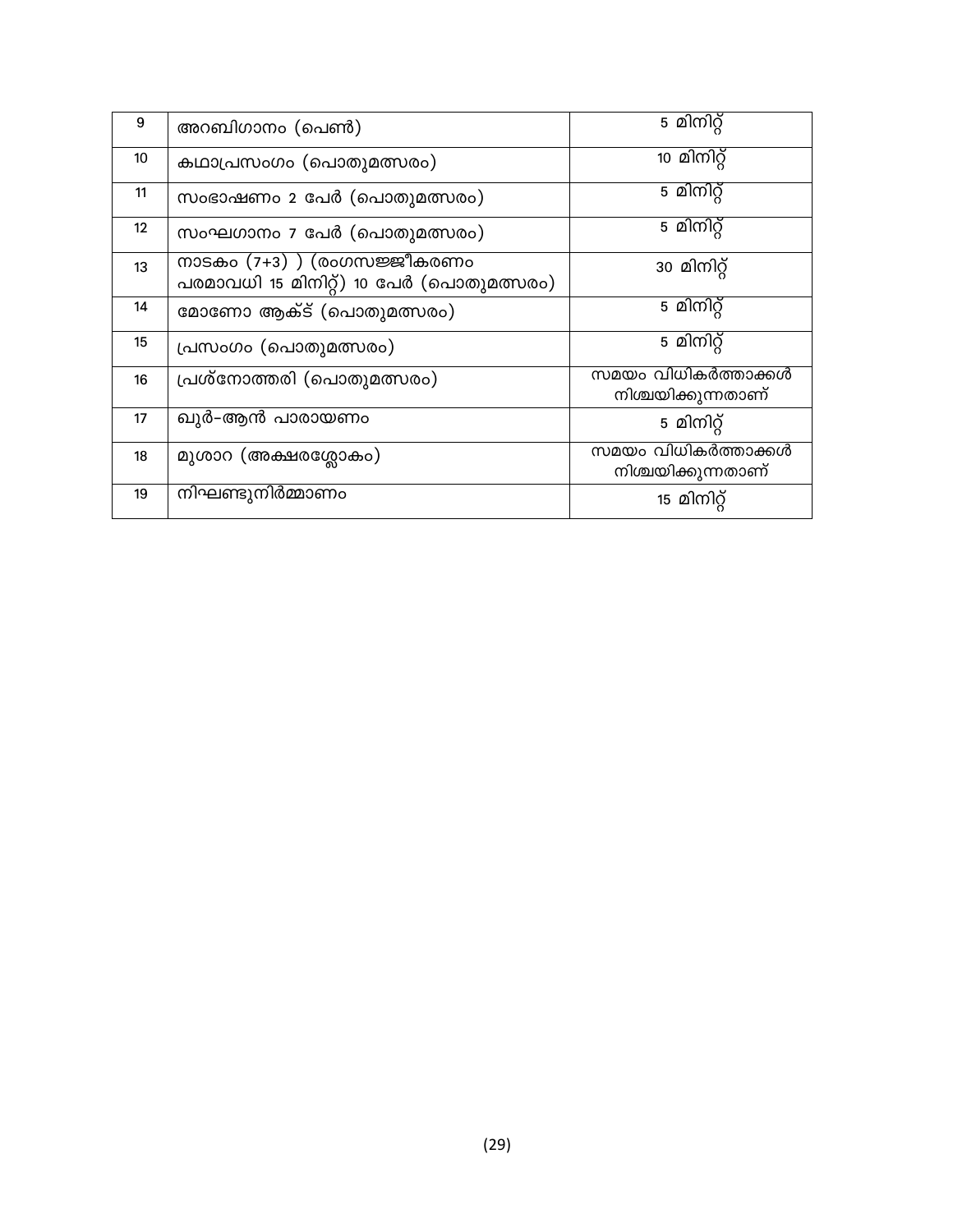#### അധ്യായം – 8

#### സ്കൂൾതല കലോത്സവം – നടത്തിപ്പുസംബന്ധിച്ച നിബന്ധനകൾ

- 8.01 സ്കൂൾതലം മുതൽ സംസ്ഥാനതലം വരെയുള്ള കലോത്സവങ്ങൾ അതതുവർഷം സർക്കാർ പ്രസിദ്ധീകരിക്കുന്ന വിദ്യാഭ്യാസകലണ്ടറോ സർക്കാർ ഉത്തരവുകളോ പ്രകാരം നടത്തേണ്ടതാണ്.
- 8.02 കലോത്സവം ഒരു പൊതുചടങ്ങായി നടത്തേണ്ടതാണ്. ഇതിന്റെ നടത്തിപ്പിനായി വിദ്യാർത്ഥികൾ, അധ്യാപകർ, തെരഞ്ഞെടുക്കപ്പെട്ട ജനപ്രതിനിധികൾ, സാംസ്കാരിക നായകർ, പൊതുജനങ്ങൾ, രക്ഷാകർത്താക്കൾ എന്നിവരുടെ പ്രതിനിധികളടങ്ങിയ ഹെഡ്മാസ്റ്റർമാരും കമ്മിറ്റികൾ എൽ.പി., യു.പി, ഹൈസ്കൂളുകളിൽ ഹയർ സെക്കണ്ടറി സ്കൂളുകളിൽ പ്രിൻസിപ്പൽമാരും രൂപവത്കരിക്കേണ്ടതാണ്.
- 8.03 മത്സരത്തിൽ പങ്കെടുക്കുന്നതിനു പ്രവേശന ഫീസ് ഈടാക്കാൻ പാടില്ല. മത്സരങ്ങളുടെ നടത്തിപ്പിനായി ഹയർ സെക്കണ്ടറി, വൊക്കേഷണൽ ഹയർസെക്കണ്ടറി സ്കൂളുകൾ ക്കും ഹൈസ്കൂളുകൾക്കും 10000/– രൂപയും യു.പി., എൽ.പി സ്കൂളുകൾക്ക് 5000/– രൂപയും പി.റ്റി.എ ഫണ്ടിൽനിന്നും ചെവഴിക്കാൻ ഹെഡ്മാസ്റ്റർമാർക്ക്/ പ്രിൻസിപ്പലിന് അധികാരമുണ്ടായിരിക്കും.
- 8.04 കലോത്സവ നടത്തിപ്പിന്റെ നിർവ്വാഹക സമിതിയുമായി ആലോചിച്ച് ഓരോ മത്സരവും വിലയിരുത്തുന്നതിന് അതതു കലകളിൽ പ്രാവീണ്യമുള്ളവരെ പരാതിക്കിടവരാത്ത വിധം വിധികർത്താക്കളായി ഹെഡ്മാസ്റ്റർ/പ്രിൻസിപ്പൽ നിയമിക്കേണ്ടതാണ്.
- 8.05 എല്ലാ മത്സരങ്ങളിലും 'എ' ഗ്രേഡോടുകൂടി ടോപ്പ് സ്കോർ നേടിയവരെ മാത്രമേ ഉപജില്ലാ മത്സരത്തിന് അയയ്ക്കാവൂ. അയയ്ക്കുമ്പോൾ മാന്വലിലെ നിബന്ധനകൾ പാലിക്കേണ്ടതാണ്.
- 8.06 ഏതെങ്കിലും ഇനത്തിൽ 'എ' ഗ്രേഡിന് ആരും അർഹരായിട്ടില്ലെങ്കിൽ ആയിനത്തിൽ ആരെയും ഉപജില്ലാ മത്സരത്തിന് അയയ്ക്കേണ്ടതില്ല.
- 8.07 മത്സരത്തിൽ ഒരുകുട്ടി മാത്രമേ ഉള്ളൂവെങ്കിൽ കുട്ടിയുടെ പ്രകടനം വിലയിരുത്തി ഗ്രേഡിന് അർഹതയുണ്ടെങ്കിൽ മാത്രം ഉപജില്ലാതലത്തിൽ പങ്കെടുപ്പിക്കേണ്ടതാണ്.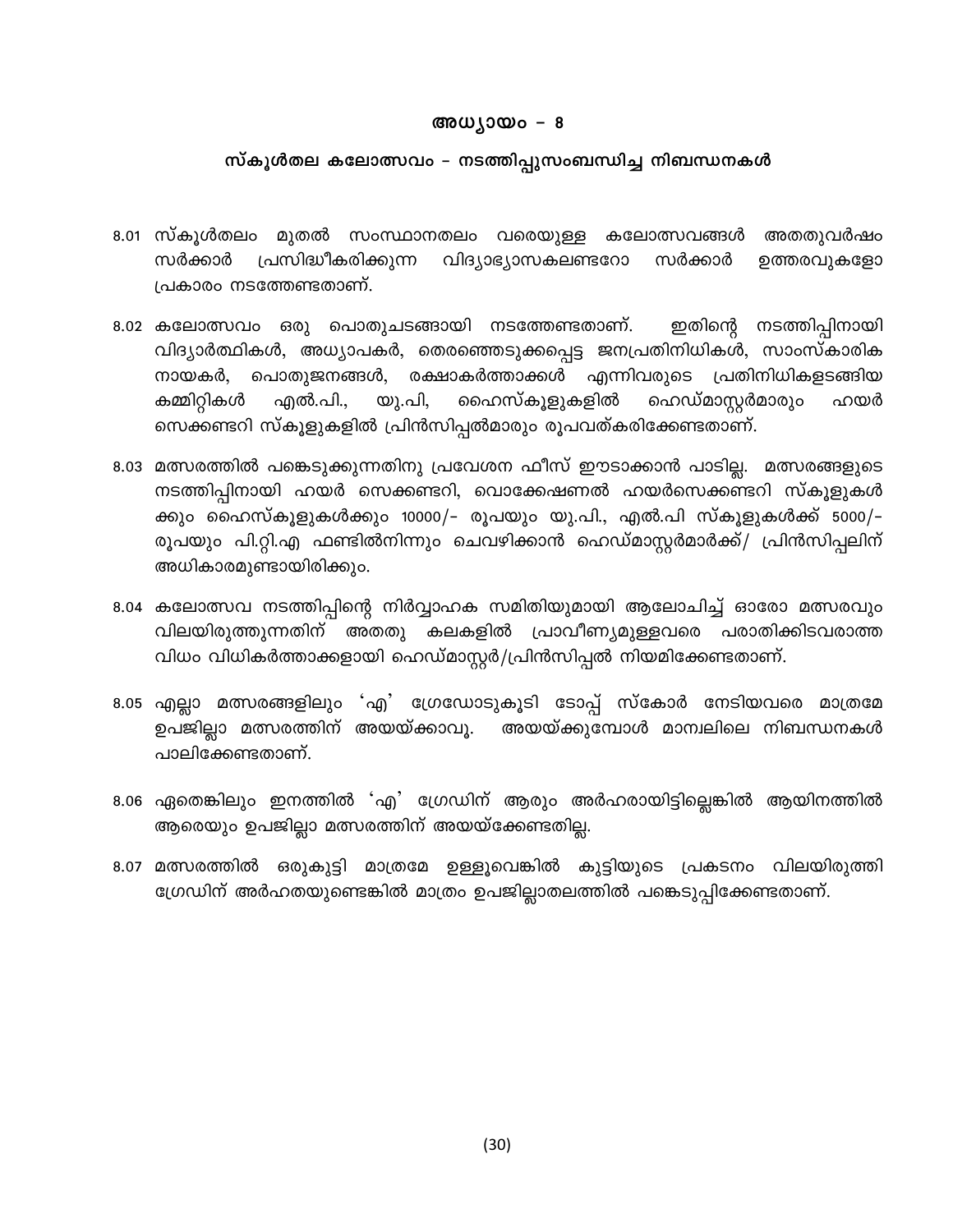#### അധ്യായം – 9

### ഉപജില്ലാതല സ്കൂൾ കലോത്സവം – നടത്തിപ്പുസംബന്ധിച്ച നിബന്ധനകൾ

- 9.01 എല്ലാ വർഷവും വിദ്യാഭ്യാസ കലണ്ടർ പ്രകാരം ഓരോ ഉപജില്ലയിലും കേരള സ്കൂൾ കലോത്സവം നടത്തേണ്ടതാണ്. വിദ്യാഭ്യാസ ഉപജില്ലയിലെ ഏതെങ്കിലും ഒരു സ്കൂളിൽ വച്ച് ഇതുനടത്താവുന്നതാണ്. ഉപജില്ലാ മത്സരങ്ങൾ പൊതുചടങ്ങായി ആർഭാടരഹിത മായി നടത്തേണ്ടതാണ്. കലോത്സവം നടക്കുന്ന വിദ്യാലയങ്ങളെ വർഷാദ്യത്തിൽതന്നെ തെരഞ്ഞെടുക്കേണ്ടതാണ്.
- 9.02 ഏതെങ്കിലും ഒരിനത്തിൽ മത്സരിക്കാൻ ഒരു വിദ്യാർത്ഥി മാത്രമേ ഉള്ളൂവെങ്കിലും 'എ' ജില്ലാതല ഗ്രേഡ് നേടിയിട്ടുണ്ടെങ്കിൽ ആ വിദ്യാർത്ഥിയെ റവന്യു മത്സരത്തിന് അയയ്ക്കാവുന്നതാണ്.
- 9.03 കലോത്സവ നടത്തിപ്പിലേക്കുള്ള ബഡ്ജറ്റ് ഉപജില്ലാ വിദ്യാഭ്യാസ ആഫീസർ തയ്യാറാക്കി ജില്ലാ വിദ്യാഭ്യാസ ആഫീസർക്കു നൽകേണ്ടതാണ്.
- 9.04 ഉപജില്ലയിലെ ഓരോ വിദ്യാലയവും ഉപജില്ലാമത്സരനടത്തിപ്പിനായി സ്കൂൾ സ്പെഷ്യൽ ഫീസ്/പി.റ്റി.എ ഫണ്ടിൽ നിന്നും തങ്ങളുടെ വിഹിതം നൽകേണ്ടതാണ്. ആയിരത്തിൽ താഴെ കുട്ടികളുള്ള ഹൈസ്കൂൾ 500/– രൂപയും വി.എച്ച്.എസ്.എസ്/ എച്ച്. എസ്.എസ് 750/–രൂപയും ആയിരത്തിനു മുകളിൽ കുട്ടികളുള്ള ഹൈസ്കൂൾ 750/– രൂപയും വി.എച്ച്.എസ്.എസ്, എച്ച്.എസ്.എസ്. 1000/– രൂപയും എല്ലാ യു.പി സ്കൂളുകൾ 400/– രൂപയും ഉപജില്ലാ വിദ്യാഭ്യാസ ആഫീസർക്കു നൽകേണ്ടതാണ്. കുട്ടികളുടെ യാത്രയ്ക്കും ഭക്ഷണത്തിനും ആവശ്യമായ തുക എസ്കർഷൻ/പി.റ്റി.എ ഫണ്ടിൽ നിന്നും ചെലവാക്കാവുന്നതാണ്.
- 9.05 മത്സരത്തിൽ പങ്കെടുക്കുന്ന ഒരു കുട്ടിയും പ്രവേശന ഫീസ് നൽകേണ്ടതില്ല.
- 9.06 ഫെസ്റ്റിവൽ ഫണ്ടിൽ നിന്നും എച്ച്.എസ്.ഇ/വി.എച്ച്.എസ്.ഇ വിഭാഗങ്ങൾ സർക്കാർ നിർദ്ദേശിച്ചിട്ടുള്ള തുക സബ്ജില്ല/ജില്ല/സംസ്ഥാന വിഹിതമായി അടയ്ക്കേണ്ടതാണ്. ഈ തുക കലോത്സവത്തിനു രണ്ടാഴ്ചമുമ്പ് ബന്ധപ്പെട്ട വിദ്യാഭ്യാസ ആഫീസുകളിൽ അടയ്ക്കേണ്ടതാണ്.
- 9.07 സർക്കാരിന്റെ പദ്ധതിവിഹിതത്തിൽ നിന്നും വിലയിരുത്തിയിട്ടുള്ള തുക യഥാസമയം ഉപജില്ലാവിദ്യാഭ്യാസ ആഫീസർ/ഉപഡയറക്ടർമാർക്ക് പൊതുവിദ്യാഭ്യാസ ഡയറക്ടർ അനുവദിച്ചു നൽകുന്നതാണ്. ഇതിൽ ഉപരിയായി ചെലവുവന്നാൽ സംഘാടകസമിതി യുടെ നിർദ്ദേശപ്രകാരം തുക കണ്ടെത്തുന്നതിനുള്ള നടപടി സ്വീകരിക്കേണ്ടതാണ്.
- 9.08 ഉപജില്ലാ കലോത്സവത്തിന്റെ വരവുചെലവ് കണക്കുകൾ ധനകാര്യ കമ്മിറ്റി നിയോഗിക്കുന്ന ചാർട്ടേർഡ് അക്കൗണ്ടന്റ് ഓഡിറ്റ് നടത്തിയ ശേഷം സംഘാടക സമിതി

അംഗീകരിക്കണം. കണക്കുകൾ ഇപ്രകാരം ഒരു മാസത്തിനകം അംഗീകരിച്ചിരിക്കണം. ഓഡിറ്റിനു മുൻപായി വരവുചെലവു കണക്കുകളെല്ലാം ധനകാര്യ കമ്മിറ്റി വിശദമായി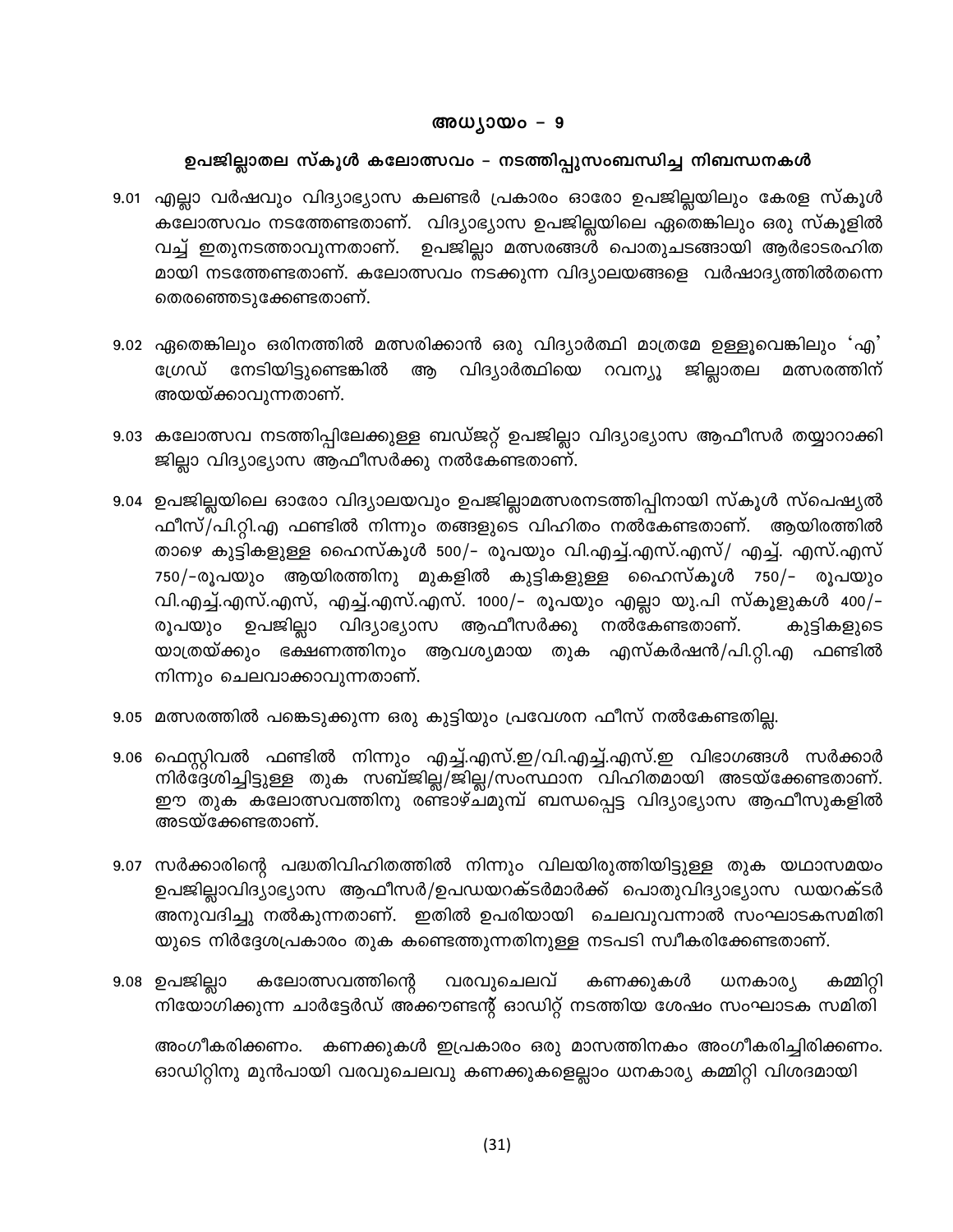ചർച്ചചെയ്ത് അംഗീകരിക്കണം. വിദ്യാഭ്യാസ ഡയറക്ടർ നൽകുന്ന തുകയുടെ വിനിയോഗ സർട്ടിഫിക്കറ്റ് ഉപജില്ലാ വിദ്യാഭ്യാസ ആഫീസർ മത്സരങ്ങൾ കഴിഞ്ഞ് ഒരു മാസത്തിനകം വിദ്യാഭ്യാസ ഡയറക്ടർക്കു നൽകിയിരിക്കണം. കണക്കുകളുടെ ഓഡിറ്റ് ഡെപ്യൂട്ടി ഡയറക്ടർക്ക് അധികാരമുണ്ടായിരിക്കും. വിദ്യാഭ്യാസ നടത്തുന്നതിനു സർക്കാർ ഫണ്ടു വിനിയോഗം സ്റ്റോർ പർച്ചേസ് മാന്വൽ പ്രകാരം നടത്തേണ്ടതാണ്.

- 9.09 ചെലവുകഴിഞ്ഞു ബാക്കിവരുന്ന തുക വിദ്യാഭ്യാസ ഡെപ്യൂട്ടി ഡയറക്ടറെ ഏൽപ്പിക്കേ ണ്ടതും ഡെപ്യൂട്ടി ഡയറക്ടർ ട്രഷറി സേവിംഗ്സ് അക്കൗണ്ടിലോ ഏറ്റവും അടുത്തുള്ള ദേശസാത്കൃത ബാങ്കിന്റെ ശാഖയിലോ ഈ തുക നിക്ഷേപിക്കേണ്ടതുമാണ്. ഈ ഫണ്ട് ഉപയോഗിക്കുന്നതിനു വിദ്യാഭ്യാസ ഡയറക്ടറുടെ മുൻകൂർ അനുവാദം വാങ്ങിയി രിക്കണം.
- 9.10 മത്സരങ്ങളുടെ നടത്തിപ്പിനായി ഉപജില്ലാ വിദ്യാഭ്യാസ ആഫീസർ മാന്വൽ പ്രകാരം ആവശ്യമുള്ള കമ്മിറ്റികൾ രൂപീകരിക്കുന്നതിനു നേതൃത്വം നൽകേണ്ടതാണ്.

#### സംഘാടക സമിതിയുടെ രൂപരേഖ

- എ) ഉപജില്ലയുമായി ബന്ധപ്പെട്ട പ്രദേശത്തെ പ്രതിനിധീകരിക്കുന്ന എല്ലാ എം.പി.മാരും എo.എൽ.എ മാരുo
- ബി) പ്രദേശത്തെ പ്രതിനിധീകരിക്കുന്ന ഉപജില്ലയുമായി ബന്ധപ്പെട്ട ജില്ല–ബ്ലോക്ക്– ഗ്രാമപഞ്ചായത്ത് പ്രസിഡന്റുമാരും കോർപ്പറേഷൻ മേയറും മുനിസിപ്പൽ ചെയർമാൻ മാരും വിദ്യാഭ്യാസ സ്റ്റാൻഡിംഗ് കമ്മിറ്റി ചെയർമാൻമാരും.
- സി) ഉപജില്ലയുമായി ബന്ധപ്പെട്ട ജില്ലാ വിദ്യാഭ്യാസ ആഫീസർ

കലോത്സവം നടക്കുന്ന സ്കൂളിലെ രക്ഷാകർത്തൃസമിതി പ്രതിനിധികൾ - രണ്ടുപേർ.

സ്കൂൾ മാനേജ്മെന്റ് കമ്മിറ്റി പ്രതിനിധികൾ – രണ്ടുപേർ.

സ്കൂൾ മാനേജർ - 1

- അംഗീകൃത അദ്ധ്യാപക സംഘടനാ പ്രതിനിധികൾ -2 ഡി)
- ഹയർ സെക്കണ്ടറി/ഹൈസ്കൂൾ വിഭാഗത്തിൽ നിന്ന് ഒരു പ്രിൻസിപ്പാളും ഒരു ഇ) ഹെഡ്മാസറ്ററും പ്രൈമറി വിഭാഗത്തിൽ നിന്നു രണ്ടു യു.പി.സ്കൂൾ ഹെഡ്മാസറ്റർ മാരും ബി.പി.ഒ യും (എസ്.എസ്.എ) രണ്ട് എൽ.പി. സ്കൂൾ ഹെഡ്മാസ്റ്റർമാരും.
- എഫ്) കലോത്സവം നടക്കുന്ന സ്കൂളിലെ ലീഡറും ചെയർമാനും
- ജി) ഉപജില്ലാ വിദ്യാഭ്യാസ ആഫീസർ നിർദ്ദേശിക്കുന്ന സാമൂഹിക, സാംസ്കാരിക പ്രവർത്തകർ (പരമാവധി 3 പേർ)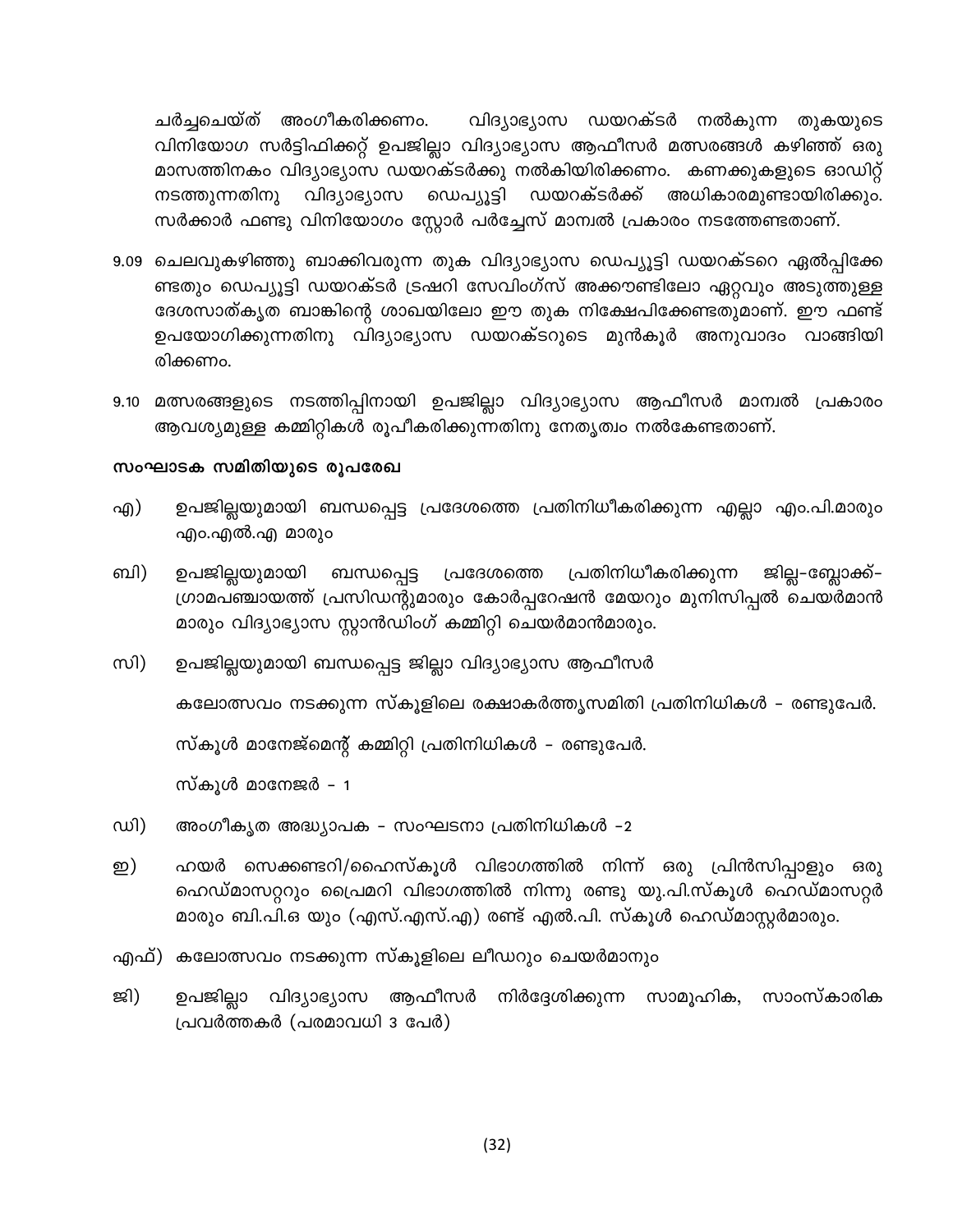#### ഉപജില്ലാ സംഘാടക സമിതിയുടെ ഘടന

- സ്കൂൾ നടത്തുന്ന വിദ്യാലയത്തിലെ 9.12 കേരള കലോത്സവം പ്രിൻസിപ്പാൾ/ഹെഡ്മാസ്റ്റർ ജനറൽ കൺവീനറും ഉപജില്ലാ വിദ്യാഭ്യാസ ആഫീസർ ട്രഷററും ആയിരിക്കും. ഹയർസെക്കന്ററി പ്രിൻസിപ്പൽ ജനറൽ കൺവീനർ ആകുന്ന സ്കൂളുകളിൽ ഹൈസ്കൂൾ ഹെഡ്മാസ്റ്റർ ജോയിന്റ് വേദികൾ കൺവീനറായിരിക്കും. ഉപജില്ലാ മേളകളുടെ മുഖ്യ ഹൈസ്കൂൾ/ഹയർസെക്കന്ററി ആയിരിക്കും.
- 9.13 ഉപജില്ലയിലെ പരിപാടികൾ പരമാവധി നാലുദിവസം കൊണ്ട് പൂർത്തിയാക്കേണ്ടതാണ്. മത്സരങ്ങൾ കഴിവതും പകൽ സമയത്തുതന്നെ നടത്തിത്തീർക്കേണ്ടതാണ്.
- 9.14 ഓരോ മത്സരത്തിന്റെയും വിധികർത്താക്കളെ മുൻകൂട്ടി തയ്യാറാക്കിയ പാനലിൽ നിന്നും ഉപജില്ലാ വിദ്യാഭ്യാസ ആഫീസർ നിശ്ചയിക്കേണ്ടതാണ്. ഒരിനത്തിൽ മത്സരിക്കുന്ന എല്ലാവരെയും വിലയിരുത്തുന്നത് **6300** സംഘം വിധികർത്താക്കൾ തന്നെ ആയിരിക്കണം.
- 9.15 ജില്ലയിലെ വിവിധ ഉപജില്ലാ മത്സരങ്ങളുടെ വിധികർത്താക്കളുടെ പാനൽ ബന്ധപ്പെട്ട ജില്ലാ വിദ്യാഭ്യാസ ആഫീസർ തയ്യാറാക്കേണ്ടതാണ്.
- ആരംഭിക്കുന്നതിനു മുമ്പ് വിധികർത്താക്കളുടെ 9.16 **@**m0@o യോഗ്യത സംബന്ധിച്ച വിവരങ്ങൾ വേദിയിൽ പ്രഖ്യാപിക്കേണ്ടതാണ്.
- 9.17 ഉപജില്ലാ മത്സരങ്ങളിൽ പങ്കെടുക്കുന്ന ഓരോ വിദ്യാലയവും കുട്ടികളുടെ മേൽനോട്ട ത്തിനായി ആവശ്യമായ അധ്യാപകരെ നിയോഗിക്കേണ്ടതാണ്. സംഘത്തിൽ പെൺകുട്ടി കളുണ്ടെങ്കിൽ അവരുടെ മേൽനോട്ടത്തിന് ആവശ്യമായ അദ്ധ്യാപികമാരെ നിയോഗി ക്കേണ്ടതാണ്. ഇവർ മുഴുവൻ സമയവും വിദ്യാർത്ഥിനികളുടെ കൂടെ ഉണ്ടായിരിക്കണം. കുട്ടികളുടെ പൂർണ്ണ ഉത്തരവാദിത്വം അനുഗമിക്കുന്ന അധ്യാപകരുടെ ചുമതലയായി രിക്കും.
- ்എ′ 9.18 ഉപജില്ലാതല മത്സരങ്ങളിൽ ൜േസ് കിട്ടിയ എല്ലാപേർക്കും സർട്ടിഫിക്കറ്റ് നൽകേണ്ടതാണ്.
- 9.19 ഉപജില്ലാ മത്സരങ്ങൾ കഴിഞ്ഞാലുടൻ അവയുടെ നടത്തിപ്പിനെക്കുറിച്ചുള്ള റിപ്പോർട്ടും റവന്യൂ ജില്ലാമത്സരത്തിനു തെരഞ്ഞെടുക്കപ്പെട്ടവരുടെ ലിസ്റ്റ്/സി.ഡി ലിസ്റ്റും ഉൾപ്പെട്ട സി.എസ്.വി ഫയൽ സി.ഡി യിലാക്കി വിദ്യാഭ്യാസ ഉപഡയറക്ടർക്കു നൽകേണ്ടതാണ്. കോപ്പി പ്രോഗ്രാം കമ്മിറ്റി കൺവീനർക്കും റവന്യൂജില്ല മത്സരത്തിന് അഞ്ചു ദിവസം മുമ്പ് നൽകേണ്ടതാണ്.
- 9.20 മത്സരങ്ങളുടെ സ്കോർ ഷീറ്റിൽ വെട്ടും തിരുത്തും ഒഴിവാക്കണം. തിരുത്തലുകൾ അനിവാര്യമായി വന്നാൽ മൂല്യനിർണ്ണയം ചെയ്ത ആൾതന്നെ തൽസ്ഥാനങ്ങളിൽ പൂർണമായും ഒപ്പിട്ടിരിക്കണം. വിധികർത്താവ് ഓരോ കുട്ടിയുടെയും മൂല്യനിർണ്ണയ രേഖ (അഭിപ്രായം സഹിതം) സ്കോർ ഷീറ്റിനോടൊപ്പം നൽകേണ്ടതാണ്. മത്സരങ്ങ മാർക്ക്ലിസ്റ്റുകളും ഫലം തയ്യാറാക്കിയ ടാബുലേഷൻ ഷീറ്റുകളും മുദ്രവച്ച് ളുടെ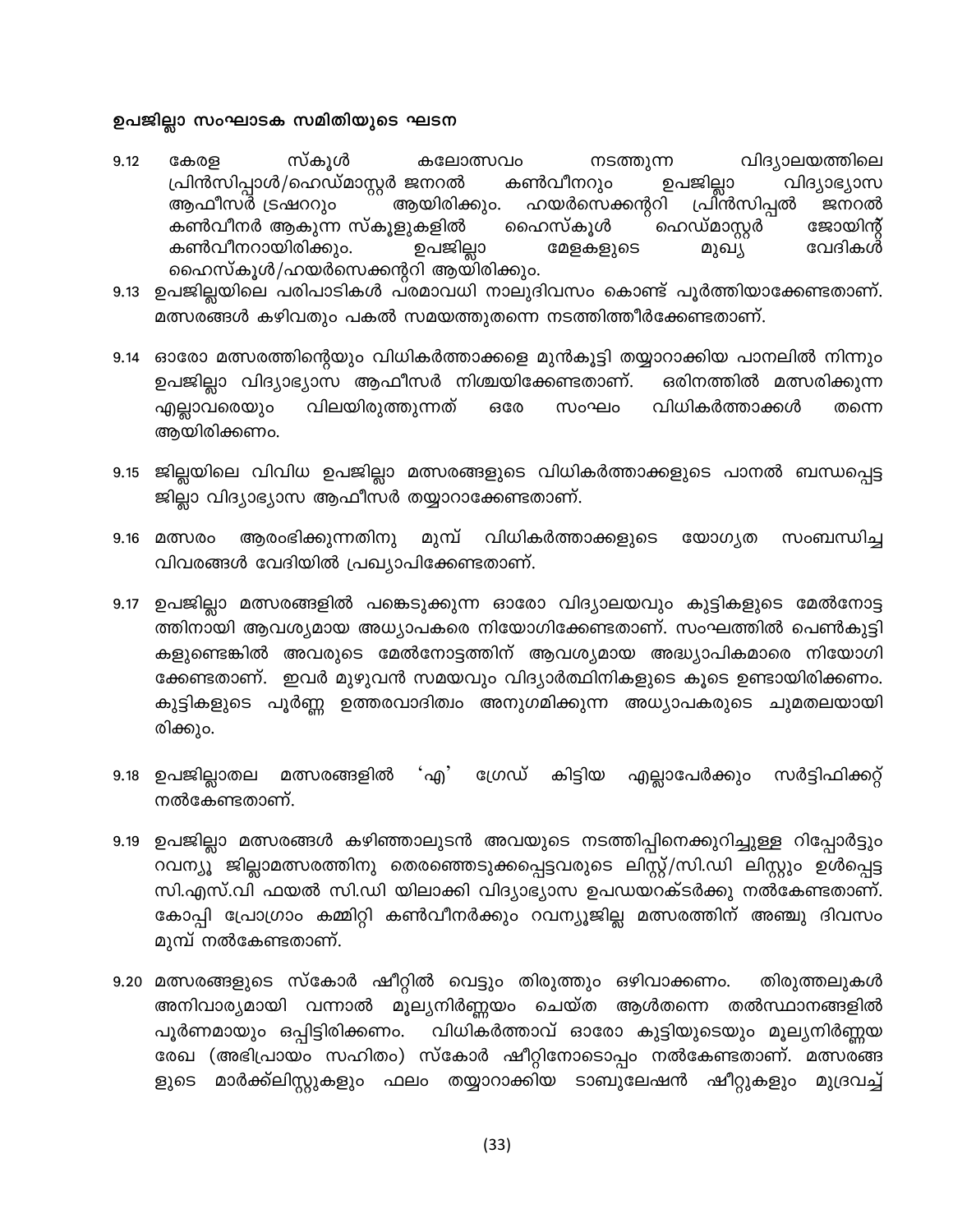ഉപജില്ലാ വിദ്യാഭ്യാസ ആഫീസിൽ മൂന്നുമാസക്കാലം സൂക്ഷിക്കേണ്ടതാണ്. അപ്പീൽ കമ്മിറ്റിയോ മേലധികാരികളോ ആവശ്യപ്പെടുന്ന പക്ഷം ഇവ ഹാജരാക്കണം.

- 9.21 ഓരോ ഇനത്തിലെയും പ്രകടനത്തിന്റെ വിവിധ ഘട്ടങ്ങൾ വിലയിരുത്തി പ്രത്യേകാ മാർക്കു നൽകിയായിരിക്കണം വിജയികളെ നിർണ്ണയിക്കേണ്ടത്. ഇതിനുള്ള മാനദണ്ഡങ്ങൾ അധ്യായം -16 ൽ നൽകിയിട്ടുണ്ട്.
- പൂർത്തിയായിക്കഴിഞ്ഞാൽ വിധികർത്താക്കളുടെ 9.22 60000 മത്സരവും ബന്ധപ്പെട്ട സാന്നിദ്ധ്യത്തിൽ സ്റ്റേജു മാനേജർ ടാബുലേഷൻ ഷീറ്റ് തയ്യാറാക്കേണ്ടതും വിധികർത്താ ക്കളുടെ ഒപ്പു രേഖപ്പെടുത്തിയതിനുശേഷം ഫലം അവരിലൊരാൾ പ്രഖ്യാപിക്കേണ്ട തുമാണ്.
- 9.23 കലോത്സവം സുഗമമായി നടത്തുന്നതിനുവേണ്ടി അധ്യാപകരുടെ സേവനം തേടാവുന്ന താണ്. എന്നാൽ കമ്മിറ്റിയുടെ പ്രവർത്തനത്തിന് അത്യാവശ്യമായ അംഗങ്ങളെ മാത്രമേ ഉൾക്കൊള്ളിക്കാൻ പാടുള്ളൂ. ഇങ്ങനെ നിയോഗിക്കുന്ന അധ്യാപകർക്കുള്ള ഹാജർ കൺവീനർ സൂക്ഷിക്കുന്ന പുസ്തകത്തിൽ രേഖപ്പെടുത്തേണ്ടതും **ഡ്യൂട്ടി** ജനറൽ സർട്ടിഫിക്കറ്റ് ജനറൽ കൺവീനർ നൽകേണ്ടതുമാണ്. ഇതിനായി പ്രത്യേക ഹാജർ പുസ്തകം സൂക്ഷിക്കേണ്ടതാണ്.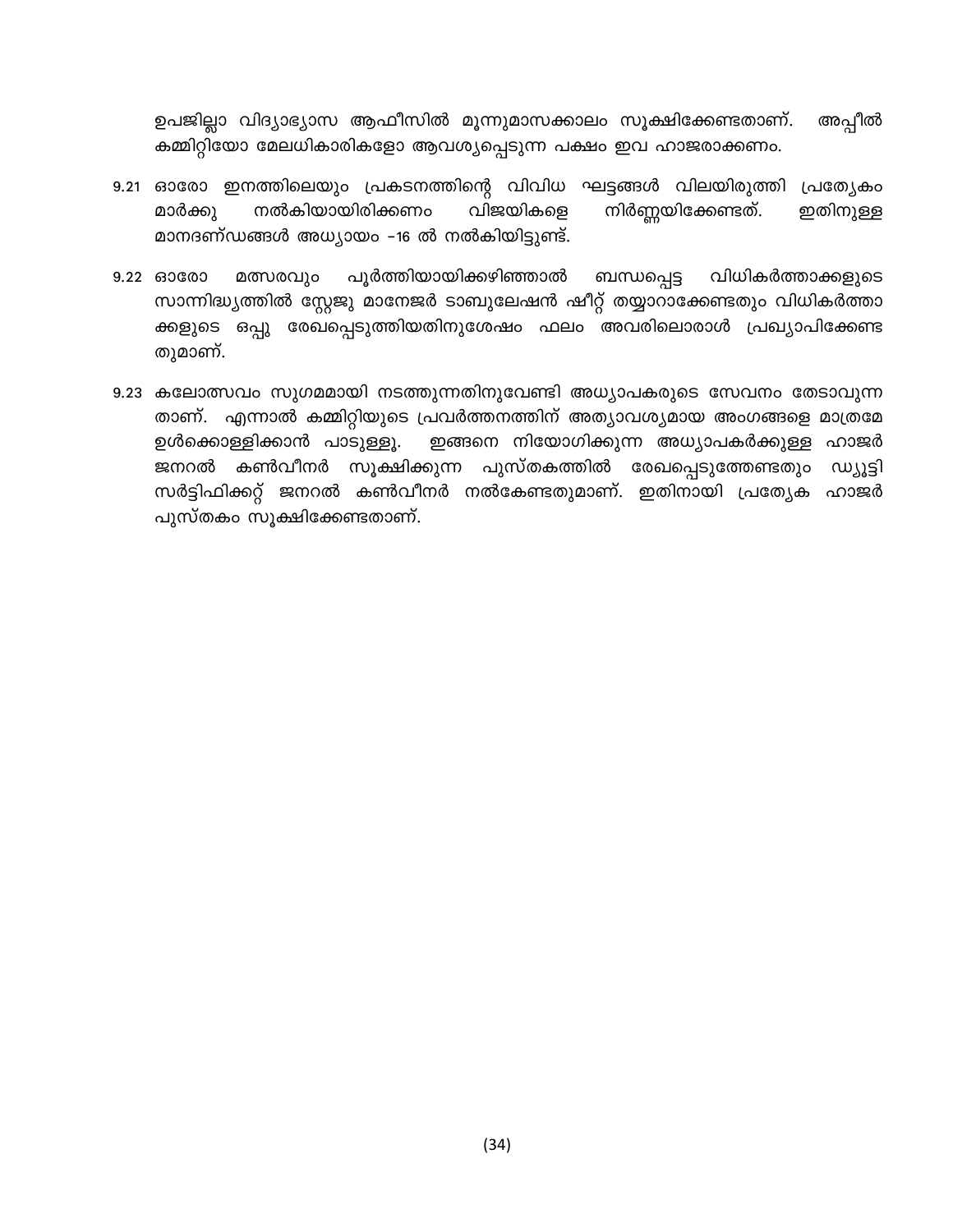#### അധ്യായം – 10

#### റവന്യൂ ജില്ലാതല സ്കൂൾ കലോത്സവം – നടത്തിപ്പുസംബന്ധിച്ച നിബന്ധനകൾ

- എല്ലാ വർഷവും നവംബർ അവസാന വാരത്തിനു മുൻപായി റവന്യൂ ജില്ലകളിൽ 10.01 ജില്ലയിലെ ഏതെങ്കിലും ഒരു സ്കൂളിൽ വച്ച് കലോത്സവം നടത്തിയിരിക്കണം. മത്സരം നടത്തേണ്ടതാണ്.
- മാന്വലിലെ വ്യവസ്ഥകൾക്കു വിധേയമായി ഉപജില്ലാ മത്സരങ്ങളിൽ 'എ' ഗ്രേഡോടു  $10.02$ കൂടി ഏറ്റവും ഉയർന്ന സ്കോർ നേടിയവരെ മാത്രമേ റവന്യൂ ജില്ലാ മത്സരങ്ങളിൽ ഏതെങ്കിലും മത്സരത്തിൽ പങ്കെടുക്കുവാൻ ഒരു വിദ്യാർത്ഥി പങ്കെടുപ്പിക്കുകയുള്ളൂ. മാത്രമേ ഉള്ളൂവെങ്കിലും ആ വിദ്യാർത്ഥിയുടെ പ്രാവീണ്യം വിലയിരുത്തി ഗ്രേഡ് പോയിന്റുകൾ വിദ്യാർത്ഥിക്കും വിദ്യാർത്ഥിയെ നിശ്ചയിച്ച് അർഹമായ അയച്ച സ്കോറാണെന്നു സ്കൂളിനും നൽകേണ്ടതാണ്. ഉയർന്ന കൂടാതെ ഏറ്റവും കണക്കാക്കി അർഹമായ സമ്മാനവും സർട്ടിഫിക്കറ്റുകളും നൽകേണ്ടതാണ്. ്എ' ഗ്രേഡിന് അർഹനാണെങ്കിൽ സംസ്ഥാനതല മത്സരത്തിനയയ്ക്കാവുന്നതാണ്. ഇപ്രകാരം റവന്യൂ/സംസ്ഥാന മത്സരങ്ങളിലേക്ക് അയയ്ക്കുന്ന വിദ്യാർത്ഥികളുടെ സർട്ടിഫിക്കറ്റിലും എൻട്രി ഫോമിലും പ്രസ്തുത വിദ്യാർത്ഥി കലോത്സവ മാന്വലിലെ വ്യവസ്ഥ പ്രകാരം അയയ്ക്കപ്പെട്ടയാളാണെന്ന വിവരം ഉപജില്ലാ വിദ്യാഭ്യാസ ഓഫീസർ/വിദ്യാഭ്യാസ ഡെപ്യൂട്ടി ഡയറക്ടർ രേഖപ്പെടുത്തിയിരിക്കേണ്ടതാണ്.
- അറബി പദൃപാരായണം, അറബി സാഹിത്യോത്സവത്തിൽ ഉള്ളതിനാൽ 10.03 അറബി സാഹിത്യോത്സവത്തിലെ പദ്യപാരായണ മത്സരത്തിൽ പങ്കെടുക്കുന്നവർക്ക് സ്കൂൾ കലോത്സവത്തിലെ അറബി പദ്യപാരായണത്തിൽ പങ്കെടുക്കുവാൻ അർഹത ഉണ്ടായിരിക്കുകയില്ല.
- 10.04 ജില്ലാ കലോത്സവങ്ങളുടെ നടത്തിപ്പിനായി ആവശ്യമായ കമ്മിറ്റികൾ വിദ്യാഭ്യാസ ഡെപ്യൂട്ടി ഡയറക്ടർമാർ രൂപവത്കരിക്കേണ്ടതാണ്. സംഘാടകസമിതിയിൽ താഴെ പറയുന്നവർ ഉണ്ടായിരിക്കണം.
	- (എ) ജില്ലയിലെ എം.പി മാർ, എം.എൽ.എ.മാർ, ജില്ലാ പഞ്ചായത്ത് പ്രസിഡന്റ്
	- (ബി) ജില്ലയിലെ കോർപ്പറേഷൻ മേയർ, മുൻസിപ്പൽ ചെയർമാൻമാർ, വിദ്യാഭ്യാസ സ്റ്റാൻഡിംഗ് കമ്മിറ്റി ചെയർമാൻമാർ.
	- (സി) ജില്ലാ കളക്ടർ, ജില്ലാ പോലീസ് സൂപ്രണ്ട്, വിവിധ വകുപ്പുതലവൻമാർ
	- (ഡി) ഡയറ്റ് പ്രിൻസിപ്പൽ
	- (ഇ) ജില്ലാ വിദ്യാഭ്യാസ ആഫീസർമാർ
	- (എഫ്) ഉപജില്ലാ വിദ്യാഭ്യാസ ആഫീസർമാർ, ഹെഡ്മാസ്റ്റർമാർ, പ്രിൻസിപ്പൽമാർ,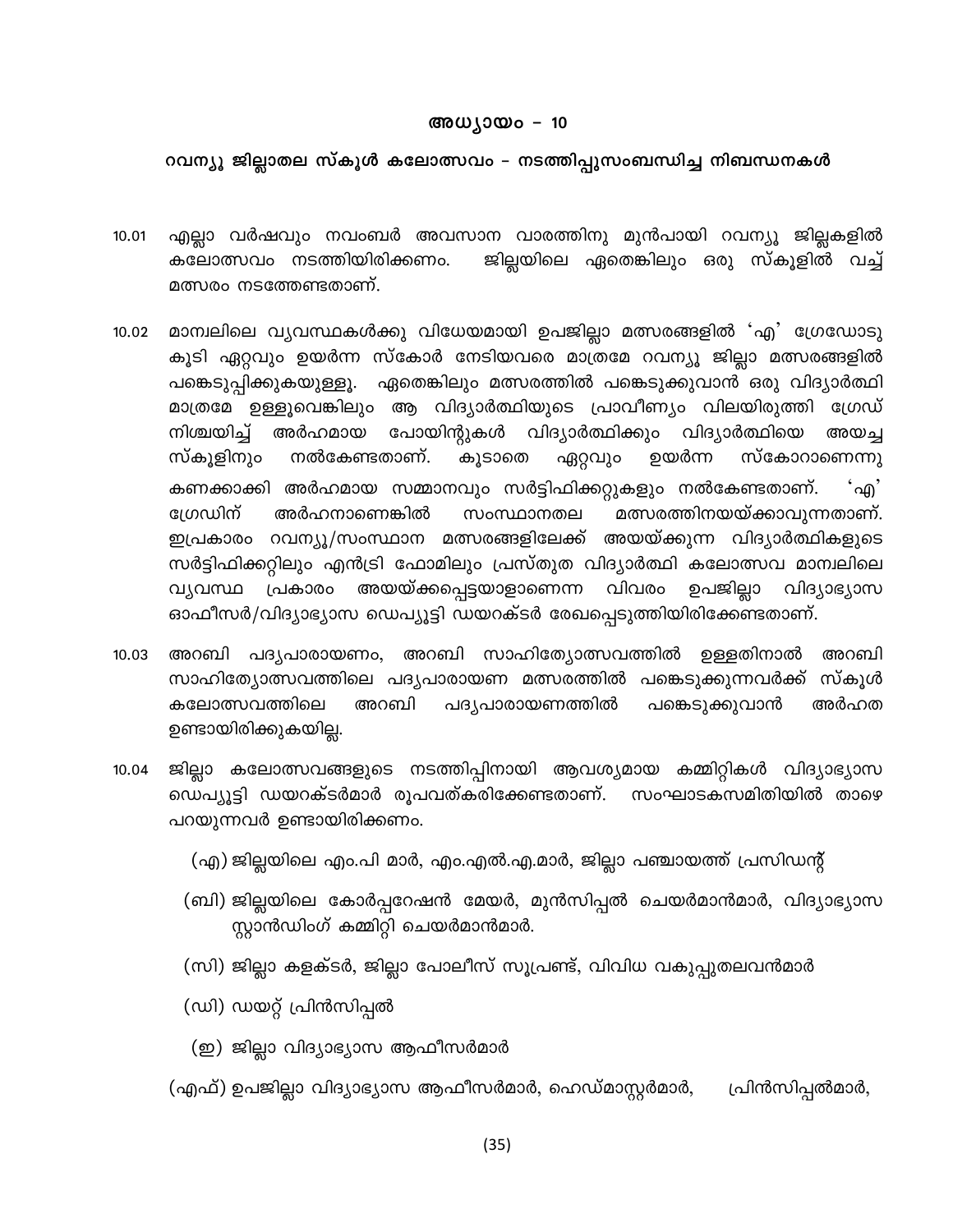- നടത്തുന്ന സ്കൂളിലെ അധ്യാപക രക്ഷാകർത്തൃ (ജി) കലോത്സവം സമിതി പ്രസിഡന്റ്
- (എച്ച്) അംഗീകൃത അധ്യാപക സംഘടനാ പ്രതിനിധികൾ
- (ഐ) സ്കൂൾ പാർലമെന്റ് പ്രതിനിധികൾ
- (ജെ) സാംസ്കാരിക നായകൻമാർ
- റവന്യൂ ജില്ലാതല സംഘാടകസമിതിയുടെ ഘടന താഴെ കൊടുത്ത പ്രകാരമാ 10.05 യിരിക്കും.

#### രക്ഷാധികാരികൾ

ജില്ലയിലെ മന്ത്രിമാർ, എം.പി.മാർ, എം.എൽ.എ.മാർ, മേയർ, ജില്ലാപഞ്ചായത്ത് പ്രസിഡന്റ്, ജില്ലാ കളക്ടർ, ജില്ലാ പോലീസ് സൂപ്രണ്ട്

#### ചെയർമാൻ

സ്ഥലം എം.എൽ.എ

#### വർക്കിംഗ് ചെയർമാൻ

ജില്ലാ പഞ്ചായത്ത് പ്രസിഡന്റ്/മേയർ/മുൻസിപ്പൽ ചെയർമാൻ

#### വൈസ് ചെയർമാൻ

ജില്ലാപഞ്ചായത്ത്/കോർപ്പറേഷൻ/മുൻസിപ്പാലിറ്റി വിദ്യാഭ്യാസ സ്റ്റാന്റിംഗ് കമ്മിറ്റി ചെയർമാൻ

#### ജനറൽ കൺവീനർ

വിദ്യാഭ്യാസ ഉപഡയറക്ടർ

#### ജോയിന്റ് കൺവീനർ

റീജണൽ ഡെപ്യൂട്ടി ഡയറക്ടർ, അസി.ഡയറക്ടർ, മേള നടത്തുന്ന വിദ്യാലയത്തിലെ പ്രിൻസിപ്പാൾ/ഹെഡ്മാസ്റ്റർ, ഡയറ്റ് പ്രിൻസിപ്പൽ/ഡി.പിഒ (എസ്.എസ്.എ)

#### ട്രഷറർ

മേള നടക്കുന്ന വിദ്യാഭ്യാസ ജില്ലയിലെ ഡി.ഇ.ഒ

#### അംഗങ്ങൾ

- 1. സബ്കമ്മിറ്റി ചെയർമാൻമാർ, കൺവീനർമാർ
- 2. അംഗീകൃത അധ്യാപക സംഘടനാ പ്രതിനിധികൾ
- 3. ജില്ലാ വിദ്യാഭ്യാസ ആഫീസർമാർ, ഉപജില്ലാ വിദ്യാഭ്യാസ ആഫീസർമാർ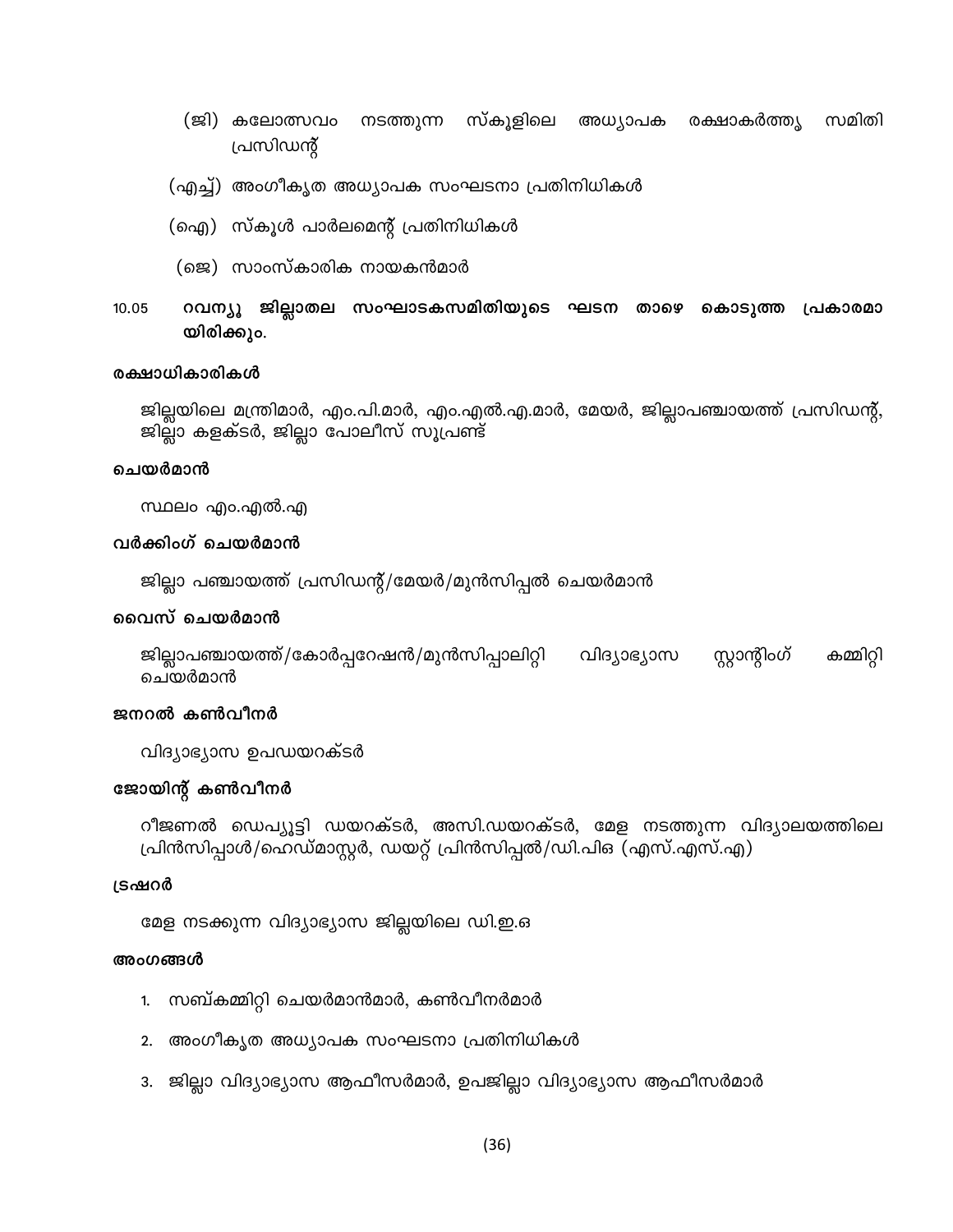- 4. കലോത്സവം നടത്തുന്ന സ്കൂളിലെ പി.ടി.എ പ്രസിഡന്റ്/എസ്.എം.സി ചെയർമാൻ, മദർ പി ടി എ പ്രസിഡന്റ്
- 5. കലോത്സവം നടക്കുന്ന സ്കൂളിലെ സ്കൂൾ ലീഡർ/ചെയർമാൻ

സബ്കമ്മിറ്റികളുടെ ചെയർമാൻമാർ ജനപ്രതിനിധികളും കൺവീനർമാർ അംഗീകൃത അധ്യാപക സംഘടനാ പ്രതിനിധികളും ആയിരിക്കണം.

- റവന്യു ജില്ലാ കലോത്സവം പരമാവധി അഞ്ചുദിവസം കൊണ്ടു നടത്തിത്തീർക്കേ 10.06 ണ്ടതാണ്.
- സർക്കാരിൽ നിന്നും അനുവദിക്കുന്ന തുക പൊതുവിദ്യാഭ്യാസ ഡയറക്ടർ, 10.07 വിദ്യാഭ്യാസ ഉപഡയറക്ടർമാർക്ക് വീതം വച്ചു നൽകുന്നതായിരിക്കും. ഈ തുക മതിയായില്ലെങ്കിൽ റവന്യൂജില്ലാ കലോത്സവത്തിനുവേണ്ടി പൊതുജനങ്ങളിൽ നിന്നോ സ്പോൺസർഷിപ്പ് വഴിയോ കൂപ്പണുകൾ വഴിയോ ധനസമാഹരണം നടത്താവുന്നതാണ്. കലോത്സവത്തിന്റെ വരവുചെലവു കണക്കുകൾ ഒരു മാസത്തിനകം വിദ്യാഭ്യാസ ഡെപ്യൂട്ടി ഡയറക്ടർ നിയോഗിക്കുന്ന ചാർട്ടേർഡ് അക്കൗണ്ടന്റ് പരിശോധിച്ച് സംഘാടകസമിതിയുടെ അംഗീകാരം വാങ്ങേണ്ടതാണ്. പണം ബാക്കി ഉണ്ടെങ്കിൽ അതതു വിദ്യാഭ്യാസ ഉപഡയറക്ടറുടെ പേരിൽ ട്രഷറി സേവിംഗ്സ് അക്കൗണ്ടിലോ അടുത്തുള്ള ദേശസാത്കൃത ബാങ്കിലോ നിക്ഷേപി ക്കേണ്ടതാണ്. ഈ ഫണ്ട് വിനിയോഗിക്കുന്നതിനു പൊതുവിദ്യാഭ്യാസ ഡയറക്ടറുടെ മുൻകുർ അനുവാദം വാങ്ങിക്കേണ്ടതാണ്.
- ഓരോ മത്സരവും വിലയിരുത്തുന്നതിന് പൊതുവിദ്യാഭ്യാസ ഡയറക്ടർ നൽകുന്ന 10.08 പാനലിൽ നിന്നും വിധികർത്താക്കളെ വിദ്യാഭ്യാസ ഉപഡയറക്ടർ നിയമിക്കേ ണ്ടതാണ്. ഏതെങ്കിലും സാഹചര്യത്തിൽ പാനലിൽപ്പെടാത്ത വിധികർത്താവിനെ നിയമിക്കേണ്ടി വന്നാൽ പൊതുവിദ്യാഭ്യാസ ഡയറക്ടറുടെ അനുവാദം തേടേണ്ട താണ്.
- വിധികർത്താക്കളുൾപ്പെടുന്ന പാനലിന്റെ രഹസ്യസ്വഭാവം സുക്ഷിക്കേണ്ടതാണ്. 10.09 ഒരിനത്തിൽ മത്സരിക്കുന്ന എല്ലാവരെയും വിലയിരുത്തുന്നത് ഒരേ സംഘം വിധികർ ത്താക്കൾ ആയിരിക്കണം. മത്സരം തുടങ്ങുന്നതിനു മുമ്പായി വിധികർത്താക്കളുടെ പേരുവിവരവും യോഗൃതയും വേദിയിൽ പ്രഖ്യാപിക്കണം. ഫോട്ടോ പതിപ്പിച്ച ഐഡന്റിറ്റി കാർഡ് വിധികർത്താക്കൾക്ക് നിർബന്ധമായും നൽകേണ്ടതാണ്. വിധി നിർണ്ണയം നടത്തുന്ന അവസരത്തിൽ മാത്രം നിർബന്ധമായും ഐഡന്റിറ്റി കാർഡ് ധരിക്കേണ്ടതും കഴിയുമ്പോൾ ബന്ധപ്പെട്ട കമ്മിറ്റിക്ക് തിരികെ മത്സരം നൽകേണ്ടതുമാണ്
- മത്സരത്തിനു മുമ്പ് വിധികർത്താക്കൾക്ക് മൂല്യനിർണ്ണയ സൂചകങ്ങൾ നൽകേണ്ട  $10.10$ മത്സരത്തിൽ പങ്കെടുക്കുന്ന വിദ്യാർത്ഥികളുടെ അതത് ഇനത്തിന്റെ വിവിധ താണ്. വശങ്ങൾ പരിഗണനയിൽ എടുത്ത് അവയ്ക്കു പ്രത്യേകം മാർക്കു നൽകി മൂല്യ നിർണ്ണയം നടത്തേണ്ടതാണ്. ഇതിനായി സ്കോർ ഷീറ്റ് തയ്യാറാക്കി സംഘടാകർ വിധികർത്താക്കൾക്കു നൽകണം. അഡീഷണൽ ഷീറ്റുകൾ നൽകി ഓരോ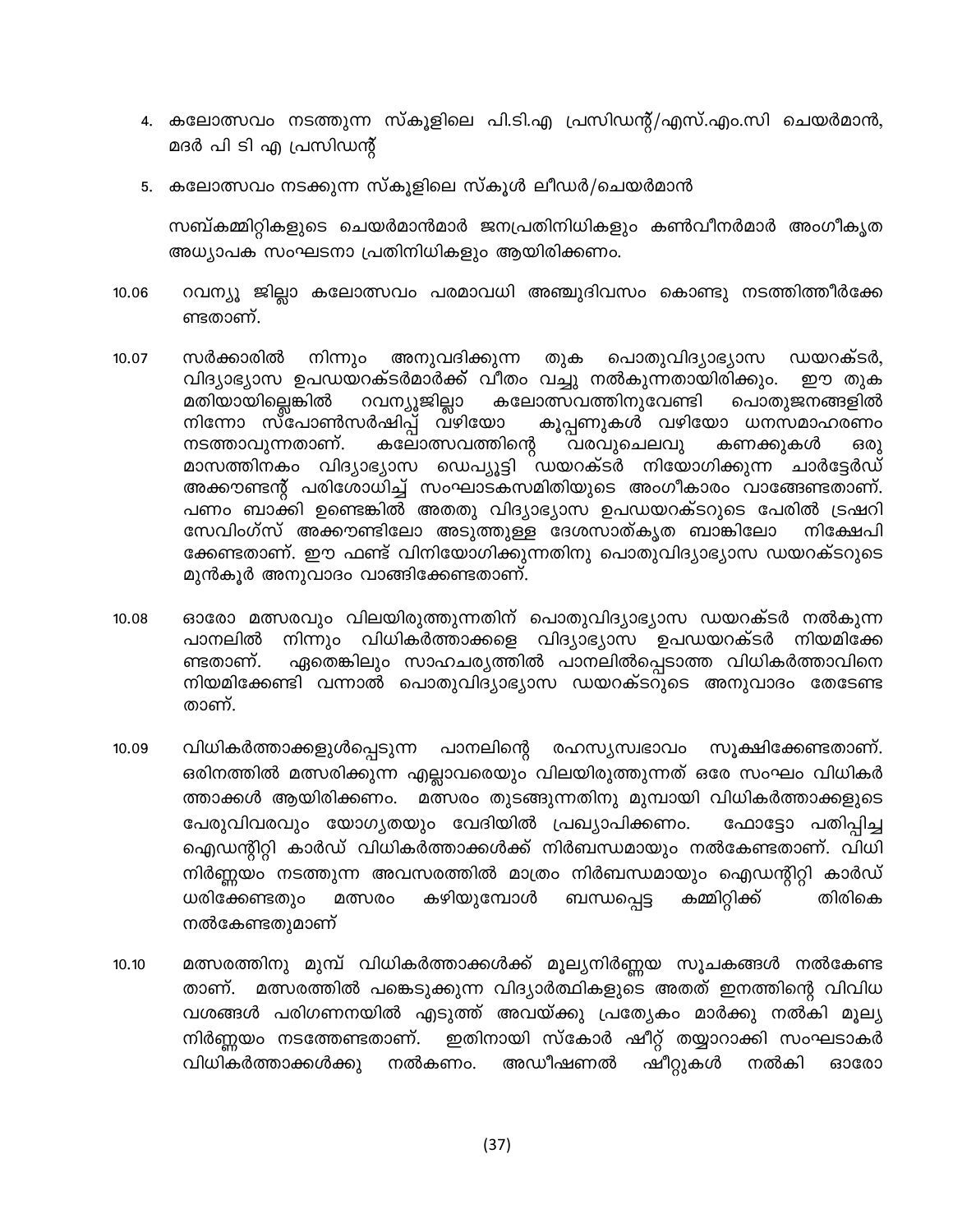വിദ്യാർത്ഥിയുടെയും പ്രകടനത്തിന്റെ വിശദമായ രേഖപ്പെടുത്തലുകൾ മാർക്കു ഷീറ്റിനൊപ്പം വാങ്ങേണ്ടതാണ്.

- വിധികർത്താക്കൾ തയ്യാറാക്കുന്ന മാർക്ക് ലിസ്റ്റിൽ വെട്ടും തിരുത്തും ഒഴിവാക്കണം.  $10.11$ തിരുത്തലുകൾ അനിവാര്യമായി വന്നാൽ മൂല്യനിർണ്ണയം ചെയ്ത ആൾ തന്നെ തൽസ്ഥാനങ്ങളിൽ പൂർണ്ണമായ ഒപ്പ് ഇട്ടിരിക്കണം.
- മത്സരം കഴിഞ്ഞാലുടൻ സ്റ്റേജ് മാനേജർ വിധികർത്താക്കളുടെ സാന്നിദ്ധ്യത്തിൽ 10.12 മാർക്കുകൾ ടാബുലേറ്റ് ചെയ്യേണ്ടതും ഫലം അതേ സ്റ്റേജിൽതന്നെ വിധികർത്താ ക്കളിൽ ഒരാളെക്കൊണ്ട് പ്രഖ്യാപിക്കേണ്ടതുമാണ്. സംസ്ഥാനതലത്തിലേക്ക് അർഹത നേടിയ മത്സരാർത്ഥിയുടെ കോഡ് നമ്പരും ഗ്രേഡും മാത്രം സ്റ്റേജിൽ പ്രഖ്യാപി ക്കേണ്ടതാണ്. അന്തിമഫലം സോഫ്റ്റ്വെയറുമായി ഒത്തുനോക്കേണ്ടതാണ്.
- റവന്യൂ ജില്ലാ മത്സരത്തിന്റെ മാർക്ക് ലിസ്റ്റുകളും ടാബുലേഷൻ ഷീറ്റും മുദ്ര വച്ച്  $10.13$ കവറിൽ വിദ്യാഭ്യാസ ഡെപ്യൂട്ടി ഡയറക്ടറുടെ ആഫീസിൽ മൂന്നു മാസം വരെ സൂക്ഷിക്കേണ്ടതാണ്. വിദ്യാഭ്യാസ ഡയറക്ടർ ആവശ്യപ്പെടുന്ന പക്ഷം അവ ഹാജരാക്കണം.
- മത്സരയിനങ്ങളുടെ മൂല്യനിർണ്ണയത്തെപ്പറ്റിയുള്ള പരാതികൾ പരിഗണിക്കാൻ 10.14 അപ്പീൽ കമ്മിറ്റി ഉണ്ടായിരിക്കും. അപ്പീൽ കമ്മിറ്റിയിൽ മത്സരയിനങ്ങളുടെ സാങ്കേതി കവും നിയമപരവുമായ കാര്യങ്ങളാണ് പരിഗണിക്കേണ്ടത്. പുനർമൂല്യ നിർണ്ണയവും അപ്പീലുകളിൽ തീർപ്പുകൽപ്പിക്കുന്നതിന് പുനരവതരണവും നടത്തേണ്ടതില്ല. വീഡിയോ റെക്കോർഡ് കൂടി ആവശ്യമെങ്കിൽ പരിശോധിക്കാവുന്നതാണ്. അപ്പീൽ തീർപ്പാക്കുന്നതിന് വിശകലന സഹിതമായ നടപടി കാര്യകാരണ ഉത്തരവ് ഉണ്ടായിരിക്കണം. അതിനുള്ള നിശ്ചിത ഫോറം അനുബന്ധം മൂന്നിൽ ചേർത്ത പ്രകാരമായിരിക്കണം.
- റവന്യൂ തലത്തിൽ അപ്പീൽ ഫീസ് 2000/– രൂപയായിരിക്കും. അപ്പീൽ തീർപ്പ് 10.15 അനുകൂലമായാൽ അപ്പീൽ ഫീസ് മുഴുവൻ തിരിച്ചു നൽകുന്നതാണ്.
- അപ്പീൽ കമ്മിറ്റിയുടെ തീരുമാനം അന്തിമമായിരിക്കും. 10.16
- ജില്ലാതല അപ്പീൽ കാലാകാലങ്ങളിൽ സർക്കാർ പുറപ്പെടുവിക്കുന്ന ഉത്തരവുകൾക്ക് 10.17 വിധേമായിട്ടായിരിക്കും നടപ്പാക്കുന്നത്.
- റവന്യൂ ജില്ലാതലമത്സരങ്ങളിൽ 'എ' ഗ്രേഡ് കിട്ടിയ എല്ലാപേർക്കും സർട്ടിഫിക്കറ്റ്  $10.18$ നൽകേണ്ടതാണ്.
- നടത്തിപ്പിനെക്കുറിച്ചുള്ള ജില്ലാതലമത്സരം കഴിഞ്ഞാലുടനെ അതിന്റെ 10.19 റവന്യൂ റിപ്പോർട്ട് പൊതുവിദ്യാഭ്യാസ ഡയറക്ടർക്ക് അയയ്ക്കേണ്ടതാണ്. സംസ്ഥാനതല മത്സരത്തിനു തെരഞ്ഞെടുക്കുന്നപ്പെടുന്നവരുടെ ലിസ്റ്റ് ഓൺലൈനായും ഹാർഡ് കൺവീനർക്ക് കലോത്സവത്തിന്റെ കോപ്പിയായും സംസ്ഥാന ജനറൽ അയയ്ക്കേണ്ടതാണ്.
- മത്സരങ്ങളിൽ 'എ' ഗ്രേഡോടു കൂടി ടോപ് സ്കോർ ലഭിച്ച കുട്ടി/ടീമിനു മാത്രമേ 10.20 സംസ്ഥാനതല മത്സരങ്ങളിൽ പങ്കെടുക്കാൻ അർഹതയുള്ളൂ.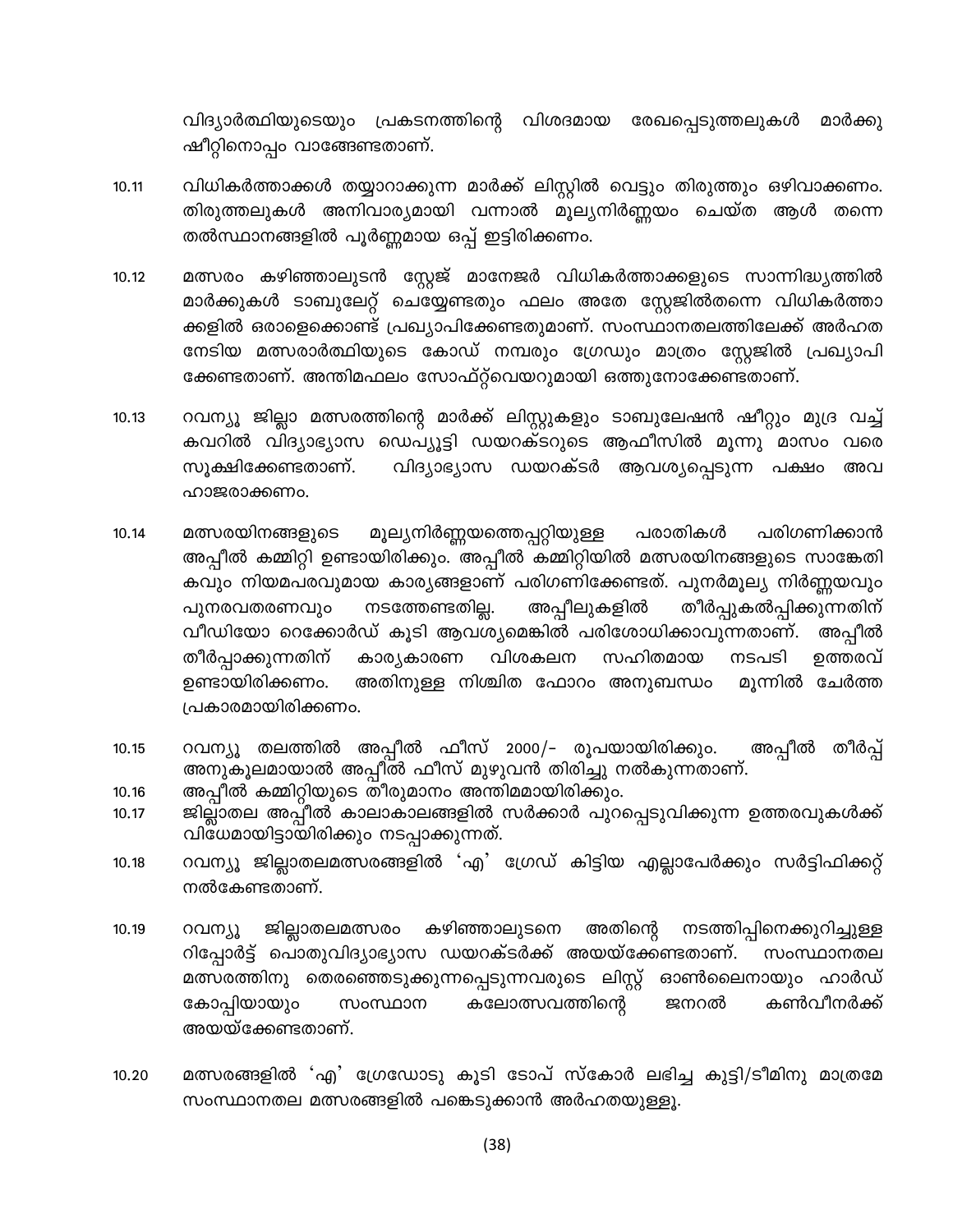#### അദ്ധ്യായം - 11

#### സംസ്ഥാന സ്കൂൾ കലോത്സവം – നടത്തിപ്പ് സംബന്ധിച്ച നിബന്ധനകൾ

- 11.01 എല്ലാ വർഷവും വിദ്യാഭ്യാസ കലണ്ടർ പ്രകാരം സംസ്ഥാനതലത്തിൽ കേരള സ്കൂൾ കലോത്സവം നടത്തിയിരിക്കണം.
- വിധേയമായി റവന്യൂ ജില്ലാമത്സരങ്ങളിൽ ்എ' 11.02 മാന്വലിലെ വ്യവസ്ഥകൾക്കു ഗ്രേഡോടുകൂടി ഏറ്റവും ഉയർന്ന സ്കോർ നേടിയവരെ മാത്രമേ സംസ്ഥാനതല മത്സരങ്ങളിൽ പങ്കെടുപ്പിക്കുകയുള്ളൂ.
- 11.03 സംസ്ഥാനതല കലോത്സവ നടത്തിപ്പിനായി സംഘാടക സമിതി, നിർവ്വാഹക സമിതി ഇവയുടെ ഘടന താഴെപ്പറയുന്ന പ്രകാരമാ എന്നിവ രൂപവത്ക്കരിക്കേണ്ടതാണ്. യിരിക്കും.

#### സംഘാടക സമിതി

മുഖ്യരക്ഷാധികാരികൾ : ഗവർണർ, മുഖ്യമന്ത്രി, പ്രതിപക്ഷ നേതാവ്, വിദ്യാഭ്യാസ വകുപ്പുമന്ത്രി, ജില്ലയിൽ നിന്നുള്ള മന്ത്രിമാർ രക്ഷാധികാരികൾ ജില്ലയിലെ എം.പിമാർ, എം.എൽ.എ.മാർ, മേയർ/മുനിസിപ്പൽ  $\ddot{\cdot}$ ചെയർമാൻ, ജില്ലാ പഞ്ചായത്ത് പ്രസിഡന്റ്, പൊതുവിദ്യാഭ്യാസ സെക്രട്ടറി, ജില്ലാ കളക്ടർ, ജില്ലാ പോലീസ് സൂപ്രണ്ട്. ചെയർമാൻ സ്കൂൾ കലോത്സവം നടക്കുന്ന സ്ഥലത്തെ എം.എൽ.എ  $\ddot{\cdot}$ വൈസ് ചെയർമാൻ സ്കൂൾ കലോത്സവം നടക്കുന്ന സ്ഥലത്തെ കോർപ്പറേഷൻ  $\mathbf{\ddot{.}}$ ഡെപ്യൂട്ടി മേയർ/മുൻസിപ്പൽ വൈസ് ചെയർമാൻ/ ഗ്രാമപഞ്ചായത്ത് പ്രസിഡന്റ്/വിദ്യാഭ്യാസ സ്റ്റാൻഡിംഗ് കമ്മിറ്റി ചെയർമാൻ. ജനറൽ കോർഡിനേറ്റർ  $\cdot$ പൊതുവിദ്യാഭ്യാസ ഡയറക്ടർ ഹയർസെക്കണ്ടറി ഡയറക്ടർ, കോർഡിനേറ്റർ  $\ddot{\phantom{a}}$  . വൊക്കേഷണൽ ഹയർസെക്കണ്ടറി ഡയറക്ടർ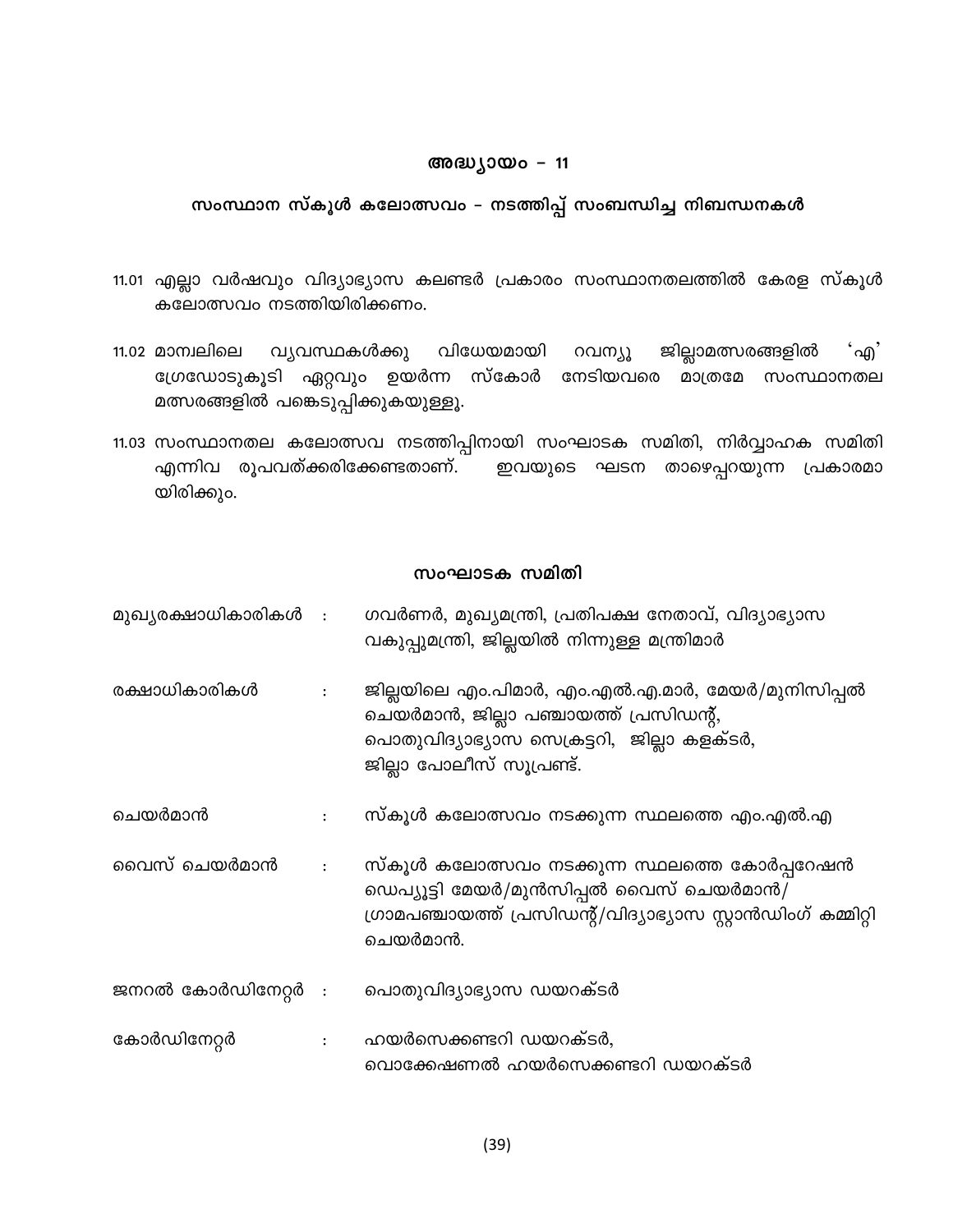| ജോയിന്റ് ജനറൽ<br>കോർഡിനേറ്റർ     | $\mathbf{1}$ .         | ആർ.എം.എസ്.എ, എസ്.എസ്.എ, ഐറ്റി@സ്കൂൾ<br>ഡയറക്ടർമാർ                                                                                                                                                                                                                                                        |
|----------------------------------|------------------------|----------------------------------------------------------------------------------------------------------------------------------------------------------------------------------------------------------------------------------------------------------------------------------------------------------|
| ജനറൽ കൺവീനർ                      | $\ddot{\phantom{a}}$ . | അഡീഷണൽ പൊതുവിദ്യാഭ്യാസ ഡയറക്ടർ (ജനറൽ)                                                                                                                                                                                                                                                                    |
| ജോയിന്റ് ജനറൽ<br>കൺവീനർ          | $\sim$                 | അഡീഷണൽ പൊതുവിദ്യാഭ്യാസ ഡയറക്ടർ (അക്കാദമിക്)<br>ജോയിന്റ് ഡയറക്ടർ (അക്കാദമിക്), ജോയിന്റ് ഡയറക്ടർ<br>ഹയർ സെക്കണ്ടറി, ഡെപ്യൂട്ടി ഡയറക്ടർ, വൊക്കേഷണൽ<br>ഹയർ സെക്കന്ററി                                                                                                                                        |
| കൺവീനർമാർ                        | $\ddot{\cdot}$         | മത്സരം നടക്കുന്ന റവന്യൂ ജില്ലയിലെ വിദ്യാഭ്യാസ ഡെപ്യൂട്ടി<br>ഡയറക്ടർ, ഹയർ സെക്കണ്ടറി റീജിയണൽ ഡെപ്യൂട്ടി<br>ഡയറക്ടർ, വി.എച്ച്.എസ്.ഇ അസിസ്റ്റന്റ് ഡയറക്ടർ,<br>ഡയറ്റ് പ്രിൻസിപ്പൽ, ഡി.പി.ഒ (എസ്.എസ്.എ)                                                                                                       |
| ട്രഷറർ                           | $\ddot{\cdot}$         | പബ്ലിക് റിലേഷൻസ് ആഫീസർ<br>(പൊതുവിദ്യാഭ്യാസ ഡയറക്ടറേറ്റ്)                                                                                                                                                                                                                                                 |
| മെമ്പർമാർ                        | $\ddot{\cdot}$         | എല്ലാ സബ്കമ്മിറ്റിയുടെയും ചെയർമാൻമാർ,<br>ജനപ്രതിനിധികൾ, സാംസ്കാരിക സാമൂഹിക നായകൻമാർ,<br>കൺവീനർമാർ, അംഗീകൃത അധ്യാപക സംഘടനാ<br>പ്രതിനിധികൾ, സ്കൂൾ പാർലമെന്റ് ഭാരവാഹികൾ,<br>ജില്ലയിലെ വിവിധ വകുപ്പുതലവൻമാർ, കലോത്സവം<br>നടക്കുന്ന സ്കൂളിലെ പി.ടി.എ പ്രസിഡന്റ്, മദർ പി.ടി.എ<br>പ്രസിഡന്റ്, എസ്.എം.സി ചെയർമാൻ |
|                                  |                        | നിർവ്വാഹക സമിതി                                                                                                                                                                                                                                                                                          |
| മുഖ്യരക്ഷാധികാരികൾ :             |                        | മുഖ്യമന്ത്രി, പ്രതിപക്ഷ നേതാവ്, വിദ്യാഭ്യാസ വകുപ്പുമന്ത്രി,<br>ജില്ലയിൽ നിന്നുള്ള മന്ത്രിമാർ                                                                                                                                                                                                             |
| രക്ഷാധികാരികൾ                    |                        | ജില്ലയിലെ എം.പിമാർ, എം.എൽ.എ.മാർ, മേയർ,<br>ജില്ലാ പഞ്ചായത്ത് പ്രസിഡന്റ്, മുനിസിപ്പൽ ചെയർമാൻ                                                                                                                                                                                                               |
| പ്രസിഡന്റ്<br>വൈസ് പ്രസിഡന്റുമാർ |                        | പൊതുവിദ്യാഭ്യാസ ഡയറക്ടർ<br>ഹയർസെക്കണ്ടറി, വൊക്കേഷണൽ ഹയർസെക്കണ്ടറി,<br>ആർ.എം.എസ്.എ, എസ്.എസ്.എ, ഐറ്റി@സ്കൂൾ<br>ഡയറക്ടർമാർ<br>പൊതുവിദ്യാഭ്യാസ അഡീഷണൽ ഡയറക്ടർ (അക്കാദമിക്)<br>ജോയിന്റ് ഡയറക്ടർ (അക്കാദമിക്)                                                                                                  |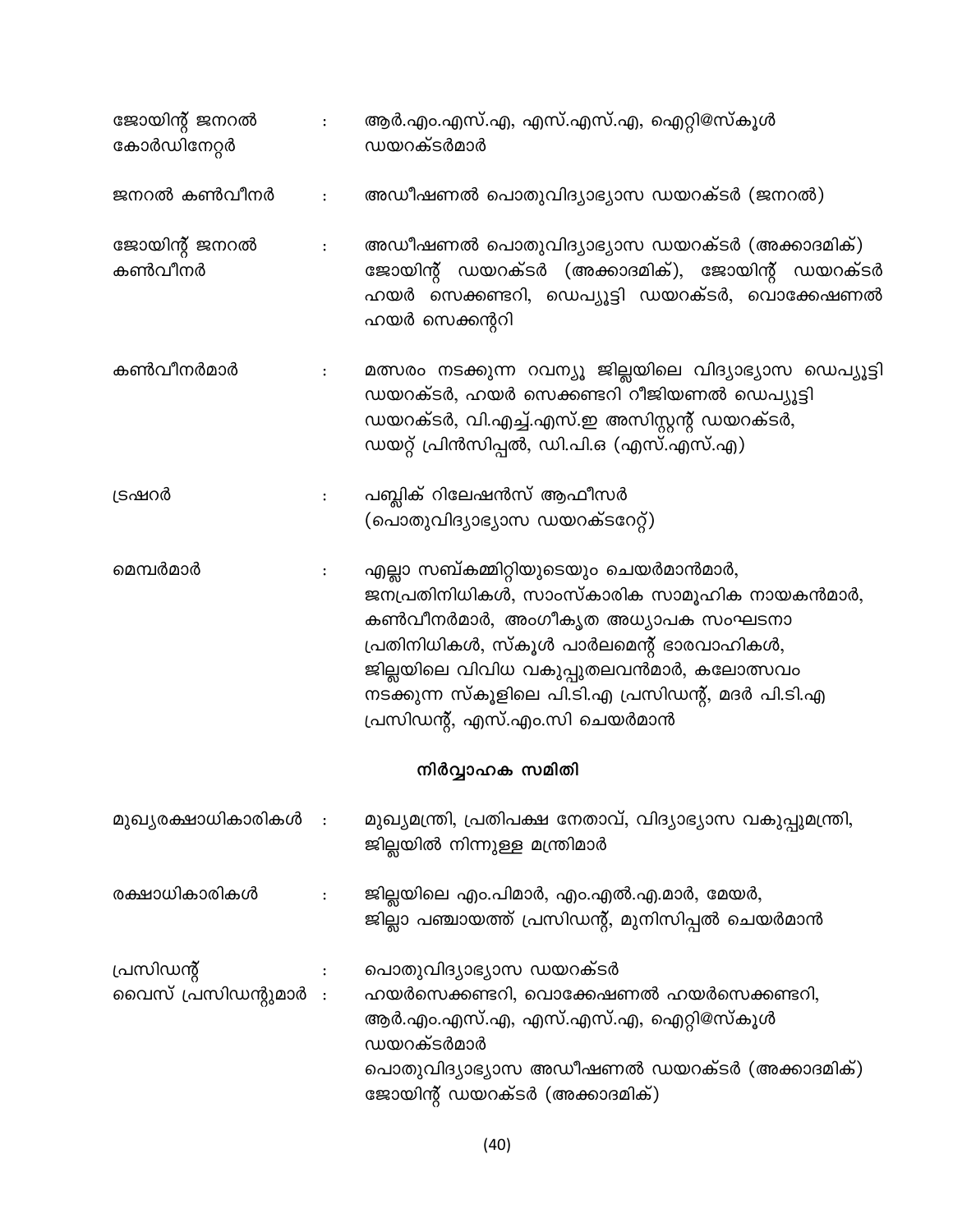| ജനറൽ കൺവീനർ             | $\ddot{\cdot}$       | അഡീഷണൽ പൊതുവിദ്യാഭ്യാസ ഡയറക്ടർ (ജനറൽ)                                                                                                                                       |
|-------------------------|----------------------|-----------------------------------------------------------------------------------------------------------------------------------------------------------------------------|
| ജോയിന്റ് ജനറൽ<br>കൺവീനർ | $\ddot{\phantom{a}}$ | കലോത്സവം നടക്കുന്ന റവന്യൂ ജില്ലയിലെ വിദ്യാഭ്യാസ<br>ഡെപ്യൂട്ടി ഡയറക്ടർ                                                                                                       |
| ജോയിന്റ് കൺവീനർമാർ:     |                      | റിജിയണൽ ഡെപ്യൂട്ടി ഡയറക്ടർ (ഹയർ സെക്കണ്ടറി),<br>അസിസ്റ്റന്റ് ഡയറക്ടർ (വൊക്കേഷണൽ<br>ഹയർ സെക്കണ്ടറി) ഡയറ്റ് പ്രിൻസിപ്പൽ/<br>ഡിപിഒ (എസ്.എസ്.എ)<br>ഹെഡ്ക്വാർട്ടേഴ്സ് ഡിഇഒ/എ.ഇ.ഒ |
| ട്രഷറർ                  |                      | പബ്ലിക് റിലേഷൻസ് ആഫീസർ<br>(പൊതുവിദ്യാഭ്യാസ ഡയറക്ടറേറ്റ്)                                                                                                                    |
| മെമ്പർമാർ               |                      | എല്ലാ സബ്കമ്മിറ്റിയുടെയും ചെയർമാൻമാരും<br>കൺവീനർമാരും വിദ്യാഭ്യാസ ആഫീസർമാരും                                                                                                |

11.04 സംസ്ഥാന കലോത്സവത്തിന്റെ പൂർണമായ ഉത്തരവാദിത്വം വഹിക്കുന്നതു സംഘാടക കലോത്സവ നടത്തിപ്പിനായി ബഡ്ജറ്റ് തയ്യാറാക്കുന്നതും വിവിധ സമിതിയാണ്. കമ്മിറ്റികൾക്കാവശ്യമായ തുക അനുവദിക്കുന്നതും ഈ സമിതിയാണ്. കലോത്സവം കഴിഞ്ഞതിനു ശേഷം ജനറൽ കൺവീനർ തയ്യാറാക്കുന്ന വരവുചെലവു കണക്കുകളും അക്കൗണ്ടന്റിന്റെ ഓഡിറ്റ് റിപ്പോർട്ടും ചർച്ച ചെയ്ത് ചാർട്ടേർഡ് അംഗീകരിച്ച് വിദ്യാഭ്യാസ ഡയറക്ടർക്ക് ഒരു മാസത്തിനകം സമർപ്പിക്കേണ്ടത് ഈ സമിതിയുടെ ചുമതലയാണ്. വിവിധ കമ്മിറ്റികളുടെ പ്രവർത്തനം ഏകോപിപ്പിക്കുന്നതും കാര്യക്ഷമ മാക്കുന്നതും ഈ കമ്മിറ്റിയുടെ മുഖ്യ കർത്തവ്യമാണ്.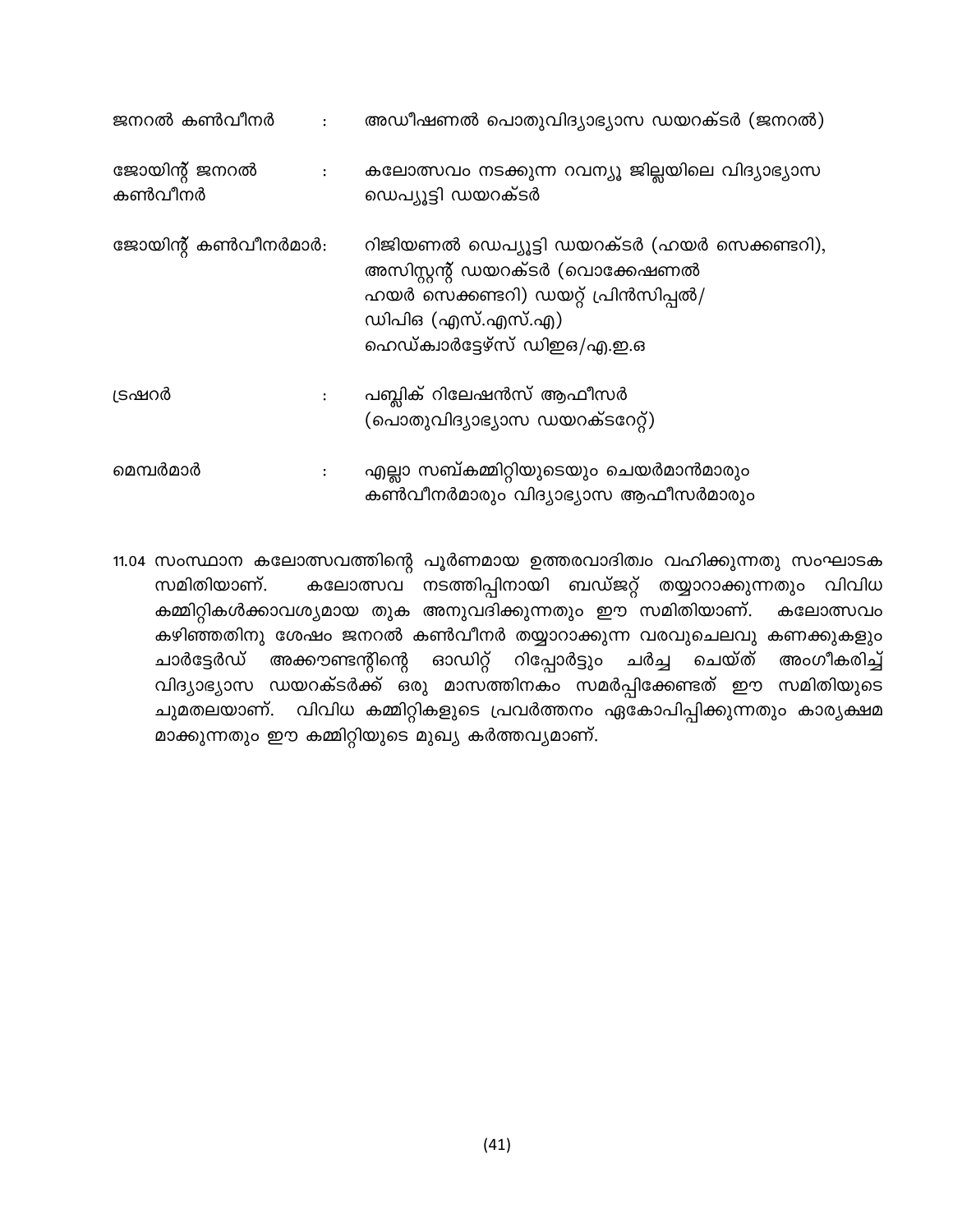#### അധ്യായം 12

#### കമ്മിറ്റികളും ചുമതലകളും

11.01 ഉപജില്ല/ജില്ല/സംസ്ഥാന കലോത്സവത്തിന്റെ ഫലപ്രദമായ നടത്തിപ്പിനായി വിവിധ സബ്കമ്മിറ്റികൾ ഉണ്ടായിരിക്കും. അവയുടെ ചെയർമാൻമാർ ജനപ്രതിനിധികളും കൺവീനർമാർ അംഗീകൃത അധ്യാപക സംഘടനാ പ്രതിനിധികളും ആയിരിക്കും. ചെയർമാൻമാരെയും ജോയിന്റ് കൺവീനർമാരെയും വൈസ് മറ്റംഗങ്ങളെയും ഉൾപ്പെടുത്തി കമ്മിറ്റി വിപുലപ്പെടുത്താവുന്നതാണ്.

വിവിധ സബ്കമ്മിറ്റികളുടെ ചുമതല താഴെ കൊടുക്കുന്നു.

#### എ) സ്വീകരണ കമ്മിറ്റി

**ചുമതലകൾ**: നിർവാഹക സമിതി/സംഘാടക സമിതി പ്രസിഡന്റ്/ജനറൽ കൺവീനർ മാരുമായി ആലോചിച്ച് കലോത്സവത്തിന്റെ ഉദ്ഘാടനം, സമാപനം തുടങ്ങിയ പ്രധാന ചടങ്ങുകൾക്കാവശ്യമായ അതിഥികളെ ക്ഷണിക്കുക, ചടങ്ങുകൾ ചിട്ടയായി നടത്തുക, സ്വാഗതഗാനം തയ്യാറാക്കി അവതരിപ്പിക്കുക, ക്ഷണിക്കേണ്ടവരുടെ ലിസ്റ്റ് തയ്യാറാക്കി അംഗീകാരം വാങ്ങുക, ക്ഷണക്കത്തുകൾ അച്ചടിക്കുകയും വിതരണം ചെയ്യുകയും അതിഥികളെയും വിവിധ ജില്ലകളിൽ നിന്നും വരുന്ന സംഘങ്ങളെയും ചെയ്യുക, സ്വീകരിക്കുക, ഉദ്ഘാടനസമാപന ചടങ്ങുകൾക്കു മോടി വരുത്തുക (ബാനർ ഉൾപ്പെടെ തയ്യാറാക്കുക).

#### ബി) ഭക്ഷ്യകാര്യ കമ്മിറ്റി

മത്സരത്തിൽ പങ്കെടുക്കുവാൻ വിദ്യാർത്ഥികൾ, അവരെ ചുമതലകൾ: വരുന്ന അനുഗമിക്കുന്ന അധ്യാപകർ, അതിഥികൾ, വിധികർത്താക്കളായി വരുന്നവർ, വിവിധ വകുപ്പുതല ഉദ്യോഗസ്ഥൻമാർ, സന്നദ്ധസേവനം ചെയ്യുന്നവർ, നടത്തിപ്പുകാർ, മാധ്യമ പ്രതിനിധികൾ എന്നിവർക്കെല്ലാം ഭക്ഷണം കലോത്സവ സ്ഥലത്തു നൽകുക. ഭക്ഷണ കൂപ്പണുകൾ അച്ചടിച്ചു വിതരണത്തിനായി രജിസ്ട്രേഷൻ കമ്മിറ്റിയെ ഏൽപ്പിക്കുക. വിധികർത്താക്കളായി വരുന്നവർക്കു ഭക്ഷണത്തിനു പ്രത്യേക സൗകര്യം സജ്ജീകരിക്കേ ണ്ടതാണ്.

#### സി) പ്രചാരണ കമ്മിറ്റി

**ചുമതലകൾ** : കലോത്സവം സംബന്ധിച്ച എല്ലാ കാര്യങ്ങൾക്കും അർഹമായ പ്രചാരണം നൽകുകയാണ് ഈ കമ്മിറ്റിയുടെ ജോലി. വർത്തമാനപത്രങ്ങൾ, ദൃശ്യമാധ്യമങ്ങൾ, ഇന്ത്യാ റേഡിയോ തുടങ്ങിയ ബഹുജനമാധ്യമ ഏജൻസികളെ സമീപിച്ചും ആൾ പത്രസമ്മേളനവും മറ്റും നടത്തിയും ഇതു നിർവ്വഹിക്കാം. വാർത്താമാധ്യമങ്ങൾക്ക് മത്സരഫലങ്ങളും പ്രസിദ്ധീകരണത്തിനുള്ള ചിത്രങ്ങളും യഥാസമയം ലഭ്യമാക്കുകയും പ്രോഗ്രാം കമ്മിറ്റിയിൽ നിന്നും മത്സരഫലങ്ങൾ അതതു സമയത്തുവാങ്ങി വേണം. വിതരണം പത്രമാധ്യമങ്ങൾക്കു ചെയ്യേണ്ടതാണ്. കമാനങ്ങൾ, പോസ്റ്ററുകൾ, ബാനറുകൾ, ബോർഡുകൾ മുതലായവ തയ്യാറാക്കി യഥാസ്ഥാനങ്ങളിൽ സ്ഥാപിക്കേ ണ്ടതാണ്.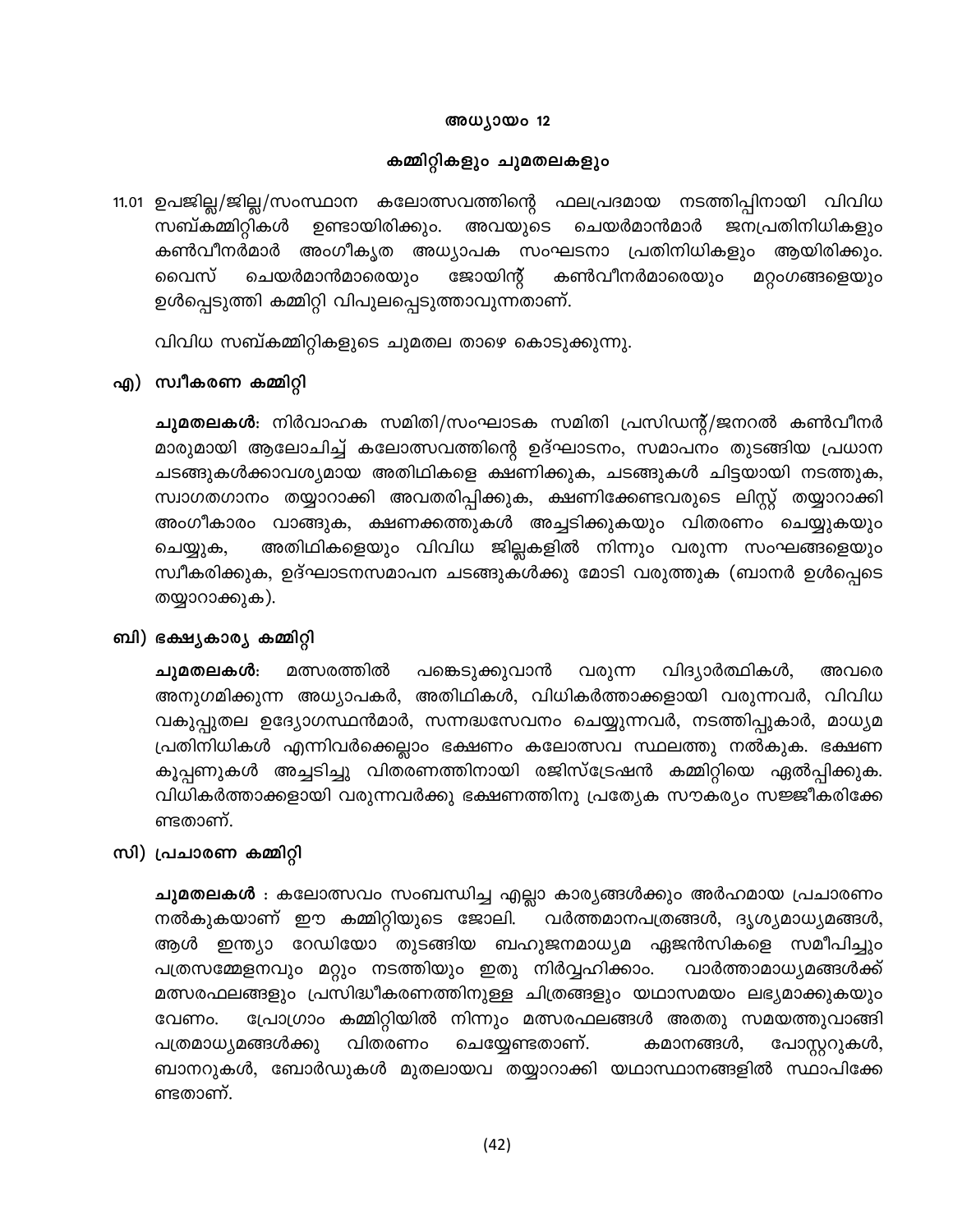#### ഡി) പ്രോഗ്രാം കമ്മിറ്റി

**ചുമതലകൾ** : കലോത്സവ മത്സരങ്ങൾ കുറ്റമറ്റ രീതിയിൽ നടത്തുന്ന ഉത്തരവാദിത്വമുള്ള ജോലിയാണ് ഈ കമ്മിറ്റിക്കുള്ളത്. കലോത്സവം നടക്കുന്നതിനു മുൻപായി താഴെ പറയുന്നവ പ്രോഗ്രാം കമ്മിറ്റി തയ്യാറാക്കണം.

- 1. താഴെത്തലങ്ങളിൽ നിന്നു ലഭിക്കുന്ന മത്സരാർത്ഥികളുടെ ലിസ്റ്റുകൾ ശരിയായി പരിശോധിച്ച് തെറ്റുകളോ കുറവുകളോ ഉണ്ടെങ്കിൽ അവ പരിഹരിച്ച് മത്സരിക്കുന്ന വരുടെ അന്തിമ ലിസ്റ്റ് തയ്യാറാക്കുക.
- 2. ഓരോ ഇനത്തിലും മത്സരിക്കുന്നവരുടെ പട്ടിക (ആൺകുട്ടികളുടെയും പെൺകുട്ടി കളുടെയും വെവ്വേറെ)
- 3. ഓരോ മത്സരത്തിനും ആവശ്യമായ സ്കോർ ഷീറ്റ്, ടൈം ഷീറ്റ്, ടാബുലേഷൻ ഷീറ്റ്, സ്കോർ ബോർഡ് മുതലായവ.
- മത്സരങ്ങൾ നടത്തുന്നതിനുള്ള വിശദമായ കാര്യപരിപാടി. 4.
- മത്സരങ്ങളിൽ പങ്കെടുക്കുന്നവർക്കു നൽകാനുള്ള കോഡുനമ്പരുകൾ 5.
- മത്സരത്തിൽ പങ്കെടുക്കുന്നവർക്ക് ആവശ്യമായ നിർദ്ദേശങ്ങൾ നൽകുന്ന പത്രിക. 6.
- കലോത്സവത്തിന്റെ സുഗമമായ നടത്തിപ്പിനാവശ്യമായ അധ്യാപകരെ നിയോഗി 7. ക്കുകയും അവരുടെ ചുമതല നിശ്ചയിച്ചു നൽകുകയും ചെയ്യുക. അവരുടെ പേരും വിവരങ്ങളും ഫോൺ നമ്പരും ജനറൽ കൺവീനർക്കു നൽകുക.
- 8. സ്കൂൾ കലോത്സവത്തോടൊപ്പം സംസ്കൃതം, അറബിക് എന്നീ കലോത്സവങ്ങ ളുടെ നടത്തിപ്പിനുള്ള ക്രമീകരണങ്ങൾ ചെയ്യുക.

#### പ്രോഗ്രാം കമ്മിറ്റിയുടെ മറ്റു പ്രധാന ചുമതലകൾ താഴെ കൊടുക്കുന്നു.

- മത്സരിക്കുന്നവർക്കു കോഡു നമ്പരുകൾ യഥാസമയം നൽകുക. 1.
- വിവിധ വേദികളിൽ അറിയിപ്പുകൾ നൽകുക. 2.
- ഓരോ മത്സരത്തിന്റെയും സമയം ആസൂത്രണം ചെയ്തതു പോലെ കൃത്യമായി 3. മത്സരത്തിൽ പങ്കെടുക്കേണ്ട വിദ്യാർത്ഥികളെ സമയനഷ്ടം കൂടാതെ പാലിക്കുക. വേദിയിൽ ഹാജരാക്കുന്നതിനുവേണ്ട ക്രമീകരണങ്ങൾ ചെയ്യുക.
- മത്സരാർത്ഥികൾ വേദിയിൽ കൃതൃസമയത്തു തന്നെ ഹാജരാകാത്ത പക്ഷം 4. അവർക്ക് അയോഗൃത കല്പിക്കുക.
- വിധികർത്താക്കൾക്കു മത്സരങ്ങൾ വിലയിരുത്തുന്നതിന് ആവശ്യമായ സൗകര്യം 5. ഏർപ്പെടുത്തുക. അവരുടെ ഭക്ഷണം തുടങ്ങിയ കാര്യങ്ങൾ ശ്രദ്ധിക്കുക.
- വിധികർത്താക്കൾക്ക് സ്കോർ ഷീറ്റുകൾ ഒപ്പം തന്നെ റിമാർക്ക് ഷീറ്റുകളും 6. യഥാസമയം നൽകുകയും അവരുടെ ബയോഡാറ്റ ശേഖരിച്ചു സൂക്ഷിക്കുകയും അവരുടെ പേരും യോഗ്യതയും മത്സരത്തിനുമുമ്പ് വേദിയിൽ പ്രസ്താവിക്കുകയും ചെയ്യുക.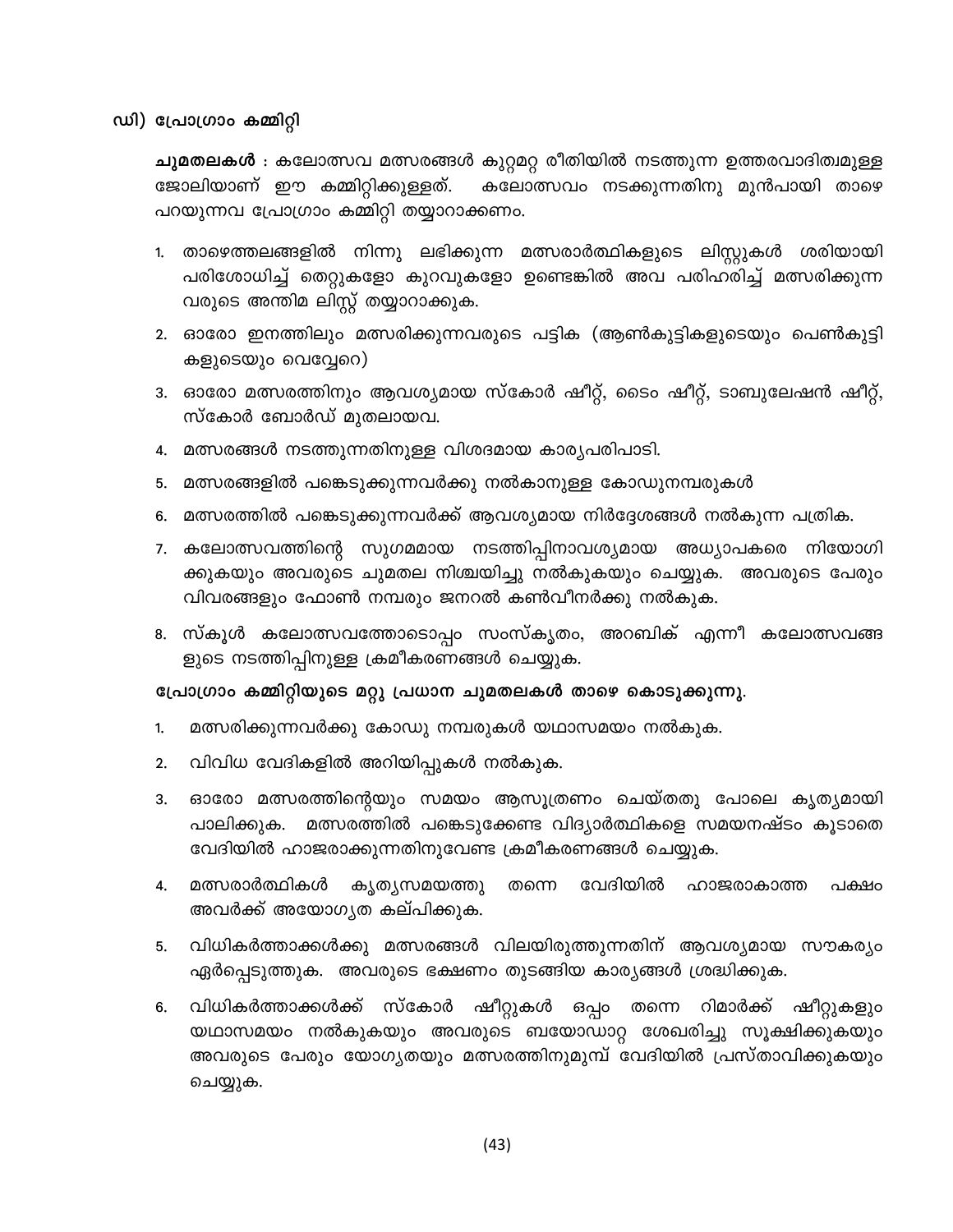- സഹിതമുള്ള സ്കോർഷീറ്റിന് ജനറൽ കൺവീനറുടെ മൂല്യനിർണ്ണയോപാധി 7. അംഗീകാരം വാങ്ങുക.
- സ്കോർ ബോർഡിൽ യഥാസമയം പോയിന്റുകൾ രേഖപ്പെടുത്തുക. 8.
- ട്രോഫികമ്മിറ്റിക്കും പ്രചാരണ കമ്മിറ്റിക്കും ആവശ്യമായ മത്സരഫലങ്ങൾ നൽകുക. 9.
- ഓരോ ദിവസവും നടത്തുന്ന മത്സരങ്ങളിൽപങ്കെടുക്കുന്നവരുടെ സർട്ടിഫിക്കറ്റുകൾ  $10.$ തയ്യാറാക്കി അതതു ദിവസങ്ങളിൽത്തന്നെ വിതരണം ചെയ്യുക. (സംസ്ഥാനതല മത്സരത്തിനാവശ്യമായ സർട്ടിഫിക്കറ്റുകൾ പൊതുവിദ്യാഭ്യാസഡയറക്ടർ അച്ചടിച്ചു നൽകുന്നതാണ്)
- ഓരോ മത്സരവും ആരംഭിക്കുന്നതിനുമുമ്പ് വേദിയുടെ ക്രമീകരണം, ലൈറ്റ്  $11.$ <u>&</u> സൗണ്ട്, ഇടവേളകളിലുള്ള ശുചീകരണം എന്നിവയുടെ കുറ്റമറ്റ സജ്ജീകരണം ഉറപ്പുവരുത്തുക.
- 12. വിവിധ മത്സരങ്ങളിൽ പങ്കെടുക്കുന്ന ഒരേ വിദ്യാർത്ഥിക്കു വെവ്വേറെ സമയം ലഭിക്കത്തക്കവണ്ണം പ്രോഗ്രാം ക്രമീകരിക്കുക.
- ഉയർന്ന തലങ്ങളിലുള്ള മത്സരങ്ങൾക്കായി വിജയികളുടെ പട്ടിക (ഐറ്റി@സ്കൂളു 13. മായി ചേർന്ന്) തയ്യാറാക്കി മേൽത്തലങ്ങൾക്കു നൽകുക.
- സ്റ്റേജിലെ ക്രമീകരണങ്ങൾക്ക് (കർട്ടൻ നിയന്ത്രണം ഉൾപ്പെടെ) 14. ആളുകളെ ഏർപ്പെടുത്തുക.
- കോഡ് നമ്പരുകൾ പ്രദർശിപ്പിക്കുന്നതിനായി സ്റ്റാൻഡുകൾ തയ്യാറാക്കുക. 15.
- മത്സരം കഴിഞ്ഞാലുടൻ സ്കോർ ഷീറ്റ്, റിമാർക്സ് ഷീറ്റ്, ടാബുലേഷൻ ഷീറ്റ് 16. വിധികർത്താക്കളുടെ അഭിപ്രായ കുറിപ്പ്, സ്റ്റേജ് മാനേജരുടെ റിപ്പോർട്ട് എന്നിവ ശേഖരിച്ച് പ്രോഗ്രാം കമ്മിറ്റി കൺവീനർക്ക് നൽകുക.
- 17. മത്സരയിനങ്ങളെ നിയമങ്ങളും സംബന്ധിച്ച നിബന്ധനകളും മത്സരം തുടങ്ങുന്നതിന് മുമ്പ് വേദിയിൽ പ്രഖ്യാപിക്കുക. സംസ്ഥാനതലമത്സരങ്ങളിൽ ഇവ സ്റ്റേജിന് സമീപം ഡിജിറ്റൽ ഡിസ്പ്ലേ ചെയ്ത് പ്രദർശിപ്പിക്കേണ്ടതാണ്.

#### ഇ) നിയമപാലന കമ്മിറ്റി

**ചുമതലകൾ** : കലോത്സവം നടക്കുന്ന സ്ഥലത്ത് അച്ചടക്കവും ചിട്ടയും ഉറപ്പു വരുത്തുക എന്നതാണ് കമ്മിറ്റിയുടെ മുഖ്യകർത്തവ്യം. സ്ഥലത്തുള്ള പോലീസ് എൻ.സി.സി, സ്കൗട്ട്സ് ആന്റ് ഗൈഡ്സ്, ഉദ്യോഗസ്ഥൻമാർ, എസ്.പി.സി, ജെ.ആർ.സി എന്നിവയുടെയും പ്രാദേശികമായി ലഭിക്കുന്ന സന്നദ്ധസംഘടനക ളുടെയും അധ്യാപകരുടെയും പൗരമുഖ്യൻമാരുടെയും സഹായ സഹകരണങ്ങൾ കമ്മിറ്റി തേടേണ്ടതാണ്. കലോത്സവം തീരുന്നതുവരെ പോലീസിന്റെ സേവനം നിർബന്ധമായും ഉറപ്പുവരുത്തണം.

#### എഫ്) വെൽഫെയർ കമ്മിറ്റി

**ചുമതലകൾ** : കലോത്സവത്തിൽ പങ്കെടുക്കുന്നവരുടെയും ഔദ്യോഗിക ഭാരവാഹി കളുടെയും ക്ഷേമവും ആരോഗ്യപരിപാലനവുമാണ് ഈ കമ്മിറ്റിയുടെ ചുമതലകൾ.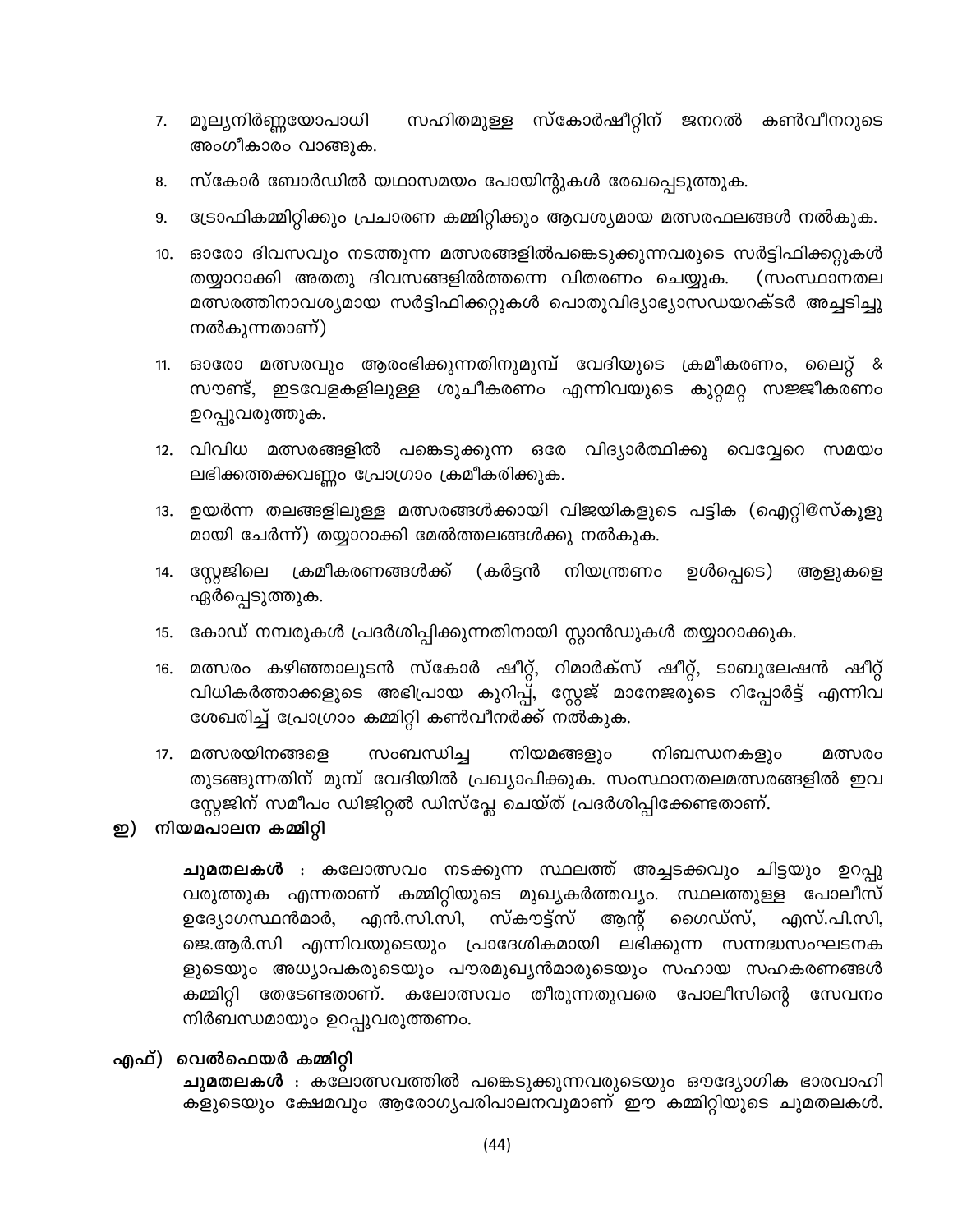പൊതുജനാരോഗൃവകുപ്പുമായി ബന്ധപ്പെട്ട് ഏതുസമയവും വൈദൃസഹായവും പ്രഥമശുശ്രൂഷയും കിട്ടുന്നതിനു വേണ്ട ഏർപ്പാടുകൾ ചെയ്യണം. കുട്ടികളുടെ താമസസ്ഥലത്തും മത്സരങ്ങൾ നടക്കുന്നസ്ഥലത്തും കുടിവെള്ളം ലഭ്യമാക്കണം. ഭക്ഷണശാലയിൽ ശുചീകരണത്തിനുവേണ്ട ഏർപ്പാടുകൾ ചെയ്യണം. ഇക്കാര്യത്തിൽ ബന്ധപ്പെട്ട മുനിസിപ്പാലിറ്റി/കോർപ്പറേഷൻ/ഗ്രാമപഞ്ചായത്ത് സഹകരണം തേടാവു ന്നതാണ്. ഗ്രീൻ പ്രോട്ടോകോൾ, ഫയർഫോഴ്സിന്റെ സേവനം എന്നിവ ഉറപ്പാക്കണം. കലോത്സവവുമായി ബന്ധപ്പെട്ട മറ്റു സ്ഥലങ്ങളിലും ഭക്ഷണപ്പുരയിലും കൺവീനർ നിർദ്ദേശിക്കുന്ന പ്രകാരം ശുചിമുറികൾ സജ്ജീകരിക്കണം. സംസ്ഥാനതലത്തിൽ കമ്മിറ്റി നിശ്ചയിക്കുന്ന ഒരു തുക വെൽഫെയർ കമ്മിറ്റി ജില്ലാ ടീം മാനേജരിൽ നിന്ന് കോഷൻ ഡിപ്പോസിറ്റായി വാങ്ങേണ്ടതാണ്.

#### ജി) രജിസ്ട്രേഷൻ കമ്മിറ്റി

#### ചുമതലകൾ

- 1. വിവിധ ജില്ലകളിൽ നിന്നുവരുന്ന സംഘങ്ങളെ രജിസ്റ്റർ ചെയ്യുകയും അവരെ അക്കോമൊഡേഷൻ സമിതിക്ക് ഏല്പിച്ചുകൊടുക്കുകയും ചെയ്യുക.
- കമ്മിറ്റികൾക്കും ആവശ്യമായ ഭക്ഷണകൂപ്പണുകൾ വിവിധ So 2. അതതുസമയം മാനേജർക്കും നൽകുക.
- രജിസ്ട്രേഷൻ കാർഡുകളും 3. ബാഡ്ജുകളും തയ്യാറാക്കി വിതരണം ചെയ്യുക. (സംസ്ഥാനതല കലോത്സവത്തിലെ വിധികർത്താക്കൾക്കുള്ള ബാഡ്ജുകൾ പൊതുവിദ്യാഭ്യാസ ഡയറക്ടർ നൽകുന്നതാണ്)
- 4. വിവിധ കമ്മിറ്റികളിൽ വോളന്റിയർമാരായി പ്രവർത്തിക്കുന്നവർക്കുള്ള ബാഡ്ജുകൾ അതതു കമ്മിറ്റികൾ തയ്യാറാക്കി വിതരണം ചെയ്യേണ്ടതാണ്.

#### എച്ച്) അക്കൊമൊഡേഷൻ കമ്മിറ്റി

#### ചുമതലകൾ :

- 1. ഈ കമ്മിറ്റി രജിസ്ട്രേഷൻ കമ്മിറ്റിയുമായി സഹകരിച്ചു പ്രവർത്തിക്കേണ്ടതാണ്. വിവിധ ജില്ലകളിൽനിന്നു വരുന്നവർക്കു താമസസ്ഥലം നിശ്ചയിച്ചു സൗകര്യങ്ങൾ ഏർപ്പെടുത്തേണ്ടതാണ്.
- 2. വെള്ളം, വെളിച്ചം, കുളിമുറി, ശുചിമുറി തുടങ്ങിയവ വിദ്യാർത്ഥികൾ താമസിക്കുന്ന സ്ഥലത്ത് ആവശ്യാനുസരണം ഏർപ്പെടുത്തണം. വെള്ളത്തിന്റെ സുഗമമായ ലഭ്യതയ്ക്കും താല്ക്കാലിക ജലവിതരണത്തിനും വൈദ്യുതി തടസ്സറകൂടാതെ ലഭിക്കുന്നതിനും പ്രത്യേക ക്രമീകരണങ്ങൾ ക്യാമ്പുകളിൽ ചെയ്യേണ്ടതാണ്.
- 3. സംസ്ഥാനതല മത്സരത്തിൽ വിധികർത്താക്കൾക്കായി മുൻകൂട്ടി ബുക്കു ചെയ്ത മുറികളുടെ വിവരം വിദ്യാഭ്യാസ ഡയറക്ടറേറ്റിലെ പബ്ലിക് റിലേഷൻസ് ആഫീസർക്കു നൽകണം. വിധികർത്താക്കൾക്കു താമസസ്ഥലം നിശ്ചയിക്കുന്നതു പബ്ലിക് റിലേഷൻസ് ആഫീസർ ആയിരിക്കും.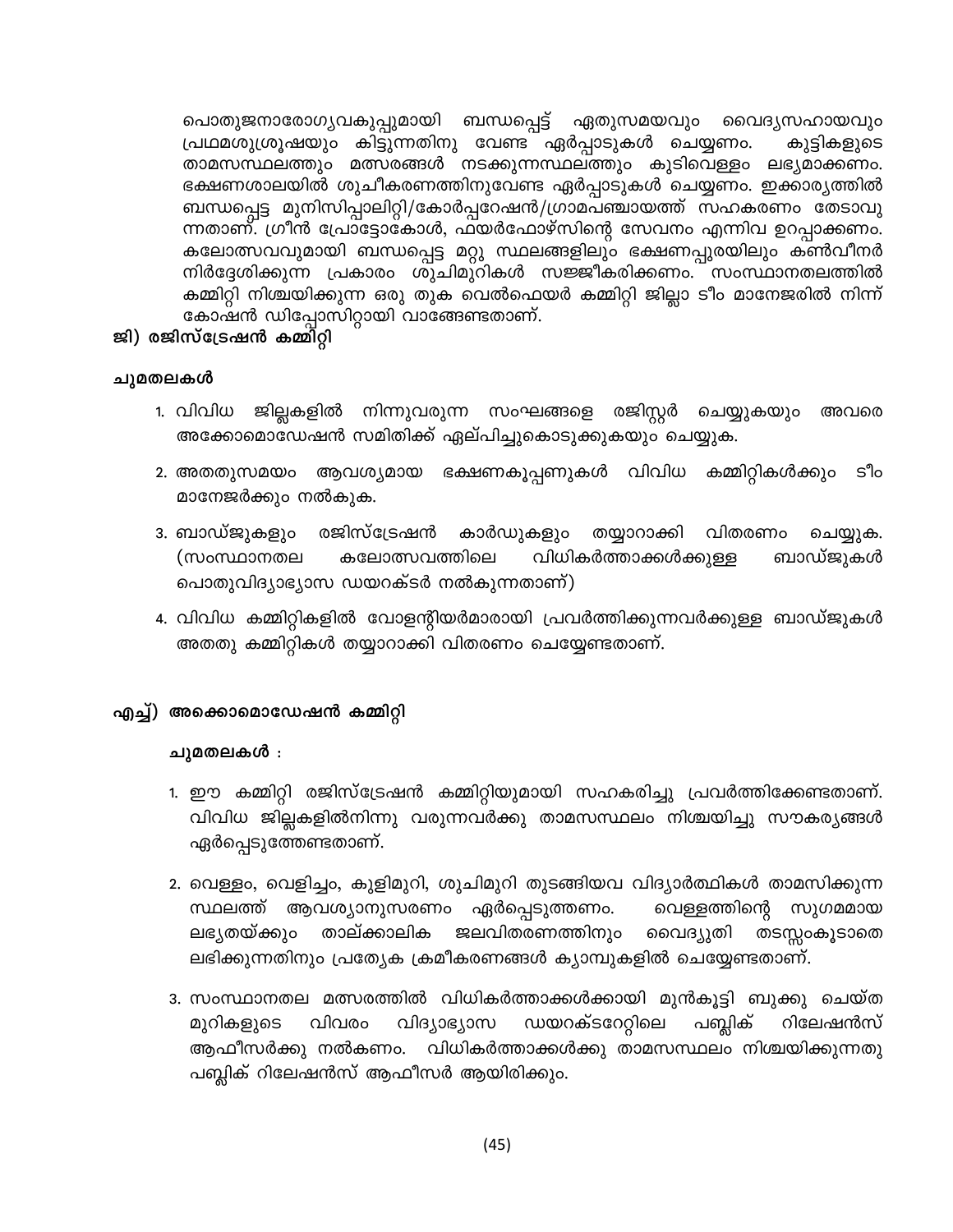#### ട്രാൻസ്പോർട്ട് കമ്മിറ്റി ഐ)

മത്സരങ്ങളിൽ ചുമതലകൾ  $\ddot{\phantom{a}}$ പങ്കെടുക്കുവാൻ എത്തുന്ന സംഘങ്ങൾക്കും അതിഥികൾക്കും ആവശ്യമായ വാഹനങ്ങൾ ഏർപ്പെടുത്തുക. റെയിൽവേ, സ്റ്റേറ്റ് ട്രാൻസ്പോർട്ട്, പൊതുസർവീസ് പ്രൈവറ്റ് നടത്തുന്ന ബസ്സുടമകൾ, സ്കൂൾ തുടങ്ങിയവരെ മത്സരസ്ഥലത്തേക്കും ബസ്സുകൾ സമീപിച്ച് അവിടെ നിന്നു തിരികെയും പ്രത്യേക സർവ്വീസുകൾ നടത്തിക്കുവാൻ ശ്രദ്ധിക്കുക. വിവിധ മത്സര വേദികൾ ബന്ധിപ്പിച്ച് വാഹന സൗകര്യവും ഏർപ്പെടുത്തണം.

#### ജെ) ട്രോഫി കമ്മിറ്റി

#### ചുമതലകൾ :

- 1. മുൻവർഷം വിതരണം ചെയ്ത ട്രോഫികൾ കാലേക്കൂട്ടി ശേഖരിക്കുക.
- 2. ട്രോഫികൾക്കു കേടുപാടുകൾ പറ്റിയിട്ടുണ്ടെങ്കിൽ അതു നന്നാക്കുകയും പോളീഷ് ചെയ്തു വൃത്തിയാക്കുകയും ചെയ്യുക.
- 3. പ്രോഗ്രാം കമ്മിറ്റി ഓരോ ദിവസവും നൽകുന്ന പട്ടിക അനുസരിച്ച് ട്രോഫികളും സർട്ടിഫിക്കറ്റുകളും ക്രമത്തിൽ അടുക്കിവച്ച് അവ അതതു ദിവസം തന്നെ വിതരണം നടത്തുക.
- 4. ട്രോഫികൾ സ്വീകരിച്ചതിനു തെളിവായി ടീം മാനേജരെക്കൊണ്ട് ട്രോഫി രജിസ്റ്ററിൽ ഒപ്പു വയ്പ്പിക്കുക.
- 5. കലോത്സവത്തിന്റെ സമാപനച്ചടങ്ങിൽ വച്ച് ഓവറോൾ ചാമ്പ്യൻഷിപ്പുകളും അവയുടെ സർട്ടിഫിക്കറ്റുകളും പ്രത്യേക സമ്മാനങ്ങളും വിതരണം ചെയ്യുക.
- 6. ട്രോഫി രജിസ്റ്റർ പൂർത്തിയാക്കി കലോത്സവം കഴിഞ്ഞ ഉടൻതന്നെ വിദ്യാഭ്യാസ ആഫീസർമാരെ ഏൽപ്പിക്കുക. സംസ്ഥാനതലത്തിൽ പി.ആർ.ഒ യെ ഏൽപ്പിക്കുക.
- 7. എവർറോളിംഗ് ട്രോഫികളുടെ/ഷീൽഡുകളുടെ കാലാവധി പത്തുവർഷമായിരിക്കും. അതിനുശേഷം നൽകിയവർ പുതിയവ നൽകുന്നില്ലെങ്കിൽ അവ അവ പൊതുവിദ്യാഭ്യാസ ഡയറക്ടർ പിൻവലിക്കുന്നതാണ്.

#### കെ) സ്റ്റേജ് & പന്തൽ കമ്മിറ്റി

#### ചുമതലകൾ :

- 1. വിവിധ കമ്മിറ്റികൾ, ജനറൽ കൺവീനർ എന്നിവരുമായി ആലോചിച്ച് ആവശ്യമായ സ്റ്റേജുകൾ, ഗ്രീൻ റൂമുകൾ, കർട്ടൻ എന്നിവ ക്രമീകരിക്കുക. ഗ്രീൻ റുമുകളിൽ വാഷ്ബേസിനുകൾ സ്ഥാപിച്ച് വെള്ളം എത്തിക്കുക. ഭക്ഷണം പാകം ചെയ്യുന്നതിനും വിതരണത്തിനും പന്തലുകൾ സജ്ജീകരിക്കുക.
- 2. പന്തലുകൾ നിർമ്മിക്കുകയും മോടിപിടിപ്പിക്കുകയും ചെയ്യുക.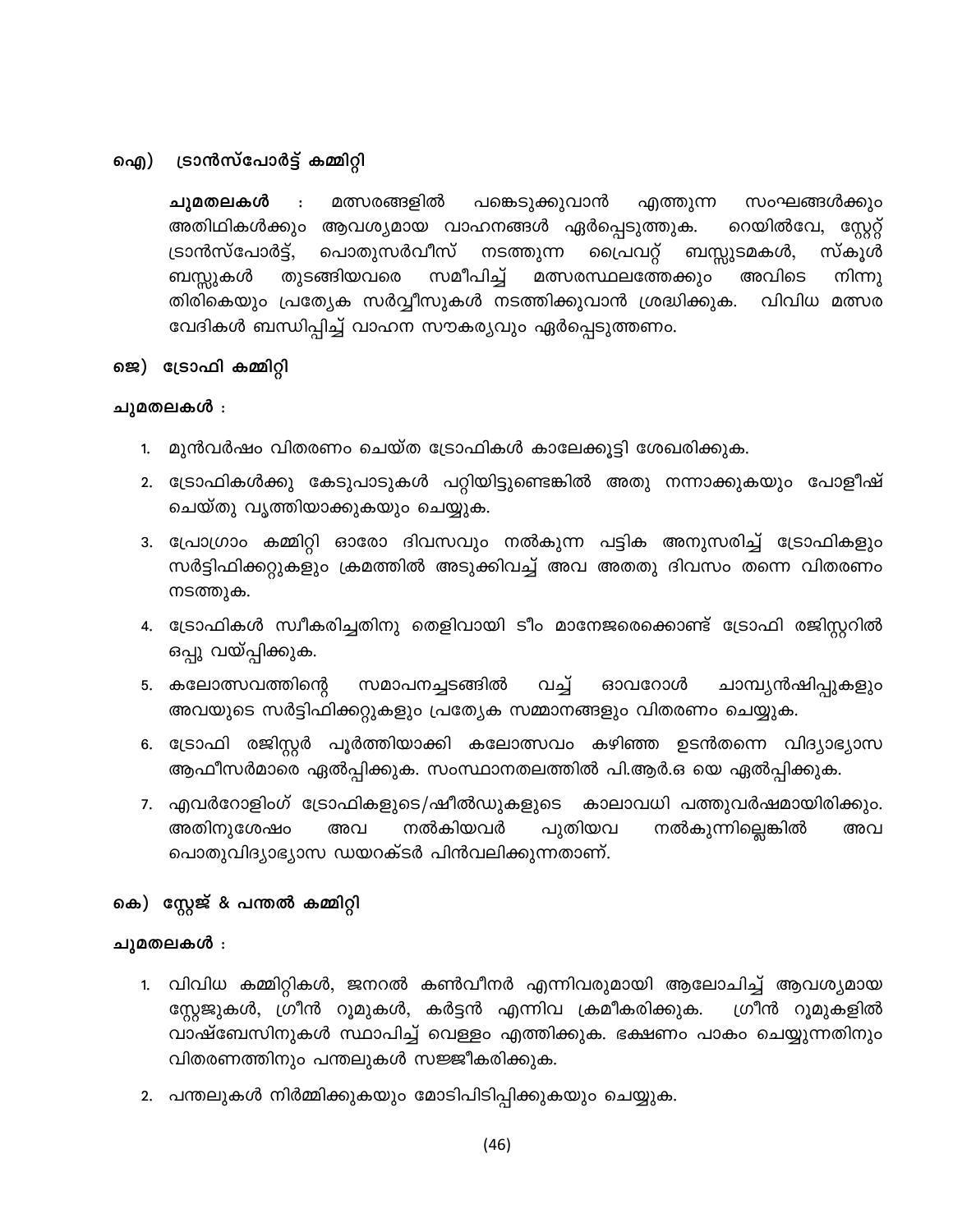- കുട്ടികൾക്കും 3. വേണ്ടരീതിയിൽ ക്രമീകരിക്കുക. സ്ത്രീകൾക്കും ഇരിപ്പിടങ്ങൾ പുരുഷൻമാർക്കും സൗകര്യപ്രദമായ രീതിയിൽ ഇരിപ്പിടം ഒരുക്കണം. വിധികർത്താ ഇരിപ്പിടങ്ങൾ വേർതിരിച്ച സ്ഥലത്തായിരിക്കണം. പ്രത്യേകം മാധ്യമ ക്കളുടെ പ്രവർത്തകർക്കുള്ള ഇരിപ്പിടങ്ങളും പ്രത്യേകം സജ്ജീകരിച്ചു നൽകണം. പന്തലുകൾ ഇൻഷ്വർ ചെയ്യുകയും അഗ്നിശമന സേനയുടെ സേവനം ഉറപ്പാക്കുകയും ചെയ്യുക. പ്രധാനവേദിക്കരികിലായി അഗ്നിശമന സേനയ്ക്കു പന്തൽകെട്ടി നൽകേണ്ടതാണ്.
- 4. വേദികളുടെ ഉറപ്പിന് പൊതുമരാമത്തുവകുപ്പിൽ നിന്നു ഫിറ്റ്നസ് സർട്ടിഫിക്കറ്റ് വാങ്ങുക.
- 5. പ്രധാനവേദികൾ, പ്രോഗ്രാം കമ്മിറ്റി റൂം, വിധികർത്താക്കളെ വിന്യസിപ്പിക്കുന്ന ആഫീസ്, മീഡിയാ സെന്റർ എന്നിവയുമായി ബന്ധിപ്പിച്ചുള്ള ടെലിഫോൺ സംവിധാനം ഏർപ്പെടുത്തുക.
- 6. വേദികളിലേക്കും പന്തലിലേക്കും ആവശ്യമായ ഫർണിച്ചർ, ഫാൻ, മത്സരങ്ങൾക്കാ വശ്യമായ വിളക്ക്, പറ മുതലായവ ലഭ്യമാക്കുക.
- 7. വേദികളിൽ ആവശ്യമായ ബാനറുകൾ, വേദിനമ്പരുകൾ എന്നിവ എഴുതി പ്രദർശി പ്പിക്കുക.
- 8. ഐറ്റി വിഭാഗത്തിന് ആവശ്യമായ സൗകര്യങ്ങൾ ഏർപ്പെടുത്തുക.
- 9. പ്രദർശനത്തിനും കച്ചവടത്തിനും ആവശ്യമായ സ്റ്റാളുകൾ നിർദ്ദേശാനുസരണം കെട്ടി നൽകുക.

#### എൽ) ലൈറ്റ് & സൗണ്ട് കമ്മിറ്റി

#### ചുമതലകൾ :

- വേദികൾ, സ്റ്റാളുകൾ, ഗ്രീൻ 1. പന്തൽ,  $O_8$ o, താമസസ്ഥലങ്ങൾ, പാചകപ്പുര, വിവിധ ഓഫീസുകൾ, ഇതിനോടനുബന്ധിച്ചുള്ള മറ്റു സ്ഥലങ്ങൾ, ഭക്ഷണപ്പുര, മീഡിയാ സെന്ററുകൾ തുടങ്ങിയ സ്ഥലങ്ങളിൽ എല്ലാ സമയത്തും വെളിച്ചം ലഭിക്കാൻ വേണ്ട ക്രമീകരണങ്ങൾ ചെയ്യുക.
- പ്ലഗ് പോയിന്റ്, 2. വേദികളിലും സ്റ്റാളുകളിലും ആവശ്യത്തിനു ആവശ്യത്തിനുള്ള ലീഡുകൾ, മൈക്ക് ഉൾപ്പെടെയുള്ള ക്രമീകരണങ്ങൾ എന്നിവ സജ്ജീകരിക്കുക.
- 3. ഫീഡ്ബാക്ക് സ്പീക്കറുകൾ സ്റ്റേജുകളിൽ സജ്ജീകരിക്കുക.
- 4. ജനറേറ്റർ സൗകര്യം ഉറപ്പാക്കുക.
- 5. സ്വാഗതഗാനത്തിന് (സംസ്ഥാനതലം) ആവശ്യമായ ലൈറ്റ് ക്രമീകരണങ്ങൾ സ്വീകരണ കമ്മിറ്റിയുമായി ചേർന്നു ചെയ്യുക.
- 6. ഭക്ഷണകമ്മിറ്റി, ട്രാൻസ്പോർട്ട് കമ്മിറ്റി, രജിസ്ട്രേഷൻ കമ്മിറ്റി, പബ്ലിസിറ്റി കമ്മിറ്റി എന്നിവർക്കുവേണ്ട മൈക്ക് സൗകര്യങ്ങൾ സജ്ജീകരിക്കുക.
- 7. വേദിയിൽ യാതൊരാക്ഷേപത്തിനും ഇടവരാത്തവിധമുള്ള സൗണ്ട്സിസ്റ്റം ക്രമീകരി ക്കുക.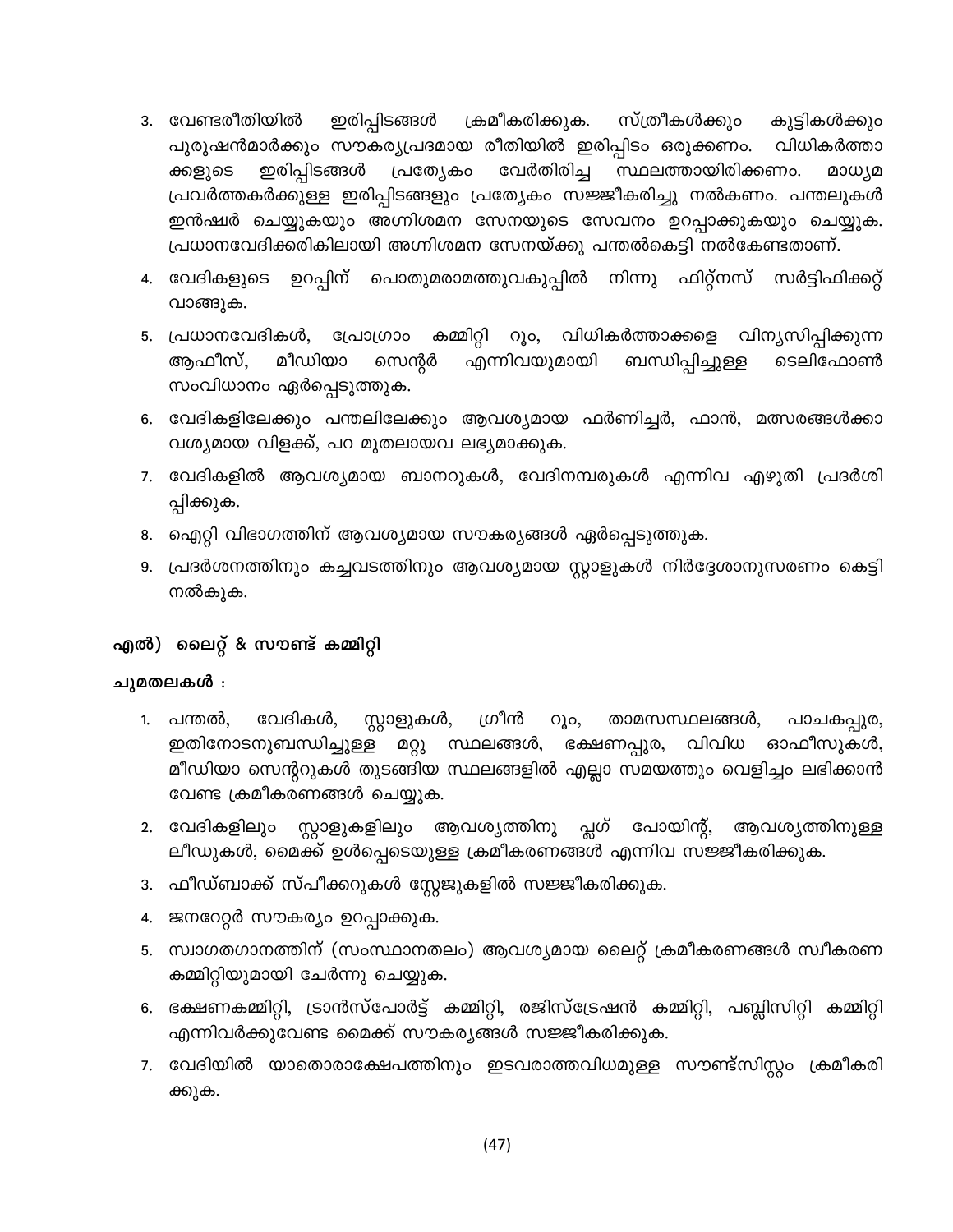- സി.സി.റ്റി.വി വീഡിയോ 8. ഐ.റ്റി@സ്കൂൾ, കവറേജ്, എന്നിവയ്ക്കാവശ്യമായ സൗകര്യങ്ങൾ ഏർപ്പെടുത്തുക.
- 9. വിവിധ സ്റ്റാളുകൾ, പ്രവർത്തന ശാലകൾ എന്നിവയ്ക്ക് കൺവീനറുടെ ജനറൽ നിർദ്ദേശ പ്രകാരം സൗകര്യങ്ങൾ നൽകുക.
- 10. വൈദ്യുതി സുരക്ഷയുമായി ബന്ധപ്പെട്ട സർട്ടിഫിക്കറ്റുകൾ വാങ്ങുക.

#### എം) സുവനീർ കമ്മിറ്റി

#### ചുമതലകൾ :

- കലോത്സവത്തോടനുബന്ധിച്ചു പ്രസിദ്ധീകരിക്കുന്ന സുവനീറിനാവശ്യമായ ലേഖന 1. ങ്ങൾ, ഫോട്ടോകൾ, പരസ്യങ്ങൾ തുടങ്ങിയവ സംഘാടകസമിതിയുടെ അനുമതി യോടെ ശേഖരിക്കുക.
- സുവനീർ ഭംഗിയായി രൂപകല്പന ചെയ്ത് അച്ചടിപ്പിച്ച് കലോത്സവത്തിന്റെ സമാപന  $2.$ സമ്മേളനത്തിൽത്തന്നെ പ്രകാശനം ചെയ്യുക.
- ്സുവനീറിന്റെ വില പൊതുവിദ്യാഭ്യാസ ഡയറക്ടറുമായി ആലോചിച്ചു നിശ്ചയിച്ച് 3. അതതു ജില്ലകൾക്കാവശ്യമായ കോപ്പികൾ ജില്ലാവിദ്യാഭ്യാസ ആഫീസുകളിലും ഹയർ സെക്കണ്ടറി, വൊക്കേഷണൽ ഹയർ സെക്കണ്ടറി ഡയറക്ടറേറ്റുകളിലും എത്തിക്കുക.
- പരസ്യങ്ങൾ ജനറൽ കൺവീനറുടെ അംഗീകാരത്തോടുകൂടി മാത്രമേ ശേഖരിക്കാൻ 4. താരിഫ് പ്രകാരം ലഭിക്കുന്ന തുക സ്വീകരിക്കുക. പ്രസിദ്ധീകരണത്തിന്റെ പാടുള്ളൂ. ചെലവുകൾ വഹിക്കുക.

#### എൻ) ധനകാര്യ കമ്മിറ്റി

#### ഘടന:

മറ്റംഗങ്ങളെ കൂടാതെ താഴെപ്പറയുന്നവർ ധനകാര്യ കമ്മിറ്റിയിൽ സ്ഥിരാംഗങ്ങളാ യിരിക്കും.

- 1. ജനറൽ കൺവീനർ
- 2. ട്രഷറർ
- 3. അക്കൗണ്ട്സ് ആഫീസർ (ഹയർ സെക്കണ്ടറി) (സംസ്ഥാനതലം)
- ബന്ധപ്പെട്ട വിദ്യാഭ്യാസ ആഫീസിലെ സൂപ്രണ്ട്/അക്കൗണ്ട്സ് ആഫീസർ.

#### ചുമതലകൾ:

- വിവിധ കമ്മിറ്റികൾ സമർപ്പിക്കുന്ന ബഡ്ജറ്റ് വിശദമായി ചർച്ച ചെയ്ത് ഫിനാൻസ് 1. കമ്മിറ്റിയുടെ ശുപാർശയോടെ സമിതിയുടെ അംഗീകാരത്തിനായി സംഘാടക സമർപ്പിക്കുക.
- (പിന്നീട് അപ്രതീക്ഷിത ചെലവുകൾക്ക് അടിയന്തരമായി അംഗീകാരം നൽകുക.  $2.$ സംഘാടക സമിതിയുടെ അംഗീകാരം തേടണം)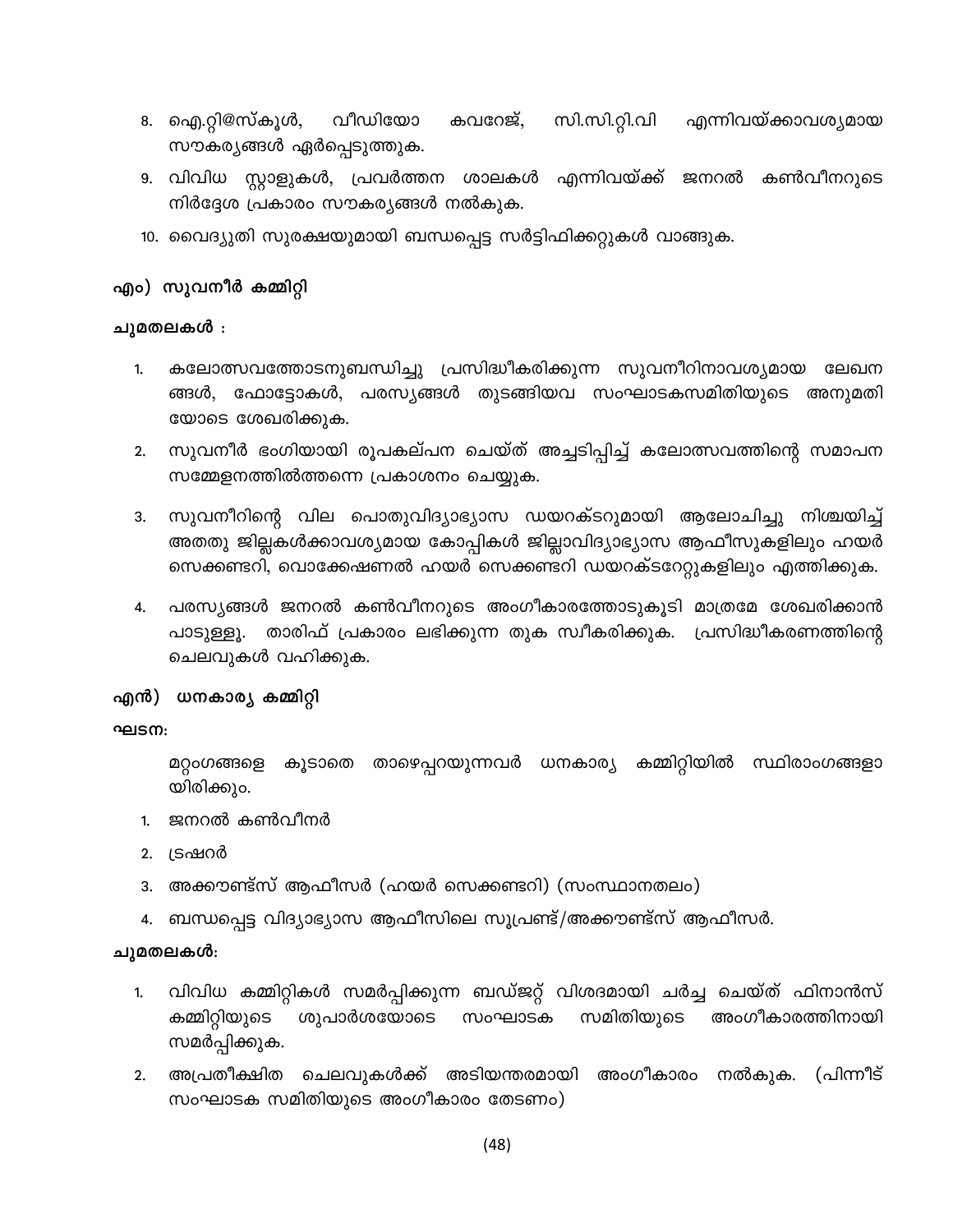- കഴിഞ്ഞാൽ വരവുചെലവു 3. കലോത്സവം കണക്കുകൾ തയ്യാറാക്കി ഓഡിറ്റിനു സമർപ്പിക്കുന്നതിനു ജനറൽ കൺവീനറെ സഹായിക്കുക. വിവിധ സബ്കമ്മിറ്റികളുടെ കൺവീനർമാരും ട്രഷററും ധനകാര്യകമ്മിറ്റിയുടെ കൺവീനറും ചേർന്നു വേണം ഇതു ചെയ്യുവാൻ.
- ഓഡിറ്റുചെയ്ത കണക്കുകൾ സംഘാടകസമിതിയിൽ സമർപ്പിച്ച് അംഗീകാരം നേടുക. 4. കലോത്സവം കഴിഞ്ഞ് ഒരു മാസത്തിനകം കണക്കുകൾ സംഘാടക സമിതിയിൽ സമർപ്പിച്ചിരിക്കണം. ജനറൽ കൺവീനറുടെയും ട്രഷററുടെയും ചുമതലയാണിത്.
- സംഘാടക സമിതിയുടെ അംഗീകാരത്തിനു വിധേയമായി വിഭവങ്ങൾ സംഭാവനയായി 5. സ്വീകരിക്കുന്നതിനു കമ്മിറ്റിക്ക് അധികാരം ഉണ്ടായിരിക്കും. ഇതിന് ഒരു പ്രത്യേക രജിസ്റ്റർ സൂക്ഷിക്കുകയും ജനറൽ കൺവീനർ അതു സാക്ഷ്യപ്പെടുത്തുകയും ചെയ്യേണ്ടതാണ്.
- 6. വിഭവങ്ങൾ അതതു ദിവസം തന്നെ ട്രഷററെ ഏൽപ്പിക്കുക.
- വിഭവങ്ങളുടെ വില കണക്കാക്കി വരവിൽ ഉൾപ്പെടുത്തേണ്ടതും അന്തിമ കണക്കിൽ 7. ഈ തുക കുറവുവരുത്തേണ്ടതുമാണ്.
- എൻഡോവ്മെന്റ് മുഖേന കലോത്സവത്തിനു ഫണ്ട് സ്വരൂപിക്കാവുന്നതാണ്. 8. றற കാര്യങ്ങൾ വിദ്യാഭ്യാസ ഫണ്ടിന്റെ വിനിയോഗം സംബന്ധിച്ച ബന്ധപ്പെട്ട കാര്യാലയത്തിൽ നിന്നായിരിക്കും നടത്തുക.
- കലോത്സവത്തിന്റെ കണക്കുകൾ കലോത്സവം കഴിഞ്ഞ് ഒരു മാസത്തിനകം ചാർട്ടേഡ് 9. അക്കൗണ്ടിനെ കൊണ്ട് ഓഡിറ്റ് ചെയ്യിച്ച് ജനറൽ കൺവീനർ സംഘാടക സമിതിയിൽ സമർപ്പിച്ച് അംഗീകാരം വാങ്ങുക.

#### സാംസ്കാരിക കമ്മിറ്റി ഒ)

#### ചുമതലകൾ ։

കലോത്സവം മോടിപിടിപ്പിക്കുന്നതിനും കലാമേള നടത്തുന്ന കേന്ദ്രത്തിൽ ഉത്സവ പ്രതീതി ജനിപ്പിക്കുന്നതിനും പൊതുജനങ്ങൾക്കു കലോത്സവത്തിനോടുള്ള താല്പര്യം വളർത്തുന്നതിനും ഉതകത്തക്കവിധം സാംസ്കാരിക ദൃശ്യ വിസ്മയം സംഘടിപ്പിക്കുക.

പങ്കെടുക്കുന്ന കുട്ടികൾക്കു ലഘുഭക്ഷണവും പാനീയവും കമ്മിറ്റി നൽകേണ്ടതാണ്.

#### പി) ഗ്രീൻ പ്രോട്ടോകോൾ കമ്മിറ്റി

#### ചുമതലകൾ :

ഈ കമ്മിറ്റിയുടെ ചെയർമാൻ, ശുചിത്വമിഷൻ ജില്ലാ കോ–ഓർഡിനേറ്റർ ആയിരിക്കും. കലോത്സവവേദികൾ ഹരിതാഭമാക്കുന്നതിന് ആവശ്യമായ നിർദ്ദേശങ്ങൾ നൽകുക. മത്സരാർത്ഥികൾക്കും കലാസ്വാദകൾക്കും ഹരിതപെരുമാറ്റച്ചട്ടത്തെപ്പറ്റി അവബോധം നൽകി കലോത്സവ പരിസരങ്ങളെ മാലിന്യ മുക്തമാക്കുക, പ്ലാസ്റ്റിക്കിന്റെ പ്രയോഗം ഒഴിവാക്കാൻ വേണ്ടിയുള്ള മാർഗ്ഗനിർദ്ദേശങ്ങൾ നൽകുക, പ്രവർത്തനങ്ങൾ ഏകോപിപ്പിക്കുക.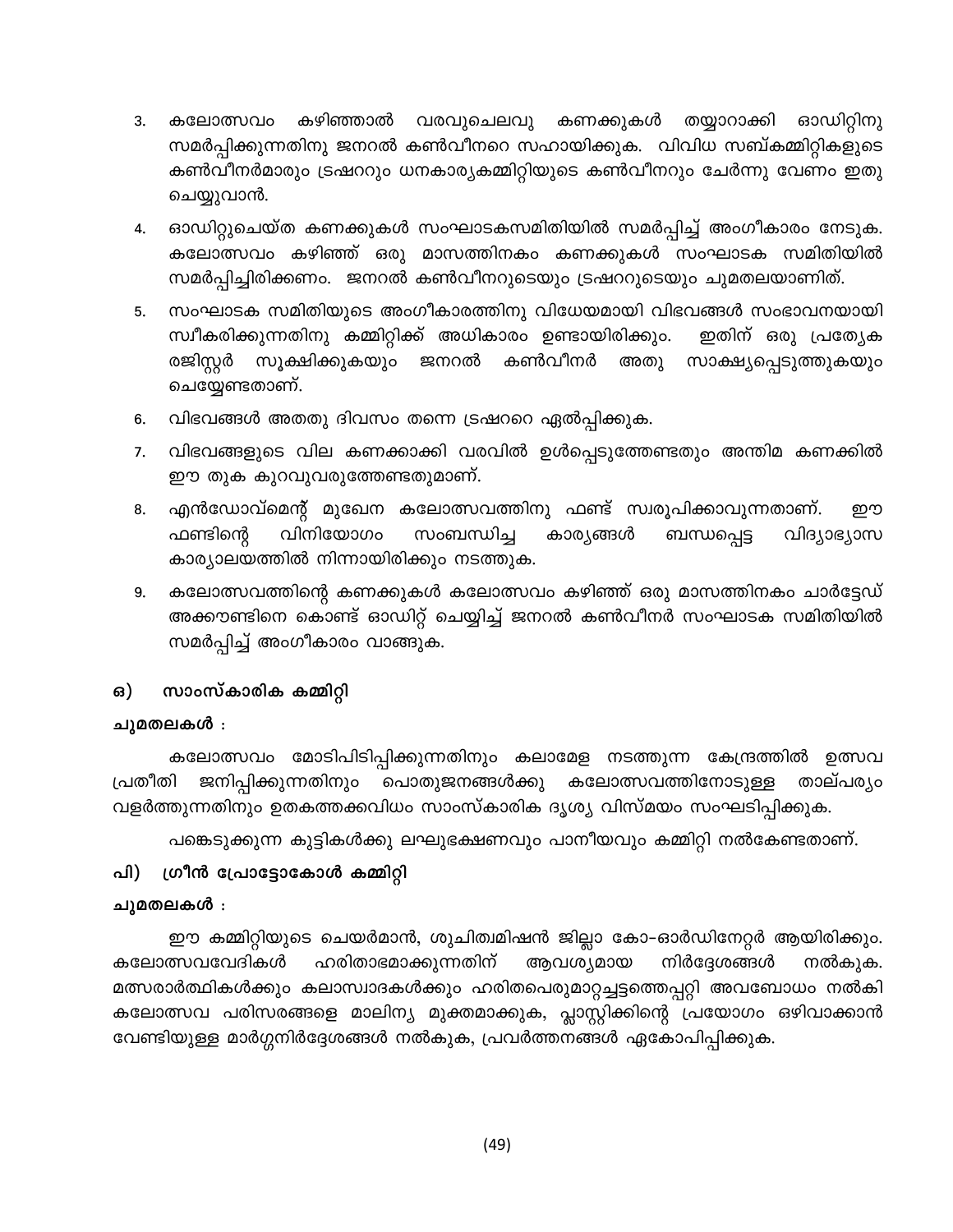# അധ്യായം – 13 അപ്പീൽ കമ്മിറ്റി

### സ്കൂൾതല അപ്പീൽ കമ്മിറ്റി

- 1. സ്കൂൾതല മത്സരത്തിലെ വിധിനിർണ്ണയത്തിൽ പരാതികൾ ഉണ്ടെങ്കിൽ തീർപ്പു കൽപ്പിക്കുന്നതിനായി ഉപജില്ലാ ആഫീസർ വിദ്യാഭ്യാസ അദ്ധ്യക്ഷനായി വി.എച്ച്.എസ്.ഇ, എച്ച്.എസ്.ഇ പ്രതിനിധികളും മറ്റു രണ്ടു വിദഗ്ദ്ധരും ഉൾപ്പെടുന്ന അഞ്ചുപേർ അടങ്ങുന്ന അപ്പീൽ കമ്മിറ്റി ഉണ്ടായിരിക്കും.
- 2. ഫലം പ്രഖ്യാപിച്ച് ഒരു മണിക്കൂറിനകം  $500$ /- രൂപ സഹിതം പരാതികൾ അനുബന്ധം രണ്ടിൽ കൊടുത്തിരിക്കുന്ന ഫോറത്തിൽ ഉപജില്ലാ വിദ്യാഭ്യാസ ഓഫീസർക്കോ സ്കൂൾ പ്രിൻസിപ്പളിനോ, ഹെഡ്മാസ്റ്റർക്കോ മത്സരാർത്ഥി നൽകേണ്ടതാണ്. അപ്പീൽ തീർപ്പ് അനുകൂലമായാൽ അപ്പീൽ ഫീസ് മുഴുവൻ തിരിച്ചു നൽകുന്നതാണ്. ടി തുക മേളയുടെ സംഘാടക സമിതിക്കു കൈമാറേണ്ടതാണ്.
- 3. സ്കൂളിൽ ലഭിക്കുന്ന കമ്മിറ്റിയുടെ അപ്പീൽ ഉടൻതന്നെ അപേക്ഷകൾ ഉപജില്ലാ പരിഗണനയ്ക്കായി ബന്ധപ്പെട്ട രേഖകൾസഹിതം വിദ്യാഭ്യാസ ആഫീസർക്കു സമർപ്പിക്കേണ്ടതാണ്.
- 4. മത്സരം കഴിഞ്ഞാലുടൻ സ്കോർ ഷീറ്റ്, റിമാർക്സ് ഷീറ്റ്, വിധികർത്താക്കളുടെ അഭിപ്രായക്കുറിപ്പ്, സ്റ്റേജുമാനേജരുടെ റിപ്പോർട്ട് എന്നിവ വാങ്ങി പരിശോധിക്കേ ണ്ടതാണ്.
- 5. പരാതികൾ അപ്പീൽ കമ്മിറ്റി വിശദമായി പരിശോധിച്ച് അഞ്ചു ദിവസം/ഉപജില്ലാ കലോത്സവത്തിന് മുമ്പ് (ഇതിൽ ഏതാണോ ആദ്യം) തീരുമാനം എടുക്കണം. തീരുമാനം ബന്ധപ്പെട്ടവരെ രേഖാമൂലം അറിയിക്കേണ്ടതാണ്.
- നിന്നും കഴിഞ്ഞുള്ള 6. സ്കൂളിൽ പരിധി കാറ്റഗറി ഇനത്തിൽ പങ്കെടുക്കേണ്ട അപ്പീലുകൾ പരിഹണനാർഹമല്ല.

### ഉപജില്ലാതല അപ്പീൽ കമ്മിറ്റി

- ഉപജില്ലാതല മത്സരത്തിലെ വിധിനിർണ്ണയത്തിലെ പരാതികൾ ഉണ്ടെങ്കിൽ തീർപ്പുകൽപ്പി 1. ജില്ലാ വിദ്യാഭ്യാസ ആഫീസർ അദ്ധ്യക്ഷനായി വി.എച്ച്.എസ്.ഇ ക്കുന്നതിനായി അസിസ്റ്റന്റ് ഡയറക്ടർ, എച്ച്.എസ്.ഇ റീജണൽ ഡെപ്യൂട്ടി ഡയറക്ടർ എന്നിവരോ അവർ ഉൾപ്പെട്ട വിദഗ്ദ്ധരുമടങ്ങുന്ന പ്രതിനിധിയോ ഓരോരുത്തരും ചുമതലപ്പെടുത്തുന്ന 5 പേരുടെ സമിതി ഉണ്ടായിരിക്കും.
- ഉപജില്ലാതല മത്സരഫലം പ്രഖ്യാപിച്ച് ഒരു മണിക്കൂറിനകം 1000/– രൂപ ഫീസ് സഹിതം  $2.$ അനുബന്ധം പരാതികൾ രണ്ടിൽ കൊടുത്തിരിക്കുന്ന മാതൃകയിൽ തയ്യാറാക്കി ബന്ധപ്പെട്ട കൺവീനർക്ക്/മത്സരാർത്ഥി/ടീം മാനേജർ നൽകേണ്ടതാണ്. ജനറൽ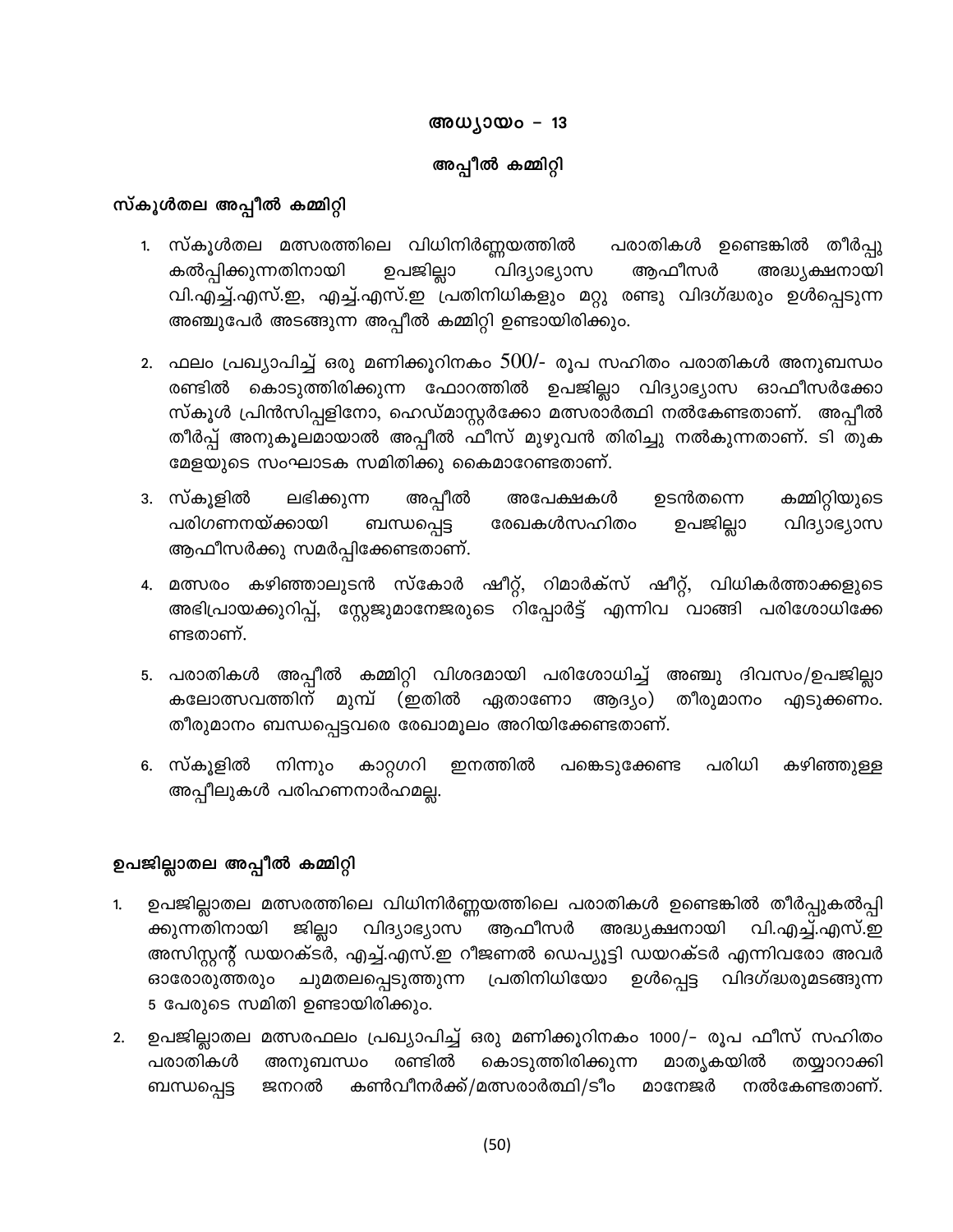അപ്പീൽ തീർപ്പ് അനുകൂലമായാൽ അപ്പീൽ ഫീസ് മുഴുവൻ തിരിച്ചു നൽകുന്നതാണ്. അപ്പീലിന് ആവശ്യമായ ചെലവുകൾ എ.ഇ.ഒ തന്നെ വഹിക്കേണ്ടതും ബാക്കി വരുന്ന തുക എ.ഇ.ഒ സൂക്ഷിക്കേണ്ടതുമാണ്.

- ജനറൽ കൺവീനർക്കു ലഭിക്കുന്ന അപ്പീൽ അപേക്ഷകൾ ഉടൻതന്നെ കമ്മിറ്റിയുടെ  $3.$ പരിഗണനയ്ക്കായി ബന്ധപ്പെട്ട രേഖകൾ സഹിതം ജില്ലാ വിദ്യാഭ്യാസ ആഫീസർക്കു സമർപ്പിക്കേണ്ടതാണ്.
- പരാതികൾ അപ്പീൽ കമ്മിറ്റി വിശദമായി പരിശോധിച്ച് അഞ്ചു ദിവസം/റവന്യൂ ജില്ലാ 4. തീരുമാനം കലോത്സവത്തിനു മുമ്പ് (ഇതിൽ ഏതാണോ ആദ്യം) എടുക്കണം. തീരുമാനം ബന്ധപ്പെട്ടവരെ രേഖാമൂലം അറിയിക്കേണ്ടതാണ്.
- അപ്പീൽ കമ്മിറ്റി അംഗങ്ങളായി നിയമിക്കപ്പെടുന്നവർ മാന്വലിൽ പറയുന്ന 5. സത്യപ്രസ്താവന അനുബന്ധം നാലിൽ ചെയർമാനു നൽകേണ്ടതാണ്.

### റവന്യൂജില്ലാതല അപ്പീൽ കമ്മിറ്റി

- റവന്യൂ ജില്ലാ കലോത്സവമത്സരങ്ങളുടെ വിധിനിർണ്ണയത്തിനെതിരെ പരാതികൾ 1. ഉണ്ടെങ്കിൽ അവ തീർപ്പുകൽപ്പിക്കുന്നതിനായി വിദ്യാഭ്യാസ ഡെപ്യൂട്ടി ഡയറക്ടർ ചെയർമാനും അതതു മേഖലയിലെ ആർ.ഡി.ഡി.യും (എച്ച്.എസ്.ഇ) വി.എച്ച്.എസ്.ഇ അസിസ്റ്റന്റ് ഡയറക്ടർ ഉൾപ്പെടെയുള്ളവരെ അംഗങ്ങളായിച്ചേർത്ത് അപ്പീൽ കമ്മിറ്റി അപ്പീൽ കമ്മിറ്റിയിൽ ചെയർമാനുൾപ്പെടെ 9 അംഗങ്ങൾ രൂപീകരിക്കേ ണ്ടതാണ്. ഉണ്ടായിരിക്കും. താഴെപ്പറയുന്ന വിവിധ കലാരംഗങ്ങളിൽ പ്രവർത്തിക്കുന്ന പ്രശസ്തരായ കലാകാരൻ മാരെ ഡെപ്യൂട്ടി ഡയറക്ടർ അംഗങ്ങളായി, അവരുടെ സമ്മതത്തോടെ നാമനിർദ്ദേശം ചെയ്യണം. ഇവർക്കു പുറമെ ഏതെങ്കിലും വിഭാഗത്തിൽ വിദഗ്ദ്ധരുടെ സേവനം ആവശ്യമായി വരികയാണെങ്കിൽ അവരെ ഉൾപ്പെടുത്തുന്നതിനു കൺവീനർക്ക് അധികാരമുണ്ടായിരിക്കും.
	- 1. ശാസ്ത്രീയ നൃത്തങ്ങളിൽ വിദഗ്ദ്ധൻ/വിദഗ്ദ്ധ
	- 2. ശാസ്ത്രീയ ലളിതസംഗീതത്തിൽ വിദഗ്ദ്ധൻ/വിദഗ്ദ്ധ
	- 3. ഉപകരണ സംഗീതത്തിൽ വിദഗ്ദ്ധൻ/വിദഗ്ദ്ധ
	- 4. ചിത്രകലയിൽ വിദഗ്ദ്ധൻ/വിദഗ്ദ്ധ
	- 5. താളവാദൃത്തിൽ വിദഗ്ദ്ധൻ/വിദഗ്ദ്ധ
	- 6. ഭാഷാസാഹിത്യത്തിൽ വിദഗ്ദ്ധൻ/വിദഗ്ദ്ധ
- അപ്പീൽ കമ്മിറ്റിയുടെ കാലാവധി ഒരു വർഷമോ അടുത്ത വർഷത്തേക്കുള്ള ഔദ്യോഗിക  $2.$ കമ്മിറ്റി രൂപവത്ക്കരിക്കുന്നതുവരെയോ ആയിരിക്കും. അപ്പീൽ കമ്മിറ്റി രൂപവത്ക്കരിച്ചു കൊണ്ടുള്ള ഔദ്യോഗിക ഉത്തരവ് വിദ്യാഭ്യാസ ഡെപ്യൂട്ടി ഡയറക്ടർ പുറപ്പെടുവിക്കേ ണ്ടതാണ്.
- അപ്പീൽ കമ്മിറ്റി അംഗങ്ങളുടെ ബയോഡാറ്റ ചെയർമാൻ വാങ്ങി സൂക്ഷിക്കേണ്ടതാണ്. 3.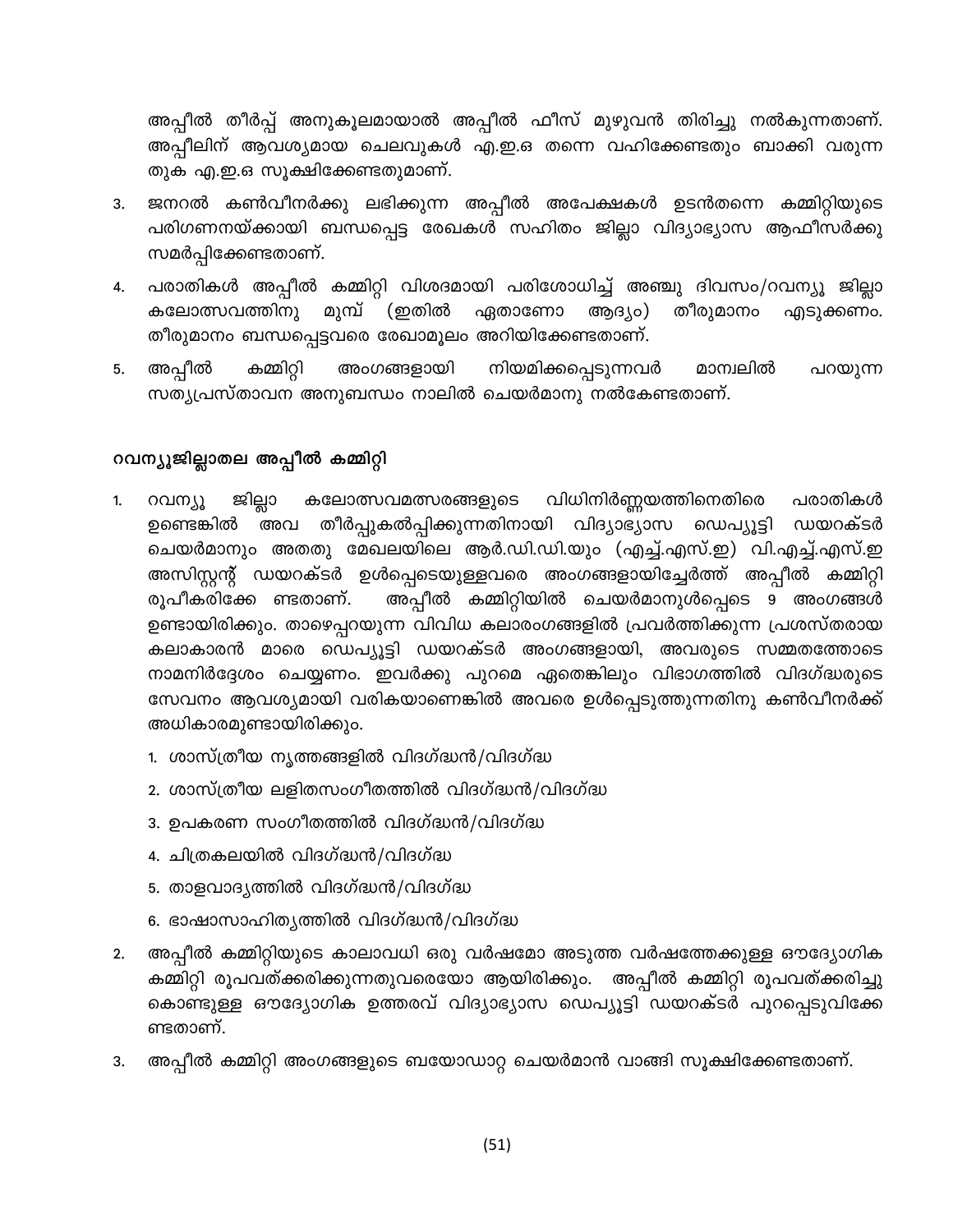- ജില്ലാതല അപ്പീൽ കമ്മിറ്റി സാങ്കേതികവും നിയമപരവുമായ കാര്യങ്ങൾ 4. മാത്രം പരിഗണിച്ച് വിശകലനം ചെയ്യേണ്ടതും കാര്യകാരണ സഹിതം വിശദമായ നടപടി ഉത്തരവ് പുറപ്പെടുവിക്കേണ്ടതുമാണ്.
- റവന്യൂ ജില്ലാതല മത്സരഫലം പ്രഖ്യാപിച്ച് ഒരു മണിക്കൂറിനകം 2000/– രൂപ ഫീസ് 5. സഹിതം പരാതികൾ അനുബന്ധം രണ്ടിൽ കൊടുത്തിരിക്കുന്ന മാതൃകയിൽ പരാതികൾ തയ്യാറാക്കി ബന്ധപ്പെട്ട ജനറൽ കൺവീനർക്ക് മത്സരാർത്ഥി/ടീം മാനേജർ നൽകേണ്ട താണ്. അപ്പീൽ തീർപ്പ് അനുകൂലമായാൽ അപ്പീൽ ഫീസ് മുഴുവൻ തിരിച്ചു നൽകുന്ന താണ്. അനുകൂലമല്ലെങ്കിൽ ടി തുക മേളയുടെ സംഘാടക സമിതിക്കു കൈമാറേണ്ട താണ്.
- പരാതികൾ അപ്പീൽ കമ്മിറ്റി വിശദമായി പരിശോധിച്ച് അഞ്ചു ദിവസം/സംസ്ഥാനതല 6. കലോത്സവത്തിന് മുമ്പ് (ഇതിൽ ഏതാണോ ആദ്യം) തീരുമാനം എടുക്കണം. തീരുമാനം ബന്ധപ്പെട്ടവരെ രേഖാമൂലം അറിയിക്കേണ്ടതാണ്.
- അപ്പീൽ കമ്മിറ്റിയുടെ മിനിട്ട്സ് ഒരു രജിസ്റ്ററിൽ രേഖപ്പെടുത്തി സൂക്ഷിക്കുകയും 7. മിനിട്ട്സിന്റെ പകർപ്പ് വിദ്യാഭ്യാസ ഡയറക്ടർക്ക് അപ്പീൽ കമ്മിറ്റി ചേർന്നു കഴിഞ്ഞ ഉടൻ തന്നെ അയയ്ക്കുകയും ചെയ്യേണ്ടതാണ്.
- മേൽപറഞ്ഞ നിർദ്ദേശങ്ങൾ കാലാകാലങ്ങളിൽ സർക്കാർ പുറപ്പെടുവിക്കുന്ന 8. ഉത്തരവുകൾക്ക് വിധേയമായിട്ടായിരിക്കും നടപ്പാക്കുന്നത്.

#### സംസ്ഥാനതല അപ്പീൽ കമ്മിറ്റി

- സംസ്ഥാനതല കലോത്സവ മത്സരങ്ങളുടെ വിധി നിർണ്ണയത്തിനെതിരെയുള്ള പരാതി 1. തീർപ്പു \_കൽപ്പിക്കുന്നതിനുമായി പൊതുവിദ്യാഭ്യാസ ഡയറക്ടർ കേൾക്കുന്നതിനും ചെയർമാനായുള്ള അപ്പീൽ കമ്മിറ്റിയിൽ എച്ച്.എസ്.ഇ ഡയറക്ടറും വി.എച്ച്.എസ്.ഇ ഇവർക്കു പുറമെ അപ്പീൽ കമ്മിറ്റിയിൽ വിവിധ ഡയറക്ടറും അംഗങ്ങളായിരിക്കും. പ്രശസ്തരായ കലാരംഗത്ത് പ്രാവീണ്യമുള്ള കലാകാരൻമാരെ പൊതുവിദ്യാഭ്യാസ ഡയറക്ടർ നിയമിക്കേണ്ടതാണ്. താഴെപ്പറയുന്ന വിവിധ കലാരംഗങ്ങളിൽ പ്രവർത്തി ക്കുന്ന പ്രശസ്തരായ കലാകാരൻമാരെ പൊതുവിദ്യാഭ്യാസ ഡയറക്ടർ മെമ്പർമാരായി, നാമനിർദ്ദേശം അപ്പീൽ കമ്മിറ്റിയിൽ അവരുടെ സമ്മതത്തോടെ ചെയ്യണം. ചെയർമാനുൾപ്പെടെ 11 അംഗങ്ങൾ ഉണ്ടായിരിക്കും.
	- ശാസ്ത്രീയ നൃത്തങ്ങളിൽ വിദഗ്ദ്ധൻ/വിദഗ്ദ്ധ 1.
	- ശാസ്ത്രീയ ലളിത സംഗീതത്തിൽ വിദഗ്ദ്ധൻ/വിദഗ്ദ്ധ 2.
	- മാപ്പിളകലകളിൽ വിദഗ്ദ്ധൻ/വിദഗ്ദ്ധ 3.
	- ഉപകരണ സംഗീതത്തിൽ വിദഗ്ദ്ധൻ/വിദഗ്ദ്ധ 4.
	- ചിത്രകലയിൽ വിദഗ്ദ്ധൻ/വിദഗ്ദ്ധ 5.
	- താളവാദ്യത്തിൽ വിദഗ്ദ്ധൻ/വിദഗ്ദ്ധ 6.
	- 7. ഭാഷാസാഹിത്യത്തിൽ വിദഗ്ദ്ധൻ/വിദഗ്ദ്ധ
	- 8. അഭിനയ കലകളിൽ വിദഗ്ദ്ധൻ/വിദഗ്ദ്ധ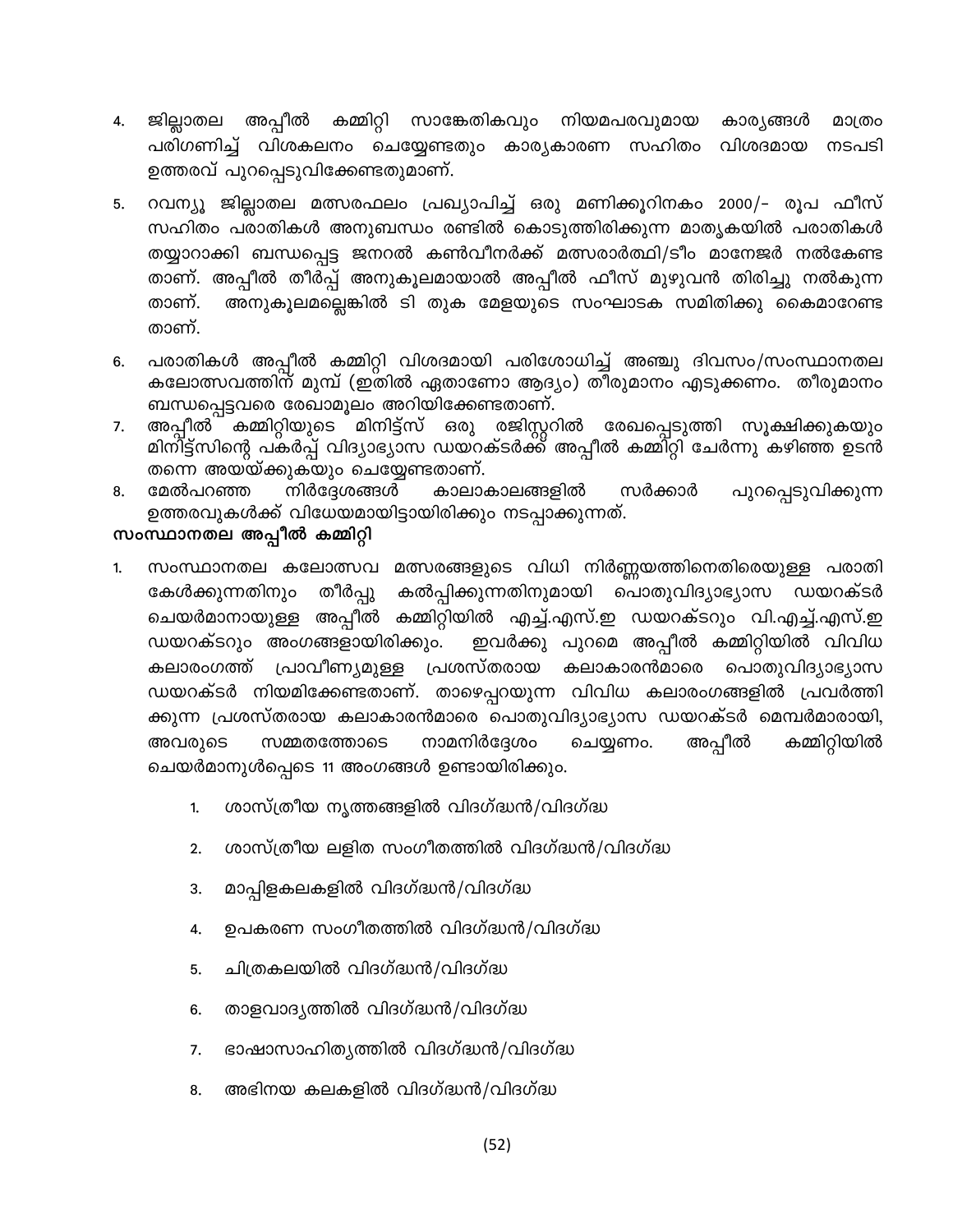- അപ്പീൽ കമ്മിറ്റി രൂപീകരിച്ചുകൊണ്ടുള്ള ഔദ്യോഗിക ഉത്തരവ് പൊതുവിദ്യാഭ്യാസ  $2.$ മുകളിൽ സൂചിപ്പിച്ചിട്ടുള്ള വിദഗ്ദ്ധർക്കു പുറമെ ഡയറക്ടർ പുറപ്പെടുവിക്കേണ്ടതാണ്. ഏതെങ്കിലും വിഭാഗത്തിൽ വിധി നിർണ്ണയത്തിനു വിദഗ്ദ്ധരുടെ സേവനം ആവശ്യമായി വരികയാണെങ്കിൽ അവരെ ഉൾപ്പെടുത്തുന്നതിനു ചെയർമാന് അധികാരമുണ്ടായിരിക്കും.
- ലഭിക്കുന്ന പരാതികളുടെ ഉള്ളടക്കം പരിശോധിച്ചു നടപടിയെടുക്കുവാനും തീർപ്പു 3. കൽപ്പിക്കുവാനും അപ്പീൽ കമ്മിറ്റിക്ക് അധികാരമുണ്ടായിരിക്കും. ഇക്കാര്യത്തിൽ അപ്പീൽ കമ്മിറ്റിയുടെ തീരുമാനം അന്തിമമായിരിക്കും.
- അപ്പീൽ കമ്മിറ്റി അംഗങ്ങളുടെ ബയോഡാറ്റ ചെയർമാൻ വാങ്ങി സൂക്ഷിക്കേണ്ടതാണ്. 4.
- അപ്പീൽ കമ്മിറ്റി അംഗങ്ങളായി നിയമിക്കപ്പെടുന്നവർ മാന്വലിൽ പറയുന്ന 5. സത്യപ്രസ്താവന അനുബന്ധം നാലിൽ ചെയർമാനു നൽകേണ്ടതാണ്.
- സംസ്ഥാനതല മത്സരഫലം പ്രഖ്യാപിച്ച് ഒരു മണിക്കൂറിനകം 2500/– രൂപ ഫീസ് സഹിതം 6. അനുബന്ധം രണ്ടിൽ കൊടുത്തിരിക്കുന്ന മാതൃകയിൽ പരാതികൾ തയ്യാറാക്കി പൊതുവിദ്യാഭ്യാസ ഡയറക്ടർക്ക് മത്സരാർത്ഥി/ടീം മാനേജർ നൽകേണ്ടതാണ്. അപ്പീൽ തീർപ്പ് അനുകൂലമായാൽ അപ്പീൽ ഫീസ് മുഴുവൻ തിരിച്ചു നൽകുന്നതാണ്. അല്ലാത്ത പക്ഷം ഈ തുക ഫെസ്റ്റിവൽ ഫണ്ടിലേക്കു മുതൽക്കൂട്ടുന്നതാണ്.
- സംസ്ഥാനതല അപ്പീൽ കമ്മിറ്റി സാങ്കേതികവും നിയമപരവുമായ കാര്യങ്ങൾ മാത്രം 7. പരിഗണിച്ച് വിശകലനം ചെയ്യേണ്ടതും കാര്യകാരണസഹിതം വിശദമായ നടപടിഉത്തരവ് പുറപ്പെടുവിക്കേണ്ടതുമാണ്.
- കമ്മിറ്റി വിശദമായി പരിശോധിച്ച് അപ്പീൽ പരാതികൾ തീരുമാനം 8. എടുക്കണം. തീരുമാനം ബന്ധപ്പെട്ടവരെ രേഖാമൂലം അറിയിക്കേണ്ടതാണ്.
- അപ്പീൽ കമ്മിറ്റിയുടെ മിനിറ്റ്സ് ഒരു രജിസ്റ്ററിൽ രേഖപ്പെടുത്തി സൂക്ഷിക്കേണ്ടതാണ്. 9.
- 10. സംസ്ഥാനതല മത്സരത്തിൽ ജില്ലാതല അപ്പീലിലൂടെ വരുന്ന മത്സരാർത്ഥി ജില്ലാ തലത്തിൽ നിന്നും മത്സരിച്ചു വിജയിച്ച മത്സരാർത്ഥിയോടൊപ്പമോ/മെച്ചപ്പെട്ടതോ ആയ സ്കോർ ലഭിച്ചാൽ മാത്രമേ ഗ്രേഡിനും മറ്റ് ആനുകൂല്യങ്ങൾക്കും പരിഗണിക്കുകയുള്ളൂ.
- കോടതിവിധിയിലൂടെ വരുന്ന മത്സരാർത്ഥികൾക്കും ഖണ്ഡിക 10 ലെ വ്യവസ്ഥ ബാധക  $11.$ മാണ്.
- 12. ജില്ലാതല അപ്പീലിലൂടെ സംസ്ഥാനതല മത്സരത്തിൽ പങ്കെടുക്കുന്ന മത്സരാർത്ഥി 5000/-10, 11 ഖണ്ഡികയിൽ പറഞ്ഞിരിക്കുന്ന രൂപ നിരതദ്രവ്യം കെട്ടി വയ്ക്കേണ്ടതാണ്. പ്രകാരം സ്കോർ മെച്ചപ്പെടുത്തിയില്ലെങ്കിൽ തുകയും സർട്ടിഫിക്കറ്റും ലഭിക്കുകയില്ല.
- 13. വിവിധ കോടതികളിലൂടെയും വരുന്ന മത്സരാർത്ഥികൾക്കും ഖണ്ഡിക 12 ലെ വ്യവസ്ഥ ബാധകമാണ്.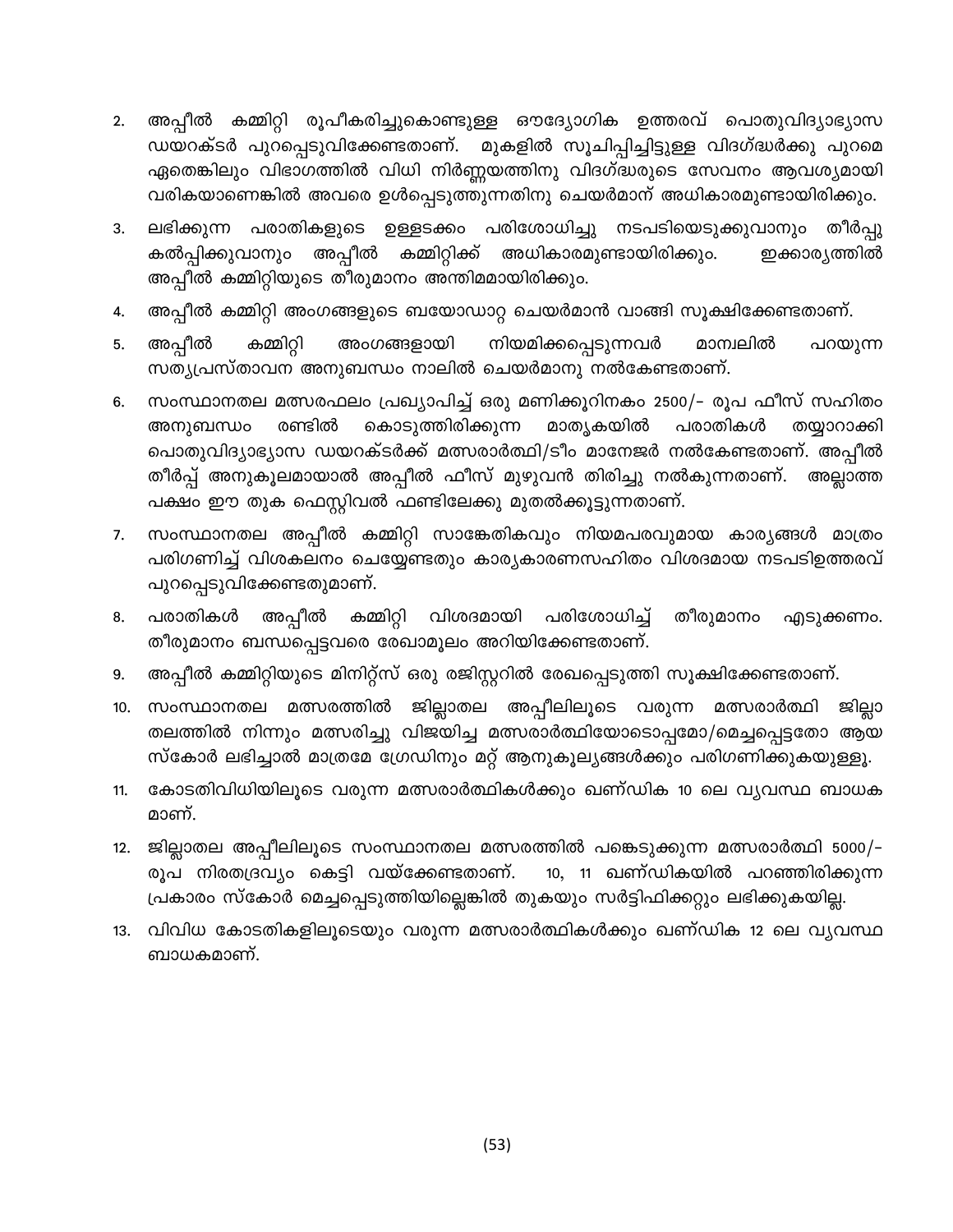#### അധ്യായം – 14

#### കേരള സ്കൂൾ കലോത്സവം : പൊതുനിബന്ധനകൾ

- 1. ഉദ്ഘാടനത്തോടനുബന്ധിച്ചുള്ള ഘോഷയാത്ര ഒഴിവാക്കി. പകരം ഉദ്ഘാടന വേദിക്ക് സമീപം സാംസ്കാരിക ദൃശൃവിസ്മയം സംഘടിപ്പിക്കാവുന്നതാണ്.
- 2. രചനാ മത്സരങ്ങൾക്ക് ആവശ്യമായ പേപ്പർ മാത്രമേ സംഘാടകർ നൽകുകയുള്ളൂ. മത്സരത്തിന്റെ പ്രമേയം വിധികർത്താക്കൾ നിശ്ചയിക്കുന്നതാണ്.
- 3. ശാസ്ത്രീയ സംഗീത മത്സരങ്ങൾക്കും ശ്രുതി ഉപയോഗിക്കാവുന്നതാണ്. മത്സരാർത്ഥിക്ക് ഇഷ്ടമുള്ള രാഗം ആലപിക്കാവുന്നതാണ്.
- 4. ലളിതഗാനം ഭാവപ്രധാനമായിരിക്കണം. വരികളുടെ അർത്ഥത്തിനനുസരിച്ച് സംഗീതം അമിതമായി നൽകിയതായിരിക്കണം. ലളിതഗാനത്തിൽ ക്ലാസിക്കൽ സംഗീതം കലർത്താൻ പാടുള്ളതല്ല.
- 5. കഥകളി സംഗീതത്തിനു ചേങ്ങില ഉപയോഗിക്കാം.
- 6. അക്ഷരശ്ലോകത്തിൽ സംസ്കൃതവൃത്തത്തിലുള്ള മലയാള ശ്ലോകങ്ങളും സംസ്കൃത ശ്ലോകങ്ങളുമാവാം. നാലുവരികളാണ് ചൊല്ലേണ്ടത്.മൂന്നാമത്തെ വരിയുടെ ആദ്യക്ഷര ത്തിലായിരിക്കണം അടുത്ത കുട്ടി ശ്ലോകം തുടങ്ങേണ്ടത്. മൂന്നാമത്തെ അക്ഷരം കൂട്ടക്ഷരമാണെങ്കിൽ ഏതെങ്കിലും ഘടകവർണത്തിലാവാം ശ്ലോകം അടുത്ത കുട്ടി ചൊല്ലേണ്ടത്. എട്ടക്ഷരത്തിലുള്ള ശ്ലോകങ്ങൾ ഒഴിവാക്കേണ്ടതാണ്.
- 7. കാവ്യകേളിയിൽ ഭാഷാ വൃത്തങ്ങളാണ് ആലപിക്കേണ്ടത്. അർത്ഥപൂർത്തി വരാൻ പാകത്തിലുള്ള നാല് ഈരടികളാണ് മത്സരാർത്ഥികൾ ചൊല്ലേണ്ടത്. മൂന്നാമത്തെ ഈരടിയുടെ ആദ്യാക്ഷരത്തിലുള്ള പദ്യങ്ങളാണ് അടുത്ത കുട്ടി ചൊല്ലേണ്ടത്.
- 8. ചെണ്ടയ്ക്ക് (തായമ്പക) അനുസാരി വാദ്യങ്ങളാകാം. എന്നാൽ കുട്ടികൾ തന്നെ പങ്കെടുക്കണം. (രണ്ട് വട്ടം ഒരു വലംതല രണ്ട് ഇടംതല അഥവാ രണ്ട് വട്ടം രണ്ടു വലംതല ഒരു ഇടംതല). അവർക്കും സമ്മാനം ലഭിക്കും.
- അനുയോജ്യമായ വേഷവിധാനവുമായിരിക്കണം 9. നാടൻ ന്യത്തത്തിന് രൂപവും moോടാടി ന്യത്തത്തിനു തെരഞ്ഞെടുക്കേണ്ടത്. നാടോടിനൃത്തത്തിനും സംഘനൃത്തത്തിനും അമിതമായ ആഡംബരം ഒഴിവാക്കണം. നാടോടിനൃത്തത്തിൽ ആട്ടം, വേഷം, ചുവട് ഇവയിൽ നാടോടിത്തനിമ പ്രകടമായിരിക്കണം. പാട്, അമിതമായ ആഡംബരത്തിന് മാർക്ക് കുറക്കണം.
- 10. നൃത്ത ഇനങ്ങൾക്ക് പിന്നണിയിൽ റിക്കോർഡ് ചെയ്ത സി.ഡി മാത്രമേ ഉപയോഗി ക്കുവാൻ പാടുള്ളൂ. പാട്ടുകൾക്കു ചേർന്ന വിധത്തിലുള്ള വാദ്യോപകരണങ്ങൾ മാത്രമേ ഉപയോഗിക്കാവൂ. ഭരതനാട്യത്തിനു വയലിൻ, മൃദംഗം, വീണ, നാട്യാംഗം എന്നീ ഉപകരണങ്ങൾ മാത്രമേ ഉപയോഗിക്കാവു. മോഹിനിയാട്ടത്തിന് വയലിൻ, വീണ, മൃദംഗം, നാട്യാംഗം, ഇടക്ക, ഓടക്കുഴൽ എന്നിവ ഉപയോഗിക്കാവുന്നതാണ്. എല്ലാ നൃത്തയിനങ്ങൾക്കും ഓടക്കുഴൽ ഉപയോഗിക്കാവുന്നതാണ്.
- 11. പിന്നണി അനുവദിച്ചിട്ടുള്ള ഇനങ്ങൾക്കു പിന്നണിയിൽ അതാതു കാറ്റഗറിയിലെ കുട്ടികൾ തന്നെയായിരിക്കണം.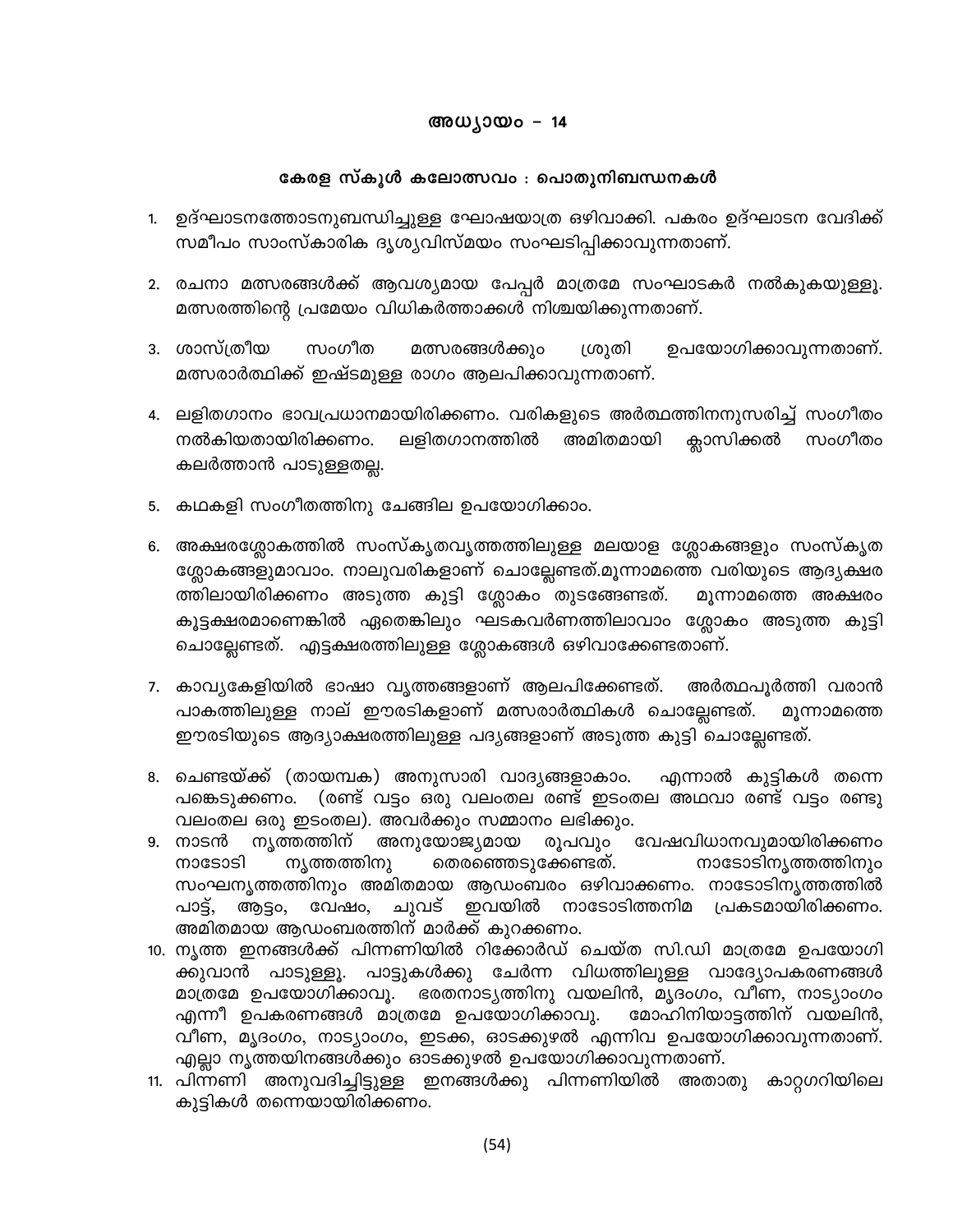- 12. കഥാപ്രസംഗത്തിന് പിന്നണിയിൽ തബല അല്ലെങ്കിൽ മൃദംഗം, ഹാർമോണിയം അല്ലെങ്കിൽ ശ്രുതിപ്പെട്ടി, സിംബൽ ആന്റ് ടൈമിങ്ങ്, ക്ലാർനെറ്റ് അല്ലെങ്കിൽ വയലിൻ എന്നിവയ്ക്കായി നാലുകുട്ടികൾ വരെ ആകാം.
- 13. മദ്ദളത്തിന് അനുസാരിവാദ്യം ആകാം. കുട്ടികൾ ആയിരിക്കണം അനുസാരി വാദ്യം കൈകാര്യം ചെയ്യേണ്ടത്. (ഒരു ഇലത്താളം ഒരു വലംതല ഇങ്ങനെ രണ്ടുപേർ).
- 14. കാറ്റഗറി–l ലെ പ്രസംഗമത്സരത്തിനുള്ള വിഷയം രണ്ടുദിവസം മുമ്പേ നൽകുന്ന താണ്. പക്ഷേ കാറ്റഗറി ll, lll, lV എന്നിവയിലെ പ്രസംഗമത്സരത്തിനുള്ള വിഷയം മത്സരം തുടങ്ങുന്നതിന് 5 മിനിറ്റ് മുമ്പു മാത്രമേ വിധികർത്താക്കൾ നൽകുകയുള്ളൂ.
- 15. ഒപ്പനയ്ക്കു പക്കമേളമോ പിന്നണിയോ പാടില്ല. 10 പേർ (പെൺ) വേണം. 7 പേർ ഒരാൾ ലീഡ്. 2 കോറസ്–കളിക്കാർ ഏറ്റുപാടണം. കളിക്കണം. 3 പേർ പാടണം. സാഹിത്യശുദ്ധിയുള്ള പാട്ട് ആയിരിക്കണം. താളത്തിനൊത്ത കൈയടി മുഖ്യം. നൃത്തമല്ലാത്ത രൂപത്തിൽ ചാഞ്ഞും ചെരിഞ്ഞുമുള്ള കൈയടിയും ചുറ്റിക്കളിയു മണവാട്ടി നിർബന്ധം. 'ഒപ്പനപ്പാട്ടിന്റെ ഇശൽ ഘടനയനുസരിച്ച് ചായൽ, മാകാം. ഇടമുറുക്കം, മുറുക്കം, മുറുക്കത്തിൽ തുണ്ട്, മുറുക്കത്തിൽ തുണ്ടുചാട്ടം തുടങ്ങിയവ അടങ്ങിയിരിക്കണം. വരവ് വഴിനീളം പോക്ക് വഴിനീളം എന്നിവയ്ക്ക് മറേത് ഇശലുകളുമാകാം.
- 16. കോൽക്കളിക്ക് ഇമ്പമാർന്ന പുരാതന മാപ്പിളപ്പാട്ടുകളുടെ ഈണത്തിനൊപ്പിച്ച് മെയ് ചുവടൊപ്പിച്ച് ചെരിഞ്ഞും മറിഞ്ഞും വഴക്കത്തോടെ ചാഞ്ഞും കൃത്യമായ വായ്ത്താരിയും കോലടിയും താളവും പിടിച്ച് പങ്കെടുക്കുന്നവർ തന്നെ പാടണം. പിന്നണിയോ പുറമേ നിന്നുതാളം പറയാനോ പാടില്ല. 12 പേർ വേണം. കോൽ പെണയുടെ താളം, അവതരിപ്പിക്കുന്ന കളികളുടെ മുൻതാളവും വായ്ത്താരിയും ഓരോ കളിയിലും തുടക്കം മുതൽ അവസാനം വരെ ക്രമത്തിലും പാരമ്പര്യരീതി അനുസരിച്ചും അവതരിപ്പിക്കണം. ഓരോകളിയുടെ അവസാനത്തിലും അടക്കത്താള മായി അവതരിപ്പിക്കുന്ന മിൽഫോക്കും കൊടുത്തോപോക്കും കളിയുടെ പ്രാരംഭ ഘട്ടത്തിൽ അവതരിപ്പിക്കാൻ പാടുള്ളതല്ല.
- 17. ദഫ്മുട്ടിന് ബൈത്തിന്റെ വൈവിധ്യമാർന്ന ഈണങ്ങൾക്ക് അനുസരിച്ച് ചാഞ്ഞും ചരിഞ്ഞും നിന്നും ഇരുന്നും വിവിധ താളങ്ങളിൽ അവതരിപ്പിക്കണം. അമിതമായ ചുവടുകളോ നൃത്തമോ പാടില്ല. 10 പേർ വേണം. പിന്നണി പാടില്ല. അറബി ബൈത്തുകളോ മദ്ഹ് നിഷീദകളോ ആകാം. ചുരുങ്ങിയത് 4 താളക്രമങ്ങൾ മാപ്പിളപ്പാട്ടോ ലളിതഗാനങ്ങളോ അവതരിപ്പിക്കാൻ എങ്കിലും അവതരിപ്പിക്കണം. പാടുള്ളതല്ല. ജദ്ബിന്റെ ഹാലിൽ ഭക്തിയുടെ പരിവേഷത്തോടെയായിരിക്കണം കളി അവസാനിപ്പിക്കേണ്ടത്.
- 18. അറബനമുട്ടിന് ഊർജ്ജസ്വലനായ അഭ്യാസിയുടെ രൂപഭാവങ്ങൾ ദൃശ്യമാകണം. ശബ്ദം ഉയർത്തുന്നതിനനുസരിച്ച് അറബി അറബനയുടെ ബൈത്തിന്റെ ഗതി വേഗതയും കുടേണ്ടതാണ്. അംഗോപാംഗങ്ങളിൽ തട്ടിയും മുട്ടിയും വിവിധ താളങ്ങളിലൂടെ അവതരിപ്പിക്കണം. പിന്നണി പാടില്ല. 10 പേർ വേണം. അറബനയുടെ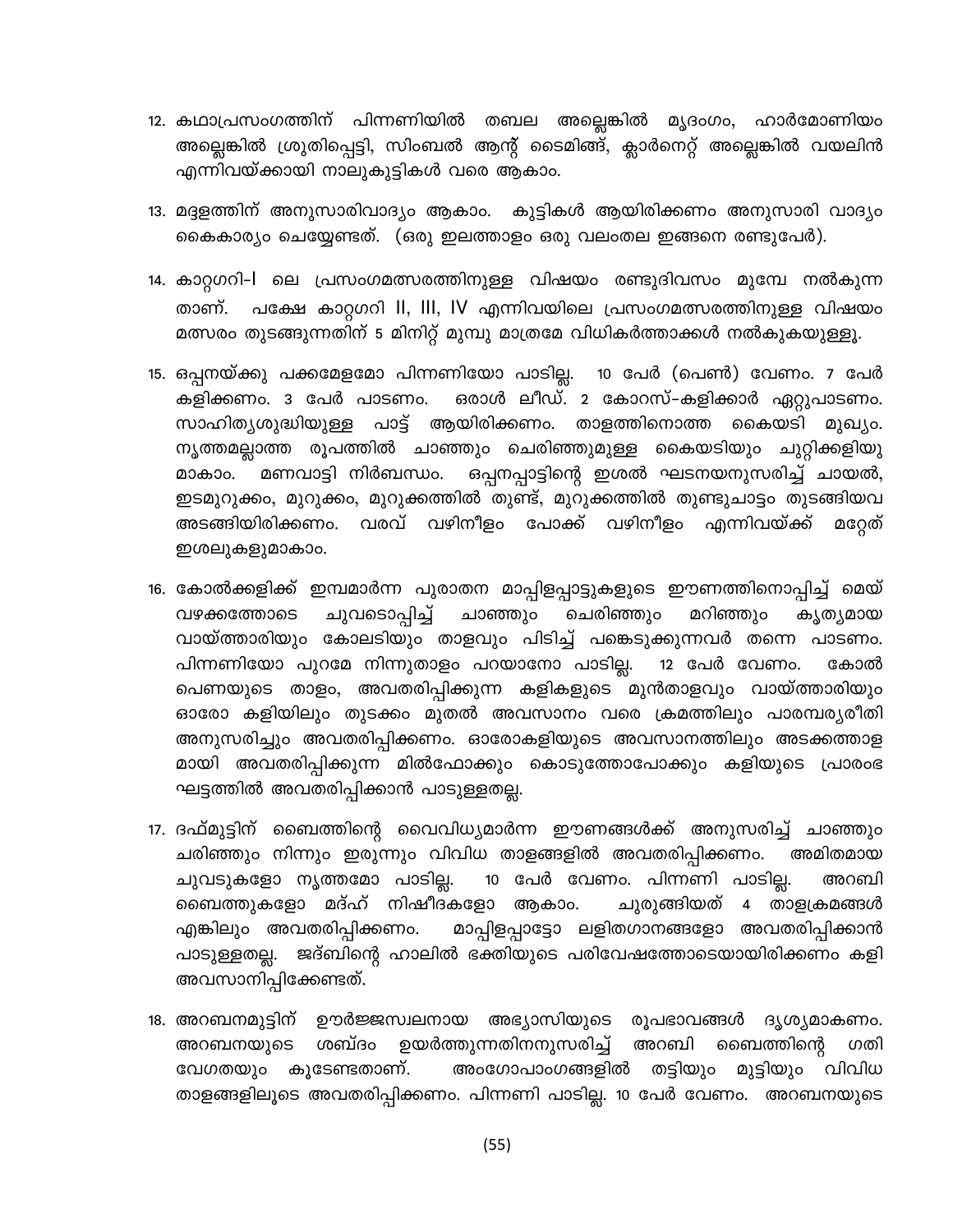ഓരോ കളിയിലും ഒന്നാം കാലം, രണ്ടാം കാലം എന്നിവ കൃത്യമായി അവതരി അഷ്ടപ്രയോഗങ്ങളിലാണ് കളിയും അവതരിപ്പിക്കേണ്ടത്. ഓരോ പ്പിക്കണം. വൃതൃസ്ത പ്രയോഗങ്ങൾക്കും അറബനയുടെ പ്രകടനങ്ങൾക്കും പ്രാധാന്യം മുതൽ കൊടുക്കേണ്ടതാണ്. കളിയുടെ തുടക്കം അവസാനം വരെ അത്മീയ പരിവേഷം അനിവാര്യമാണ്. അറബ് ബൈത്തുകളും രിഫായി ത്വരീഖത്ത് ബൈത്തുകളും അനുവദനീയമാണ്. ഹാളിർബൈത്തോടുകൂടി അവസാനിപ്പിക്കുന്ന തായിരിക്കും അഭികാമ്യം.

- 19. തിരുവാതിരക്കളിക്ക് പിൻപാട്ടിന് കുട്ടികളായിരിക്കണം. (രണ്ടു പേർ) ലളിതമായ കേരളീയ വേഷമായിരിക്കണം. കലാരൂപത്തിന്റെ തനിമ നിലനിർത്തണം. കുട്ടികൾ തന്നെ പാടിക്കളിക്കണം. നിലവിളക്കും നിറപറയും ഉണ്ടായിരിക്കണം (ഇവ സംഘാടകർ നൽകണം) അമിതമായ ചമയങ്ങൾ ഒഴിവാക്കേണ്ടതാണ്.
- 20. മൂന്നു മുതൽ മൂന്നര മീറ്റർ നീളമുള്ള മുണ്ടാണ് മാർഗം കളിക്ക് ഉപയോഗിക്കേണ്ടത്. 24 ഞൊറികളുള്ള അടുക്ക് ഉണ്ടായിരിക്കണം. ഒപ്പനയ്ക്ക് ഉപയോഗിക്കുന്ന ചട്ട മാർഗം കളിക്കു പാടില്ല. ക്രമം അനുസരിച്ചുള്ള 14 പാദവും കളിക്കേണ്ടതില്ല. എന്നാൽ പാദങ്ങൾ ക്രമം തെറ്റാതെ കളിക്കണം. 5 തിരിയോ 7 തിരിയോ ഉള്ള (നിലവിളക്ക് സംഘാടകർ നൽകണം) കുരിശുള്ള നിലവിളക്കാണ് വേണ്ടത്. തനതായ വേഷമായിരിക്കണം. നൃത്താവതരണത്തിന് താളം ക്രമീകരിക്കുന്നതിന് കുഴിത്താളം (ചെറിയ ഇലത്താളം) ഉപയോഗിക്കാവുന്നതാണ്. സംഗീത മറ്റു ഉപകരണങ്ങളോ പിന്നണിയോ പാടില്ല.
- 21. നാടകത്തിൽ ഒരു ഏകാങ്ക നാടകമോ, വലിയ നാടകത്തിന്റെ തെരഞ്ഞെടുത്ത ഭാഗങ്ങളോ ആകാം. നല്ല നടൻ, നല്ല നടി എന്നിവരെ തെരഞ്ഞെടുത്ത് സമ്മാനം സംഗീതത്തിനായി പിന്നണി സി.ഡി ഉപയോഗിക്കാവുന്നതാണ്. നൽകണം. സംവിധായകനുള്ള പുരസ്ക്കാരം നൽകാൻ പാടില്ല. രംഗസജ്ജീകരണത്തിനുള്ള നാടകം ലളിതമായിരിക്കണം. സമയം പരമാവധി 15 മിനിട്ട് ആയിരിക്കും. ഇത) സംസ്കൃതം, അറബിക് എന്നീ സാഹിത്യോത്സവത്തിനും ബാധകമാണ്. അഡംബരം ഒഴിവാക്കണം. നാടക മത്സരത്തിൽ നല്ല നടനും നടിയുമായി നല്ല ഗ്രേഡിന് തെരഞ്ഞെടുക്കപ്പെടുന്നവർക്ക് 'എ' നൽകുന്ന സ്കോളർഷിപ് നൽകുന്നതാണ്.
- 22. ദേശഭക്തിഗാന സംഘത്തിൽ ആൺകുട്ടികളും പെൺകുട്ടികളുമാകാം. ദേശീയോദ്ഗ്രഥന സന്ദേശമുൾക്കൊള്ളുന്ന ഗാനങ്ങളായിരിക്കണം ആലപിക്കേണ്ടത്. മലയാള ഗാനം തന്നെ ആയിരിക്കണമെന്നില്ല.
- നാടകീയ 23. ഗൗരവപൂർണ്ണമായ ആക്ഷേപ-ഹാസ്യ മുഹുർത്തത്തിന്റെ ദൃശ്യാവിഷ്കാരമായിരിക്കണം സ്കിറ്റ്.
- 24. അംഗവിക്ഷേപങ്ങളിലൂടെയും ചലനങ്ങളിലൂടെയും സംഭാഷണം കൂടാതെ ദൃശ്യ ങ്ങളും ഭാവങ്ങളും കോർത്തിണക്കി ഒരു പ്രമേയത്തെ പൂർണ്ണമായ അർത്ഥത്തിൽ അവതരിപ്പിക്കുന്നതായിരിക്കണം മൈം.
- 25. കഥകളിഗ്രൂപ്പിൽ വേഷങ്ങൾ നാലു ഒരേസമയത്താകാം. പക്ഷേ നാലു വേഷങ്ങൾക്കും ഏതാണ്ട് തുല്യമായ ക്രിയാംശം രംഗത്തുണ്ടാകണം.

 $(56)$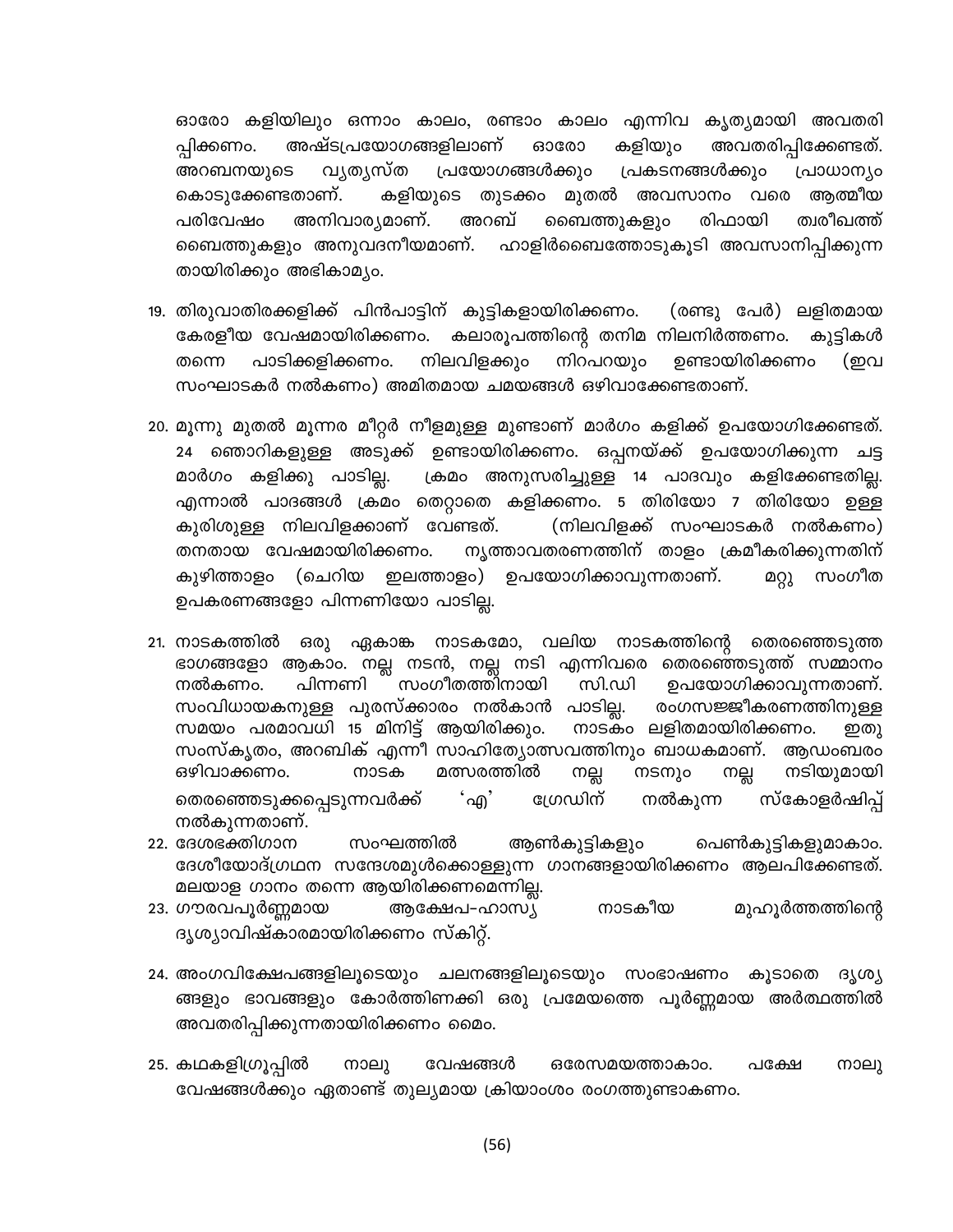- 26. നിലവിളക്ക് ആവശ്യമായ മത്സരങ്ങൾക്ക് നിലവിളക്ക് സംഘാടകർ നൽകണം.
- 27. എല്ലാ മത്സരങ്ങളുടെയും പിന്നണിയിലുള്ള കുട്ടികൾക്കും ഗ്രേഡ് സർട്ടിഫിക്കറ്റിന് അർഹത ഉണ്ടായിരിക്കുന്നതാണ്.
- 28. പൂരക്കളി തറനിരപ്പിൽ നടത്തുന്നതായിരിക്കും അഭികാമ്യം.
- 29. ഗസലിൽ ശ്രുതി നിർബന്ധമാണ്. തബല, ഹാർമോണിയം എന്നിവ അഭികാമ്യം. ഗസൽ ഉറുദു ഭാഷയിൽ തന്നെ ആലപിക്കണം. മത്ല (പല്ലവി), മക്ത (തൂലികാ നാമം), ശേർ (ഈരടികൾ), ബെഹർ (വൃത്തം), രദീഫ്-കാഫിയ (പ്രാസം), ഖയാൽ (അർത്ഥ വ്യാപ്തി) തുടങ്ങിയവ നിർബന്ധമായും തിരഞ്ഞെടുക്കുന്ന ഗസലിൽ ഉണ്ടായിരിക്കണം. ശേറുകളുടെ എണ്ണ൦ ഒറ്റസംഖ്യ ആയിരിക്കണം  $(3,$ 5,  $7).$ വിധികർത്താക്കളിൽ ഒരാൾ ഉറുദുവിൽ പ്രാവീണ്യമുള്ളയാൾ ആയിരിക്കണം. രണ്ടു പേർ ഗസൽ ഗായകരോ ഹിന്ദുസ്ഥാനി സംഗീതത്തിൽ പ്രാഗത്ഭ്യം തികഞ്ഞവരോ ആയിരിക്കണം.
- 30. ലൈറ്റ് & സൗണ്ട്, വെൽഫെയർ, സ്റ്റേജ് & പന്തൽ എന്നീ കമ്മിറ്റികളിലെ പ്രതിനിധി എപ്പോഴും മത്സരവേദികളിൽ ഉണ്ടായിരിക്കേണ്ടതാണ്.
- 31. മത്സരത്തിൽ വിധികർത്താക്കളായി തിരിച്ചറിയൽ വരുന്നവരുടെ രേഖകൾ ഇവർക്കു ഫോട്ടോ പതിപ്പിച്ച തിരിച്ചറിയൽ പരിശോധിച്ച് ഉറപ്പുവരുത്തേണ്ടതാണ്. രേഖ സംഘാടകർ നൽകേണ്ടതാണ്.
- 32. വഞ്ചിപ്പാട്ട് രണ്ട് ശൈലിയിലുണ്ട്. കുട്ടനാടൻ ശൈലിയും ആറൻമുള ശൈലിയും. കുട്ടനാടൻ ശൈലി വളരെ പതിഞ്ഞതും ആറൻമുള ശൈലി ചടുലവുമാണ്. മത്സര ശൈലിയുടെ രംഗത്ത് രണ്ടും ഉൾപ്പെടുമെന്നതിനാൽ അടിസ്ഥാനത്തിൽ ഇവ വിലയിരുത്തൽ നടത്തേണ്ടതാണ്. അതുകൊണ്ട് മൂന്ന് വിധികർത്താക്കളിൽ ഒരാളെങ്കിലും ആറൻമുള ശൈലിയിൽ പ്രാവീണ്യം ഉള്ളയാൾ ആയിരിക്കണം.
- എന്നിങ്ങനെയുള്ള 33. ചവിട്ടു നാടകം, നാടകം, സംഘനൃത്തം മത്സരങ്ങളിൽ തരത്തിലുള്ള പങ്കെടുക്കുന്നവർ വസ്തുക്കൾ/പദാർത്ഥങ്ങൾ അപകടമുണ്ടാക്കുന്ന ഉപയോഗിക്കാൻ പാടില്ല. അമിത ആഡംബരം പാടില്ല.
- 34. നാടൻ പാട്ട് മത്സരത്തിൽ പാട്ടിന്റെ പാരമ്പര്യം സ്റ്റേജിൽ പറയണം. വാമൊഴിയായി കിട്ടിയ പാട്ടുകൾ മാത്രമേ ഉപയോഗിക്കാവൂ (അനുഷ്ഠാനപ്പാട്ടുകൾ, ഉത്സവപ്പാട്ടുകൾ, കൃഷിപ്പാട്ടുകൾ കളിപ്പാട്ടുകൾ). പ്രാദേശികമായ തനതു വാദ്യോപകരണങ്ങൾ പാടില്ല. ഉപയോഗിക്കണം. പിന്നണി ഇലക്ട്രോണിക് കുട്ടികൾ തന്നെ ഉപകരണങ്ങളോ, കരാക്കോ, സി.ഡി സംവിധാനങ്ങളോ ഉപയോഗിക്കാൻ പാടില്ല. വേഷസംവിധാനങ്ങൾ മൂല്യനിർണ്ണയത്തിന് പരിഗണിക്കുന്നതല്ല.
- 35. ഉറുദു സംഘഗാനത്തിൽ വസ്ത്രാലങ്കാരത്തിന് പ്രത്യേക മാർക്ക് നൽകേണ്ടതില്ല. പിന്നണിയോ സംഗീത ഉപകരണങ്ങളോ ആവശ്യമില്ല.
- 36. മത്സരങ്ങൾ എല്ലാം ഗ്രീൻ പ്രോട്ടോകോൾ പാലിച്ചുകൊണ്ടുള്ളതായിരിക്കണം.

 $(57)$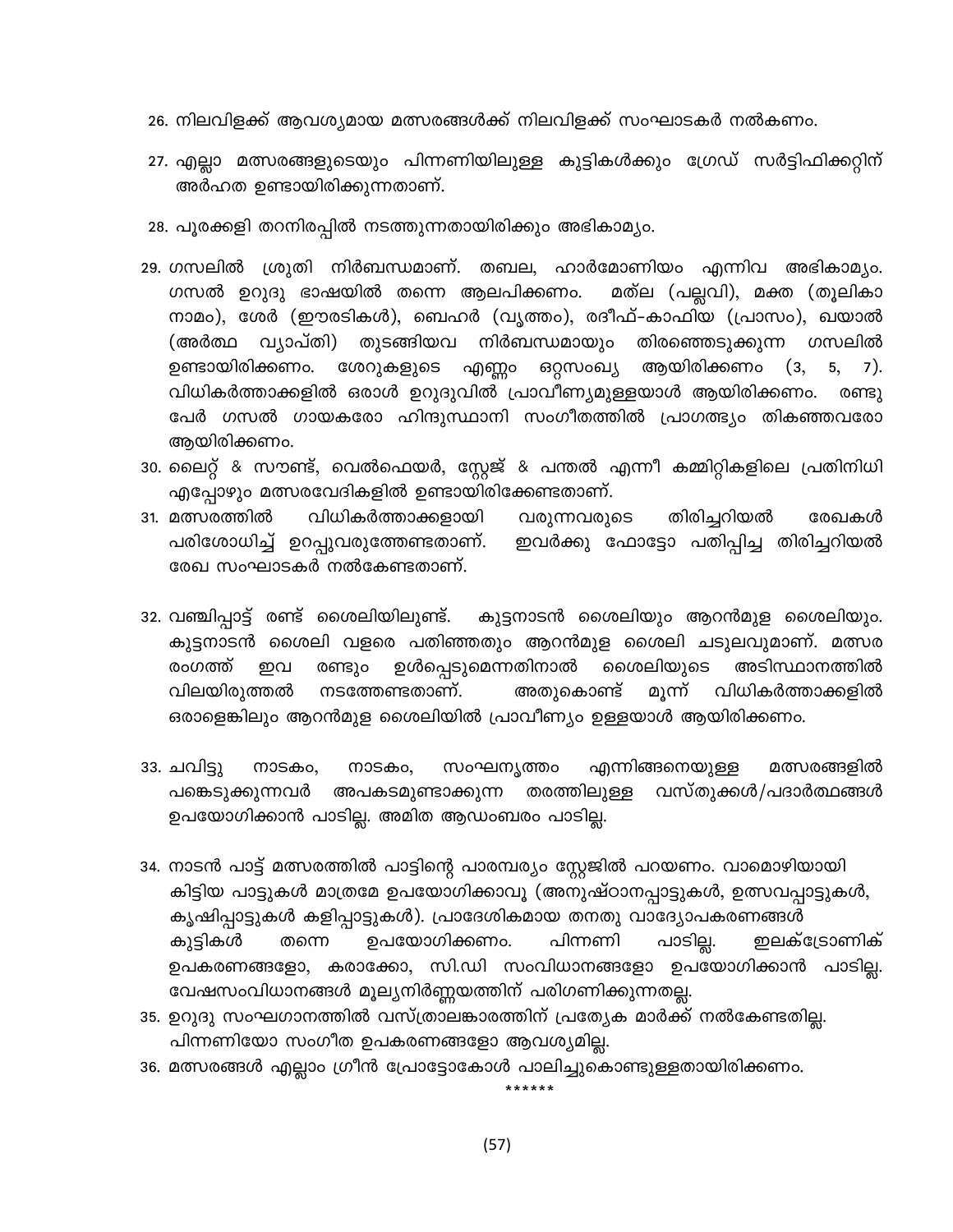|                | ശാസ്ത്രീയ സംഗീതം (ശ്രുതിയോടുകൂടി പാടണം) |     |               |            |  |  |
|----------------|-----------------------------------------|-----|---------------|------------|--|--|
|                |                                         | എ   | ശാരീരം        | 15 മാർക്ക് |  |  |
|                |                                         | வி  | ശ്രുതിലയം     | 15 മാർക്ക് |  |  |
|                |                                         | സി  | ജ്ഞാനഭാവം     | 20 മാർക്ക് |  |  |
|                |                                         | ഡി  | താളം          | 20 മാർക്ക് |  |  |
|                |                                         | ഇ   | സാഹിത്യശുദ്ധി | 15 മാർക്ക് |  |  |
|                |                                         | എഫ് | മനോധർമ്മം     | 15 മാർക്ക് |  |  |
| $\overline{2}$ | ലളിതഗാനം                                | എ   | ശാരീരം        | 20 മാർക്ക് |  |  |
|                |                                         | வி  | ശ്രുതിലയം     | 20 മാർക്ക് |  |  |
|                |                                         | സി  | ജ്ഞാനഭാവം     | 20 മാർക്ക് |  |  |
|                |                                         | ഡി  | താളം          | 20 മാർക്ക് |  |  |
|                |                                         | ഇ   | സാഹിത്യശുദ്ധി | 20 മാർക്ക് |  |  |
| 3              | കഥകളി സംഗീതം                            |     |               |            |  |  |
|                |                                         | എ   | ശാരീരം        | 20 മാർക്ക് |  |  |
|                |                                         | ബി  | ശ്രുതിലയം     | 20 മാർക്ക് |  |  |
|                |                                         | സി  | ജ്ഞാനഭാവം     | 20 മാർക്ക് |  |  |
|                |                                         | ഡി  | താളം          | 20 മാർക്ക് |  |  |
|                |                                         | ഇ   | സാഹിത്യശുദ്ധി | 20 മാർക്ക് |  |  |
|                |                                         |     |               |            |  |  |

## അധ്യായം - 15 മൂല്യനിർണ്ണയോപാധികൾ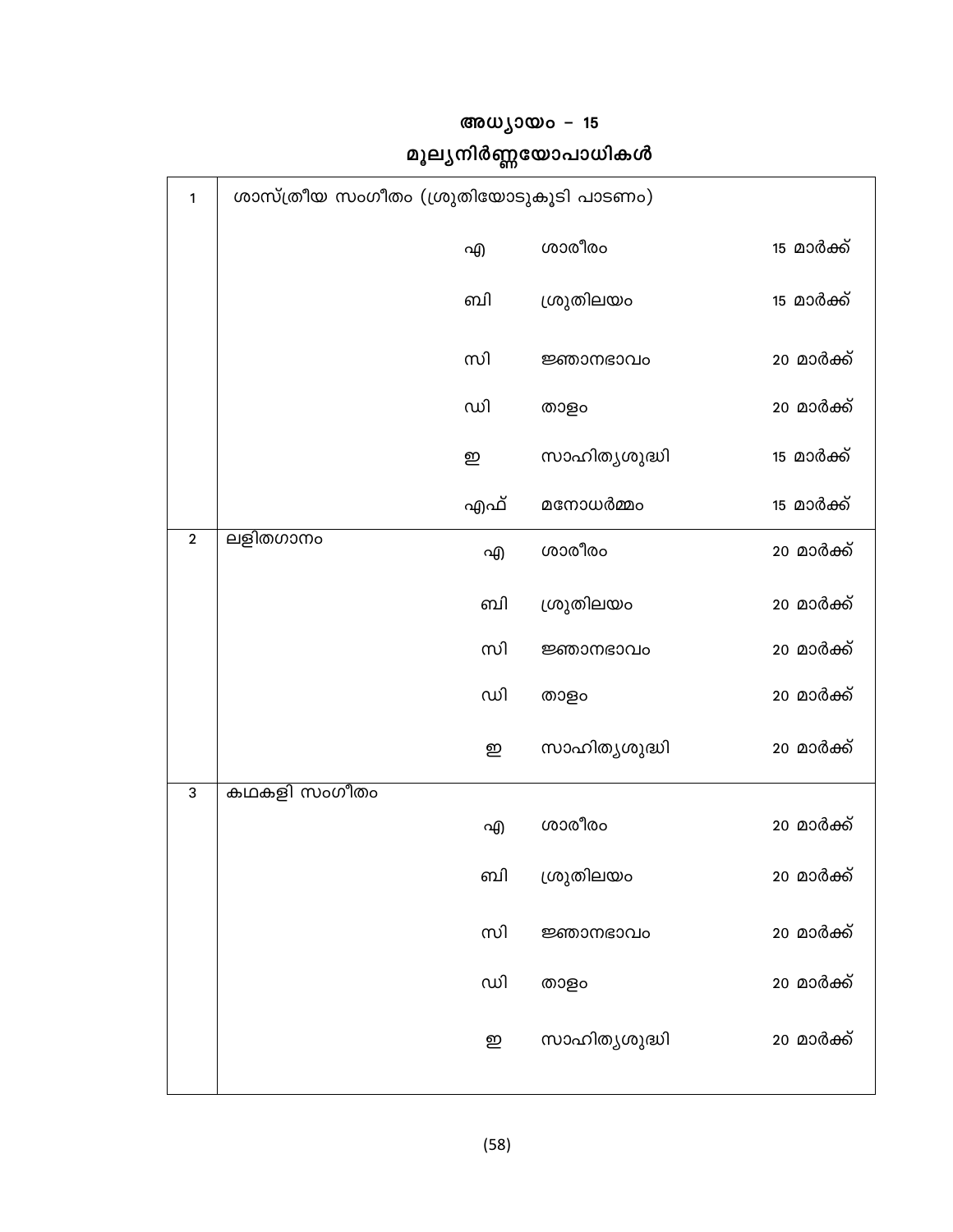| $\overline{\mathbf{4}}$ | ഉപകരണ സംഗീതം                     |     |                    |                   |
|-------------------------|----------------------------------|-----|--------------------|-------------------|
|                         | (വിൻഡ് ടൈപ്പ്)                   | എ   | നാദം               | 20 മാർക്ക്        |
|                         |                                  | வி  | രാഗഭാവം            | 20 മാർക്ക്        |
|                         |                                  | സി  | താളം               | 20 മാർക്ക്        |
|                         |                                  | ഡി  | മനോധർമ്മം          | 20 മാർക്ക്        |
|                         |                                  | ഇ   | ശ്രുതിലയം          | 20 മാർക്ക്        |
| 5                       | ഉപകരണ സംഗീതം (സ്ട്രിങ്ങ് ടൈപ്പ്) |     |                    |                   |
|                         |                                  | എ   | നാദം               | 20 മാർക്ക്        |
|                         |                                  | ബി  | രാഗഭാവം            | 20 മാർക്ക്        |
|                         |                                  | സി  | താളം               | 20 മാർക്ക്        |
|                         |                                  | ഡി  | വില്ലിടുന്നത്      | 20 മാർക്ക്        |
|                         |                                  | ഇ   | മീട്ട്             | 20 മാർക്ക്        |
| 6                       | ഉപകരണ സംഗീതം (ലയ ടൈപ്പ്)         |     |                    |                   |
|                         |                                  | എ   | നാദം               | 20 മാർക്ക്        |
|                         |                                  | ബി  | അംഗുലീപ്രയോഗം      | 20 മാർക്ക്        |
|                         |                                  | സി  | ലയം                | 20 മാർക്ക്        |
|                         |                                  | ഡി  | മനോധർമ്മം          | 20 മാർക്ക്        |
|                         |                                  | ഇ   | ചൊൽശുദ്ധം          | 20 മാർക്ക്        |
|                         |                                  |     |                    |                   |
| 7                       | ഭരതനാട്യം, മോഹിനിയാട്ടം          |     |                    |                   |
|                         |                                  | എ   | ആകാരസൂക്ഷ്മത       | <u>15 മാർക്ക്</u> |
|                         |                                  | ബി  | വേഷം               | <u>15 മാർക്ക്</u> |
|                         |                                  | സി  | ഭാവപ്രകടനം         | 20 മാർക്ക്        |
|                         |                                  | ഡി  | മുദ്രകളുടെ പൂർണ്ണത | 15 മാർക്ക്        |
|                         |                                  | ഇ   | താളം               | 20 മാർക്ക്        |
|                         |                                  | എഫ് | ചുവടുവെയ്പ്        | <u>15 മാർക്ക്</u> |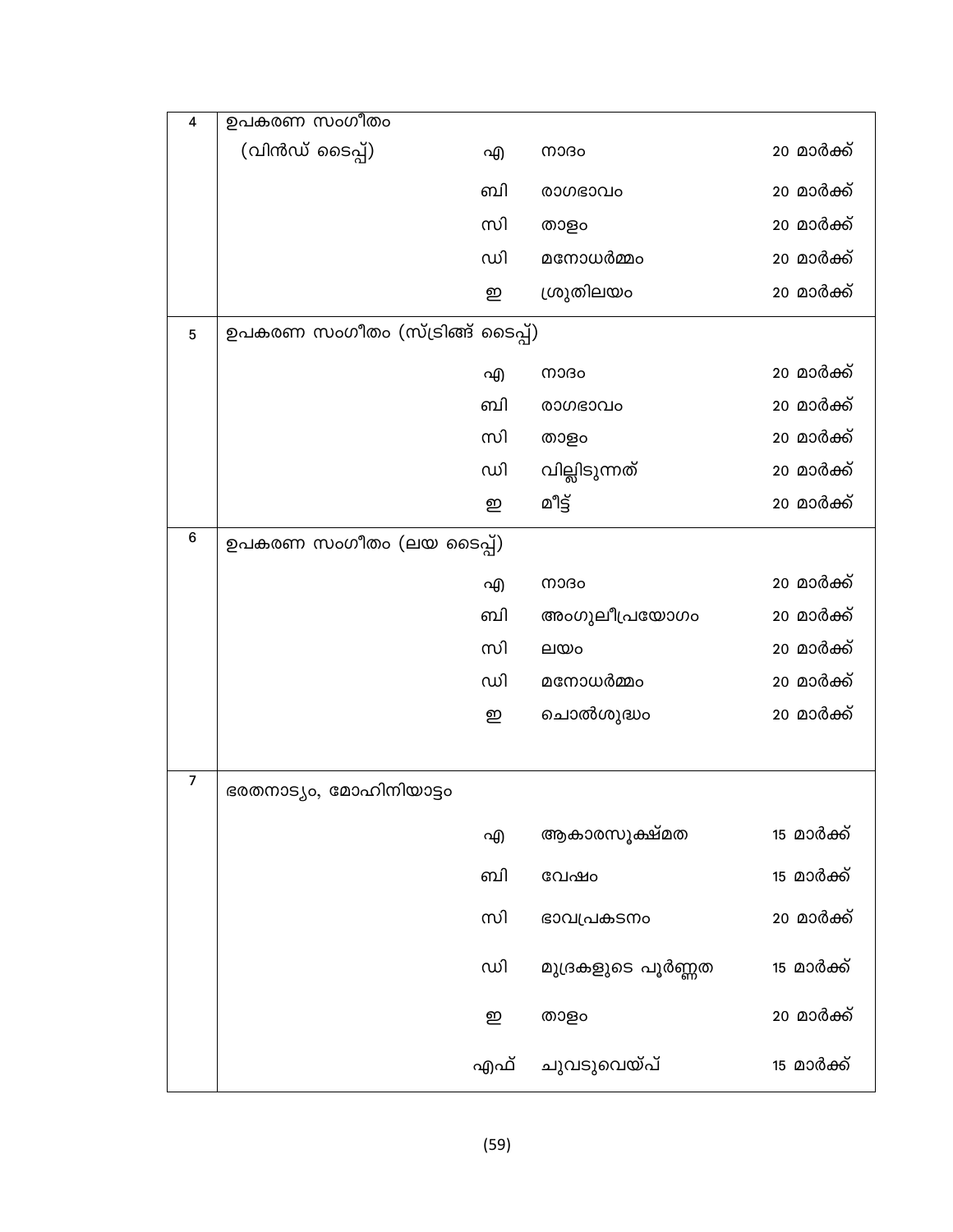| 8  | കുച്ചുപ്പുടി                                                        |     |                                                 |                   |
|----|---------------------------------------------------------------------|-----|-------------------------------------------------|-------------------|
|    |                                                                     | എ   | ആകാരസൂക്ഷ്മത                                    | <u>15 മാർക്ക്</u> |
|    |                                                                     | வி  | വേഷം                                            | <u>15 മാർക്ക്</u> |
|    |                                                                     | സി  | ഭാവപ്രകടനം                                      | 20 മാർക്ക്        |
|    |                                                                     | ഡി  | മുദ്ര                                           | 15 മാർക്ക്        |
|    |                                                                     | ഇ   | താളം                                            | 20 മാർക്ക്        |
|    |                                                                     | എഫ് | ചുവടുവെയ്പ്                                     | <u>15 മാർക്ക്</u> |
| 9  | കഥകളി                                                               |     |                                                 |                   |
|    |                                                                     | എ   | ആഹാര്യം                                         | 30 മാർക്ക്        |
|    |                                                                     | வி  | ചൊല്ലിയാട്ടം                                    | 40 മാർക്ക്        |
|    |                                                                     |     | (ഭാവം, ചലനം, താളം, മുദ്രയുടെ വടിവ്,             |                   |
|    |                                                                     |     | ചുവടുവയ്പ് ഇവയെല്ലാം ഉൾപ്പെടുന്നു)              |                   |
|    |                                                                     | സി  | ശാസ്ത്രീയ പരിജ്ഞാനം                             | 30 മാർക്ക്        |
|    | കുറിപ്പ്: ഗ്രൂപ്പിനു പരസ്പരമുള്ള<br>ണ്ടതാണ്.                        |     | പൊരുത്തവും പ്രതികരണവും കൂടി                     | കണക്കാക്കേ        |
| 10 | നാടോടി നൃത്തം                                                       |     |                                                 |                   |
|    |                                                                     | എ   | ആകാരസുഷമ                                        | 20 മാർക്ക്        |
|    |                                                                     | வி  | വേഷം                                            | 20 മാർക്ക്        |
|    |                                                                     | സി  | ഭാവപ്രകടനം                                      | 20 മാർക്ക്        |
|    |                                                                     | ഡി  | താളം                                            | 20 മാർക്ക്        |
|    |                                                                     | ഇ   | ചലനഭംഗി                                         | 20 മാർക്ക്        |
|    | കുറിപ്പ്: ഉപകരണങ്ങളുടെ ആധിക്യം കുറയ്ക്കണം, രംഗസജ്ജീകരണം ആവശ്യമില്ല. |     |                                                 |                   |
|    |                                                                     |     | നാടോടിത്തനിമ എല്ലാ രീതിയിലും നിലനിർത്തേണ്ടതാണ്. |                   |
| 11 | ഓട്ടൻ തുള്ളൽ                                                        |     |                                                 |                   |
|    |                                                                     | എ   | വേഷഭംഗി                                         | 20 മാർക്ക്        |
|    |                                                                     | வி  | സംഗീതവും സാഹിതൃവും                              | 20 മാർക്ക്        |
|    |                                                                     | സി  | ഉച്ചാരണം                                        | 20 മാർക്ക്        |
|    |                                                                     | ഡി  | അഭിനയം                                          | 20 മാർക്ക്        |
|    |                                                                     | ഇ   | താളം                                            | 20 മാർക്ക്        |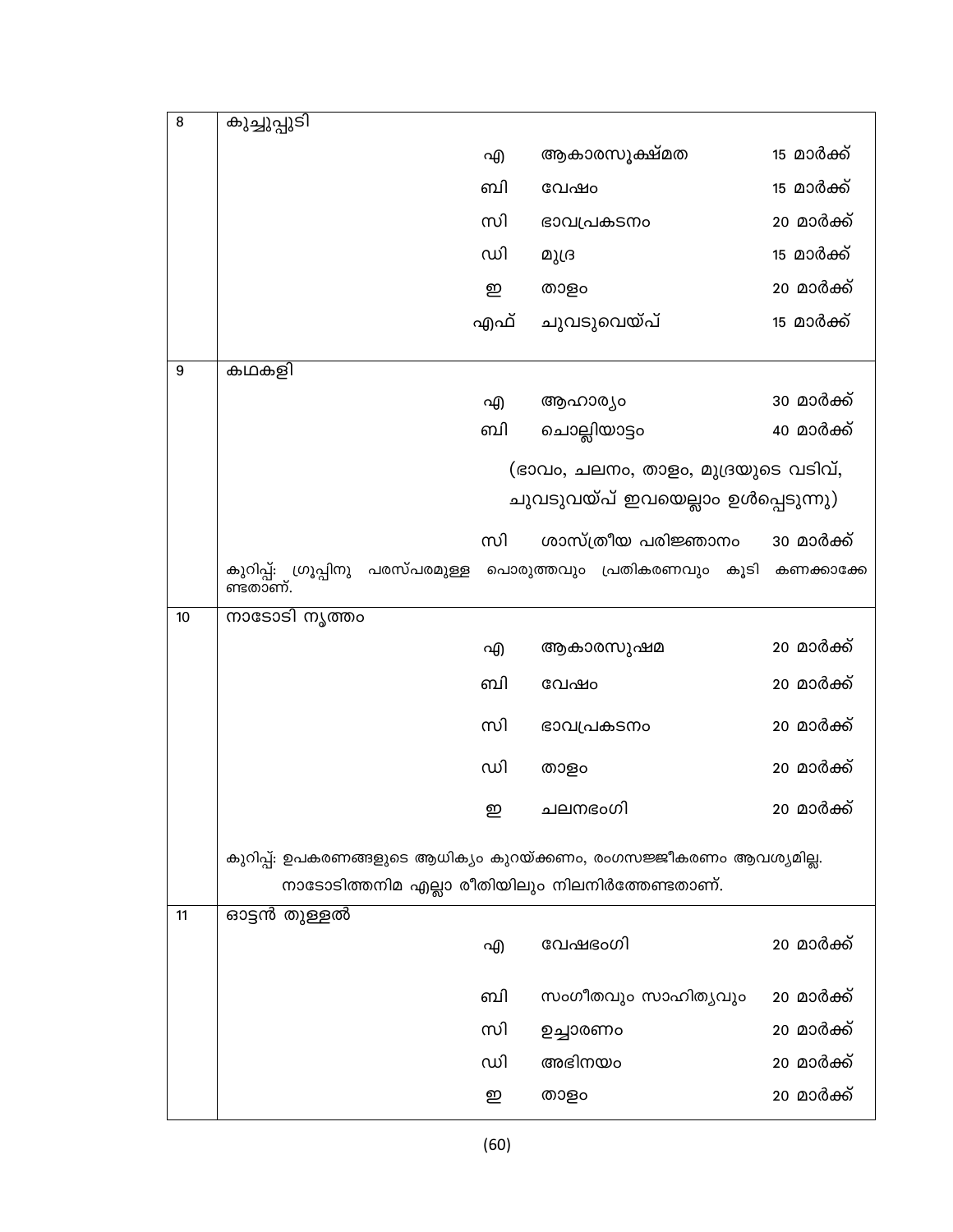| 12 | കഥാപ്രസംഗം                                                                                                             |     |                                          |                    |
|----|------------------------------------------------------------------------------------------------------------------------|-----|------------------------------------------|--------------------|
|    |                                                                                                                        | എ   | ഉച്ചാരണശുദ്ധി                            | 20 മാർക്ക്         |
|    |                                                                                                                        | வி  | ഭാഷാശുദ്ധി                               | 20 മാർക്ക്         |
|    |                                                                                                                        | സി  | ആശയാവിഷ്കരണം                             | 20 മാർക്ക്         |
|    |                                                                                                                        | ഡി  | ഭാവപ്രകടനം                               | 20 മാർക്ക്         |
|    |                                                                                                                        | ഇ   | സാഹിതൃവും സംഗീത<br>വുമായുള്ള യോജിപ്പ്    | 20 മാർക്ക്         |
| 13 | പ്രസംഗം/പ്രഭാഷണം                                                                                                       |     |                                          |                    |
|    |                                                                                                                        | എ   | സഭാകമ്പമില്ലാതെ<br>സംസാരിക്കാനുള്ള കഴിവ് | 20 മാർക് <u>ക്</u> |
|    |                                                                                                                        | வி  | അക്ഷരസ്ഫുടത                              | 20 മാർക്ക്         |
|    |                                                                                                                        | സി  | ഭാഷാശുദ്ധി                               | 15 മാർക്ക്         |
|    |                                                                                                                        | ഡി  | ആശയസ്ഫുടത                                | <u>15 മാർക്ക്</u>  |
|    |                                                                                                                        | ഇ   | ധാരാവാഹിത്വം                             | <u>15 മാർക്ക്</u>  |
|    |                                                                                                                        |     | സന്ദർഭോചിതമായ                            |                    |
| 14 |                                                                                                                        | എഫ് | ശബ്ദനിയന്ത്രണം                           | 15 മാർക്ക്         |
|    | പദ്യം ചൊല്ലൽ                                                                                                           | എ   | മനഃപാഠം                                  | 25 മാർക്ക്         |
|    |                                                                                                                        | வி  | അക്ഷരസ്ഫുടത                              | 25 മാർക്ക്         |
|    |                                                                                                                        | സി  | മിതമായ ഭാവശബ്ദ                           | 25 മാർക്ക്         |
|    |                                                                                                                        |     | പ്രകടനം                                  |                    |
|    |                                                                                                                        | ഡി  | അർത്ഥം, ആശയം<br>ഇവയുടെ<br>സ്പഷ്ടീകരണം    | 25 മാർക്ക്         |
|    | (കുറിപ്പ്: അമിതമായ സംഗീതത്തിനു സ്ഥാനമില്ല. കവിയെപ്പറ്റിയും കവിതയെപ്പറ്റിയും ഒന്നോ<br>രണ്ടോ വാക്യം മാത്രം മുഖവുര പറയാം) |     |                                          |                    |
| 15 | ചാക്യാർകൂത്ത്                                                                                                          |     |                                          |                    |
|    |                                                                                                                        | എ   | വേഷഭംഗി                                  | 20 മാർക്ക്         |
|    |                                                                                                                        | ബി  | ഫലിതം                                    | 20 മാർക്ക്         |
|    |                                                                                                                        | സി  | അക്ഷരസ്ഫുടത                              | 20 മാർക്ക്         |
|    |                                                                                                                        | ഡി  | സാഹിത്യഭംഗി                              | 20 മാർക്ക്         |
|    |                                                                                                                        | ഇ   | അവതരണപടുത്വം                             | 20 മാർക്ക്         |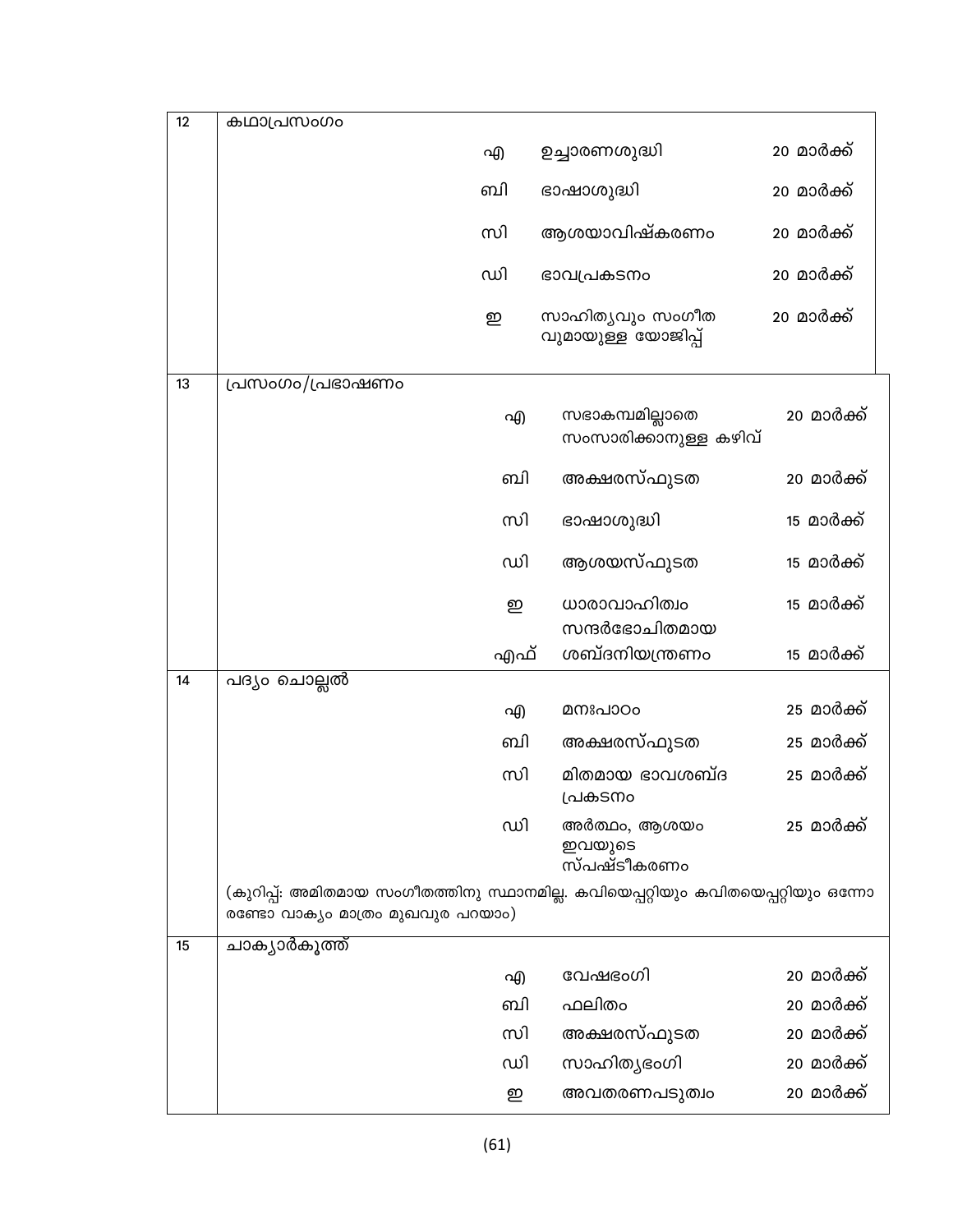| 16 | സംഘനൃത്തം          |    |                                                                                                      |                    |
|----|--------------------|----|------------------------------------------------------------------------------------------------------|--------------------|
|    |                    | എ  | നർത്തകർ തമ്മിലുള്ള<br>യോജിപ്പ്                                                                       | 20 മാർക്ക്         |
|    |                    | வி | വേഷവിധാനവും<br>വേഷത്തിന്റെ യോജിപ്പും                                                                 | 20 മാർക് <u>ക്</u> |
|    |                    | സി | ചലനം                                                                                                 | 20 മാർക്ക്         |
|    |                    | ഡി | താളം                                                                                                 | 20 മാർക്ക്         |
|    |                    | ഇ  | അവതരണം                                                                                               | 20 മാർക്ക്         |
| 17 | നാടകം              |    |                                                                                                      |                    |
|    |                    | എ  | ഇതിവൃത്തം                                                                                            | 25 മാർക്ക്         |
|    |                    | സി | അവതരണം                                                                                               | 25 മാർക്ക്         |
|    |                    | ഡി | സംവേദനം                                                                                              | 25 മാർക്ക്         |
|    |                    | ഇ  | അഭിനയം                                                                                               | 25 മാർക്ക്         |
| 18 | തിരുവാതിരക്കളി     |    |                                                                                                      |                    |
|    |                    | എ  | വേഷത്തനിമ                                                                                            | 25 മാർക്ക്         |
|    |                    | ബി | ചലനം                                                                                                 | 25 മാർക്ക്         |
|    |                    | സി | താളം                                                                                                 | 25 മാർക്ക്         |
|    |                    | ഡി | ചുവട്                                                                                                | 25 മാർക്ക്         |
| 19 | ഒപ്പന/വട്ടപ്പാട്ട് |    |                                                                                                      |                    |
|    |                    | എ  | ഒപ്പനപ്പാട്ടിന്റെ ഇശൽ                                                                                | 20 മാർക്ക്         |
|    |                    | வி | പാട്ടിന്റെ സാഹിത്യം                                                                                  | 20 മാർക്ക്         |
|    |                    | സി | താളവും കൈയടിയുടെ<br>ചേർച്ചയും                                                                        | 20 മാർക്ക്         |
|    |                    | ഡി | ശ്രുതിലയവും                                                                                          | 20 മാർക്ക്         |
|    |                    | ഇ  | ശബ്ദഭംഗിയും<br>തനിമയാർന്ന                                                                            | 20 മാർക്ക്         |
|    |                    |    | അവതരണം                                                                                               |                    |
| 20 | ദഫ്മുട്ട്          |    |                                                                                                      |                    |
|    |                    | എ  | ബൈത്ത് മഹദ്                                                                                          | 25 മാർക്ക്         |
|    |                    | வி | ഒറ്റമുട്ട്, മൂന്നുമുട്ട്,<br>അഞ്ചുമുട്ട്, കായ്യിൻമുട്ട്,<br>കോരിമുട്ട് ഇവയിൽ<br>ഏതെങ്കിലും നാലു താളം | 25 മാർക് <u>ക്</u> |
|    |                    | സി | വാദൃവാദനം                                                                                            | 25 മാർക് <u>ക്</u> |
|    |                    | ഡി | അവതരണം                                                                                               | 25 മാർക്ക്         |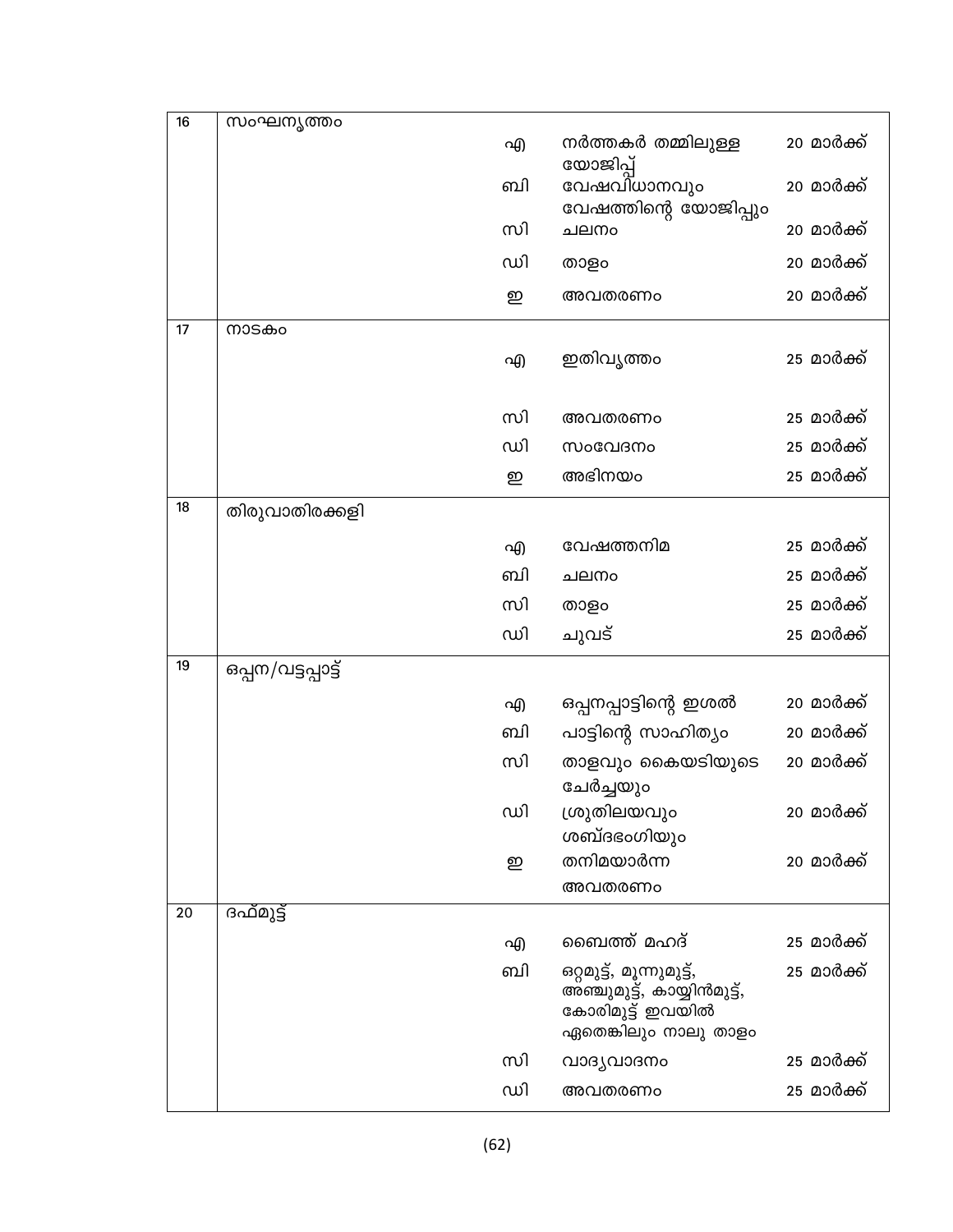| 21 | അറബനമുട്ട്                                                 |    |                                |                    |
|----|------------------------------------------------------------|----|--------------------------------|--------------------|
|    |                                                            | എ  | ബൈത്ത്                         | 20 മാർക്ക്         |
|    |                                                            | வி | ശ്രുതിതാളം                     | 20 മാർക്ക്         |
|    |                                                            | സി | ഭാവം                           | 20 മാർക്ക്         |
|    |                                                            | ഡി | മെയ്തായവും                     | 20 മാർക് <u>ക്</u> |
|    |                                                            | ഇ  | വാദ്യവാദനവും<br>അവതരണം         | 20 മാർക്ക്         |
| 22 | കോൽക്കളി                                                   |    |                                |                    |
|    |                                                            | എ  | പാട്ടിന്റെ തനിമ                | 20 മാർക് <u>ക്</u> |
|    |                                                            | ബി | താളവും കോലടക്കവും              | 25 മാർക്ക്         |
|    |                                                            | സി | മെയ്തായം                       | <u>15 മാർക്ക്</u>  |
|    |                                                            | ഡി | ചുവടുവെയ്പ്                    | 25 മാർക്ക്         |
|    |                                                            | ഇ  | തനിമയാർന്ന<br>അവതരണം           | <u>15 മാർക്ക്</u>  |
| 23 | മിമിക്രി                                                   |    |                                |                    |
|    |                                                            | എ  | വിഷയത്തോടുള്ള നീതി<br>പുലർത്തൽ | 20 മാർക്ക്         |
|    |                                                            | ബി | അനുകരണ സാമർത്ഥ്യം              | 25 മാർക് <u>ക്</u> |
|    |                                                            | സി | അഭിനയം                         | 25 മാർക്ക്         |
|    |                                                            | ഡി | തൻമയത്വം                       | 25 മാർക്ക്         |
|    | കുറിപ്പ്: ആക്ഷേപങ്ങളും അപഹാസ്യമായ പരാമർശങ്ങളും ഒഴിവാക്കണം. |    |                                |                    |
| 24 | മോണോ ആക്ട്                                                 |    |                                |                    |
|    |                                                            | എ  | അക്ഷര സ്ഫുടത                   | 25 മാർക് <u>ക്</u> |
|    |                                                            | ബി | ആശയ സ്ഫുടത                     | 25 മാർക്ക്         |
|    |                                                            | സി | ഭാവാഭിനയം                      | <u>15 മാർക്ക്</u>  |
|    |                                                            | ഡി | സംഭാഷണം                        | 20 മാർക്ക്         |
|    |                                                            | ഇ  | പ്രമേയവും                      | <u>15 മാർക്ക്</u>  |
| 25 | കേരളനടനം                                                   |    | പാത്രവത്കരണവും                 |                    |
|    |                                                            | എ  | ആകാരസുഷമ                       | 20 മാർക്ക്         |
|    |                                                            | ബി | ചുവടുവെയ്പ്                    | 20 മാർക്ക്         |
|    |                                                            | സി |                                | 20 മാർക്ക്         |
|    |                                                            | ഡി | മുദ്രകളുടെ വ്യക്തത<br>താളബോധം  | 20 മാർക്ക്         |
|    |                                                            | ഇ  | അവതരണരീതി                      | 20 മാർക്ക്         |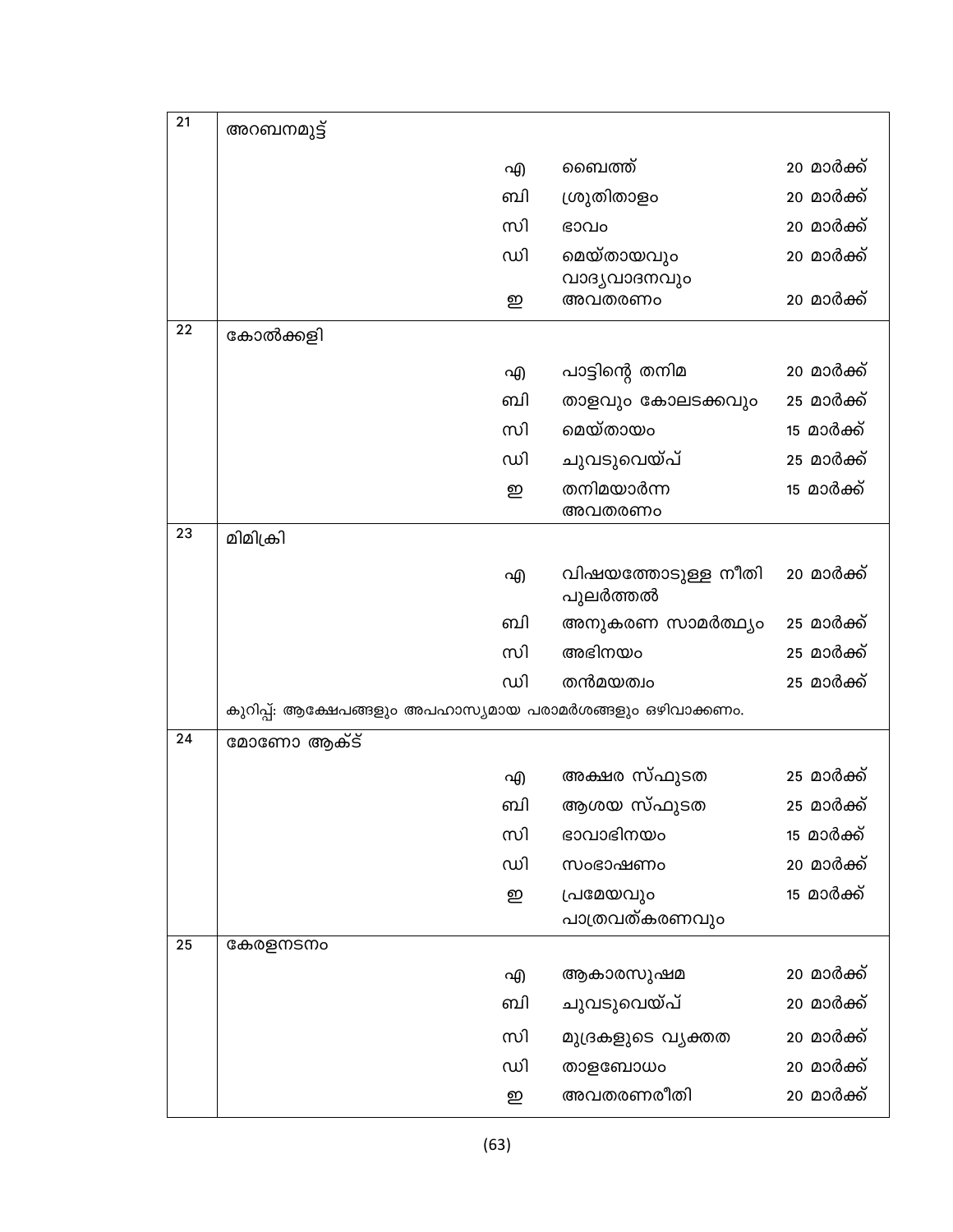| 26 | ദേശഭക്തിഗാനം        |    |                                                  |                    |
|----|---------------------|----|--------------------------------------------------|--------------------|
|    |                     | എ  | ശ്രുതിശുദ്ധി                                     | 20 മാർക് <u>ക്</u> |
|    |                     | வி | താളം                                             | 20 മാർക്ക്         |
|    |                     | സി | ഒരേ ഈണത്തിൽ ഒരുമിച്ച്<br>പാടുന്നതിനുള്ള കഴിവ്    | 20 മാർക്ക്         |
|    |                     | ഡി | അക്ഷരസ്ഫുടതല                                     | 20 മാർക്ക്         |
|    |                     | ഇ  | ഭാവം                                             | 20 മാർക്ക്         |
| 27 | കാർട്ടൂൺ            |    |                                                  |                    |
|    |                     | എ  | തന്നിട്ടുള്ള വിഷയവു<br>മായുള്ള ബന്ധം             | 20 മാർക് <u>ക്</u> |
|    |                     | வி | രചനാശൈലി                                         | 20 മാർക്ക്         |
|    |                     | സി | ആക്ഷേപഹാസ്യ<br>സാമൂഹ്യ വിമർശനം                   | 20 മാർക് <u>ക്</u> |
|    |                     | ഡി | സംവിധാനം<br>(കോമ്പോസിഷൻ)                         | 20 മാർക്ക്         |
|    |                     | ഇ  | നർമ്മബോധം                                        | 20 മാർക്ക്         |
| 28 | ചിത്രരചന (പെൻസിൽ)   |    |                                                  |                    |
|    |                     | എ  | തന്നിട്ടുള്ള വിഷയവു<br>മായുള്ള ബന്ധം             | 20 മാർക്ക്         |
|    |                     | வி | സംവിധാനം<br>(കോമ്പോസിഷൻ)                         | 20 മാർക്ക്         |
|    |                     | സി | പ്രയോഗ സാമർത്ഥ്യം                                | 20 മാർക് <u>ക്</u> |
|    |                     | ഡി | രേഖകളുടെയും ഇരുൾ<br>വെളിച്ചങ്ങളുടെയും<br>സവിശേഷത | 20 മാർക്ക്         |
|    |                     | ഇ  | പൂർണ്ണത                                          | 20 മാർക്ക്         |
| 29 | ചിത്രരചന (ജലച്ചായം) |    |                                                  |                    |
|    |                     | എ  | തന്നിട്ടുള്ള വിഷയവു<br>മായുള്ള ബന്ധം             | 20 മാർക്ക്         |
|    |                     | வி | സംവിധാനം<br>(കോമ്പോസിഷൻ)                         | 20 മാർക്ക്         |
|    |                     | സി | ജലച്ചായത്തിന്റെ<br>പ്രയോഗത്തിലുള്ള<br>മികവ്      | 20 മാർക് <u>ക്</u> |
|    |                     | ഡി | ശൈലി                                             | 20 മാർക്ക്         |
|    |                     | ഇ  | പൂർണ്ണത                                          | 20 മാർക്ക്         |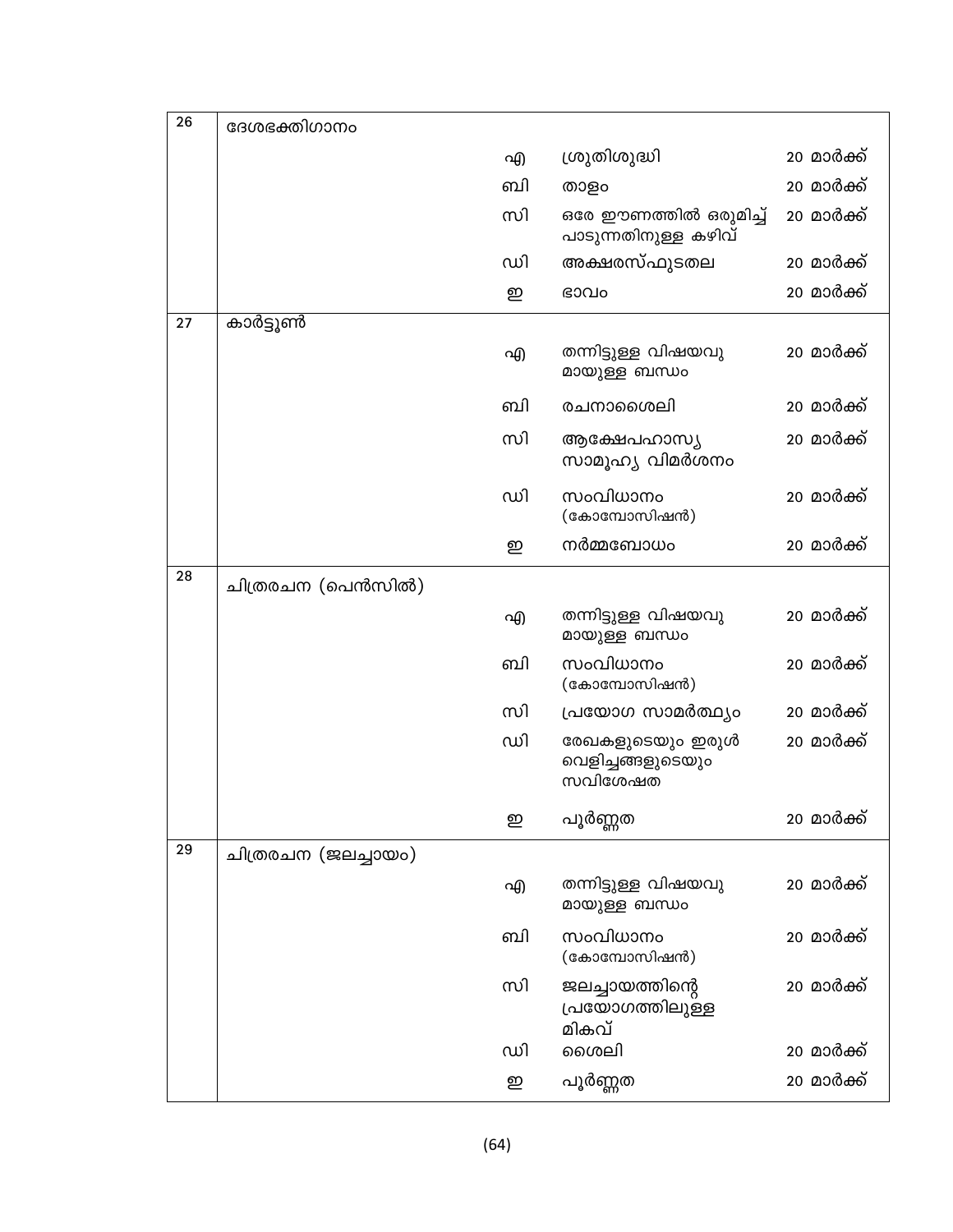| 30 | ചിത്രരചന (എണ്ണച്ചായം) |    |                                                 |                    |
|----|-----------------------|----|-------------------------------------------------|--------------------|
|    |                       | എ  | തന്നിട്ടുള്ള വിഷയവു<br>മായുള്ള ബന്ധം            | 20 മാർക് <u>ക്</u> |
|    |                       | வி | സംവിധാനം<br>(കോമ്പോസിഷൻ)                        | 20 മാർക്ക്         |
|    |                       | സി | എണ്ണച്ചായത്തിന്റെ<br>പ്രയോഗത്തിലുള്ള<br>മികവ്   | 20 മാർക് <u>ക്</u> |
|    |                       | ഡി | ശൈലി                                            | 20 മാർക്ക്         |
|    |                       | ഇ  | പൂർണ്ണത                                         | 20 മാർക്ക്         |
| 31 | പഞ്ചവാദ്യം            |    |                                                 |                    |
|    |                       | എ  | മനോധർമ്മം                                       | 20 മാർക് <u>ക്</u> |
|    |                       | ബി | ലയം                                             | 20 മാർക്ക്         |
|    |                       | സി | വാദ്യോപകരണങ്ങളുടെ<br>യോജിപ്പ്                   | 20 മാർക്ക്         |
|    |                       | ഡി | താളം                                            | 20 മാർക്ക്         |
|    |                       | ഇ  | നാദം                                            | 20 മാർക്ക്         |
| 32 | വൃന്ദവാദ്യം           |    |                                                 |                    |
|    |                       | എ  | ഉപകരണങ്ങൾ തമ്മിലുള്ള<br>ബന്ധം                   | 20 മാർക്ക്         |
|    |                       | வி | ലയം                                             | 20 മാർക്ക്         |
|    |                       | സി | താളം                                            | 20 മാർക്ക്         |
|    |                       | ഡി | ഉപകരണങ്ങൾ<br>കൈകാര്യം<br>ചെയ്യുന്നതിനുള്ള കഴിവ് | 20 മാർക്ക്         |
|    |                       | ഇ  | നാദം                                            | 20 മാർക്ക്         |
| 33 | കഥാരചന                |    |                                                 |                    |
|    |                       | എ  | ഭാഷ                                             | 20 മാർക്ക്         |
|    |                       | வி | സർഗ്ഗാത്മകത                                     | 20 മാർക്ക്         |
|    |                       | സി | ആവിഷ്കാരരീതി                                    | 20 മാർക്ക്         |
|    |                       | ഡി | സൗന്ദര്യാത്മകത                                  | 20 മാർക്ക്         |
|    |                       | ഇ  | പ്രതിപാദന രീതി                                  | 20 മാർക്ക്         |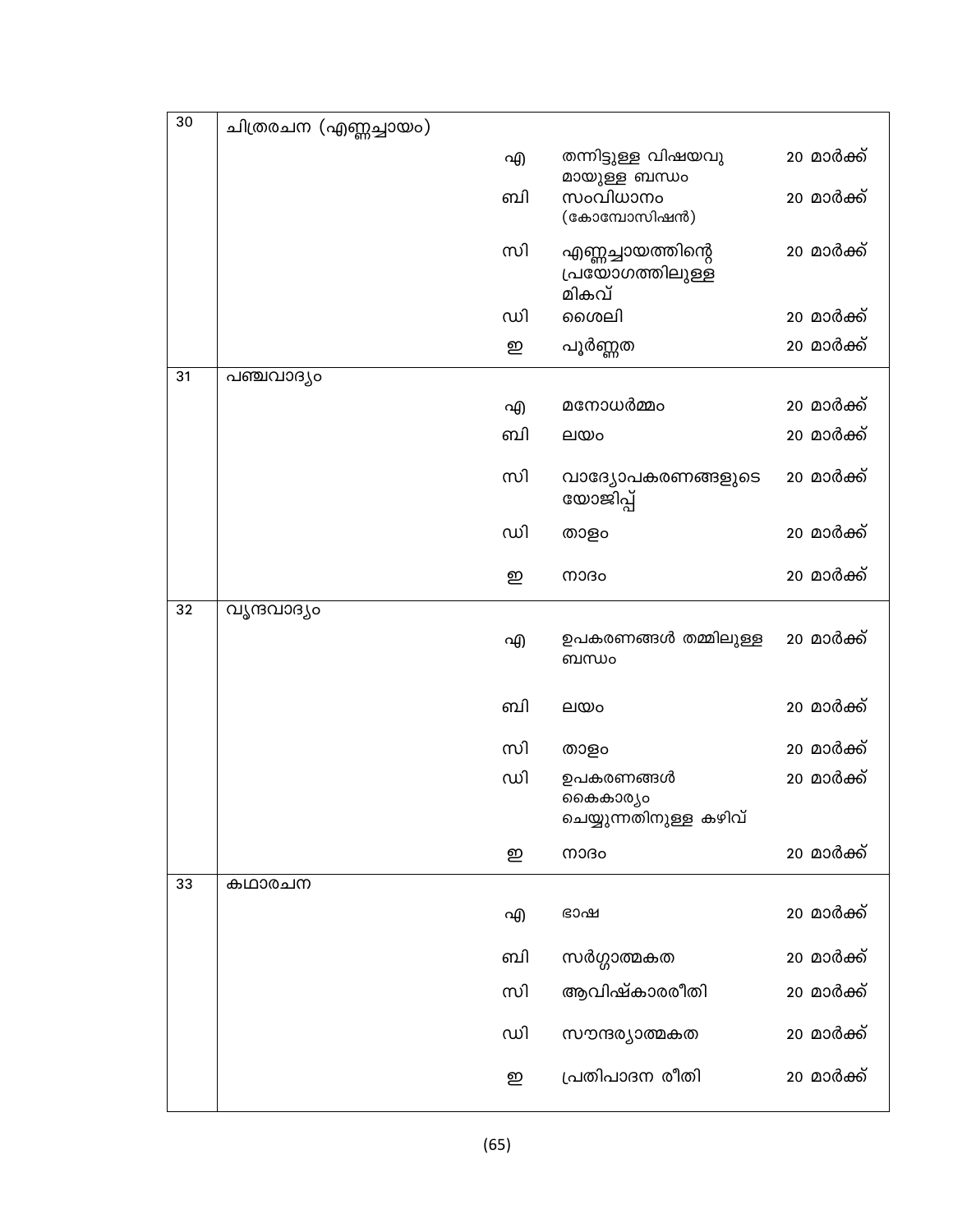| 34 | കവിതാരചന        |    |                                |            |
|----|-----------------|----|--------------------------------|------------|
|    |                 | എ  | ഭാഷ                            | 20 മാർക്ക് |
|    |                 | ബി | സർഗ്ഗാത്മകത                    | 20 മാർക്ക് |
|    |                 | സി | താളം                           | 20 മാർക്ക് |
|    |                 | ഡി | സൗന്ദര്യാത്മകത                 | 20 മാർക്ക് |
|    |                 | ഇ  | പ്രതിപാദന രീതി                 | 20 മാർക്ക് |
| 35 | ഉപന്യാസം        |    |                                |            |
|    |                 | എ  | ഭാഷാലാളിത്യം                   | 20 മാർക്ക് |
|    |                 | வி | വസ്തുതകളുടെ                    | 20 മാർക്ക് |
|    |                 | സി | വിന്യാസം<br>അവതരണ രീതി         | 20 മാർക്ക് |
|    |                 | ഡി | വിഷയത്തിലുള്ള അറിവ്            | 20 മാർക്ക് |
|    |                 | ഇ  | അനുബന്ധ കാര്യങ്ങളുടെ<br>റഫറൻസ് | 20 മാർക്ക് |
| 36 | മാർഗ്ഗംകളി      |    |                                |            |
|    |                 | എ  | വേഷത്തിന്റെ<br>അനുയോജ്യത       | 20 മാർക്ക് |
|    |                 | வி | ഭക്തിഭാവം                      | 20 മാർക്ക് |
|    |                 | സി | താളം                           | 20 മാർക്ക് |
|    |                 | ഡി | ചുവട്                          | 20 മാർക്ക് |
|    |                 | ഇ  | സംഗീതം                         | 20 മാർക്ക് |
| 37 | പരിചമുട്ട് കളി  |    |                                |            |
|    |                 | എ  | വേഷത്തിന്റെ<br>അനുയോജ്യത       | 25 മാർക്ക് |
|    |                 | வி | ഭക്തിഭാവം                      | 25 മാർക്ക് |
|    |                 | സി | താളം                           | 25 മാർക്ക് |
|    |                 | ഡി | ശ്രുതിലയം                      | 25 മാർക്ക് |
| 38 | മാപ്പിളപ്പാട്ട് |    |                                |            |
|    |                 | എ  | സാഹിത്യം                       | 25 മാർക്ക് |
|    |                 | ബി | മാപ്പിളത്തനിമ                  | 25 മാർക്ക് |
|    |                 | സി | താളം                           | 25 മാർക്ക് |
|    |                 | ഡി | ശ്രുതിലയം                      | 25 മാർക്ക് |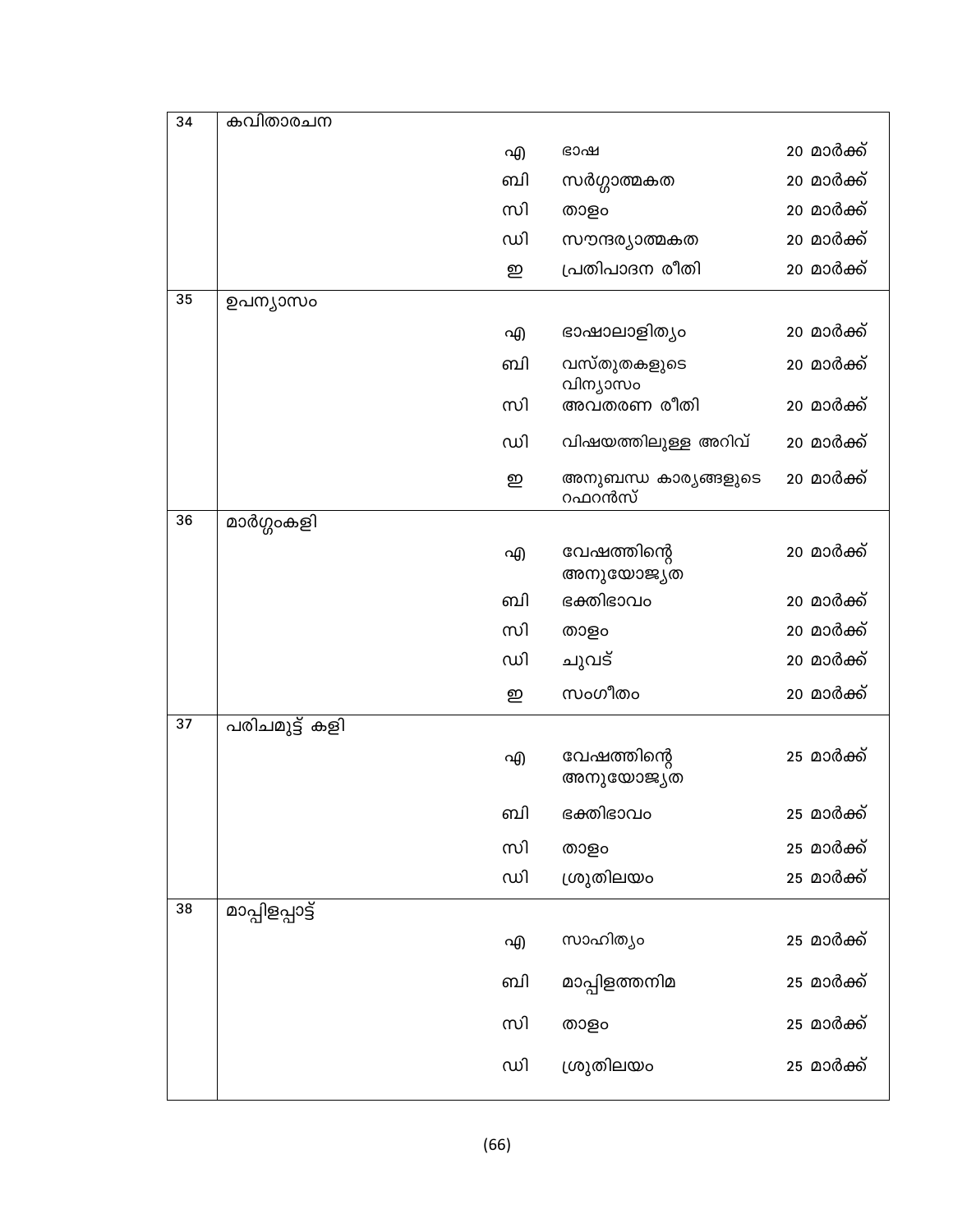| 39 | പൂരക്കളി                |    |                                    |                    |
|----|-------------------------|----|------------------------------------|--------------------|
|    |                         | എ  | മെയ്വഴക്കം                         | 20 മാർക്ക്         |
|    |                         | வி | താളം, ചുവടുവെയ്പ്                  | 20 മാർക്ക്         |
|    |                         | സി | കളിക്കാർ തമ്മിലുള്ള<br>യോജിപ്പ്    | 20 മാർക്ക്         |
|    |                         | ഡി | പാട്ടും കളിയും തമ്മിലുള്ള<br>ബന്ധം | 20 മാർക്ക്         |
|    |                         | ഇ  | വേഷവിധാനം                          | 20 മാർക്ക്         |
| 40 | ചെണ്ടമേളം               |    |                                    |                    |
|    |                         | എ  | താളം                               | 20 മാർക്ക്         |
|    |                         | வி | ശുദ്ധി                             | 20 മാർക്ക്         |
|    |                         | സി | മേളത്തിന്റെ യോജിപ്പ്               | 20 മാർക്ക്         |
|    |                         | ഡി | നാദം                               | 20 മാർക്ക്         |
|    |                         |    |                                    |                    |
|    |                         | ഇ  | പൂർണ്ണത                            | 20 മാർക്ക്         |
| 41 | ചെണ്ട (തായമ്പക), മദ്ദളം |    |                                    |                    |
|    |                         | എ  | താളം                               | 20 മാർക്ക്         |
|    |                         | ബി | സാധകം                              | 20 മാർക് <u>ക്</u> |
|    |                         | സി | മേളം                               | 20 മാർക്ക്         |
|    |                         | ഡി | നാദം                               | 20 മാർക്ക്         |
|    |                         | ഇ  | പൂർണ്ണത                            | 20 മാർക്ക്         |
| 42 | സംഘഗാനം                 |    |                                    |                    |
|    |                         | എ  | ശ്രുതി                             | 35 മാർക്ക്         |
|    |                         | வி | താളം                               | 35 മാർക്ക്         |
|    |                         | സി | ഗായകർ തമ്മിലുള്ള<br>യോജിപ്പ്       | 30 മാർക്ക്         |
| 43 | ബാൻഡ്മേളം               |    |                                    |                    |
|    |                         | എ  | ടേൺ ഔട്ട്                          | 20 മാർക്ക്         |
|    |                         | வி | മാർച്ചിംഗ് &<br>ഫോർമേഷൻ            | 20 മാർക്ക്         |
|    |                         | സി | സ്റ്റാൻഡിങ്ങ് പ്ലേ                 | 20 മാർക്ക്         |
|    |                         | ഡി | ഉപകരണങ്ങളുടെ<br>ഉപയോഗം             | 20 മാർക് <u>ക്</u> |
|    |                         | ഇ  | ദേശീയഗാനം                          | 20 മാർക്ക്         |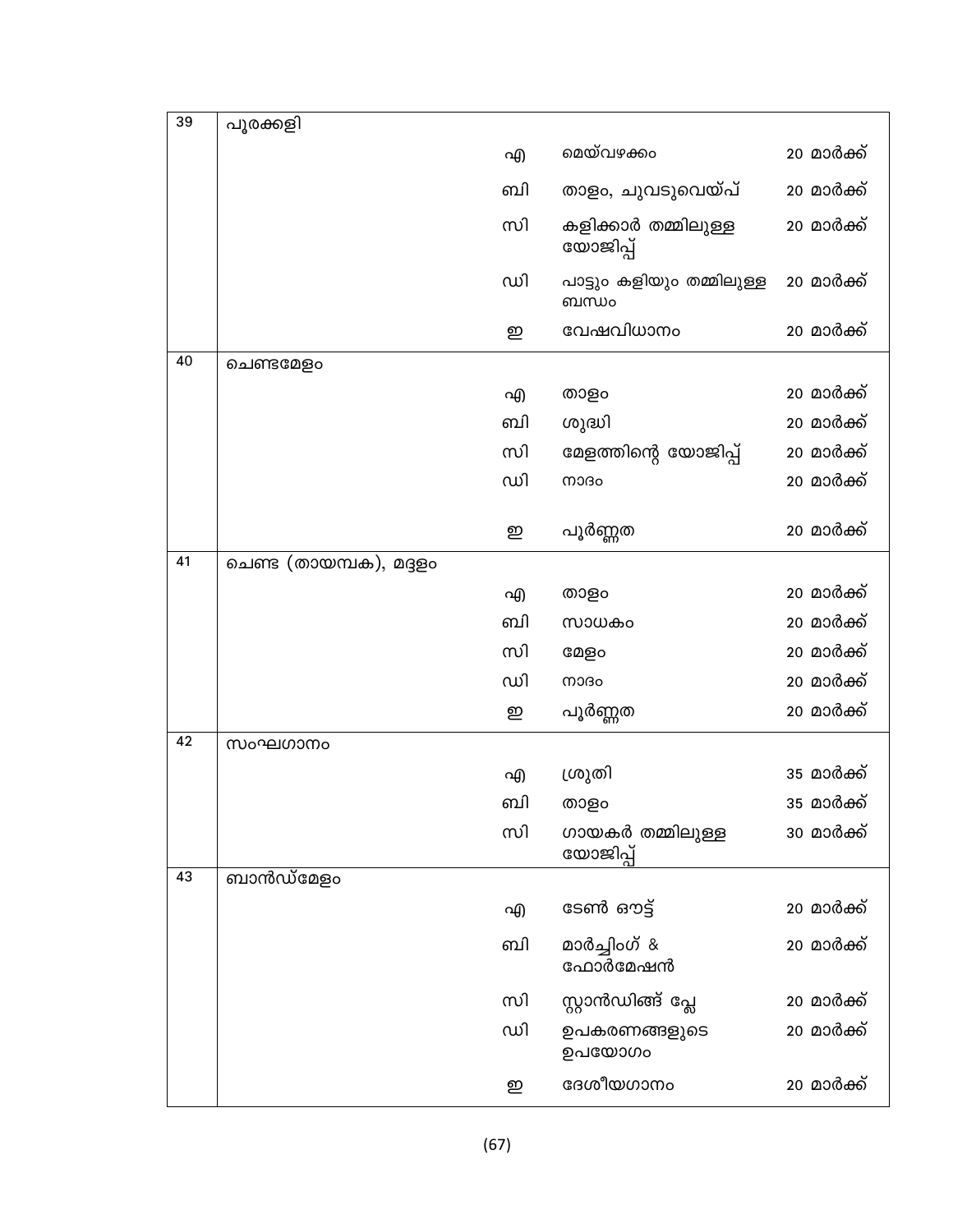| 44 | കൊളാഷ്           |          |                                  |                            |
|----|------------------|----------|----------------------------------|----------------------------|
|    |                  | എ        | തന്നിട്ടുള്ള വിഷയവുമായി<br>ബന്ധം | 20 മാർക്ക്                 |
|    |                  | ബി       | കോമ്പിനേഷൻ                       | 20 മാർക് <u>ക്</u>         |
|    |                  | സി       | പ്രയോഗരീതി                       | 20 മാർക്ക്                 |
|    |                  | ഡി       | വിവിധ മാധ്യമങ്ങളുടെ<br>സങ്കലനം   | 20 മാർക്ക്                 |
|    |                  | ഇ        | പൂർണ്ണത                          | 20 മാർക് <u>ക്</u>         |
| 45 | യക്ഷഗാനം         |          |                                  |                            |
|    |                  | എ        | ആഹാര്യം                          | 20 മാർക് <u>ക്</u>         |
|    |                  | ബി       | വേഷം                             | 20 മാർക് <u>ക്</u>         |
|    |                  | സി       | അവതരണം                           | 20 മാർക് <u>ക്</u>         |
|    |                  | ഡി       | കഥാവസ്തു                         | 20 മാർക്ക്                 |
|    |                  | ഇ        | ചുവടുവെയ്പ്                      | 20 മാർക്ക്                 |
|    |                  |          |                                  |                            |
| 46 | നാടൻപാട്ട്       | എ        | സാഹിത്യം                         | 20 മാർക് <u>ക്</u>         |
|    |                  | ബി       | താളം, ഈണം                        | 20 മാർക്ക്                 |
|    |                  | സി<br>ഡി | ഉച്ചാരണം                         | 20 മാർക് <u>ക്</u>         |
|    |                  |          | ഏറ്റുപാട്ടുകാരുടെ                | 20 മാർക്ക്                 |
|    |                  |          | യോജിപ്പ്                         | 20 മാർക്ക്                 |
|    |                  | ഇ        | ഉപകരണം                           |                            |
| 47 | നങ്ങ്യാർക്കുത്ത് | എ<br>ബി  | വേഷഭംഗി<br>ശരീര സംസ്കാരം         | $20$ മാർക്ക്<br>20 മാർക്ക് |
|    |                  |          | മുദ്ര                            | 20 മാർക്ക്                 |
|    |                  | സി       | രസപുഷ്ടി                         | 20 മാർക്ക്                 |
|    |                  | ഡി       | രംഗാവതരണം                        | <u>10 മാർക്ക്</u>          |
|    |                  | ഇ        | താളബോധം                          | 10 മാർക്ക്                 |
| 48 | വഞ്ചിപ്പാട്ട്    | എ        | താളം                             | <u>20 മാർക്ക്</u>          |
|    |                  | ബി       | ശ്രൂതി                           | 20 മാർക്ക്                 |
|    |                  | സി       | പാട്ടുകാരുടെ                     |                            |
|    |                  |          | ഒന്നിച്ചുള്ള ലയം                 | 20 മാർക് <u>ക്</u>         |
|    |                  | ഡി       | ഭാഷാശുദ്ധി                       | 20 മാർക്ക്                 |
|    |                  | ഇ        | വായ്ത്താരി                       | 20 മാർക്ക്                 |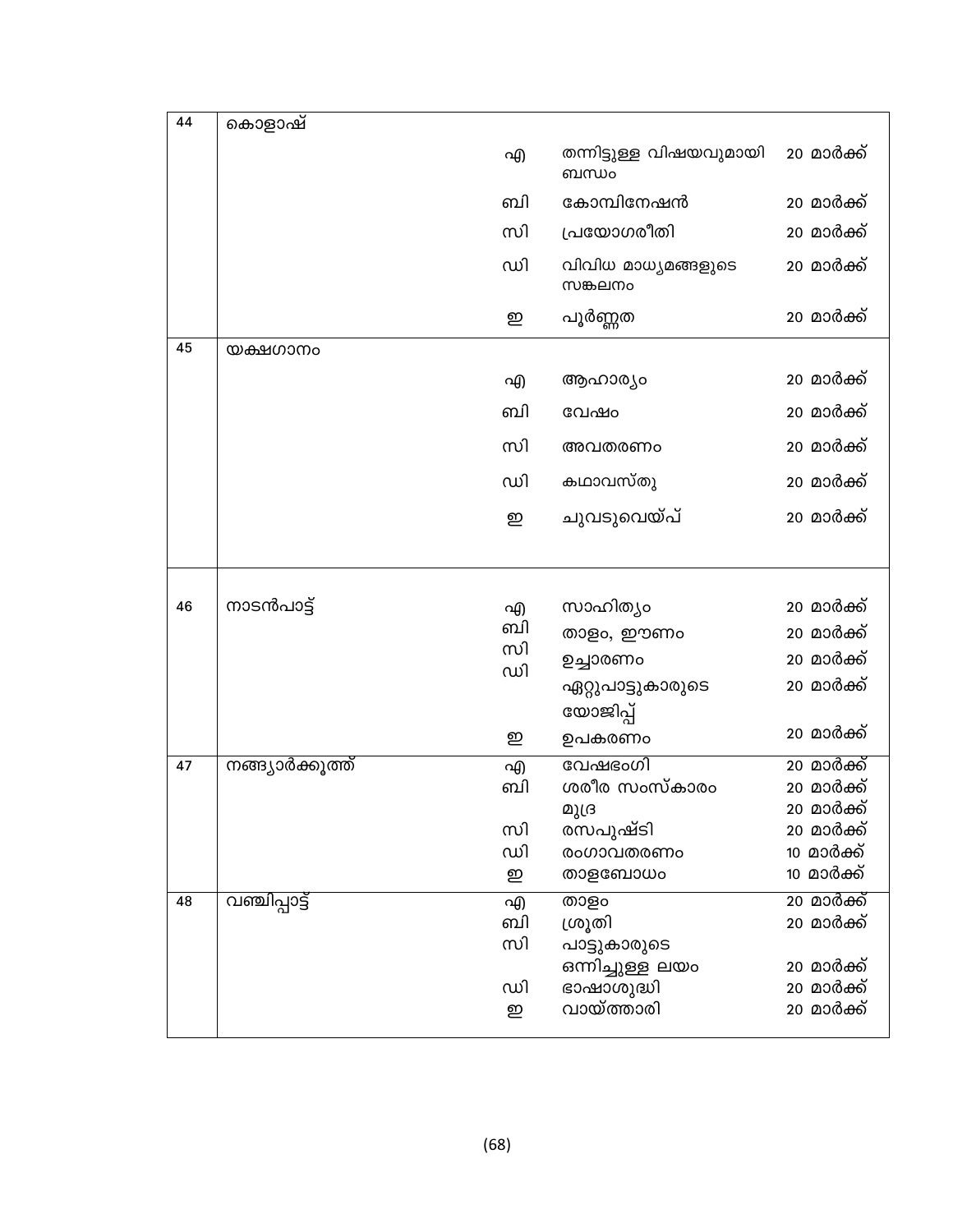| 49 | ചവിട്ടു നാടകം     |     |                  |                          |
|----|-------------------|-----|------------------|--------------------------|
|    |                   | എ   | ചുവട്            | 30 മാർക്ക്               |
|    |                   | வி  | പാട്ട്, താളം     | 20 മാർക്ക്               |
|    |                   | സി  | വേഷം             | 20 മാർക്ക്               |
|    |                   | ഡി  | അഭിനയം           | <u>15 മാർക്ക്</u>        |
|    |                   | ഇ   | അവതരണം           | <u>15 മാർക്ക്</u>        |
|    |                   |     |                  |                          |
| 50 | ഉറുദ് ഗസൽ ആലാപനം  | എ   | സാഹിത്യം (ഉറുദു) | 20 മാർക്ക്               |
|    |                   | ബി  | ഉച്ചാരണശുദ്ധി    | മാർക്ക്<br>15            |
|    |                   | സി  | അവതരണഭംഗി        | മാർക്ക്<br>15            |
|    |                   | ഡി  | ശ്രുതി           | 15 മാർക്ക്               |
|    |                   | ഇ   | ലയം              | മാർക്ക്<br>15            |
|    |                   | എഫ് | താളം             | മാർക്ക്<br>10            |
|    |                   | ജി  | ഭാവം (ആശയഗ്രഹണം) | 10 മാർക്ക്               |
|    |                   |     |                  |                          |
| 51 | ഉറുദ് സംഘഗാനം     | എ   | ശ്രൂതി           | <u>20 മാർക്ക്</u>        |
|    |                   | ബി  | സ്വരച്ചേർച്ച     | 20 മാർക്ക്               |
|    |                   | സി  | ലയം              | മാർക്ക്<br>10            |
|    |                   | ഡി  | താളം             | <u>10 മാർക്ക്</u>        |
|    |                   | ഇ   | ഉച്ചാരണം         | 20 മാർക്ക്               |
|    |                   | എഫ് | ആശയം/സാഹിത്യം    | 20 മാർക്ക്               |
|    |                   |     | (ഉറുദു)          |                          |
| 52 | ഉറുദു (കവിതാ രചന) | എ   | വിഷയബന്ധിതം      | <u>25 മാർക്ക്</u>        |
|    |                   | ബി  | ഭാഷ (കാവ്യഭംഗി)  | 25 മാർക്ക്               |
|    |                   | സി  | രചന വൈഭവം        | 25 മാർക്ക്               |
|    |                   | ഡി  | താളഭംഗി          | 25 മാർക്ക്               |
| 53 | സ്കിറ്റ്          |     |                  |                          |
|    |                   |     |                  |                          |
|    |                   |     |                  |                          |
|    |                   | എ   | പ്രമേയം          | 25 മാർക്ക്<br>25 മാർക്ക് |
|    |                   | ബി  | അഭിനയം           |                          |
|    |                   | സി  | അവതരണം           | 30 മാർക്ക്<br>20 മാർക്ക് |
|    |                   | ഡി  | ഭാഷാശുദ്ധി       |                          |
| 54 | മൈം               |     |                  |                          |
|    |                   |     |                  |                          |
|    |                   |     |                  | 25 മാർക്ക്               |
|    |                   | എ   | പ്രമേയം          | 25 മാർക്ക്               |
|    |                   | ബി  | അഭിനയം           | 30 മാർക്ക്               |
|    |                   | സി  | അവതരണം           | 20 മാർക്ക്               |
|    |                   | ഡി  | ദൃശ്യഭാഷ         |                          |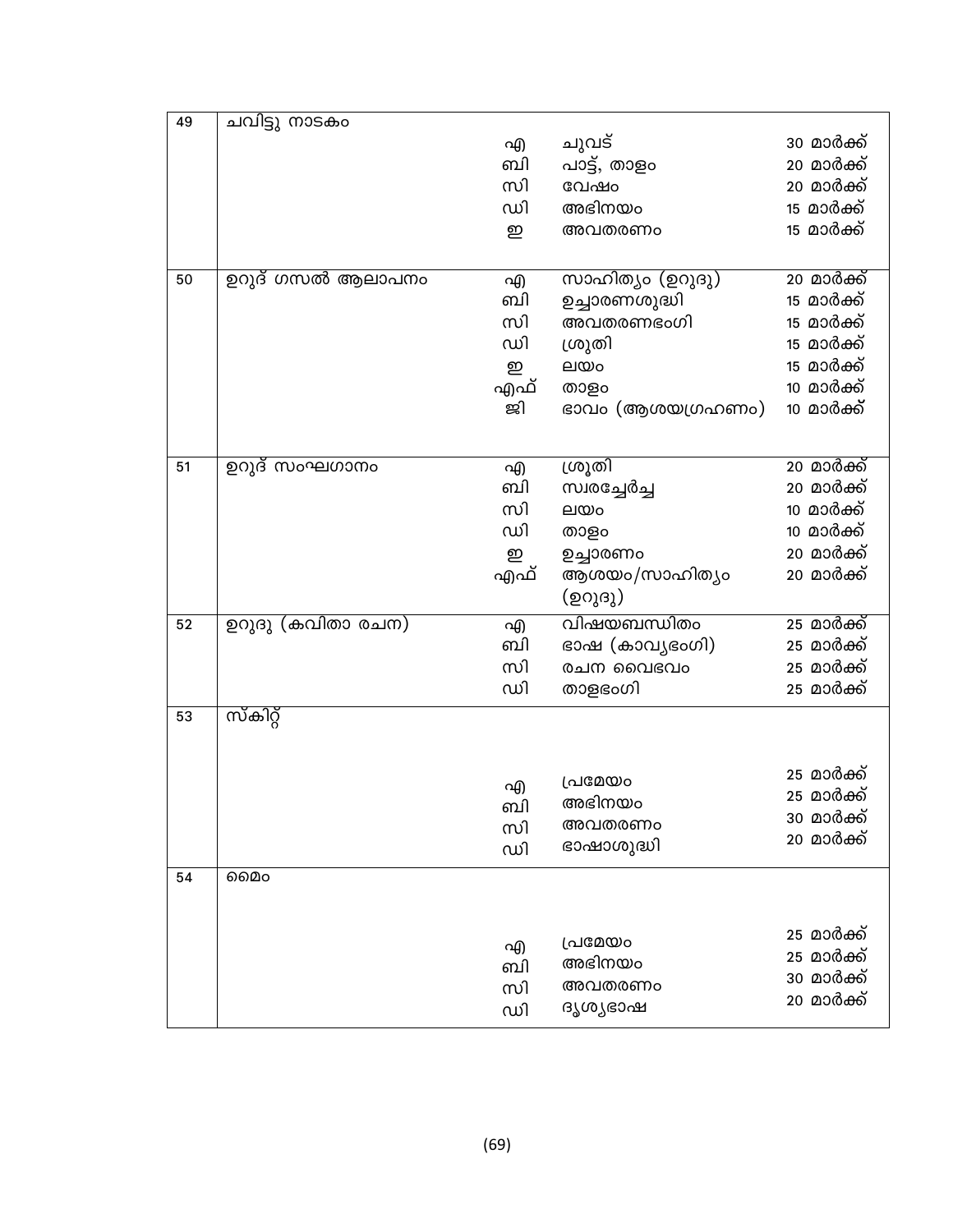## അധ്യായം- 16

# സംസ്കൃതോത്സവം

# മൂല്യനിർണ്ണയോപാധികൾ

| 1              | കവിതാരചന    |    |                         |                          |
|----------------|-------------|----|-------------------------|--------------------------|
|                |             | എ  | ആശയം                    | 25 മാർക് <u>ക്</u>       |
|                |             | ബി | ഭാഷ                     | 25 മാർക്ക്               |
|                |             | സി | രചനാവൈഭവം               | 25 മാർക്ക്               |
|                |             | ഡി | താളബോധം                 | 25 മാർക്ക്               |
| $\mathbf{2}$   | കഥാരചന      | എ  | ആശയം                    |                          |
|                |             | வி | ഭാഷ                     | 25 മാർക്ക്<br>25 മാർക്ക് |
|                |             | സി | രചനാസാമർത്ഥ്യം          | 25 മാർക്ക്               |
|                |             |    |                         |                          |
|                |             | ഡി | അവതരണം                  | 25 മാർക്ക്               |
| 3              | ഉപന്യാസ രചന |    |                         |                          |
|                |             | എ  | ഭാഷ                     | 25 മാർക്ക്               |
|                |             | ബി | വിഷയവിശകലനം             | 25 മാർക്ക്               |
|                |             | സി | വിഷയക്രമീകരണം           | 25 മാർക് <u>ക്</u>       |
|                |             | ഡി | വിഷയസമർത്ഥനം            | 25 മാർക്ക്               |
| $\overline{4}$ | സമസ്യാപൂരണം |    |                         |                          |
|                |             | എ  | ഭാഷ                     | 25 മാർക്ക്               |
|                |             | ബി | പൂരണഭംഗി                | 25 മാർക്ക്               |
|                |             | സി | ഔചിത്യം                 | 25 മാർക്ക്               |
|                |             | ഡി | വൃത്തബോധം               | 25 മാർക്ക്               |
| 5              | അക്ഷരശ്ലോകം |    |                         |                          |
|                |             | എ  | അക്ഷരസ്ഫുടത             | 25 മാർക്ക്               |
|                |             | ബി | മനഃപാഠം                 | 25 മാർക്ക്               |
|                |             | സി | ചൊല്ലുന്നരീതി           | 25 മാർക്ക്               |
|                |             | ഡി | ശ്ലോകങ്ങളുടെ<br>നിലവാരം | 25 മാർക്ക്               |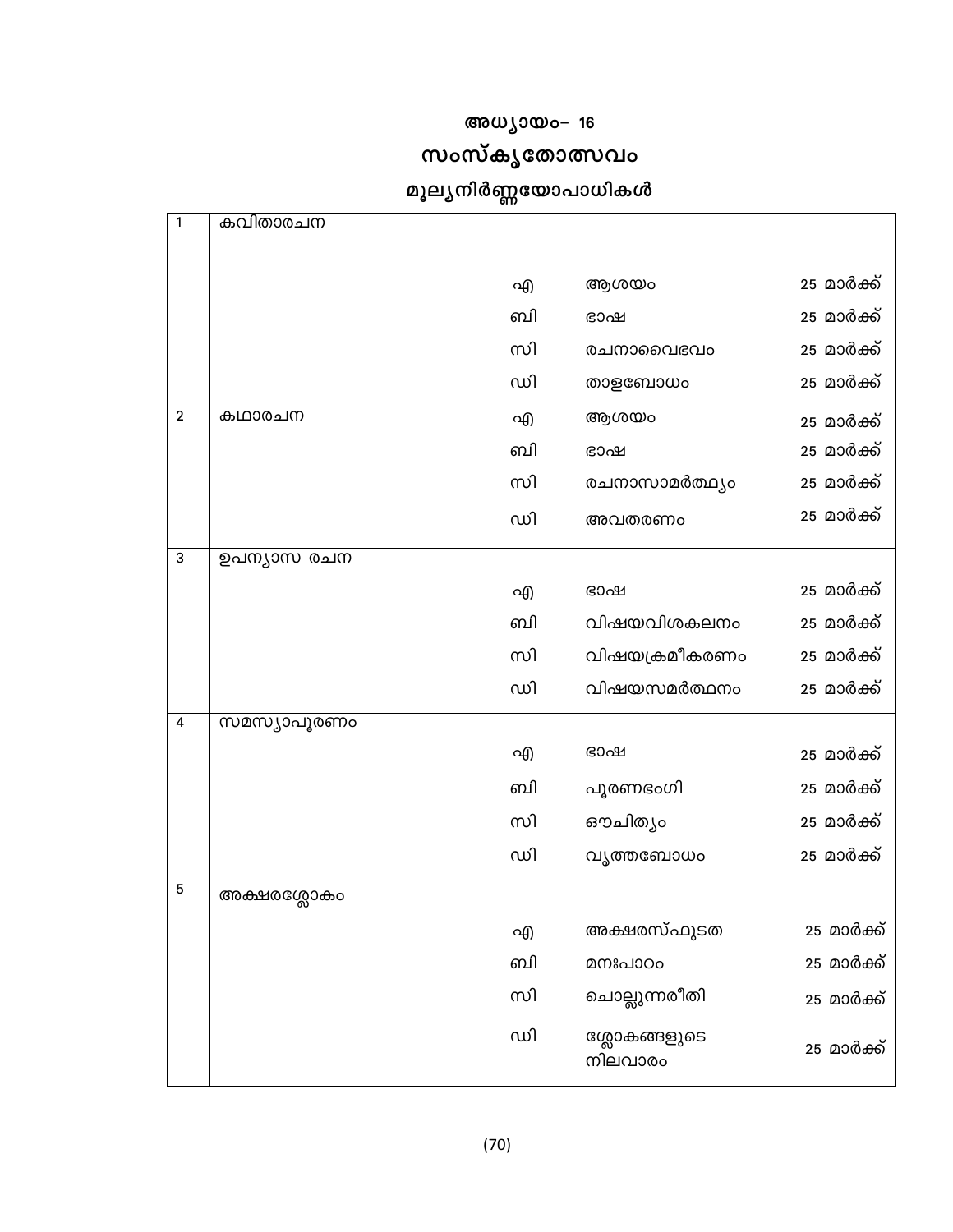| 6              | പ്രഭാഷണം                                                                                                                                                                                                                     | എ   | ഭാഷാശുദ്ധി                 | 20 മാർക്ക്         |
|----------------|------------------------------------------------------------------------------------------------------------------------------------------------------------------------------------------------------------------------------|-----|----------------------------|--------------------|
|                |                                                                                                                                                                                                                              | ബി  | അക്ഷരസ്ഫുടത                | 20 മാർക്ക്         |
|                |                                                                                                                                                                                                                              | സി  | ആശയസ്ഫുടത                  | 20 മാർക് <u>ക്</u> |
|                |                                                                                                                                                                                                                              | ഡി  | ശബ്ദക്രമീകരണം              | 20 മാർക്ക്         |
|                |                                                                                                                                                                                                                              | ഇ   | മിതമായ ഭാവം                | 10 മാർക്ക്         |
|                |                                                                                                                                                                                                                              | എഫ് | അവതരണം                     | <u>10 മാർക്ക്</u>  |
| $\overline{7}$ | കഥാകഥനം                                                                                                                                                                                                                      | എ   | ഉച്ഛാരണം                   | <u>25 മാർക്ക്</u>  |
|                |                                                                                                                                                                                                                              | வி  | കഥാവസ്തു                   | 25 മാർക്ക്         |
|                |                                                                                                                                                                                                                              | സി  | അഭിനയം                     | 25 മാർക് <u>ക്</u> |
|                |                                                                                                                                                                                                                              | ഡി  | അവതരണം                     | 25 മാർക് <u>ക്</u> |
|                | ന്നത് സംസ്കൃത്തിൽ രചിക്കപ്പെട്ട കഥാപ്രസംഗമാണ്.<br>ഇതിന്റെ അവതരണം<br>കഥാപ്രസംഗത്തിന് സമാനമായിരിക്കണം. പിന്നണി നിർബന്ധമില്ല്. ഉണ്ടെങ്കിൽ<br>വിദ്യാർത്ഥികൾ തന്നെയായിരിക്കണം. പിന്നണി മൂല്യനിർണ്ണയത്തിന് പരിഗണി<br>ക്കേണ്ടതില്ല. |     |                            |                    |
|                |                                                                                                                                                                                                                              | എ   | ഉച്ചാരണം                   | 20 മാർക്ക്         |
|                |                                                                                                                                                                                                                              | வி  | ഭാഷ                        | 20 മാർക്ക്         |
|                |                                                                                                                                                                                                                              | സി  | ആശയാവിഷ്കാരം               | 20 മാർക്ക്         |
|                |                                                                                                                                                                                                                              | ഡി  | ഭാവം                       | <u>15 മാർക്ക്</u>  |
|                |                                                                                                                                                                                                                              | ഇ   | സാഹിത്യാനുഗുണമായ<br>സംഗീതം | 15 മാർക്ക്         |
|                |                                                                                                                                                                                                                              | എഫ് | അവതരണം                     | <u>10 മാർക്ക്</u>  |
| 9              | <b>ഗദൃപാരായണം</b> : ഒരേ ഗദൃഭാഗം തന്നെ എല്ലാ വിദ്യാർത്ഥികളും വായിക്കേണ്ട<br>താണ്.                                                                                                                                             |     |                            |                    |
|                |                                                                                                                                                                                                                              | എ   | അക്ഷരസ്ഫുടത                | 25 മാർക് <u>ക്</u> |
|                |                                                                                                                                                                                                                              | வி  | അർത്ഥസ്ഫുടത                | 25 മാർക്ക്         |
|                |                                                                                                                                                                                                                              | സി  | ഉച്ചാരണശുദ്ധി              | 25 മാർക് <u>ക്</u> |
|                |                                                                                                                                                                                                                              | ഡി  | പാരായണഭംഗി                 | 25 മാർക്ക്         |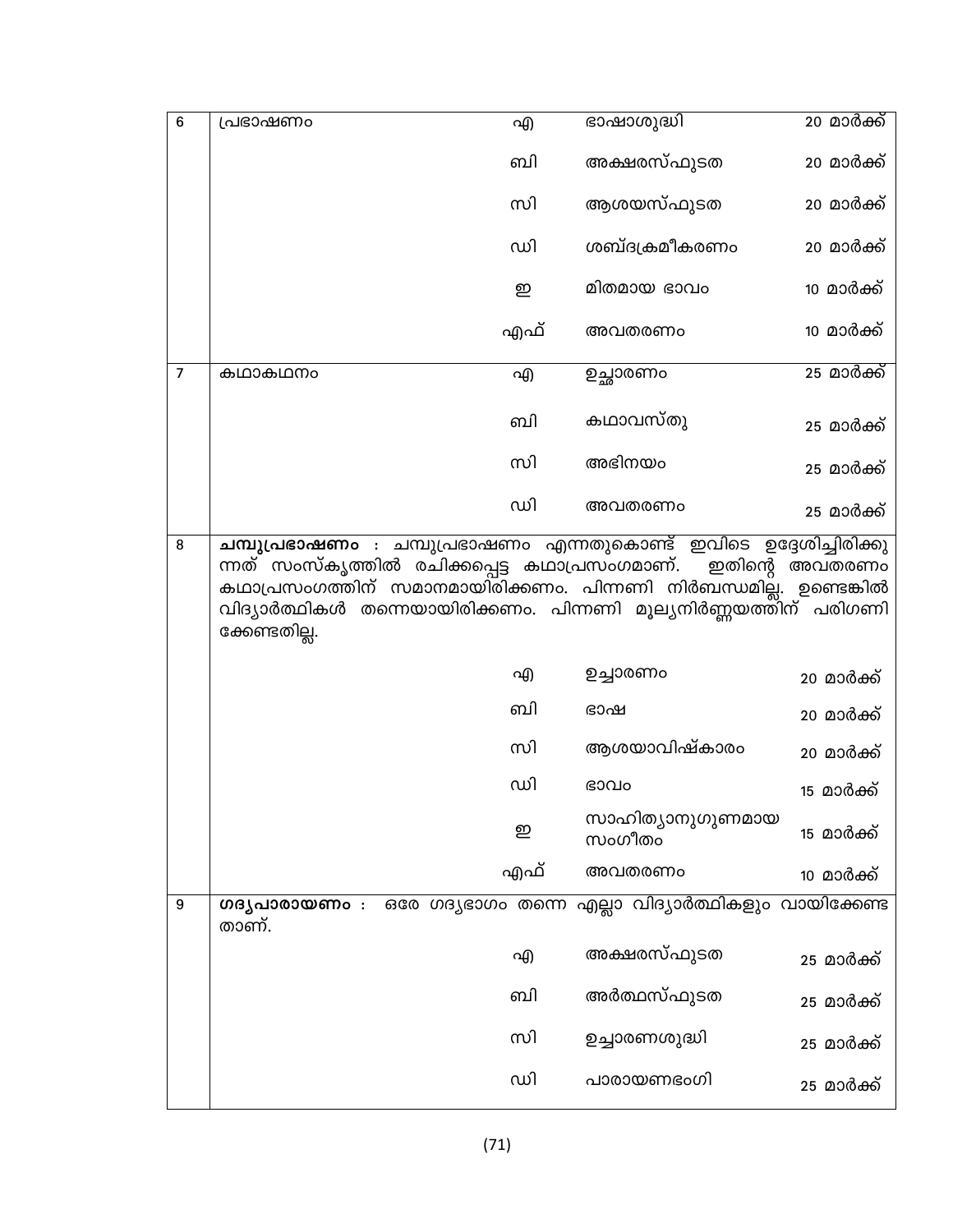|                                                     |                      |                                                                                                           | 25 മാർക്ക്                                                                                                                                                                                                                                                                                                                                                                                                                                                                                                                                                                                                                                                                                                                                                                                                                                                                                                                                                                                                                                                                                                                                         |
|-----------------------------------------------------|----------------------|-----------------------------------------------------------------------------------------------------------|----------------------------------------------------------------------------------------------------------------------------------------------------------------------------------------------------------------------------------------------------------------------------------------------------------------------------------------------------------------------------------------------------------------------------------------------------------------------------------------------------------------------------------------------------------------------------------------------------------------------------------------------------------------------------------------------------------------------------------------------------------------------------------------------------------------------------------------------------------------------------------------------------------------------------------------------------------------------------------------------------------------------------------------------------------------------------------------------------------------------------------------------------|
|                                                     |                      |                                                                                                           | 25 മാർക്ക്                                                                                                                                                                                                                                                                                                                                                                                                                                                                                                                                                                                                                                                                                                                                                                                                                                                                                                                                                                                                                                                                                                                                         |
|                                                     |                      |                                                                                                           | 25 മാർക്ക്                                                                                                                                                                                                                                                                                                                                                                                                                                                                                                                                                                                                                                                                                                                                                                                                                                                                                                                                                                                                                                                                                                                                         |
|                                                     |                      |                                                                                                           | 25 മാർക്ക്                                                                                                                                                                                                                                                                                                                                                                                                                                                                                                                                                                                                                                                                                                                                                                                                                                                                                                                                                                                                                                                                                                                                         |
| പദ്യോച്ചാരണം                                        |                      |                                                                                                           |                                                                                                                                                                                                                                                                                                                                                                                                                                                                                                                                                                                                                                                                                                                                                                                                                                                                                                                                                                                                                                                                                                                                                    |
|                                                     |                      |                                                                                                           | 25 മാർക്ക്                                                                                                                                                                                                                                                                                                                                                                                                                                                                                                                                                                                                                                                                                                                                                                                                                                                                                                                                                                                                                                                                                                                                         |
|                                                     |                      |                                                                                                           | 25 മാർക്ക്                                                                                                                                                                                                                                                                                                                                                                                                                                                                                                                                                                                                                                                                                                                                                                                                                                                                                                                                                                                                                                                                                                                                         |
|                                                     |                      |                                                                                                           | 25 മാർക്ക്                                                                                                                                                                                                                                                                                                                                                                                                                                                                                                                                                                                                                                                                                                                                                                                                                                                                                                                                                                                                                                                                                                                                         |
|                                                     |                      |                                                                                                           | 25 മാർക്ക്                                                                                                                                                                                                                                                                                                                                                                                                                                                                                                                                                                                                                                                                                                                                                                                                                                                                                                                                                                                                                                                                                                                                         |
|                                                     |                      |                                                                                                           |                                                                                                                                                                                                                                                                                                                                                                                                                                                                                                                                                                                                                                                                                                                                                                                                                                                                                                                                                                                                                                                                                                                                                    |
|                                                     |                      |                                                                                                           | 20 മാർക്ക്                                                                                                                                                                                                                                                                                                                                                                                                                                                                                                                                                                                                                                                                                                                                                                                                                                                                                                                                                                                                                                                                                                                                         |
|                                                     |                      |                                                                                                           | 20 മാർക്ക്                                                                                                                                                                                                                                                                                                                                                                                                                                                                                                                                                                                                                                                                                                                                                                                                                                                                                                                                                                                                                                                                                                                                         |
|                                                     |                      |                                                                                                           | 20 മാർക്ക്                                                                                                                                                                                                                                                                                                                                                                                                                                                                                                                                                                                                                                                                                                                                                                                                                                                                                                                                                                                                                                                                                                                                         |
|                                                     |                      |                                                                                                           | 20 മാർക്ക്                                                                                                                                                                                                                                                                                                                                                                                                                                                                                                                                                                                                                                                                                                                                                                                                                                                                                                                                                                                                                                                                                                                                         |
|                                                     |                      |                                                                                                           | 20 മാർക്ക്                                                                                                                                                                                                                                                                                                                                                                                                                                                                                                                                                                                                                                                                                                                                                                                                                                                                                                                                                                                                                                                                                                                                         |
| കാരത്തിന്റെ<br>ഏതെങ്കിലും<br>പറഞ്ഞുകൊണ്ടും ചൊല്ലണം. |                      |                                                                                                           | ചോദിച്ചാലും<br>50 മാർക്ക്<br>50 മാർക്ക്                                                                                                                                                                                                                                                                                                                                                                                                                                                                                                                                                                                                                                                                                                                                                                                                                                                                                                                                                                                                                                                                                                            |
|                                                     | പാഠകം<br>അഷ്ടപദി (10 | എ<br>ബി<br>സി<br>ഡി<br>എ<br>வி<br>സി<br>ഡി<br>മിനിട്ട്) : രാഗംപാടി<br>എ<br>ബി<br>സി<br>ഡി<br>ഇ<br>എ<br>வி | വേഷം<br>ഉച്ചാരണശൈലി<br>സാഹിത്യം<br>അവതരണം<br>മനഃപാഠം<br>അക്ഷരസ്ഫുടത<br>അർത്ഥം, ആശയം<br>എന്നിവയുടെ ഗ്രഹണം<br>മിതമായ ഭാവപ്രകടനം<br>സംഗീതത്തിന് പ്രാധാന്യം നൽകേണ്ടതില്ല.<br>ശ്ലോകം കഴിഞ്ഞ് പദം<br>തുടങ്ങണം.<br>രാഗത്തിലാണോ പദം പാടാൻ ആരംഭിക്കുന്നത് ആ രാഗത്തിൽ തന്നെവേണം.<br>ശ്ലോകത്തിനുമുൻപുള്ള രാഗാലാപനം. ഗീതഗോവിന്ദത്തിലെ (ജയദേവകൃതി)<br>ചി്ട്ടപ്പെടുത്തിയ പദങ്ങൾതന്നെ ആലപിക്കണം.<br>പാട്ടിനൊപ്പം ഇടയ്ക്കയോ,<br>ചേങ്ങിലയോ ഉപയോഗിക്കേണ്ടതാണ്.  പാടുന്നവർ തന്നെ അതുപയോഗിക്കണം.<br>ഉച്ചാരണശുദ്ധി<br>ശാരീരം<br>താളം<br>ജ്ഞാനഭാവം<br>ലയം<br>സിദ്ധരൂപോച്ചാരണം : 'അ' കാരാന്ത 'ഇ' കാരാന്ത 'ഉ' കാരാന്ത പുല്ലിംഗ<br>ശബ്ദങ്ങളും 'ആ' കാരാന്ത സ്ത്രീലിംഗ ശബ്ദവും 'അസ്മത്' ശബ്ദവും. 'പഠ്'<br>'വന്ദ്' എന്നീ ധാതുക്കളുടെ 'ലട്', 'ലങ്', 'ല' കാരത്തിലെ രൂപങ്ങളും മാത്രമേ<br>മത്സരത്തിൽ ഉൾപ്പെടുത്തേണ്ടതുള്ളൂ. ഇവയിൽ നിന്ന് നറുക്കിട്ടെടുക്കുന്ന ഒരു<br>ശബ്ദരൂപവും ഒരു ധാതുവിന്റെ ഒരു 'ല' കാരത്തിലെ രൂപവും പൂർണ്ണമായും<br>ചൊല്ലേണ്ടതാണ്. ഒരു ശബ്ദത്തിന്റെ പ്രത്യേക വിഭക്തിയോ ഒരു 'ല'<br>പുരുഷരൂപമോ എടുത്തു<br>മത്സരാർത്ഥിക്കു പറയുവാൻ കഴിയണം.  ശബ്ദത്തിന്റെ അന്തലിംഗ വിഭക്തി<br>പറഞ്ഞുകൊണ്ടും ധാതു രൂപത്തിന്റെ ധാതുപദാലങ്കാര പുരുഷവചനങ്ങൾ<br>മനഃപാഠം<br>ഉച്ചാരണശുദ്ധി |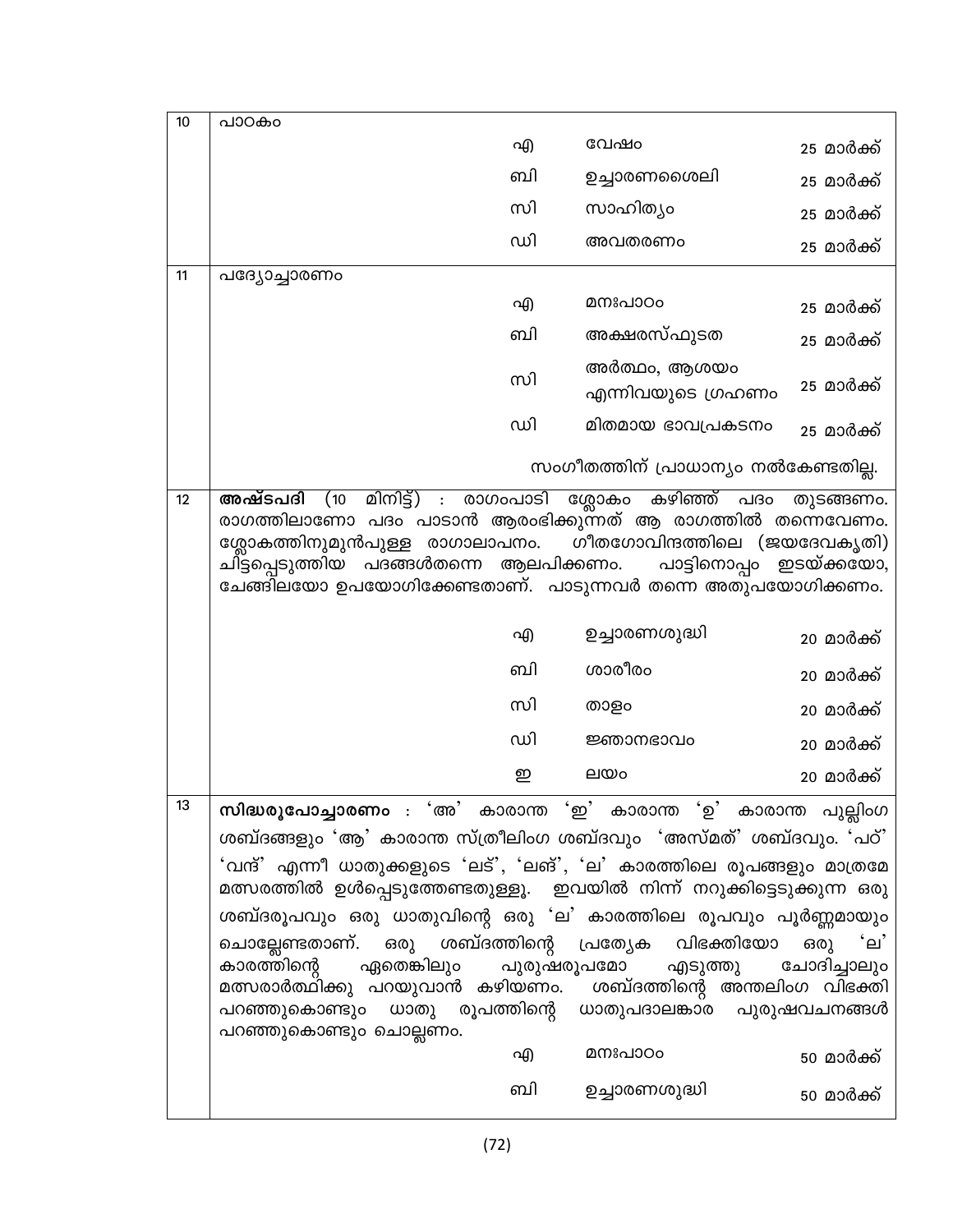| 14 | <b>ഗാനാലാപനം</b> : സംസ്കൃത ഭാഷയിൽ രചിക്കപ്പെട്ട ഗീതങ്ങൾ ആലപിക്കണം.<br>ലളിത സംഗീതത്തിന് പ്രാധാന്യം നൽകണം.   |                               |                    |
|----|------------------------------------------------------------------------------------------------------------|-------------------------------|--------------------|
|    | എ                                                                                                          | ശാരീരം                        | 20 മാർക്ക്         |
|    | ബി                                                                                                         | ശ്രുതിലയം                     | 20 മാർക്ക്         |
|    | സി                                                                                                         | താളം                          | 20 മാർക്ക്         |
|    | ഡി                                                                                                         | ജ്ഞാനഭാവം                     | 20 മാർക്ക്         |
|    | ഇ                                                                                                          | സാഹിതൃശുദ്ധി                  | 20 മാർക്ക്         |
| 15 | സംഘഗാനം : പങ്കെടുക്കുന്നവരുടെ എണ്ണം 7.  പിന്നണി പാടില്ല.<br>സംസ്കൃതത്തിൽ എഴുതിയിട്ടുള്ള ഗീതങ്ങൾ ആലപിക്കണം. |                               |                    |
|    | എ                                                                                                          | ശ്രുതി                        | 25 മാർക്ക്         |
|    | ബി                                                                                                         | താളം                          | 25 മാർക് <u>ക്</u> |
|    | സി                                                                                                         | ലയം                           | 25 മാർക് <u>ക്</u> |
|    | ഡി                                                                                                         | സംഘാംഗങ്ങളുടെ<br>സ്വരച്ചേർച്ച | 25 മാർക്ക്         |
| 16 | വന്ദേമാതരാലാപനം : പങ്കെടുക്കുന്നവരുടെ എണ്ണം 7. ആദ്യത്തെ എട്ടു വരികൾ                                        |                               |                    |
|    | മാത്രം ചൊല്ലിയാൽ മതി.                                                                                      |                               |                    |
|    | എ                                                                                                          | അക്ഷരശുദ്ധി                   | 25 മാർക്ക്         |
|    | ബി                                                                                                         | സംഘാംഗങ്ങളുടെ<br>സ്വരച്ചേർച്ച | 25 മാർക്ക്         |
|    | സി                                                                                                         | താളം                          | 25 മാർക് <u>ക്</u> |
|    | ഡി                                                                                                         | അവതരണം                        | 25 മാർക് <u>ക്</u> |
| 17 | കൂടിയാട്ടം : പങ്കെടുക്കുന്നവരുടെ എണ്ണം 7. പരാമ്പരാഗത രീതിയിൽ<br>ആയിരിക്കണം.                                |                               | തന്നെ              |
|    | എ                                                                                                          | വേഷം                          | 20 മാർക്ക്         |
|    | ബി                                                                                                         | ഉച്ചാരണം                      | 20 മാർക്ക്         |
|    | സി                                                                                                         | മുദ്ര                         | 20 മാർക്ക്         |
|    | ഡി                                                                                                         | ഭാവം                          | 20 മാർക്ക്         |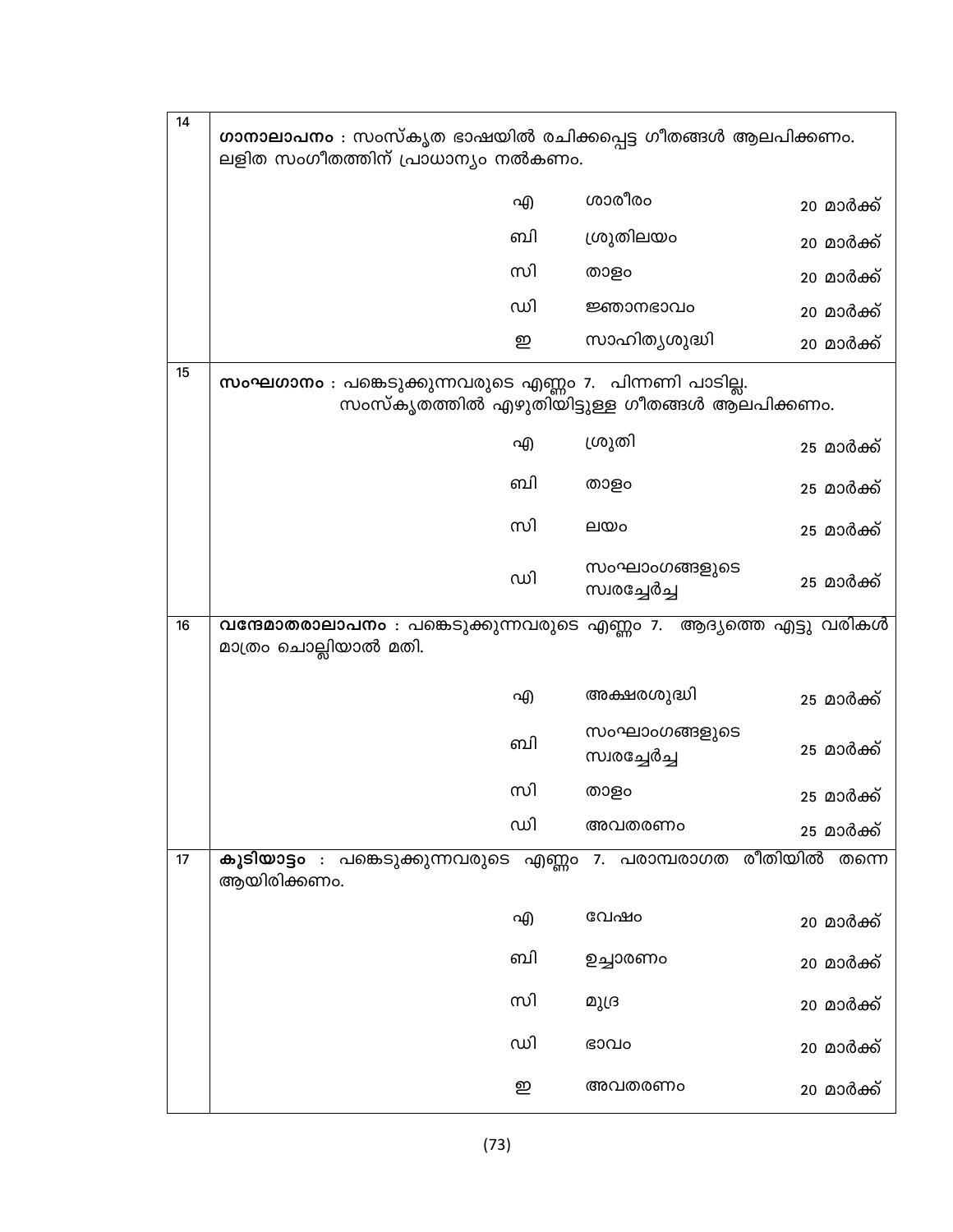| 18 | നാടകം : വിദ്യാർത്ഥികൾ തന്നെയായിരിക്കണം പിന്നണി ഉപയോഗിക്കേണ്ടത്. |          |            |
|----|-----------------------------------------------------------------|----------|------------|
|    | വിധികർത്താക്കളിൽ സംസ്കൃത പണ്ഡിതൻമാരോടൊപ്പം                      |          | നാടകാഭിനയ  |
|    | ത്തിന്റെ സാങ്കേതികതകളിൽ അറിവുള്ളവരും ഉണ്ടായിരിക്കണം. കഥാവസ്തു   |          |            |
|    | ആധുനികമോ പൗരാണികമോ ആകാം.                                        |          |            |
|    | എ                                                               | കഥാവസ്തു | 20 മാർക്ക് |
|    | ബി                                                              | സംഭാഷണം  |            |
|    |                                                                 |          | 20 മാർക്ക് |
|    | സി                                                              | അഭിനയം   | 20 മാർക്ക് |
|    |                                                                 |          |            |
|    | ഡി                                                              | വേഷറ     | 20 മാർക്ക് |
|    | ഇ                                                               | അവതരണം   | 20 മാർക്ക് |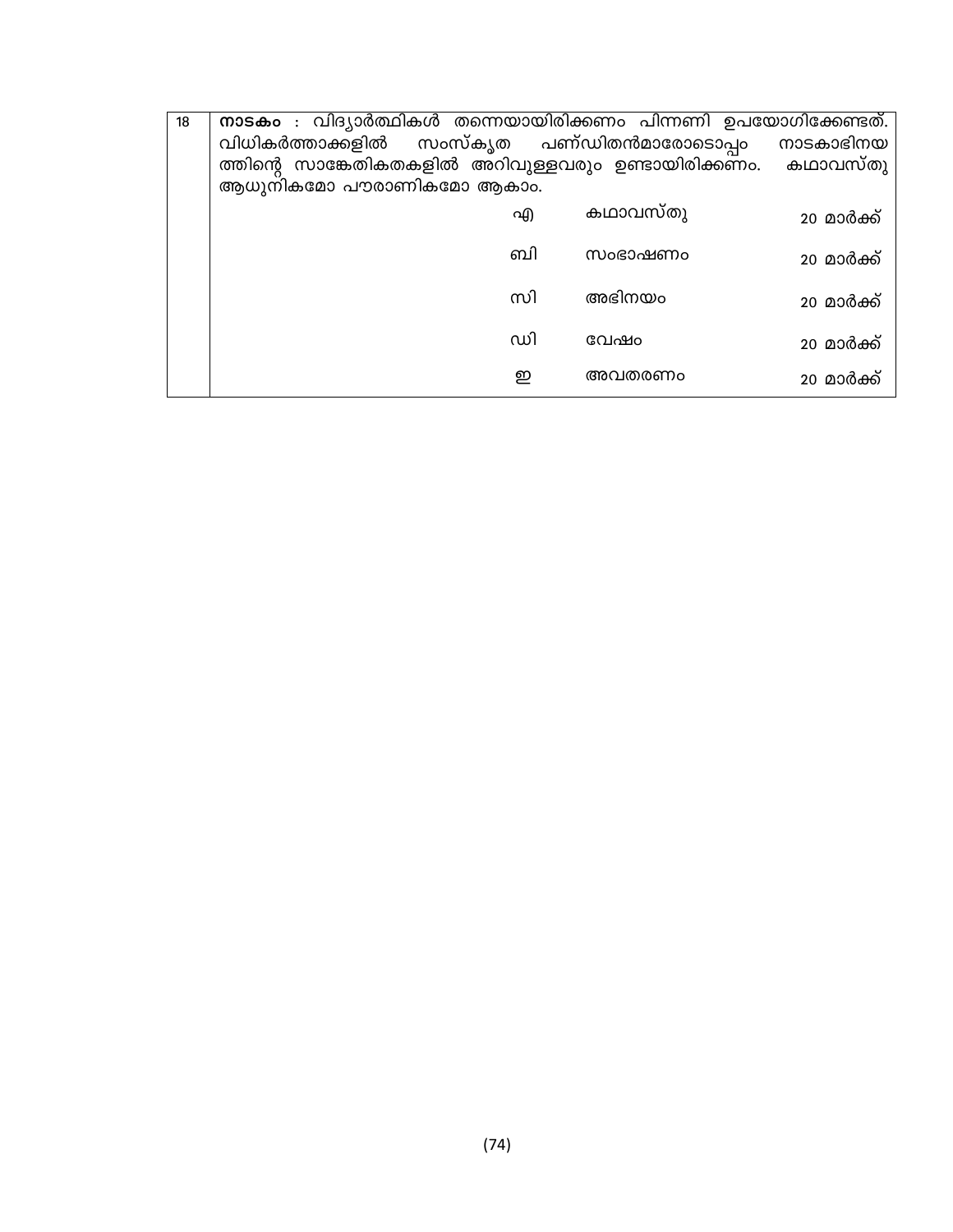# അധ്യായം– 17

## അറബിക് കലോത്സവം

# മൂല്യനിർണ്ണയോപാധികൾ

| Mo.          | മത്സരഇനം          | നിബന്ധനകൾ                                                                                                                                                                                                                               | മൂല്യനിർണ്ണയോപാധികൾ                                                                                                                                                                                                  |
|--------------|-------------------|-----------------------------------------------------------------------------------------------------------------------------------------------------------------------------------------------------------------------------------------|----------------------------------------------------------------------------------------------------------------------------------------------------------------------------------------------------------------------|
| 1            | കൈയെഴുത്ത്        | 'ഖത്തുന്നസഖി'യിൽ DTP ചെയ്ത 5<br>വരിയുള്ള മാറ്റർ മത്സരാർത്ഥികൾക്ക്<br>നൽകി പകർത്തി എഴുതിക്കുന്നു.                                                                                                                                        | എ – വൃക്തത – 25 മാർക്ക്<br>ബി – രൂപഭംഗി – 25 മാർക്ക്<br>സി – പൂർണത – 25 മാർക്ക്<br>ഡി – അനുപാതക്രമം –25 മാർക്ക്                                                                                                      |
| $\mathbf{2}$ | പദനിർമ്മാണം       | ക്ലാസ്സിലെ<br>കുട്ടികൾക്ക്<br>ഒന്നാം<br>മാത്രം<br>പാഠപുസ്തകത്തിലെ ആദ്യ മൂന്ന്<br>യൂണിറ്റുകളിൽവന്നിട്ടുള്ള 7 അക്ഷ<br>രങ്ങൾ നൽകി, അതുപയോഗിച്ച്<br>നാമപദങ്ങൾ മാത്രം ഉണ്ടാക്കുന്നു.<br>മദ്ദക്ഷരങ്ങൾ ആവശ്യാനുസരണം<br>ഉപയോഗിക്കാവുന്നതാണ്.    | എ - പദങ്ങളുടെ എണ്ണം -<br>40 മാർക്ക്<br>ബി – വൃക്തത –<br>30 മാർക്ക്<br>സി – പൂർണത –<br>30 മാർക്ക്                                                                                                                     |
| 3            | ഖുർ ആൻ<br>പാരായണം | • എൽ.പി.വിഭാഗത്തിന് 26 മുതൽ 30<br>വരെയുള്ള ഭാഗ ങ്ങൾ (ജുസ്ഇ്)<br>• യു.പി. – 16 മുതൽ 25 വരെ<br>● എച്ച്.എസ് – 1 മുതൽ 15 വരെ<br>• ഒരേ ഭാഗം തന്നെ എല്ലാ മത്സരാർ<br>ത്ഥികൾക്കും നൽകേണ്ടതാണ്.<br>പാരായണം മറ്റു മത്സരാർത്ഥികൾ<br>കേൾക്കാതെയാകണം | – പാരായണ നിയമം<br>എ<br>30 മാർക് <u>ക്</u><br>25 മാർക്ക്<br>ബി – സ്വരം –<br>സി – അവധാനത – 25 മാർക്ക്<br>ഡി – ശൈലി –<br>20 മാർക്ക്                                                                                     |
| 4            | പദ്യം ചൊല്ലൽ      | വൃത്തനിബന്ധമായിരിക്കണം<br>• കവിയെയും കവിതയെയും<br>പരിചയപ്പെടുത്താവുന്നതാണ്.                                                                                                                                                             | 30 മാർക്ക്<br>എ - മനഃപാഠം -<br>ബി – ഉച്ചാരണ ശുദ്ധി –<br>30 മാർക്ക്<br>സി – ആലാപനഭംഗി –<br>25 മാർക് <u>ക്</u><br>ഡി - മിതമായ ഭാവപ്രകടനം -<br><u>15 മാർക്ക്</u>                                                        |
| 5            | കഥാകഥനം           | ചെറിയ കഥകൾ ഭാവാത്മകമായി<br>അവതരിപ്പിക്കുന്നു.                                                                                                                                                                                           | <u>25 മാർക്ക്</u><br>എ - മനഃപാഠം -<br>ബി – ഉച്ചാരണ ശുദ്ധി –<br>25 മാർക് <u>ക്</u><br>സി - അവതരണ രീതി -<br>20 മാർക്ക്<br>ഡി – ഭാവപ്രകടനം – 15 മാർക്ക്<br>ഇ - പൂർണത<br>15 മാർക്ക്<br>$\alpha \rightarrow \alpha \beta$ |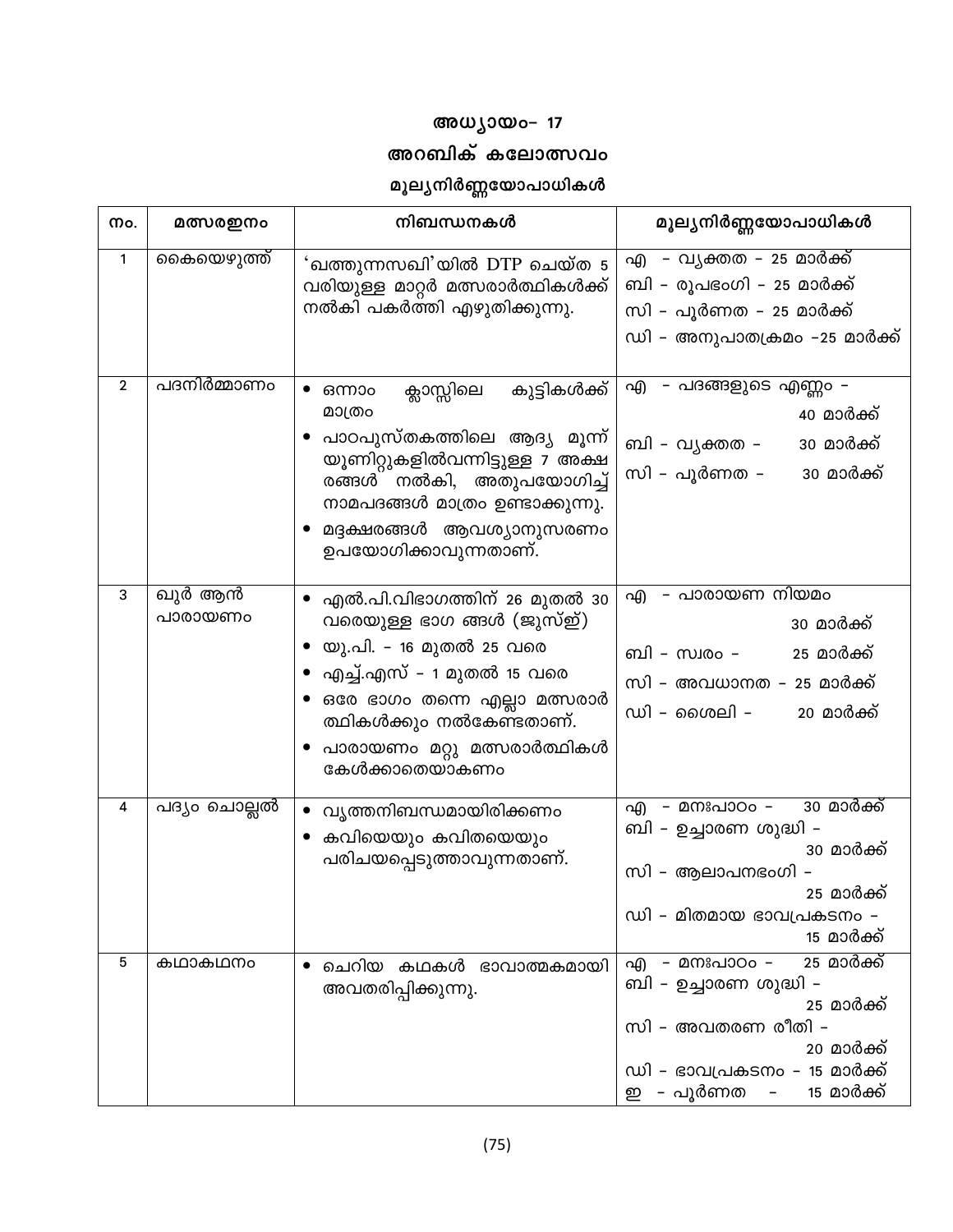| 6  | അറബിഗാനം      | ശ്രുതിമധുരമായി<br>$\bullet$ അറബിഗാനം<br>ആലപിക്കുന്നു.<br>പ്രാസ/വൃത്തനിബന്ധനകൾ<br>ബാധകമാക്കേണ്ടതില്ല.                                                                                                                                       | എ – ശ്രുതി, ലയം, താളം<br>35 മാർക്ക്<br>- 35 മാർക്ക്<br>ബി – സ്വരഭംഗി<br>സി – ആശയഗ്രഹണം–15 മാർക്ക്<br>ഡി – മനഃപാഠം – 15 മാർക്ക്                                                   |
|----|---------------|--------------------------------------------------------------------------------------------------------------------------------------------------------------------------------------------------------------------------------------------|----------------------------------------------------------------------------------------------------------------------------------------------------------------------------------|
| 7  | ആംഗ്യപ്പാട്ട് | അനുയോജ്യമായ<br>ഭാവപ്രകടന<br>ത്തോടെ പാടുന്നു.                                                                                                                                                                                               | എ – അവതരണരീതി– 35 മാർക്ക്<br>ബി – ഭാവാഭിനയം   – 35 മാർക്ക്<br>സി – ആശയഗ്രഹണം–15 മാർക്ക്<br>ഡി - മനഃപാഠം<br>– 15 മാർക് <u>ക്</u>                                                  |
| 8  | സംഘഗാനം       | പങ്കെടുക്കുന്നവരുടെ എണ്ണം                                                                                                                                                                                                                  | എ – ശ്രുതി, ലയം, താളം<br>30 മാർക്ക്<br>ബി – സംഘാംഗങ്ങൾ തമ്മിലുള്ള<br>സ്വരചേർച്ച<br>– 30 മാർക്ക്<br>സി – അവതരണരീതി –20 മാർക്ക്<br>ഡി – ആശയഗ്രഹണം–20 മാർക്ക്                       |
| 9  | പദകേളി        | ഒരു കേന്ദ്ര ആശയത്തെ ആസ്പദ<br>നിർമ്മി<br>മാക്കി<br>പദങ്ങൾ<br>മറ്റു<br>ക്കുന്നു.                                                                                                                                                             | എ – പദസമ്പത്ത്     – 40 മാർക്ക്<br>ബി – ആശയബന്ധം– 35 മാർക്ക്<br>സി – വൃക്തത<br>– 25 മാർക് <u>ക്</u>                                                                              |
| 10 | ഗദൃവായന       | രീതിയിൽ<br>കേൾക്കുന്ന<br>സദസ്സ്<br>വേദിയിൽ<br>വെച്ച്<br>നടത്തേണ്ട<br>താണ്.<br>൜ദുഭാഗം<br>ഒരേ<br>തന്നെ<br>എല്ലാ<br>നൽകേണ്ട<br>മത്സരാർത്ഥികൾക്കും<br>താണ്.<br>വായിക്കുന്നതു<br>ഒരാൾ<br>മറ്റു<br>മത്സരാർത്ഥികൾ<br>കേൾക്കാതെ<br>നടത്തേണ്ടതാണ്. | എ – ഉച്ചാരണ സ്ഫുടത<br>30 മാർക്ക്<br>ബി – ശാരീരം, ഭാവം– 30 മാർക്ക്<br>സി – ആശയഗ്രഹണം–20 മാർക്ക്<br>ഡി - മിതവേഗത<br>-20 മാർക്ക്                                                    |
| 11 | പ്രസംഗം       | യു.പി യിൽ ജില്ലാതലത്തിൽ മുൻ<br>കൂട്ടി നൽകിയിട്ടുള്ള 3 വിഷയങ്ങ<br>ളിൽ നിന്നും ഒന്ന് നറുക്കിട്ടെടു<br>ക്കേണ്ടതാണ്.<br>എച്ച്.എസ് വിഭാഗത്തിൽ<br>ഒരു<br>മണിക്കൂർ മുൻപ്<br>നൽകേണ്ടതാണ്.<br>വിഷയം                                                 | എ – വിഷയബന്ധം – 25 മാർക്ക്<br>ബി – ശൈലി           – 25 മാർക്ക്<br>.<br>സി – മിതഭാവം       – 20 മാർക്ക്<br>ഡി – ഭാഷാശുദ്ധി     – 15 മാർക്ക്<br>ഇ - ഉച്ചാരണ സ്ഫുടത<br>– 15 മാർക്ക് |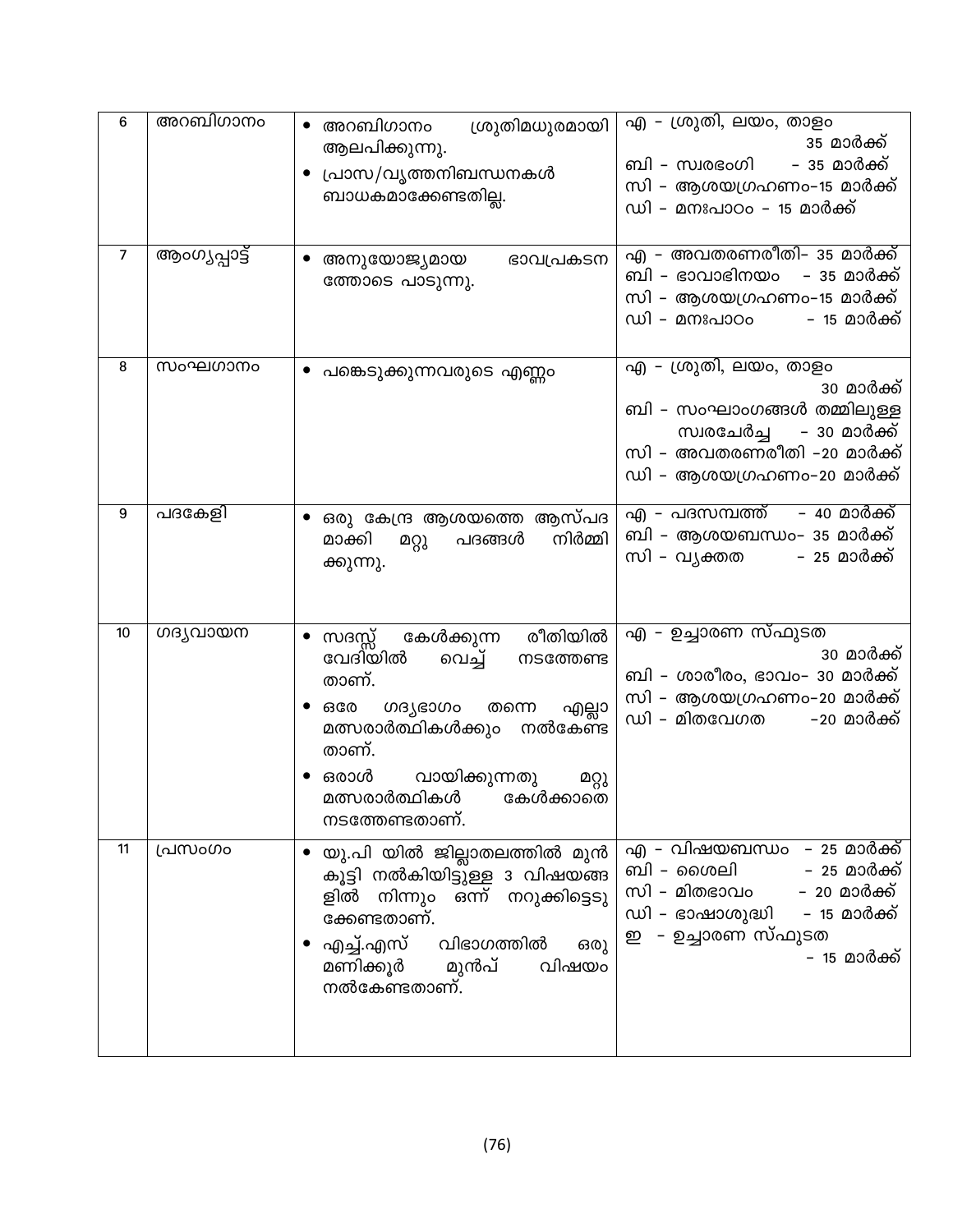| 12 | മോണോ         | ആക്ഷേപകരമായ പരാമർശങ്ങൾ                          | എ – ആശയ സ്ഫുടത                |
|----|--------------|-------------------------------------------------|-------------------------------|
|    | ആക്ട്        | ഒഴിവാക്കേണ്ടതാണ്.                               | 25 മാർക്ക്                    |
|    |              |                                                 | ബി – ഭാവാഭിനയം – 25 മാർക്ക്   |
|    |              |                                                 | സി – സംഭാഷണം –  25 മാർക്ക്    |
|    |              |                                                 | ഡി – പാത്രവത്ക്കരണം           |
|    |              |                                                 | –25 മാർക്ക്                   |
| 13 | വിവർത്തനം    | <b>DTP</b><br>$\bullet$ വിവർത്തനം<br>ചെയ്യേണ്ടവ | – ആശയ വ്യക്തത –<br>എ          |
|    |              | ചെയ്ത് മത്സരാർത്ഥികൾക്ക് നൽ                     | 30 മാർക്ക്                    |
|    |              | കേണ്ടതാണ്.                                      | ബി – വാചക ഘടന – 25 മാർക്ക്    |
|    |              |                                                 | സി – ശൈലി<br>– 25 മാർക്ക്     |
|    |              |                                                 | ഡി – പൂർണത<br>– 20 മാർക്ക്    |
| 14 | പദപ്പയറ്റ്   | പദങ്ങളുടെ അന്ത്യാക്ഷരം കൊ–                      | എ – പദസമ്പത്ത്  – 25 മാർക്ക്  |
|    |              | ണ്ടാരംഭിക്കുന്ന പദം പറയുന്നു.                   | ബി – അർത്ഥധാരണ – 25 മാർക്ക്   |
|    |              | അർത്ഥസമ്പൂർണ്ണമായി<br>പദങ്ങൾ                    | – 25 മാർക്ക്<br>സി – വ്യക്തത  |
|    |              | രിക്കണം.                                        | ഡി - വേഗത<br>- 25 മാർക്ക്     |
| 15 | സംഭാഷണം      | യു.പി. വിഭാഗത്തിൽ റവന്യൂജില്ലാ                  | എ – സംഭാഷണ ശൈലി –             |
|    |              | തലത്തിൽ<br>മുൻകൂട്ടി നൽകിയി                     | 30 മാർക്ക്                    |
|    |              | ട്ടുള്ള 3 വിഷയങ്ങളിൽ നിന്ന്                     | ബി – വിഷയബന്ധം – 30 മാർക്ക്   |
|    |              | വിധികർത്താവ്<br>നറുക്കിട്ടെടുക്ക                | സി - ഉച്ചാരണ സ്ഫുടത-          |
|    |              | ണം.                                             | 20 മാർക്ക്                    |
|    |              | • എച്ച്.എസ് ൽ 30 മിനിട്ട് മുൻപ്<br>വിഷയം നൽകണം  | ഡി - വാചകങ്ങളുടെ എണ്ണം        |
|    |              | ഒരു ടീമിന്റെ അവതരണം<br>മറ്റ്                    | –20 മാർക്ക്                   |
|    |              | ടീമുകൾ കേൾക്കാതിരിക്കണം                         |                               |
| 16 | പ്രശ്നോത്തരി | ഭാഷ, ചരിത്രം, സാമൂഹികം,<br>$\bullet$            | – 25 മാർക്ക്<br>എ – വൃക്തത    |
|    |              | ആനുകാലികം എന്നീ മേഖലകൾ                          | ബി – വേഗത<br>- 25 മാർക്ക്     |
|    |              | ഉൾക്കൊള്ളുന്നതായിരിക്കണം.                       | സി – പൂർണ്ണത<br>– 25 മാർക്ക്  |
|    |              |                                                 | ഡി - വസ്തുനിഷ്ഠത-25 മാർക്ക്   |
| 17 |              | കഥാപ്രസംഗം  • ചരിത്രസംഭവങ്ങൾ/കാലികവിഷയ          | എ – ഉച്ചാരണശുദ്ധി –20 മാർക്ക് |
|    |              | ആസ്പദമാക്കി<br>ങ്ങൾ<br>ഗദൃപദൃ                   | ബി – ഭാഷാശുദ്ധി – 20 മാർക്ക്  |
|    |              | സമ്മിശ്രമായി അവതരിപ്പിക്കണം                     | സി – ആശയാവിഷ്കരണം             |
|    |              | പിന്നണി നിർബന്ധമില്ല                            | – 20 മാർക്ക്                  |
|    |              | ഉണ്ടെങ്കിൽ വിദ്യാർത്ഥികൾ തന്നെ                  | ഡി – ഭാവപ്രകടനം   –20 മാർക്ക് |
|    |              | യായിരിക്കേണ്ടതാണ്.                              | ഇ - അവതരണശൈലി -               |
|    |              |                                                 | 20 മാർക് <u>ക്</u>            |
| 18 | മൂശാ അറ      | ബൈത്തിലെ രണ്ടാം പാദത്തിന്റെ                     | - 30 മാർക്ക്<br>എ - വേഗത      |
|    | (അക്ഷര       | കൊണ്ട്<br>അന്ത്യാക്ഷരം<br>ആരംഭി                 | ബി - സ്ഫുടത<br>- 30 മാർക്ക്   |
|    | ശ്ലോകം)      | ക്കണം                                           | സി – പൂർണ്ണത<br>$-40$         |
|    |              | ചില്ലക്ഷരം<br>വന്നാൽ<br>തൊട്ടുമുൻ               | മാർക്ക്                       |
|    |              | പുള്ള അക്ഷരം എടുക്കണം                           |                               |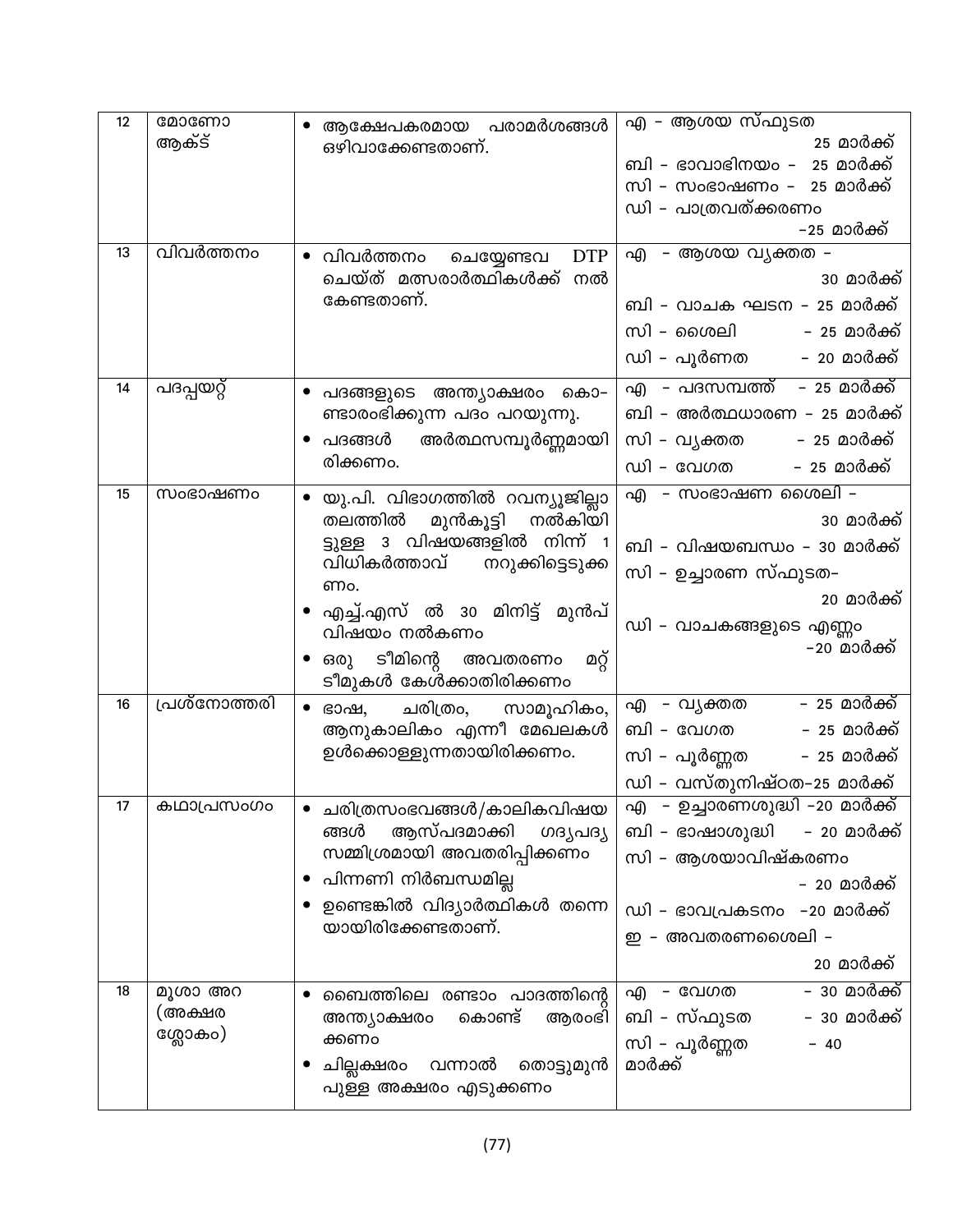| 19 | ഉപന്യാസ               | വിഷയം തത്സമയം വിധികർത്താ                             | എ – വിഷയബന്ധം – 25 മാർക്ക്            |
|----|-----------------------|------------------------------------------------------|---------------------------------------|
|    | രചന                   | ക്കൾ നൽകുന്നതാണ്.                                    | ബി – വിഷയക്രമീകരണം –                  |
|    |                       |                                                      | 25 മാർക്ക്                            |
|    |                       |                                                      | – 25 മാർക്ക്<br>സി – ഭാഷ              |
|    |                       |                                                      | ഡി – പൂർണത<br>– 25 മാർക്ക്            |
|    |                       |                                                      |                                       |
| 20 | നിഘണ്ടു               | ഖണ്ഡികയിൽ<br>നൽകപ്പെടുന്ന                            | എ – അർത്ഥപൂർണത –                      |
|    | നിർമ്മാണം             | നിന്ന് പദങ്ങൾ<br>അറബി അക്ഷര                          | 25 മാർക് <u>ക്</u>                    |
|    |                       | മാലാക്രമത്തിൽ അർത്ഥ സഹിതം                            | ബി - വൃക്തത       - 25 മാർക്ക്        |
|    |                       | ക്രമീകരിക്കുന്നു<br>ക്രിയ,<br>(നാമം,                 | സി – വേഗത           – 25 മാർക്ക്      |
|    |                       | ഹർഫ് ഉൾപ്പെടെ)                                       | ഡി – ക്രമഭംഗി<br>– 25 മാർക് <u>ക്</u> |
| 21 | കഥാരചന                | വിഷയത്തെ                                             | <u>– 25 മാർക്ക്</u><br>എ – ഭാഷ        |
|    |                       | നൽകപ്പെടുന്ന<br>ആസ്പദമാക്കി അറബിയിൽ കഥ               | ബി - ആവിഷ്കാര ശൈലി                    |
|    |                       | രചിക്കുന്നു.                                         | – 25 മാർക്ക്                          |
|    |                       | വിഷയം തത്സമയം വിധികർത്താ                             | സി – വിഷയബന്ധം– 25 മാർക്ക്            |
|    |                       | ക്കൾ നൽകും                                           | ഡി – ഭാവന<br>– 25 മാർക്ക്             |
|    |                       |                                                      |                                       |
| 22 | <u>അടിക്കു</u> റിപ്പ് | $\bullet$                                            | – 40 മാർക്ക്<br>എ - ഭാവന              |
|    | രചന                   | നൽകപ്പെടുന്ന കാർട്ടൂൺ/ചിത്ര<br>ത്തിന്<br>അനുയോജ്യമായ | ബി - ആശയവൃക്തത                        |
|    |                       | പ്രതികരണം രേഖപ്പെടുത്തുന്നു.                         | – 30 മാർക് <u>ക്</u>                  |
|    |                       | കുറഞ്ഞ വാക്കുകളിൽ ആശയം                               | സി – നർമബോധം – 30 മാർക്ക്             |
|    |                       | വ്യക്തമാക്കുന്നു.                                    |                                       |
| 23 | പോസ്റ്റർ              | ആശയത്തെ                                              | എ – ആശയവൃക്തത –25 മാർക്ക്             |
|    | നിർമ്മാണം             | നൽകപ്പെടുന്ന<br>രീതിയിൽ<br>ആകർഷകമായ<br>രൂപ           | ബി – ഉള്ളടക്കം       – 25 മാർക്ക്     |
|    |                       | കൽപ്പന ചെയ്യുന്നു.                                   | സി – ഭാഷ<br>– 25 മാർക്ക്              |
|    |                       |                                                      | ഡി – ഡിസൈനിംഗ് – 25 മാർക്ക്           |
| 24 | നാടകം                 | പിന്നണി ഉൾപ്പെടെ 10 പേർ (7+3)<br>$\bullet$           | – 30 മാർക്ക്<br>എ – സംഭാഷണം           |
|    |                       | പിന്നണി വിദ്യാർത്ഥികൾ<br>തന്നെ                       | - 25 മാർക്ക്<br>ബി – പ്രമേയം          |
|    |                       | യായിരിക്കണം                                          | സി – അഭിനയം<br>– 25 മാർക്ക്           |
|    |                       | നല്ല നടൻ, നടി എന്നിവരെ തെര                           | ഡി - വേഷം<br>– 20 മാർക്ക്             |
|    |                       | ഞ്ഞെടുക്കേണ്ടതാണ്.                                   |                                       |
|    |                       | സംഭാഷണത്തിന്<br>പ്രാധാന്യം<br>നൽകേണ്ടതാണ്.           |                                       |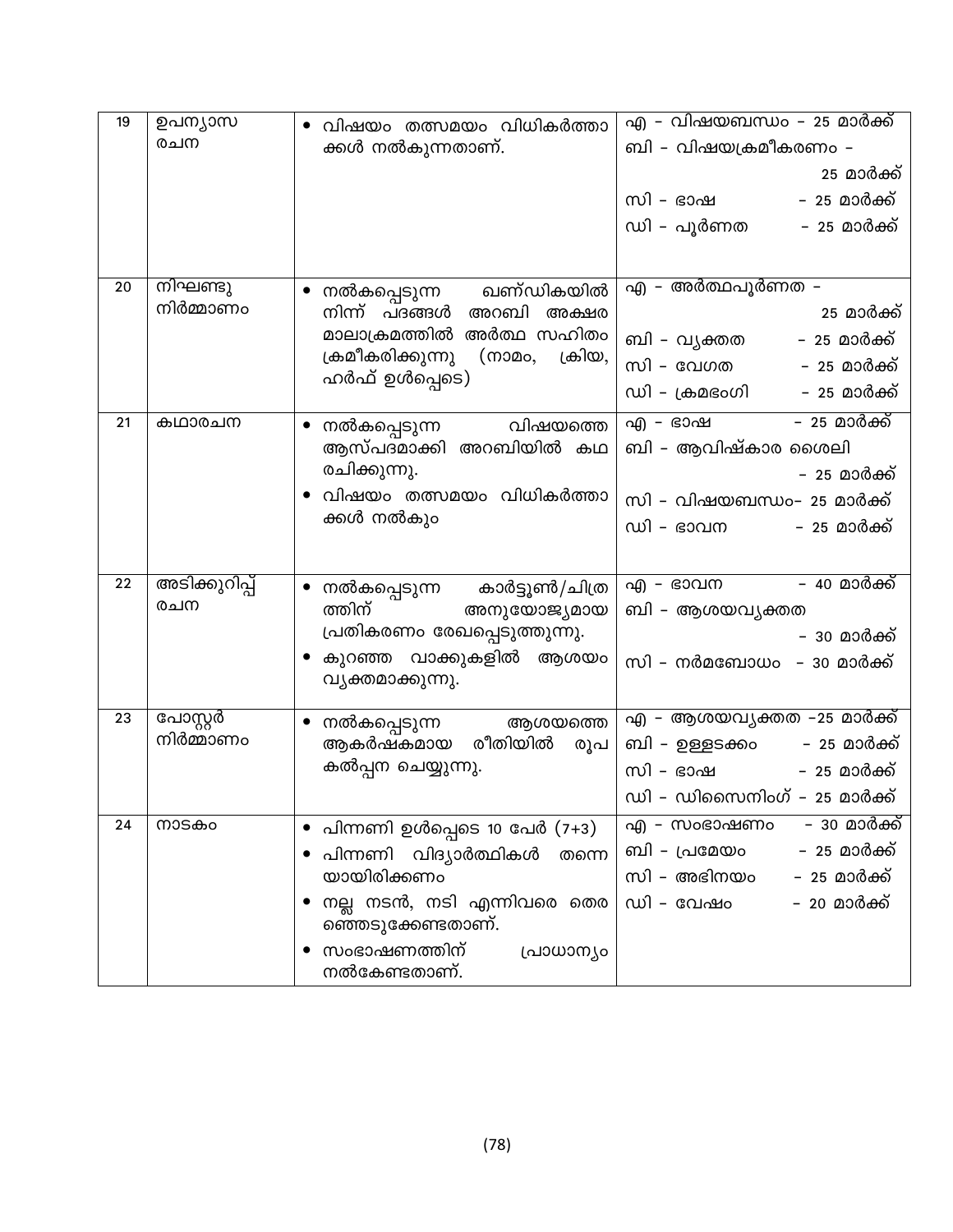#### അനുബന്ധം –  $I$

(ഉപജില്ലയുടെ പേര്) ഉപജില്ലാ സ്കൂൾ കലോത്സവം (അധ്യയന വർഷം)

(കലോത്സവം നടക്കുന്ന സ്കൂളിന്റെ പേര്)

#### പ്രവേശന ഫോറം

| പ്രോഗ്രാം<br>ഓഫീസ്<br>ഉപയോഗത്തിന് | ക്രമനമ്പർ | പങ്കെടുക്കുന്ന കുട്ടിയുടെ<br>പേര്<br>(പേര് ഇംഗ്ലീഷ് വലിയ<br>.<br>അക്ഷരത്തിൽ എഴുതുക.<br>ഒരു കുട്ടിയുടെ പേര്<br>ഒരു പ്രാവശ്യം മാത്രം<br>എഴുതുക) | ക്കാസ്സ് | ആൺ/പെൺ | പങ്കെടുക്കുന്ന ഇനങ്ങളുടെ കോഡ്<br>നമ്പർ (ഒരു ചതുരത്തിൽ ഒരു<br>കോഡിന്റെ എല്ലാ അക്കങ്ങളും<br>എഴുതുക. പിന്നണിയിൽ<br>പങ്കെടുക്കുന്ന ഇനങ്ങളുടെ കോഡ്<br>ചുവന്ന വൃത്തം കൊണ്ട്<br>അടയാളപ്പെടുത്തുക) |  |  |  |  | റിമാർക്ക് |  |  |
|-----------------------------------|-----------|-----------------------------------------------------------------------------------------------------------------------------------------------|----------|--------|--------------------------------------------------------------------------------------------------------------------------------------------------------------------------------------------|--|--|--|--|-----------|--|--|
|                                   |           |                                                                                                                                               |          |        |                                                                                                                                                                                            |  |  |  |  |           |  |  |
|                                   |           |                                                                                                                                               |          |        |                                                                                                                                                                                            |  |  |  |  |           |  |  |
|                                   |           |                                                                                                                                               |          |        |                                                                                                                                                                                            |  |  |  |  |           |  |  |
|                                   |           |                                                                                                                                               |          |        |                                                                                                                                                                                            |  |  |  |  |           |  |  |
|                                   |           |                                                                                                                                               |          |        |                                                                                                                                                                                            |  |  |  |  |           |  |  |
|                                   |           |                                                                                                                                               |          |        |                                                                                                                                                                                            |  |  |  |  |           |  |  |
|                                   |           |                                                                                                                                               |          |        |                                                                                                                                                                                            |  |  |  |  |           |  |  |
|                                   |           |                                                                                                                                               |          |        |                                                                                                                                                                                            |  |  |  |  |           |  |  |
|                                   |           |                                                                                                                                               |          |        |                                                                                                                                                                                            |  |  |  |  |           |  |  |
|                                   |           |                                                                                                                                               |          |        |                                                                                                                                                                                            |  |  |  |  |           |  |  |
|                                   |           |                                                                                                                                               |          |        |                                                                                                                                                                                            |  |  |  |  |           |  |  |
|                                   |           |                                                                                                                                               |          |        |                                                                                                                                                                                            |  |  |  |  |           |  |  |
|                                   |           |                                                                                                                                               |          |        |                                                                                                                                                                                            |  |  |  |  |           |  |  |

(കുട്ടികളുടെ എണ്ണം അവസാന പേജിൽ മാത്രം രേഖപ്പെടുത്തിയാൽ മതിയാകും)

#### <u>സതൃപ്രസ്താവന</u>

മുകളിൽ കൊടുത്തിരിക്കുന്ന വിവരങ്ങൾ എന്റെ അറിവിലും വിശ്വാസത്തിലും സത്യമാണെന്നും കേരള സ്കൂൾ കലോത്സവ മാന്വലിന് അനുസരണമൊണെന്നും ഇതിനാൽ സാക്ഷ്യപ്പെടുത്തുന്നു.

|          | <u>സ്ഥലം : </u> |
|----------|-----------------|
| തീനുതി - |                 |

(ഓഫീസ് മുദ്ര)

ഹെഡ്മാസ്റ്ററുടെ/പ്രിൻസിപ്പൽ ഒപ്പ്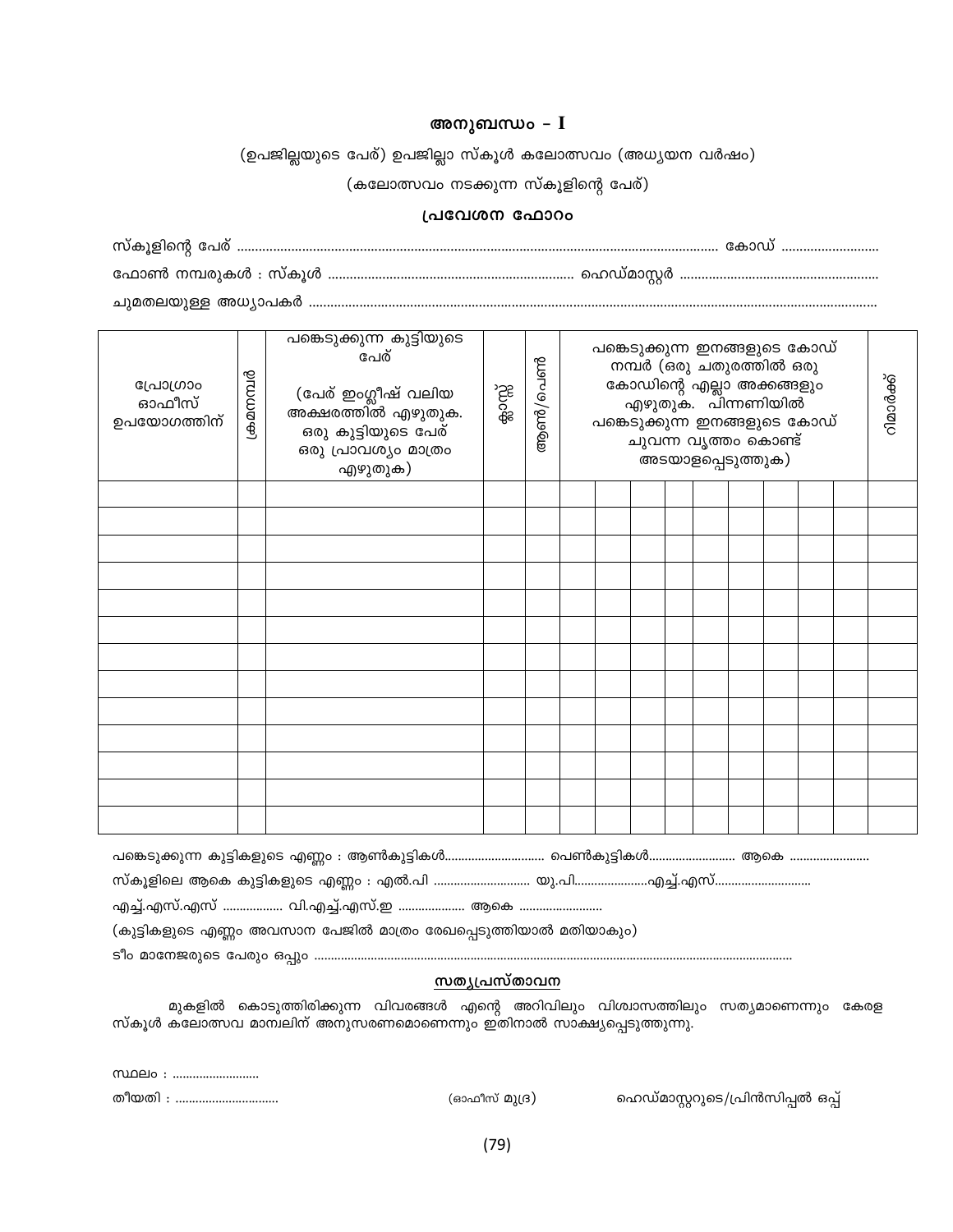### അനുബന്ധം - II

#### മാതൃകാഫാറം

#### കേരള സ്കൂൾ കലോത്സവം

### അപ്പീൽ സമർപ്പിക്കുന്നതിനുള്ള അപേക്ഷാ ഫാറം

| 1.  | കുട്ടിയുടെ പേര്                 |                |
|-----|---------------------------------|----------------|
| 2.  | ക്ലാസ്സ്/കാറ്റഗറി               |                |
| 3.  | സ്കൂളിന്റെ പേര്                 | ፡              |
| 4.  | സ്കൂൾ കോഡ്                      |                |
| 5.  | ജില്ലയുടെ പേര്                  |                |
| 6.  | ഉപജില്ലയുടെ പേര്                |                |
| 7.  | പങ്കെടുത്ത ഇനം                  |                |
| 8.  | വേദിയുടെ പേരും നമ്പരും          |                |
| 9.  | രജിസ്റ്റർ നമ്പർ                 |                |
| 10. | കോഡ് നമ്പർ                      |                |
| 11. | മത്സരത്തിൽ ലഭിച്ച ഗ്രേഡ്        | $\ddot{\cdot}$ |
| 12. | മത്സരം നടന്ന തീയതിയും സമയവും    |                |
| 13. | വിധിപ്രഖ്യാപനം നടത്തിയ തീയതി    |                |
| 14. | അപ്പീൽ സമർപ്പിക്കാനുണ്ടായ കാരണം |                |

#### 15. മത്സരാർത്ഥിയുടെ ഒപ്പ്  $\ddot{\phantom{a}}$  : ടീം മാനേജരുടെ പേരും ഒപ്പും  $16.$  $\div$ അപ്പീൽ സമർപ്പിക്കുന്ന തീയതിയും സമയവും:  $17.$

### <u>ആഫീസ് ഉപയോഗത്തിന്</u>

| 1. അപ്പീൽ നമ്പർ |                                             |  |
|-----------------|---------------------------------------------|--|
|                 | 2. അപ്പീൽ ഫീസിന്റെ രസീത് നമ്പരും തീയതിയും : |  |
|                 | 3. അപ്പീൽ കേൾക്കുന്നതിനുള്ള സമയം            |  |
| 4. റിമാർക്സ്    |                                             |  |

ഒപ്പ്<br>ചെയർമാൻ അപ്പീൽ കമ്മിറ്റി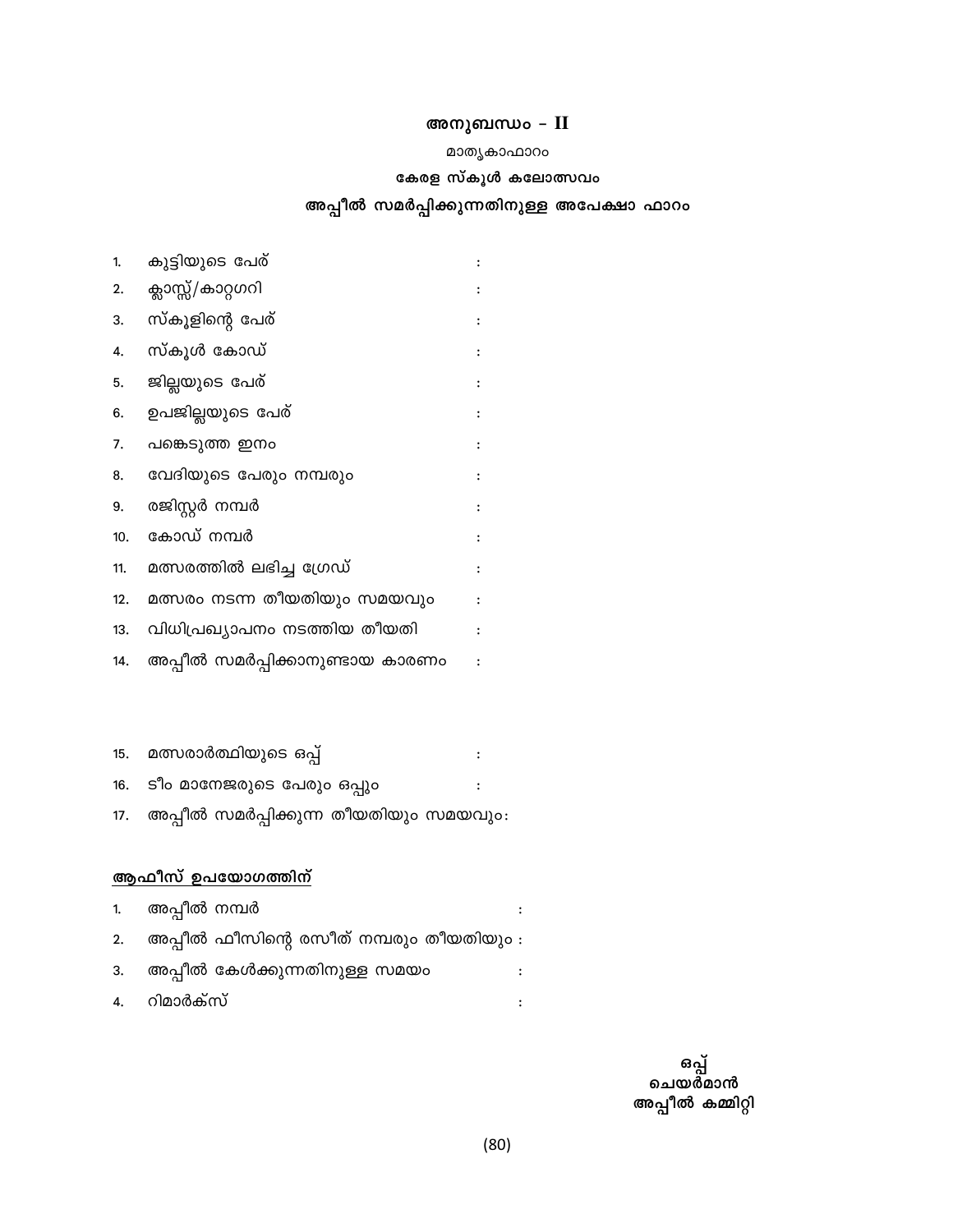#### അനുബന്ധം - III

മാതൃകാഫാറം

## കേരള സ്കൂൾ കലോത്സവം അപ്പീൽ തീർപ്പാക്കിക്കൊണ്ടുള്ള നടപടി ഉത്തരവ്

| വിഷയം :<br>സുചന |  |  |  |
|-----------------|--|--|--|
|                 |  |  |  |
|                 |  |  |  |

(മത്സരാർത്ഥിയുടെ പരാതിയുടെ വിശദാംശം)

(കാര്യകാരണ വിശകലന റിപ്പോർട്ട്)

(അപ്പീലിൻമേലുള്ള തീരുമാനം)

ഒപ്പ്<br>ചെയർമാൻ അപ്പീൽ കമ്മിറ്റി

മത്സരാർത്ഥിയുടെ പേരും സ്കൂൾ വിലാസവും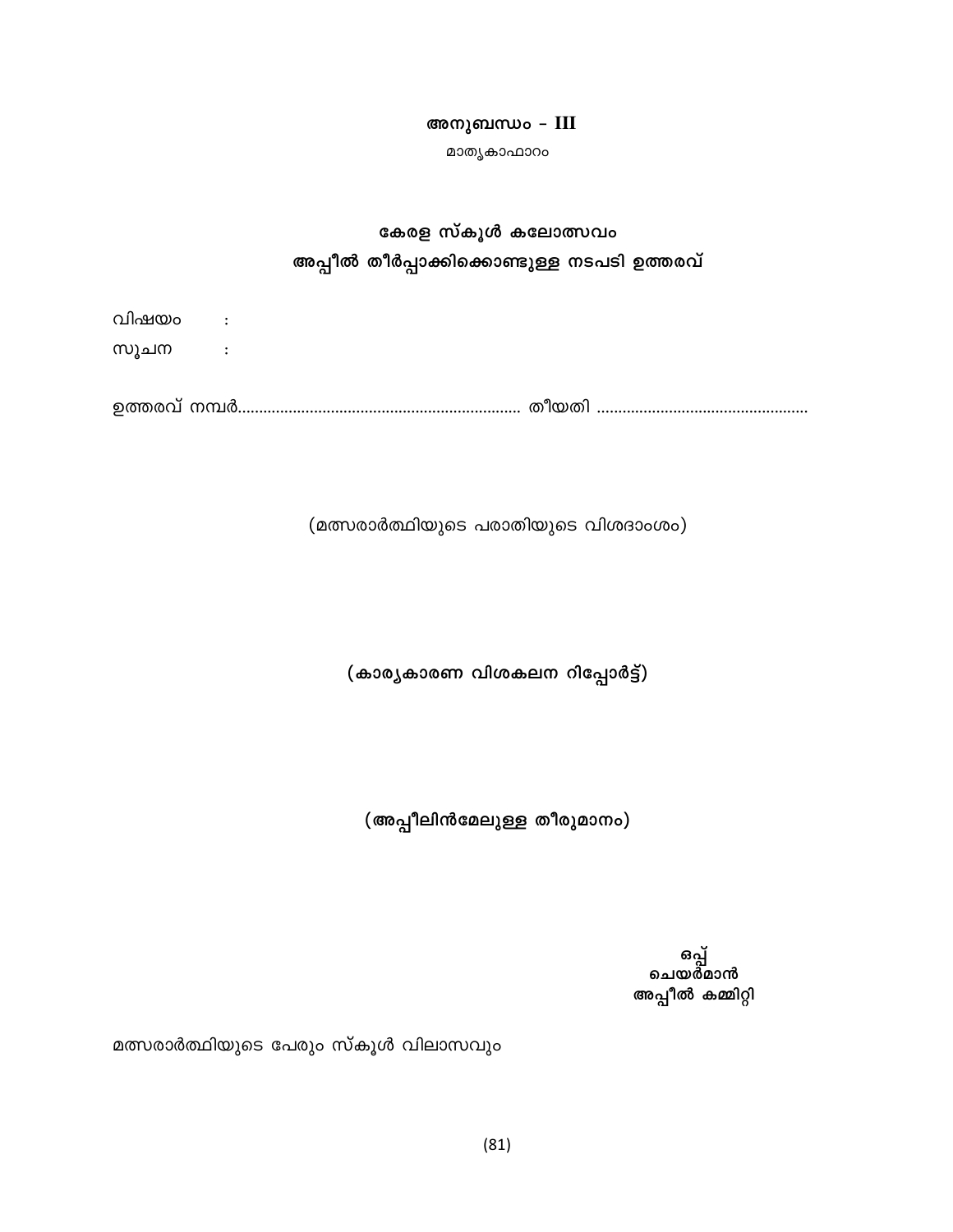#### അനുബന്ധം –  $\bf{IV}$

## കേരള സ്കൂൾ കലോത്സവം (വിധികർത്താക്കൾ/അപ്പീൽ കമ്മിറ്റി അംഗങ്ങൾക്കുള്ളത്)

#### സതൃപ്രസ്താവന

എന്റെ മക്കളോ ബന്ധുക്കളോ ശിഷ്യൻമാരോ ആരും തന്നെ ഞാൻ വിധിനിർണ്ണയം നടത്തുന്ന/അപ്പീലിന് വിധേയമായ മത്സര ഇനത്തിൽ പങ്കെടുക്കുന്നില്ല. ഞാൻ ഈ വർഷം ഉപജില്ല/ജില്ല വിധികർത്താവായിട്ടില്ല മത്സരങ്ങളിൽ എന്നും സാക്ഷ്യപ്പെടുത്തുന്നു. ബാഹ്യസ്വാധീനങ്ങൾക്കോ പ്രേരണകൾക്കോ വശപ്പെടാതെ നീതിനിഷ്ഠമായ മനസ്സോടെ വിധിനിർണ്ണയം നടത്തുകയാണ് എന്നിൽ അർപ്പിതമായിരിക്കുന്ന കർത്തവ്യം എന്ന് എനിക്ക് ബോധ്യമുള്ളതാകുന്നു.

 $m$ മലം :

തീയതി :

ഒപ്പ് പേര്

മേൽവിലാസം:

ഫോൺ നമ്പർ :

ഇ-മെയിൽ ഐഡി: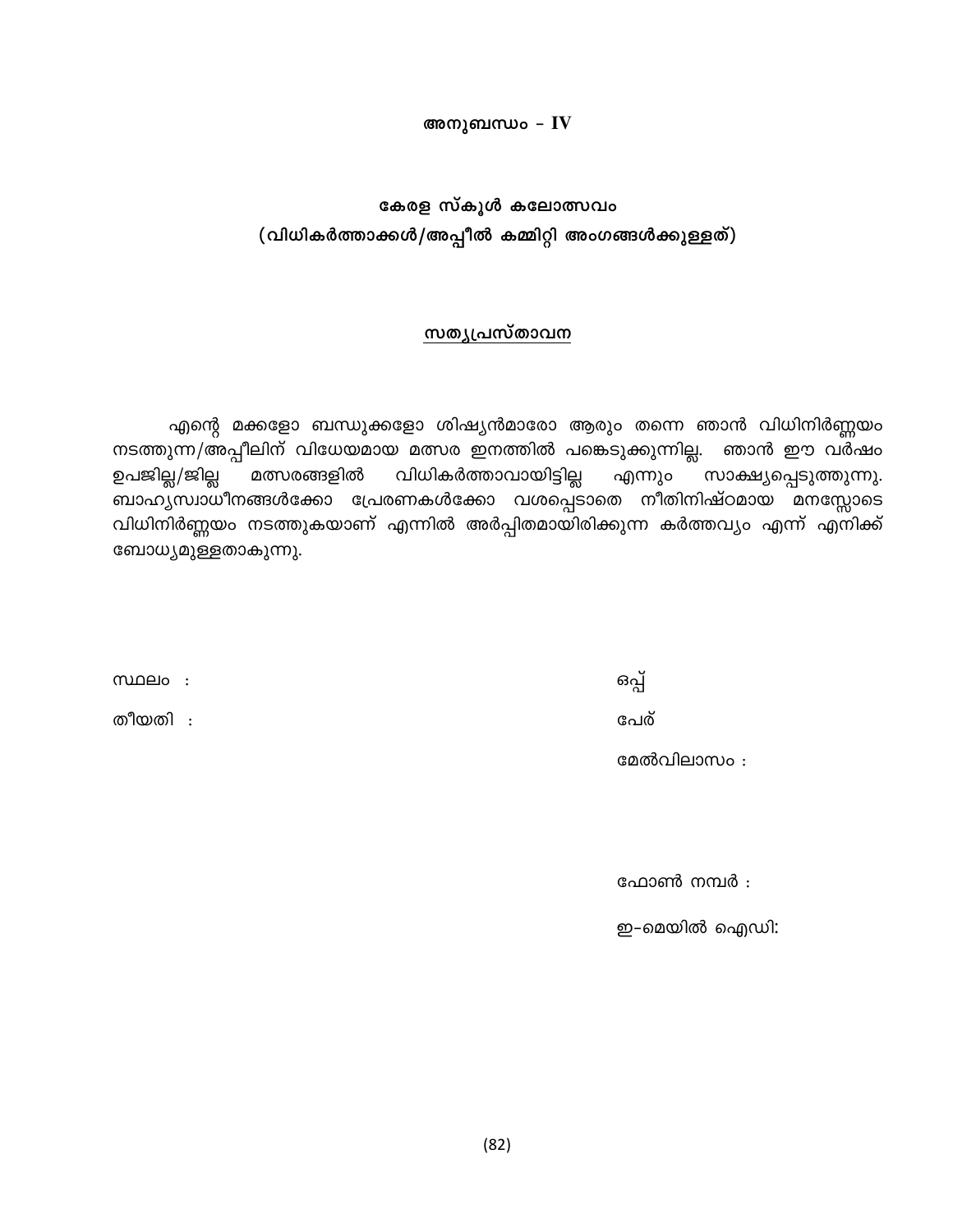അനുബന്ധം –  $\hat{\mathbf{V}}$ 

# കേരള സ്കൂൾകലോത്സവം സ്റ്റേജ് മാനേജരുടെ ഡയറി

| വേദിയുടെ പേരും നമ്പരും<br>ഇനം<br>വിഭാഗം<br>രജിസ്റ്റർ ചെയ്തവരുടെ എണ്ണം<br>റിപ്പോർട്ടു ചെയ്തവരുടെ എണ്ണം<br>മത്സരത്തിൽ പങ്കെടുത്തവരുടെ എണ്ണം<br>(കോഡ് നമ്പർ സഹിതം)<br>മത്സരം ആരംഭിച്ച സമയം<br>$\ddot{\cdot}$<br>മത്സരം നടത്താൻ നിശ്ചയിച്ചിരുന്ന സമയം<br>ഫലം പ്രഖ്യാപിച്ച സമയം<br>വേദി, പ്രകാശ-ശബ്ദ-വൈദ്യുതി<br>സംവിധാനങ്ങളിൽ അപാകതയുണ്ടായിരുന്നോ?<br>: അതെ/അല്ല<br>അതെ എങ്കിൽ വൈദ്യുതിയുടെ സ്വഭാവം<br>അപാകതകൾ വേദിയിൽ പരിഹരിച്ചിരുന്നുവോ?<br>$\sim$ :<br>മത്സസരാർത്ഥിയോ ടീം മാനേജരോ<br>ഫലപ്രഖ്യാപനത്തിനു മുമ്പ് വല്ല പരാതിയും<br>ശ്രദ്ധയിൽപ്പെടുത്തിയിരുന്നുവോ? | മത്സരദിനം |  |
|--------------------------------------------------------------------------------------------------------------------------------------------------------------------------------------------------------------------------------------------------------------------------------------------------------------------------------------------------------------------------------------------------------------------------------------------------------------------------------------------------------------------------------------------------------------|-----------|--|
|                                                                                                                                                                                                                                                                                                                                                                                                                                                                                                                                                              |           |  |
|                                                                                                                                                                                                                                                                                                                                                                                                                                                                                                                                                              |           |  |
|                                                                                                                                                                                                                                                                                                                                                                                                                                                                                                                                                              |           |  |
|                                                                                                                                                                                                                                                                                                                                                                                                                                                                                                                                                              |           |  |
|                                                                                                                                                                                                                                                                                                                                                                                                                                                                                                                                                              |           |  |
|                                                                                                                                                                                                                                                                                                                                                                                                                                                                                                                                                              |           |  |
|                                                                                                                                                                                                                                                                                                                                                                                                                                                                                                                                                              |           |  |
|                                                                                                                                                                                                                                                                                                                                                                                                                                                                                                                                                              |           |  |
|                                                                                                                                                                                                                                                                                                                                                                                                                                                                                                                                                              |           |  |
|                                                                                                                                                                                                                                                                                                                                                                                                                                                                                                                                                              |           |  |
|                                                                                                                                                                                                                                                                                                                                                                                                                                                                                                                                                              |           |  |
|                                                                                                                                                                                                                                                                                                                                                                                                                                                                                                                                                              |           |  |
|                                                                                                                                                                                                                                                                                                                                                                                                                                                                                                                                                              |           |  |

|                           | കലോത്സവ മാന്വൽ അനുശാസിക്കുന്ന പ്രകാരമാണ് വേദിയിൽ മത്സരങ്ങൾ നടന്നതെന്നു |  |  |
|---------------------------|------------------------------------------------------------------------|--|--|
| സാക്ഷ്യപ്പെടുന്നത്തുന്നു. |                                                                        |  |  |

സ്റ്റേജ് മാനേജർ

| പേര |  |
|-----|--|
|-----|--|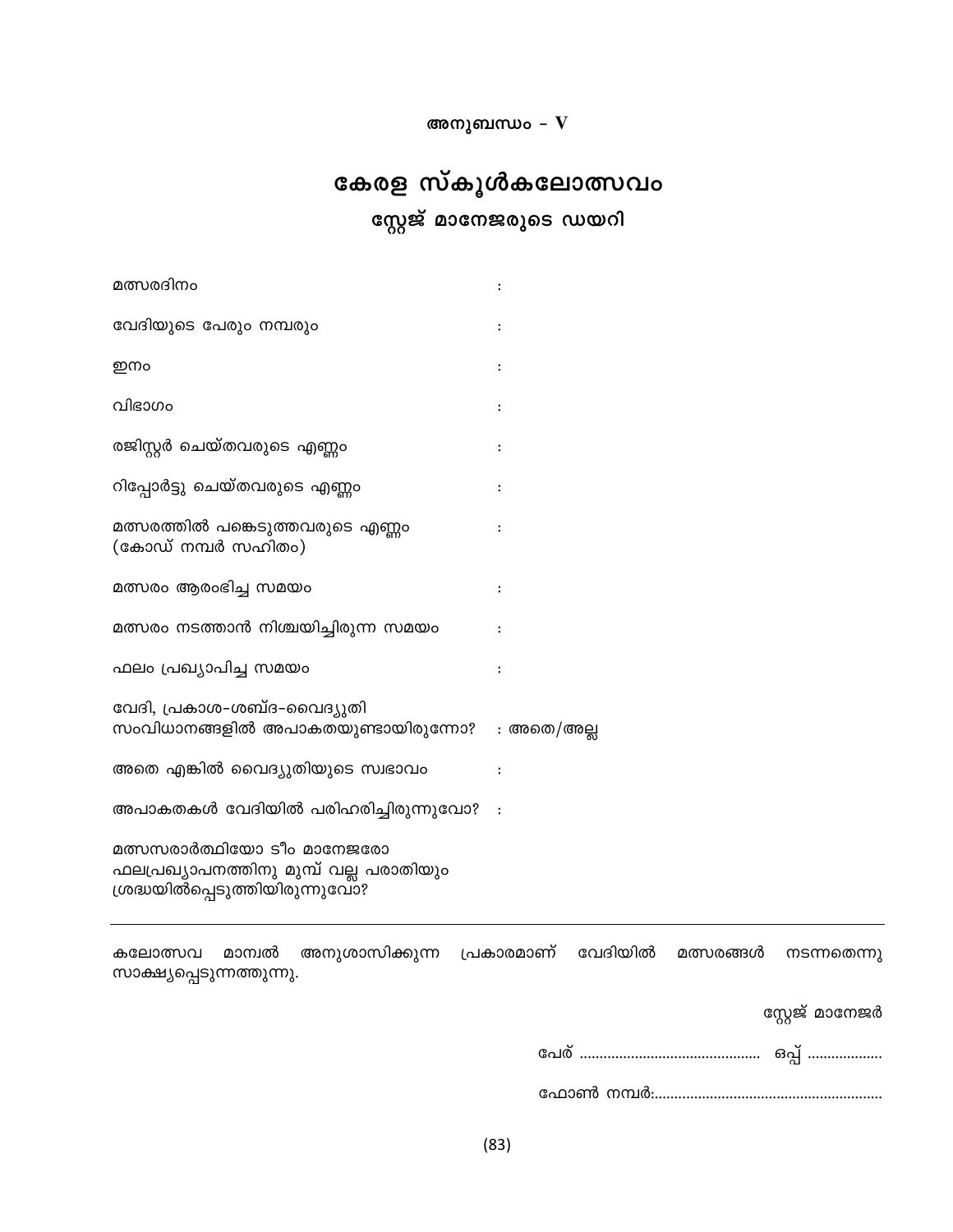അനുബന്ധം - VI

# കേരള സ്കൂൾകലോത്സവം

വിധികർത്താവിന്റെ പ്രതികരണ പത്രിക

വിധികർത്താവിന്റെ പേര്, ഒപ്പ് :

ഫോൺ നമ്പർ :

#### പൊതുനിർദ്ദേശങ്ങൾ

1. ഇനം തിരിച്ച് മാർക്ക് സഹിതമുള്ള മൂല്യനിർണ്ണയോപാധികൾ സ്കോർഷീറ്റിൽ ഉണ്ടായിരിക്കണം.

2. വേദിയിൽ ഫലപ്രഖ്യാപനം നടത്തിയ ഉടനെത്തന്നെ വിധികർത്താക്കളുടെ പ്രതികരണ പത്രിക സ്റ്റേജ് മാനേജരുടെ ഡയറി, സ്കോർഷീറ്റ്, റിസൽട്ട് എന്നിവ എത്രയും പെട്ടെന്ന് പ്രോഗ്രാം കമ്മിറ്റി കൺവീനർവശം എത്തിക്കാൻ ഒരു കോ–ഓർഡിനേറ്ററെ ചുമതലപ്പെടുത്തണം.